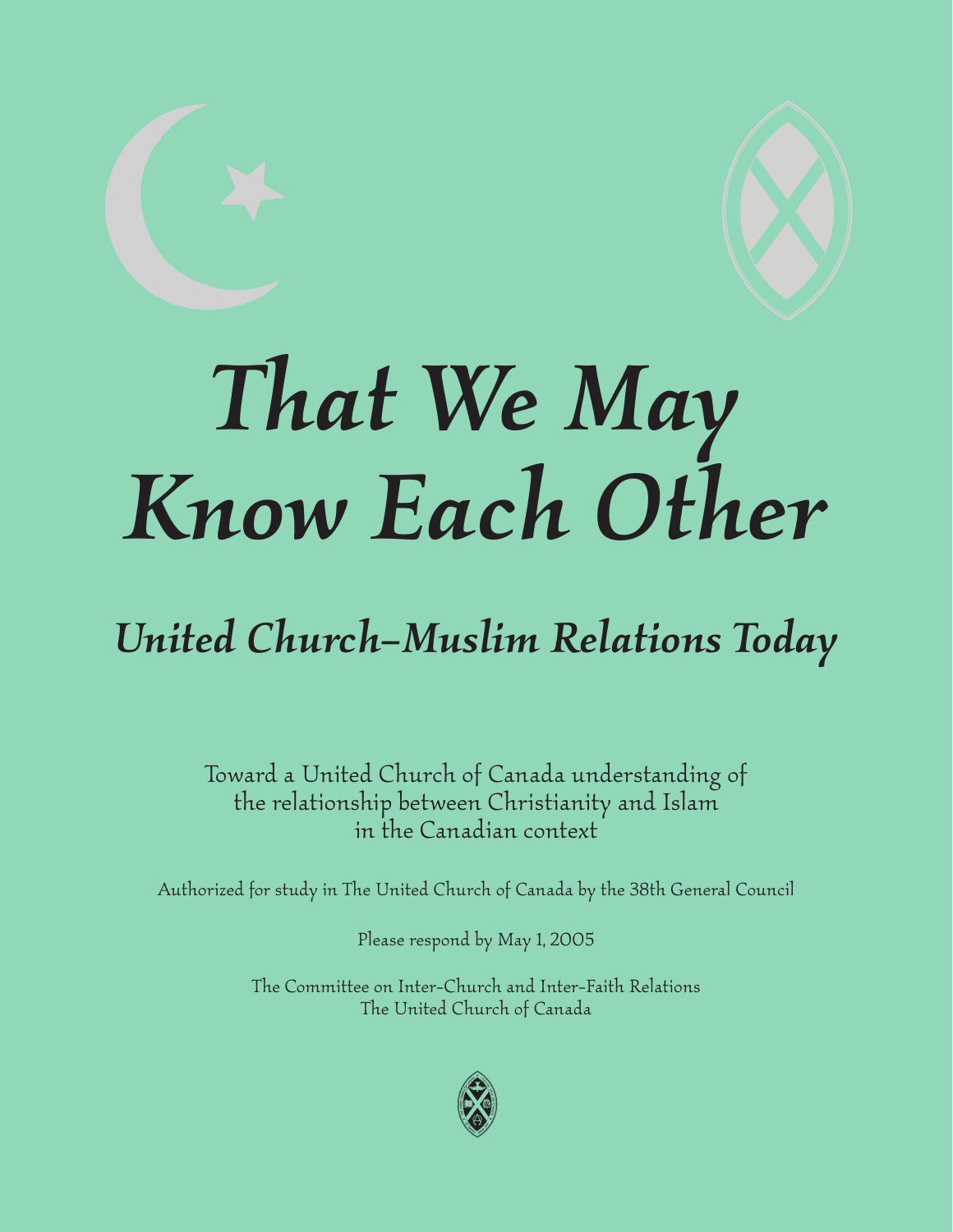That We May Know Each Other: United Church–Muslim Relations Today Toward a United Church of Canada Understanding of the Relationship between Christianity and Islam in the Canadian Context

by the Committee on Inter-Church and Inter-Faith Relations



Copyright © 2004 The United Church of Canada

All rights reserved.

*Exception: Permission is granted to photocopy this document for personal or congregational study.*

All biblical quotations, unless otherwise noted, are from the *New Revised Standard Version Bible*, copyright © 1989, by the Division of Christian Education of the National Council of the Churches of Christ in the United States of America. Used by permission.

Care has been taken to trace ownership of copyright material contained in this text. The publisher will gratefully accept any information that will enable it to rectify any reference or credit in subsequent printings.

The United Church of Canada 3250 Bloor St. West, Suite 300 Toronto, ON Canada M8X 2Y4 www.united-church.ca

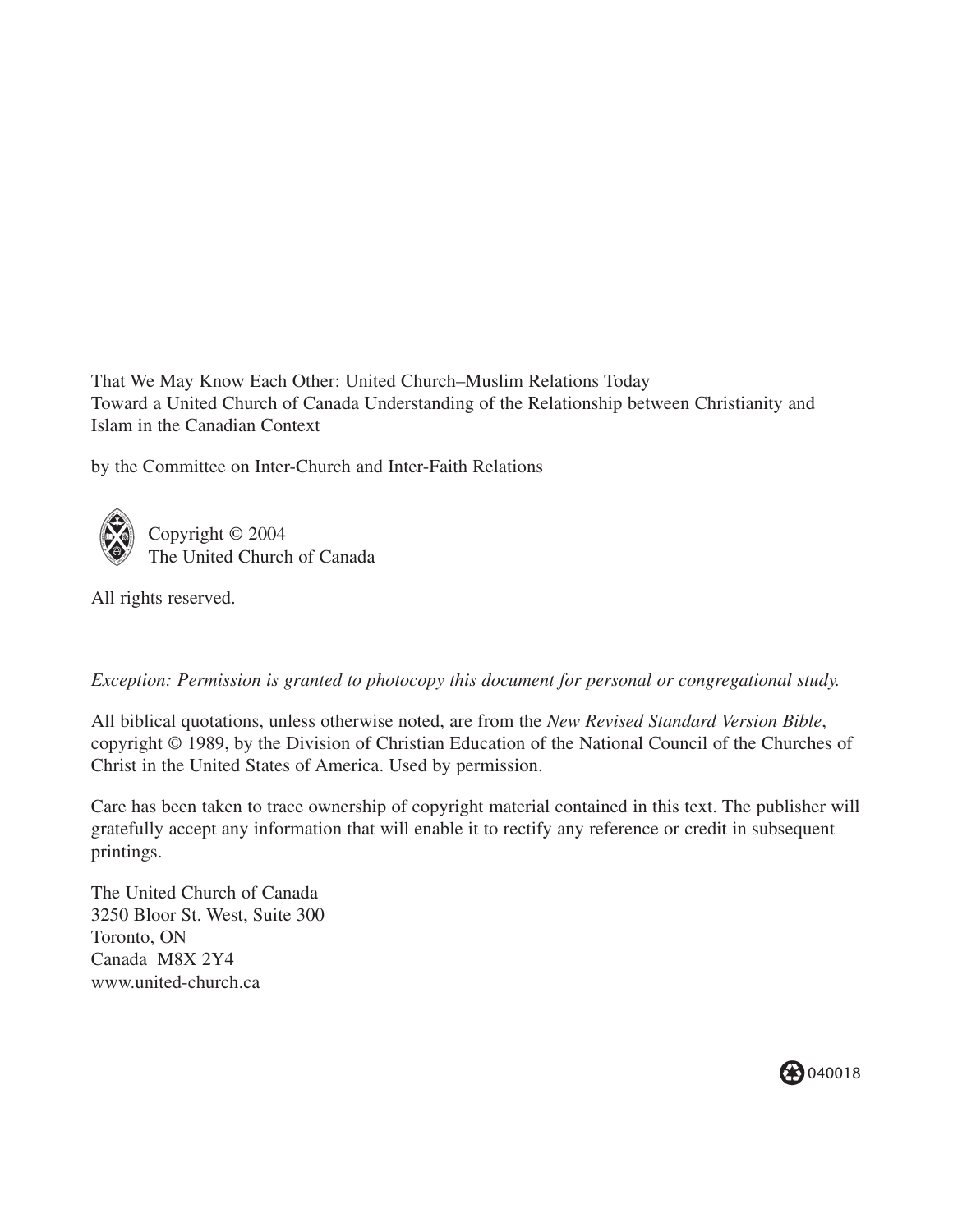O mankind! We created You from a single (pair) Of a male and a female, And made you into Nations and tribes, that Ye may know each other (Not that ye may despise (Each other). Verily The most honoured of you In the sight of Allah Is (he who is) the most Righteous of you.

*Surah 49:13*

But I say to you that if you are angry with a brother or sister, you will be liable to judgment.… So when you are offering your gift at the altar, if you remember that your brother or sister has something against you, leave your gift there before the altar and go; first be reconciled to your brother or sister, and then come and offer your gift.

*Matthew 5:22–24*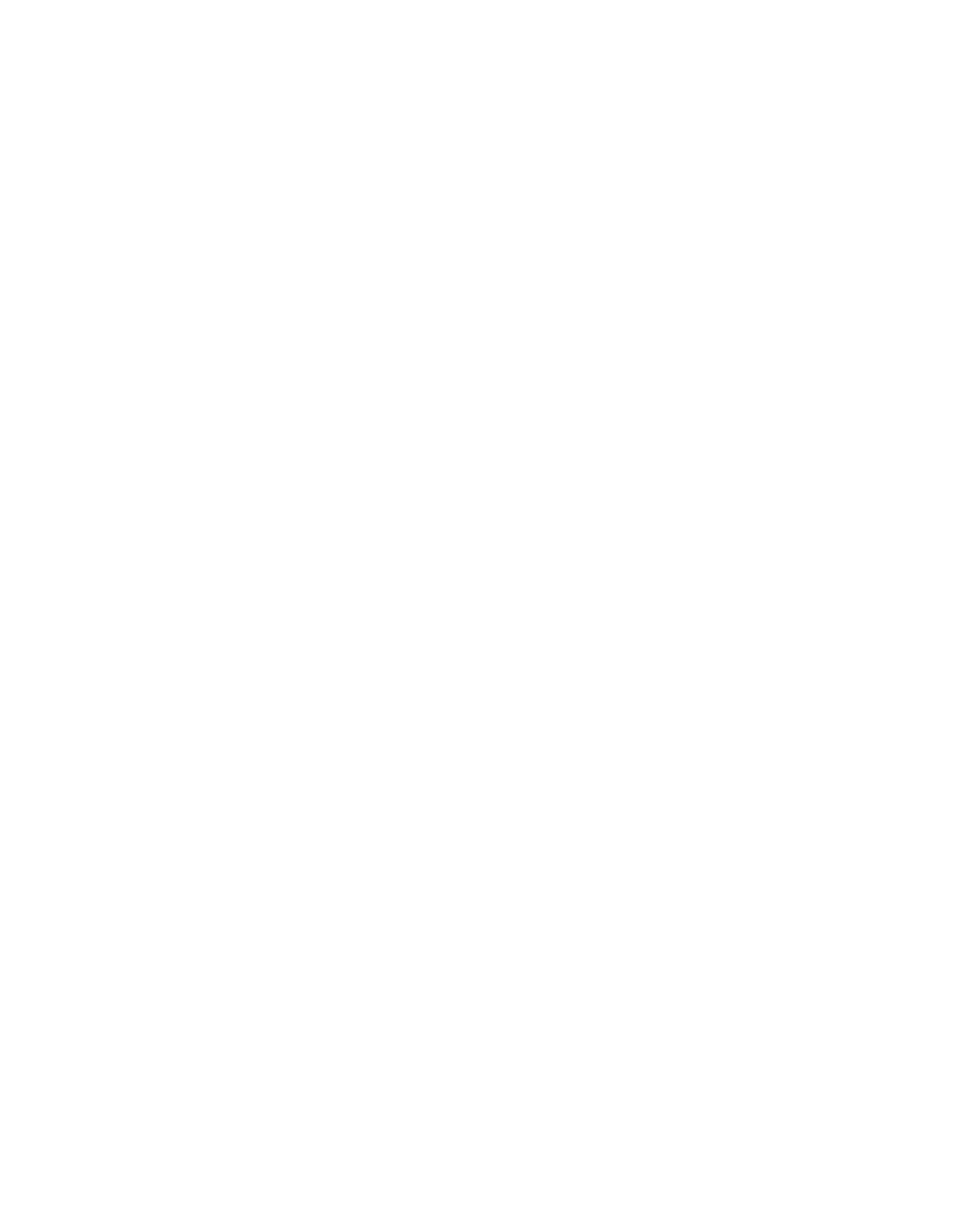# **Preamble**

What follows is a document written for The United Church of Canada in the Canadian context.

The 36th General Council meeting in August 1997 authorized for study across the church a document on United Church–Jewish relationships. As part of its report to the Council, the Sessional Committee commended the Committee on Inter-Church and Inter-Faith Relations for the process of *Bearing Faithful Witness* and asked that similar studies be undertaken with other faith traditions, in particular Islam and Aboriginal spirituality.

**~**

In reflecting on the process, the ICIF committee identified the importance of these three relationships as foundational to The United Church of Canada's theological understanding of the world's religious diversity. It also recognized these studies as part of the commitment expressed in *Mending the World*, which names the search for justice for God's creatures and healing for God's creation as the church's first priority, and joining "with other persons of good will in the search for justice, wholeness and love" (page 5).

The United Church's relationship with Judaism is inextricably linked to the church's complicity in anti-Semitism and the need for a commitment to overcoming it. Bearing faithful witness to Judaism means, among many things, recognizing the Jewishness of Jesus and that the love of God is given in both Torah and gospel. Our relationship with Judaism, the Committee felt, is important not only for our own self-understanding but also lays a foundation for our approach to other faiths.

Islam, represented in this document, confronts us with the meaning of a later revelation and the question of differing interpretations of core faith stories. We are "cousins" joined together through the lineages of Isaac and Ishmael. As such, we need to know each other better. But more than this, we are challenged to explore new ways of understanding each other for the sake of the well-being of our world. Similar to the *Bearing Faithful Witness* process, a proposed statement on the relationship of the United Church to Islam was approved by the 38th General Council for study across the church.

Our relationship with First Nations' spirituality, through the work of an ICIF Committee called Circle and Cross, is underway. It will present a major report to the 39th General Council.

*That We May Know Each Other* has been written for the Canadian context. The writers are aware that many of our global partners find themselves in situations of much greater complexity with Muslims than what is represented in these pages. We hope, nevertheless, that this document will contribute in some small way toward the larger exploration of Muslim–Christian relations underway throughout the world.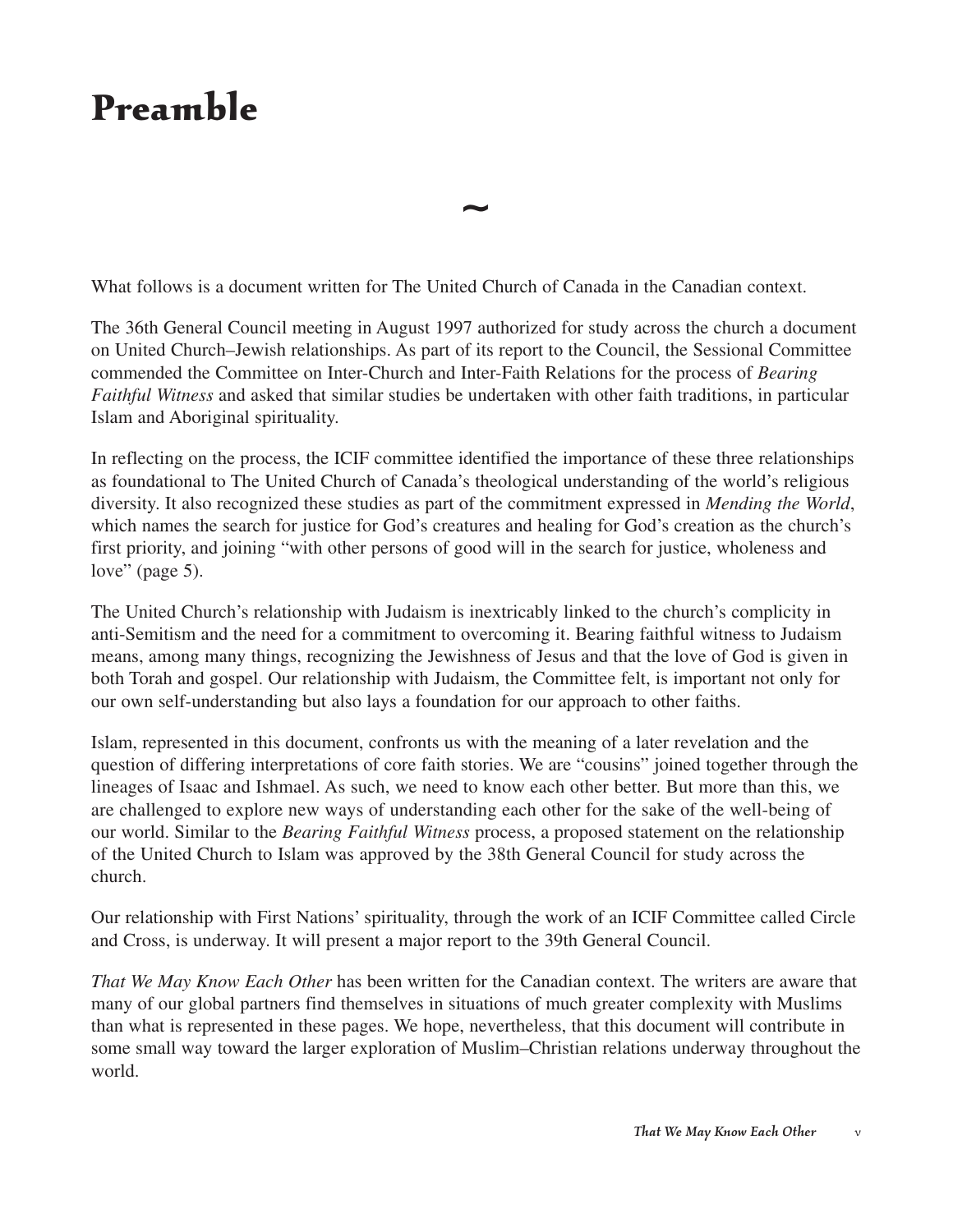From Islam's very beginnings, Muslim–Christian relationships have presented profound theological and social challenges to Christians. Throughout the many years of interaction there has remained a central question of whether it is possible for people of one faith to ever adequately understand and interpret another faith. We believe that Christians should approach the task of seeking to understand Islam with humility and caution. The difficulty is that all of us see the world through particular lenses that shape and determine both what we see and how we understand. It is almost impossible to step out of one's own identity to see others as they see themselves. Yet it is precisely this question of respecting what followers of a tradition say their faith is that has characterized The United Church of Canada's approach to interfaith dialogue for the last two decades. *That We May Know Each Other*, therefore, starts from the assumption that we must understand accurately what Muslims themselves believe Islam to be. Recognizing this, we have consulted with Canadian Muslim organizations with which we have had a history of relationship. We have asked for their help in ensuring that where this document deals with interpretations of Islam we, as much as possible, have been accurate. We have asked the question, do you see yourself and your faith accurately and faithfully reflected in these pages?

This document goes much further than simply interpreting what Muslims believe to beginning an exploration of what this means for our own Christian self-understanding. Like all experiences of coming to know another, we are ourselves changed in the process. Our hope is that the church will be changed in the experience of truly coming to understand our Muslim neighbours.

Finally, we offer to the reader this expectation: Living faith is always embodied, taking form in the lives of human beings. We do not believe it is possible to know each other simply by reading a document. This resource is therefore meant as an introduction and invitation to a journey of understanding that must ultimately come from face-to-face contact, from conversation, from hospitality, and from friendship. In summary, this document is about seeing Muslims as neighbours, as friends, and most of all as people whom God has called to faithfulness.

*Note:* **There is a response form at the end of this study guide.** The responses will relate to the proposed statement found on pages 1–2. Both group and individual responses are welcome. Responses will be especially helpful to guiding the That We May Know Each Other Steering Committee in confirming, altering, or refining the particulars of the proposed statement. Leaders might reflect ahead of time on the best way for their group to complete the response form. This guide calls for it to be completed during Session 4.

#### **Please return the response form on completion of your study.**

#### **Final date is May 1, 2005, to**

The Committee on Inter-Church and Inter-Faith Relations Justice, Global and Ecumenical Relations Unit The United Church of Canada 3250 Bloor St. West, Suite 300 Toronto, ON M8X 2Y4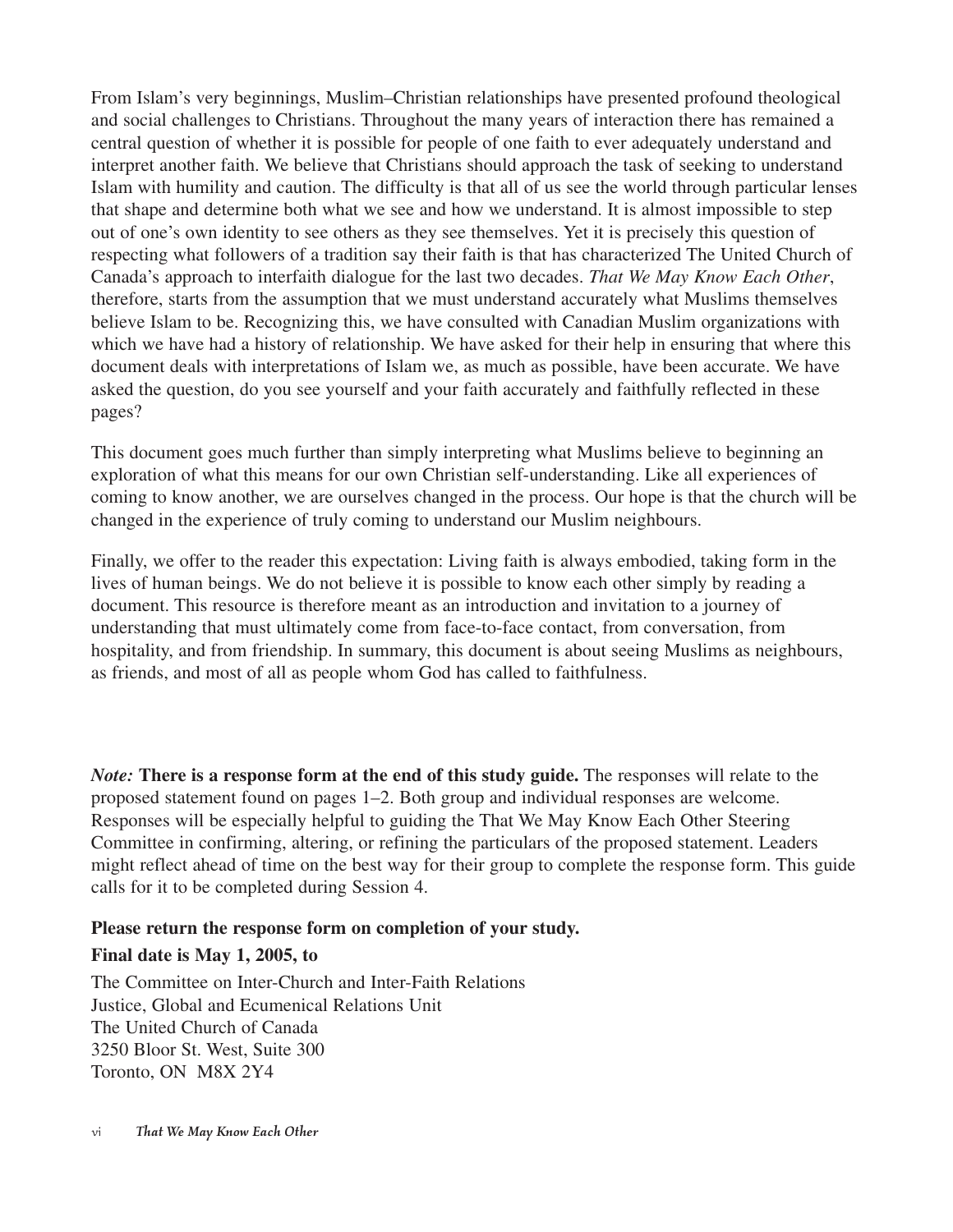#### **Muslim References**

All references from the Qur'an are taken from *The Meaning of The Holy Qur'an* by A. Yusif Ali (Beltsville, MD: Amana, 1997). Muslims believe that the only true version of the Qur'an is in Arabic and that all translations are secondary paraphrases.Yusif Ali's translation is the most widely accepted English paraphrase. Within the Qur'an, a chapter is called a "surah" and each surah is divided into verses.

Throughout the document the traditional phrase of "the Prophet" is used interchangeably for Muhammad. This is done to respect the manner in which most Muslims refer to Muhammad and to avoid repetitious use of his name.

### Acknowledgements

The Committee on Inter-Church and Inter-Faith Relations expresses its appreciation to members of the writing team of *That We May Know Each Other*: Rivkah Unland (Chair), Sheila McDonough, John C. Robertson, Peter Wyatt, Peter Abbott, Andreas D'Souza, and Bruce Gregersen (staff).

The writing team in its turn acknowledges the following, who participated in various consultations on the document or made direct responses to the original text:

Participants in a consultation on the document held in October 2002: Talat Muinuddin, Dr. F. Shahin, Barbara Siddiqui, Karen Teasdale, Imam Hafez Faizan-ul-Haq, Imam Abdul Hai Patel, Hanny Hassan, Prof. Ovey Mohammed, and Prof. Harold Wells.

Members of the National Muslim–Christian Liaison Committee and those who have made direct comments on the document, including Ahmed Mortiar, Bernard Tremblay, and Robert Assaly.

**The contents of** *That We May Know Each Other* **are the responsibility of the Committee on Inter-Church and Inter-Faith Relations of the Justice, Global and Ecumenical Relations Unit of The United Church of Canada.** 

**Participation of members of the writing team and those who have been consulted does not necessarily imply agreement with the final content or theological direction of the document.**

**Every attempt has been made to ensure that the contents of this document relating to an interpretation of Islam and Islamic practices are accurate and faithful to Muslim selfunderstanding. The ICIF Committee welcomes any assistance in ensuring that errors in this regard are noted and corrected.**

Please feel free to photocopy this document for personal or congregational study.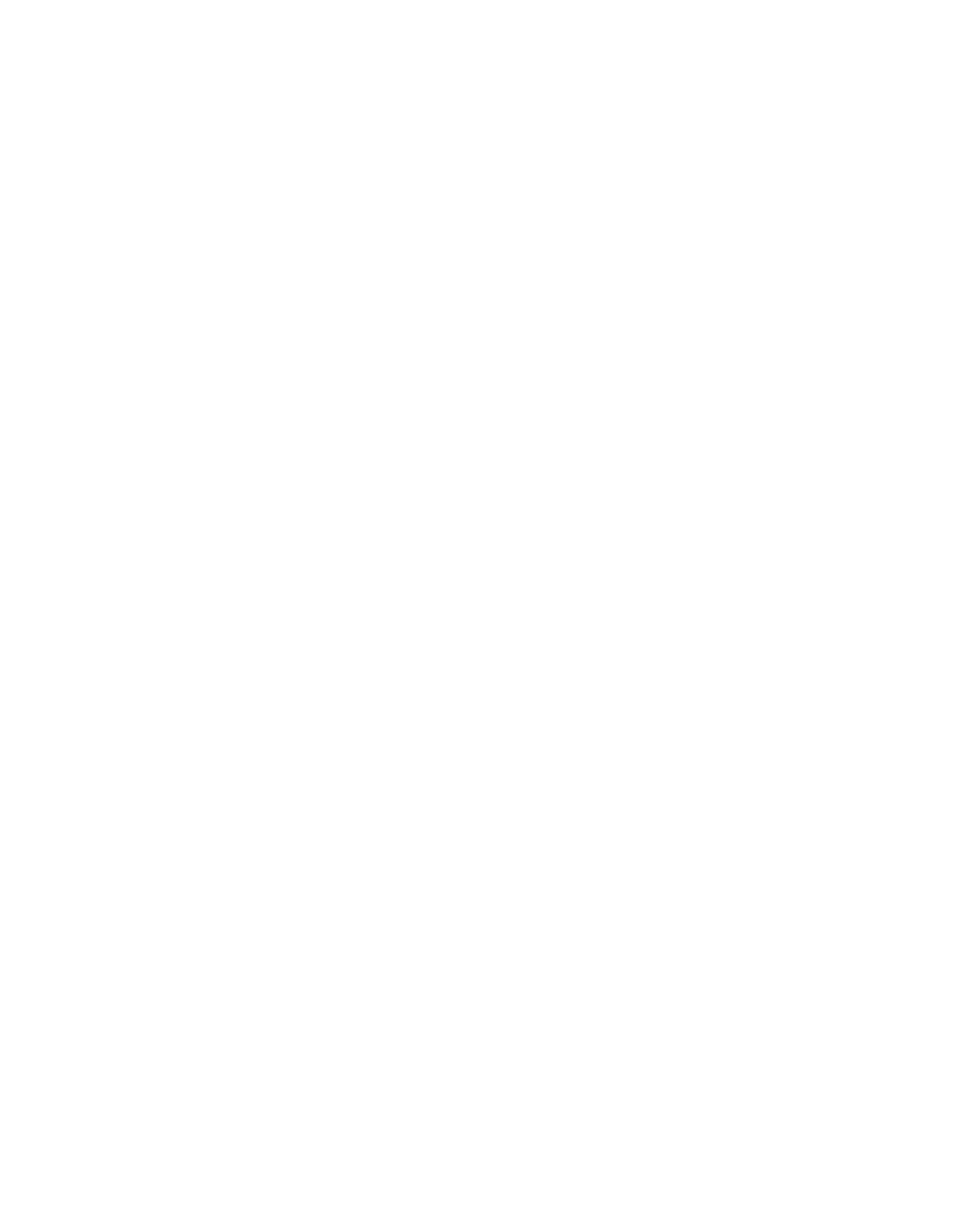# **Contents**

| Proposed Statement on the Relationship of The United Church | $\mathbf{1}$          |
|-------------------------------------------------------------|-----------------------|
|                                                             | 3                     |
|                                                             | $\overline{4}$        |
|                                                             | $\overline{7}$        |
|                                                             |                       |
|                                                             | $\boldsymbol{9}$<br>9 |
|                                                             |                       |
|                                                             | 10                    |
|                                                             | 11                    |
|                                                             | 13                    |
|                                                             | 17                    |
|                                                             | 24                    |
| A Christian Understanding of Revelation and Holy Scripture  | 24                    |
|                                                             | 24                    |
|                                                             | 26                    |
|                                                             | 29                    |
|                                                             | 30                    |
| The Report of the Commission on World Mission               |                       |
|                                                             | 32                    |
|                                                             | 35                    |
|                                                             | 35                    |
|                                                             | 37                    |
|                                                             |                       |
| <b>Chapter 6: Common Challenges and Paths</b>               |                       |
|                                                             | 42                    |
|                                                             | 42                    |
|                                                             | 47                    |
|                                                             | 48                    |
|                                                             | 51                    |
|                                                             |                       |
|                                                             | 53                    |
|                                                             | 55                    |
| Appendix A: The Trinity and Christian-Muslim Relations      | 62                    |
|                                                             | 63                    |
|                                                             | 65                    |
| Appendix B: On Hosting Muslim Visitors or Visiting a Mosque | 68                    |
|                                                             |                       |
|                                                             | 71                    |
|                                                             | 71                    |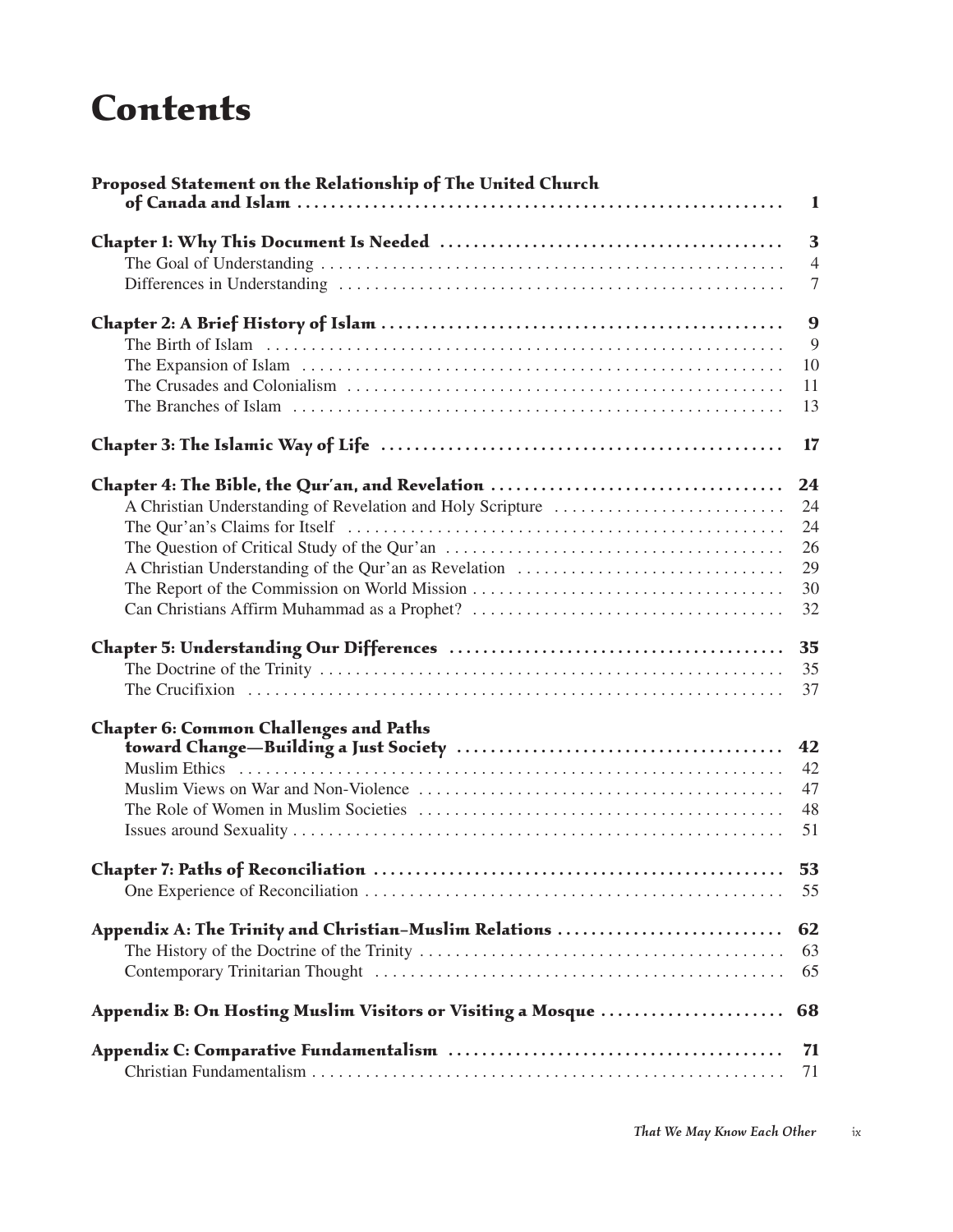# **Study Guide . . . . . . . . . . . . . . . . . . . . . . . . 91**

| Session 2: The Bible, the Qur'an, and Revelation and                             |  |
|----------------------------------------------------------------------------------|--|
| Session 3: The Islamic Way of Life and Common Challenges and Paths toward Change |  |
|                                                                                  |  |
|                                                                                  |  |
|                                                                                  |  |
|                                                                                  |  |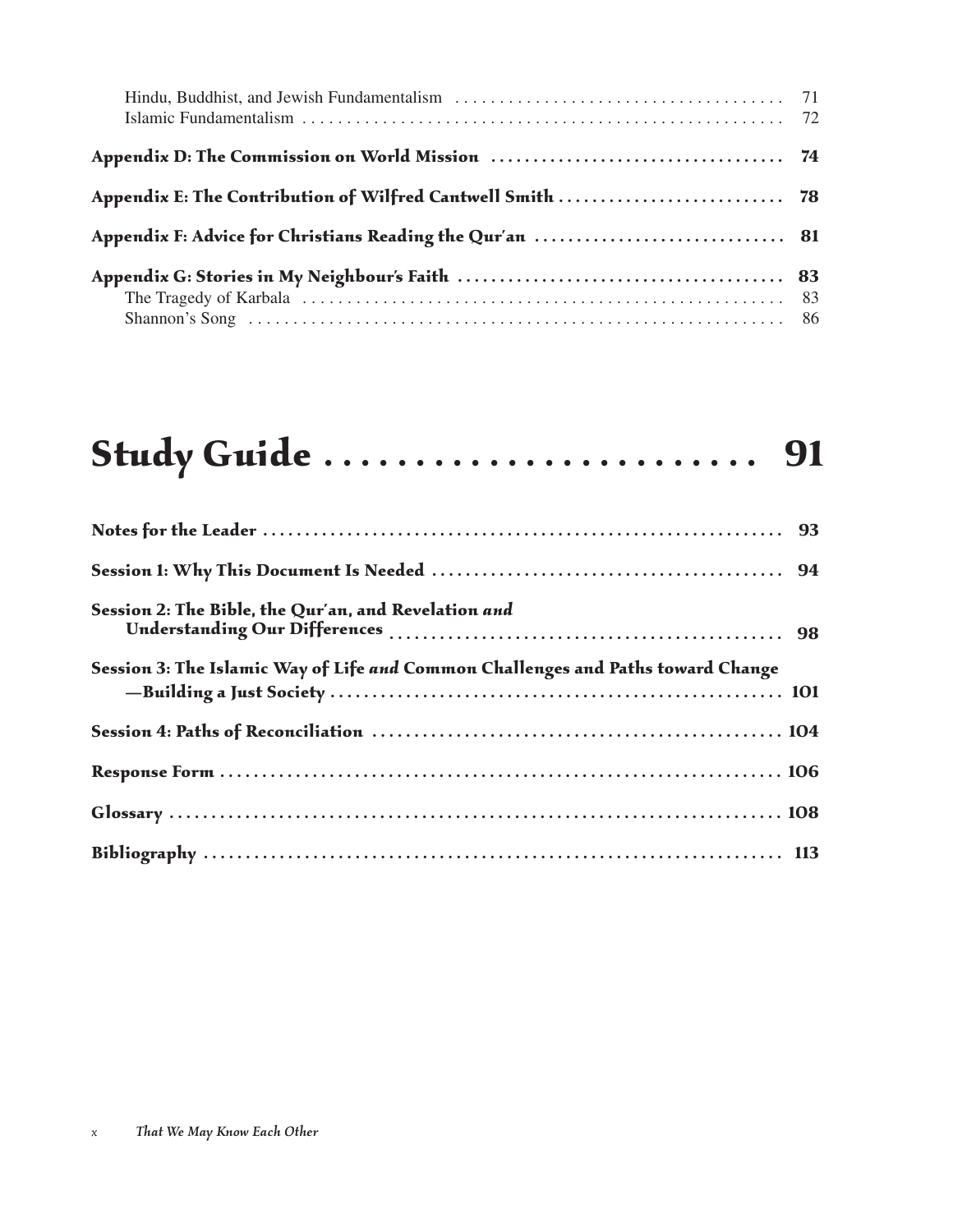# **Proposed Statement on the Relationship of The United Church of Canada and Islam**

**~**

**Note: This Statement is authorized for study by the 38th General Council. The Committee on Inter-Church and Inter-Faith Relations will develop a process of study and response and will report to the 39th General Council, 2006.**

### Preamble

The United Church of Canada is called continually in all courts of the church to bear witness to Jesus Christ in the midst of our neighbours and in the world. In accordance with that call, the 36th General Council (1997) requested that an exploration of the relationship between The United Church of Canada and Islam be undertaken.

This proposed statement is accompanied by a document entitled *That We May Know Each Other*, which is intended for study and discussion, to aid individuals and congregations in this process of exploration. The Committee on Inter-Church and Inter-Faith Relations invites comments on the following component parts of a proposed statement to be brought before the 39th General Council (2006).

## The United Church of Canada:

*Acknowledges* a long history within Christianity of hostility and misunderstanding toward Muslims and Islam and seeks to commit itself to a journey of reconciliation with Muslim neighbours.

*Acknowledges* the prophetic witness of Muhammad, and that the mercy, compassion, and justice of God are expressed in the Qur'an, regarded by Muslims as the authoritative word of God.

*Affirms* that God, whose love we have found in Jesus Christ to be boundless, creative, and resourceful, and who creatively and redemptively works in us, also works in others.

*Affirms* that God is creatively and redemptively at work in the religious life of Muslims and that we share with Muslims a belief in one God and a common spiritual origin in the faith of Abraham.

*Affirms* that Jesus is accorded immense honour as a prophet in the Qur'an and by Muslims.

*Affirms* the self-witness of Islam as a religion of peace, mercy, justice, and compassion.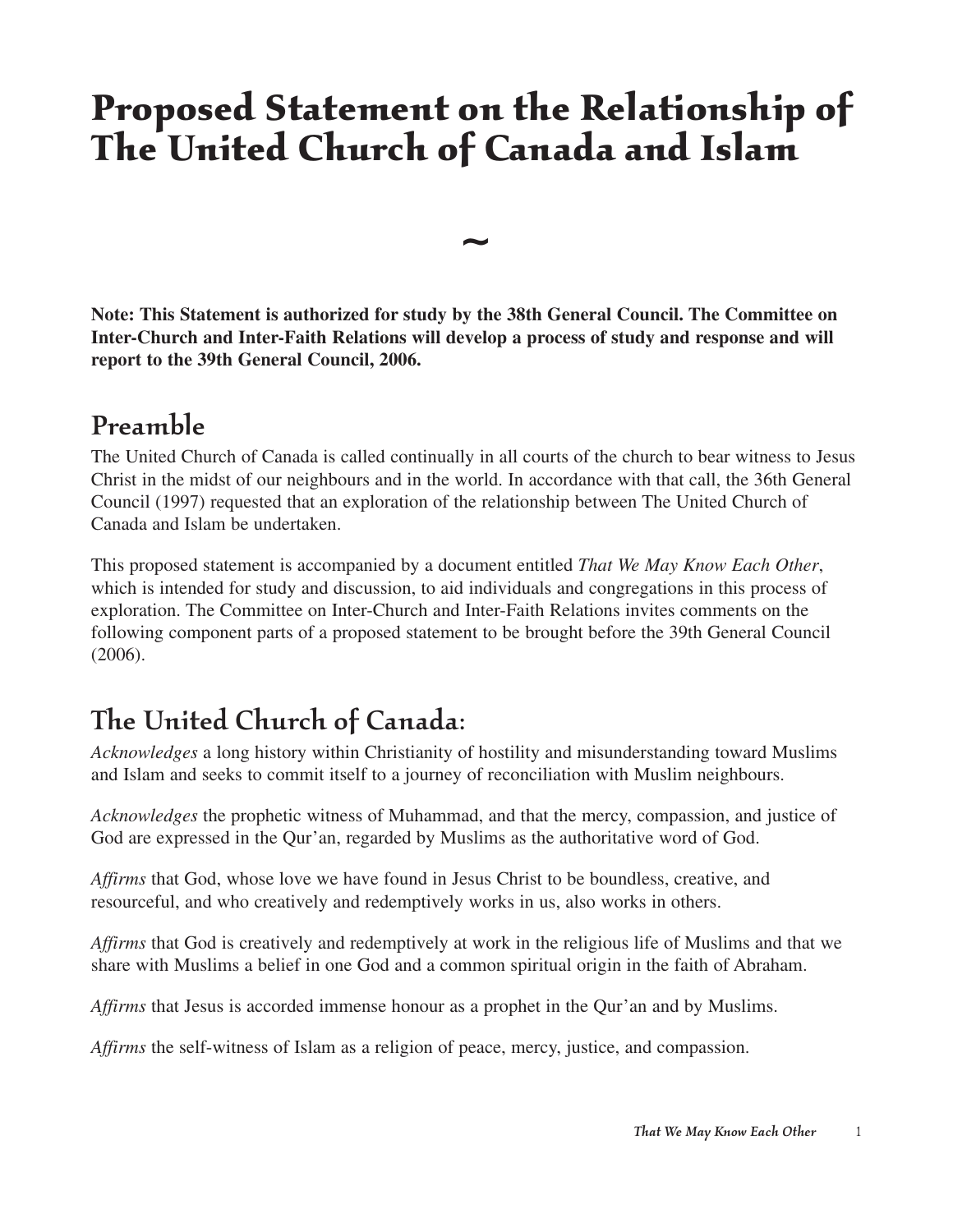*Affirms* with Muslims a vision of a common humanity that leads us into collaboration for peace and justice in the world.

*Affirms* a vision of Muslim and Christian relationships no longer bound by past histories of ignorance, indifference, and ill will.

*Invites* the church to participate in dialogue that upholds the integrity of each tradition, while allowing the faithful witness of each tradition, and is characterized by careful listening to each other.

*Invites* the church to seek out opportunities to strive together with Muslims to seek justice and resist evil.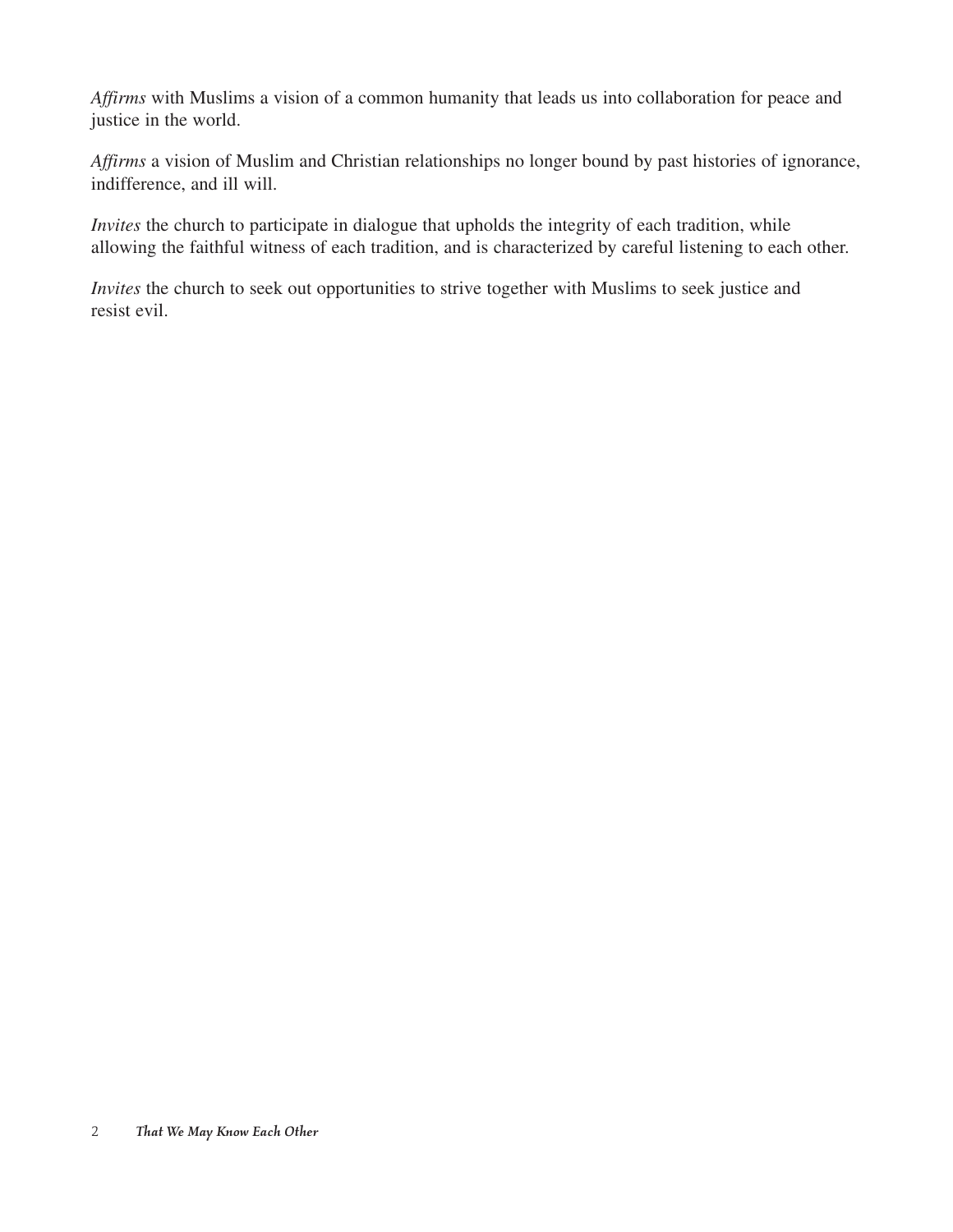# **Chapter 1**

# **Why This Document Is Needed**

Muslims and Christians together comprise over one-third of the world's population. For much of the history of our two peoples, vast distances of culture, language, and geography have separated us, but increasingly we now interact daily as neighbours, friends, and co-workers. Intermarriage is also bringing a whole new dynamic of relationship between our communities of faith. Fourteen hundred years ago the Qur'an stated that Muslims and Christians will surely find themselves as the "nearest in affection," and for at least some of the history of interaction between our two communities these words have proven true. Today, however, the relationship is clouded by tensions in many parts of the world. Perhaps as never before, it is imperative that we truly seek to understand and know each other.

**~**

The events of September 11, 2001, and the ensuing "war on terrorism" have presented a significant challenge to Muslim–Christian relationships, with some suggesting the potential, however inaccurate, of a feared "clash of civilizations." In North America, there is unmistakable evidence of what many now call "Islamophobia." The fact that some terrorists are Muslims is used to characterize all Muslims, and the Islamic faith in general, as supporting terrorism. Increasing examples of unfair and racist portrayals of Muslims and Islam, as well as situations of discrimination, led to the formation within the last few years of the Council on American–Islamic Relations, which now regularly reports on incidents of discrimination in Canada and across North America.

In some places in the world the tensions between Muslims and Christians have become intertwined with issues of cultural survival and what has been called "identity politics." In Indonesia and Algeria, violent clashes between Muslim and Christian communities have resulted in the deaths of people of both faiths. In some Muslim majority countries, Christians have charged Muslims with systemic discrimination and worse. Muslims complain of the continued colonialism and exploitation of the West, linking Christianity with Western hegemony. With the end of the Cold War, the fall of communism, the attacks of September 11th, and now the war on terrorism, Muslim majority nations are under threat of becoming vilified as the global enemy of the West, an enemy that justifies a continued commitment to vast expenditures of money on armaments and military power.

But the events of these past years have also opened before us an unprecedented opportunity to forge new ground. Across North America, mosques and churches are beginning new forms of contact. Church communities are recognizing that understanding the faith of their Muslim neighbours is a basic necessity to faithful engagement in society. But more than this, we believe there is a new recognition that old patterns of understanding or misunderstanding between Muslims and Christians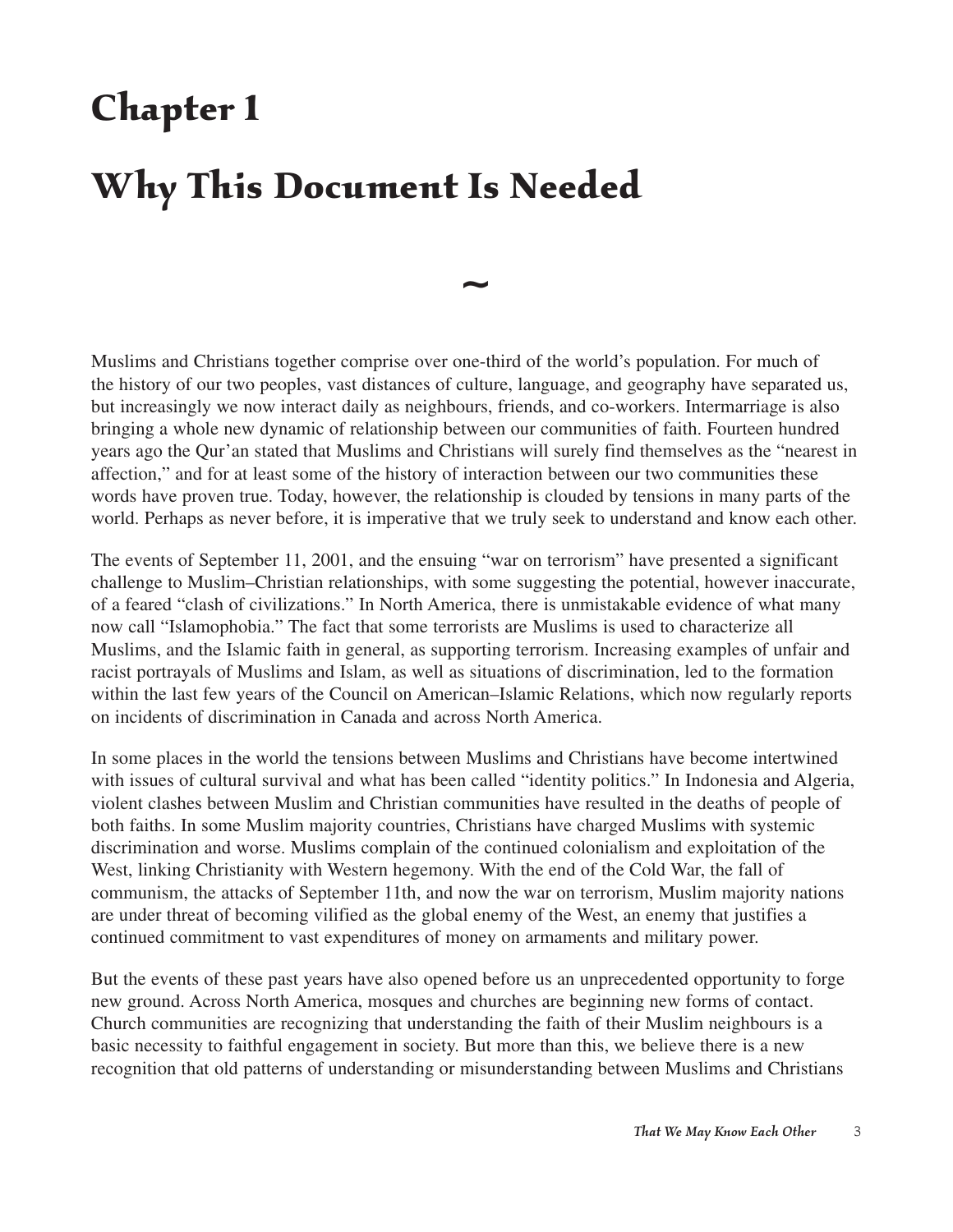undermine the potential for peaceful collaboration and therefore the well-being of the world we share. In particular, old patterns of theological exclusiveness, which portray a discontinuity between Christianity and Islam, have blocked possibilities of mutual openness and respect and have accentuated feelings of fear and mistrust.

The authors of this paper believe that the prediction of the Qur'an that Christians and Muslims can be the "nearest among them in love" (Surah 5:82) is possible and preferable to an alternative path of increasing tension, mistrust, and violence. We believe, furthermore, that the task of reconciliation between Muslims and Christians is at the heart of what the church needs to be about as we seek to be faithful participants in God's mission today.

#### **A Common Heritage**

God promised Abraham that he would be the father of a great nation (Gen. 12:1–3) and that his descendants would be as many as the stars in the sky (Gen. 15:1–6). Sarah, however, was barren. So she brought Hagar, her slave girl, to Abraham so that he might at least have a child through her. When she became pregnant, Sarah was jealous and Hagar fled to the wilderness. There an angel comforted Hagar and told her that her son was to be called Ishmael and that her offspring would "greatly multiply" so that "they cannot be counted for multitude" (Gen. 16:10).

After Ishmael was born, Abraham received a further promise that Sarah would conceive and give birth to a son to be named Isaac. Abraham, both incredulous and overjoyed about the promise of Isaac, nevertheless interceded before God for Ishmael. And God answered, "As for Ishmael, I have heard you; I will bless him and make him fruitful and exceedingly numerous; he shall be the father of twelve princes, and I will make him a great nation" (Gen. 17:20). In Genesis 25:13–15, we have the record of Ishmael's lineage, which leads to Arabia. Muslims trace this lineage on to Mecca and Muhammad.

While Genesis indicates that God made an eternal covenant with Isaac (Gen. 17:19–21), it is also true that Ishmael was included in God's covenant with Abraham before Isaac's birth and was circumcised with Abraham (Gen. 17:23). Genesis also records that at Abraham's death both Isaac and Ishmael were present for his burial in the cave of Machpelah (Gen. 25:9).

In the Genesis record we therefore have two lineages: one through Isaac leading to Jerusalem and Jesus, the other through Ishmael leading to Mecca and Muhammad.

### The Goal of Understanding

God's mission, the United Church has affirmed, is about seeking healing for creation, the mending of God's broken world. To be involved in this task, the church is called to be in relationship with people of other faiths who share this perspective. The United Church believes that the need to address the suffering and injustice of the world is primary to living out the Christian faith. Therefore, if our beliefs have contributed to the suffering of God's creation, they must be challenged and revised.

The question of what the church believes is at the heart of this document. This document suggests that the church must encourage its membership to grow in understanding Muslims as they would wish to be understood. But we must also be about searching for new ways of theologically understanding Islam and its relationship with Christianity, new ways of affirming, in the words of a United Church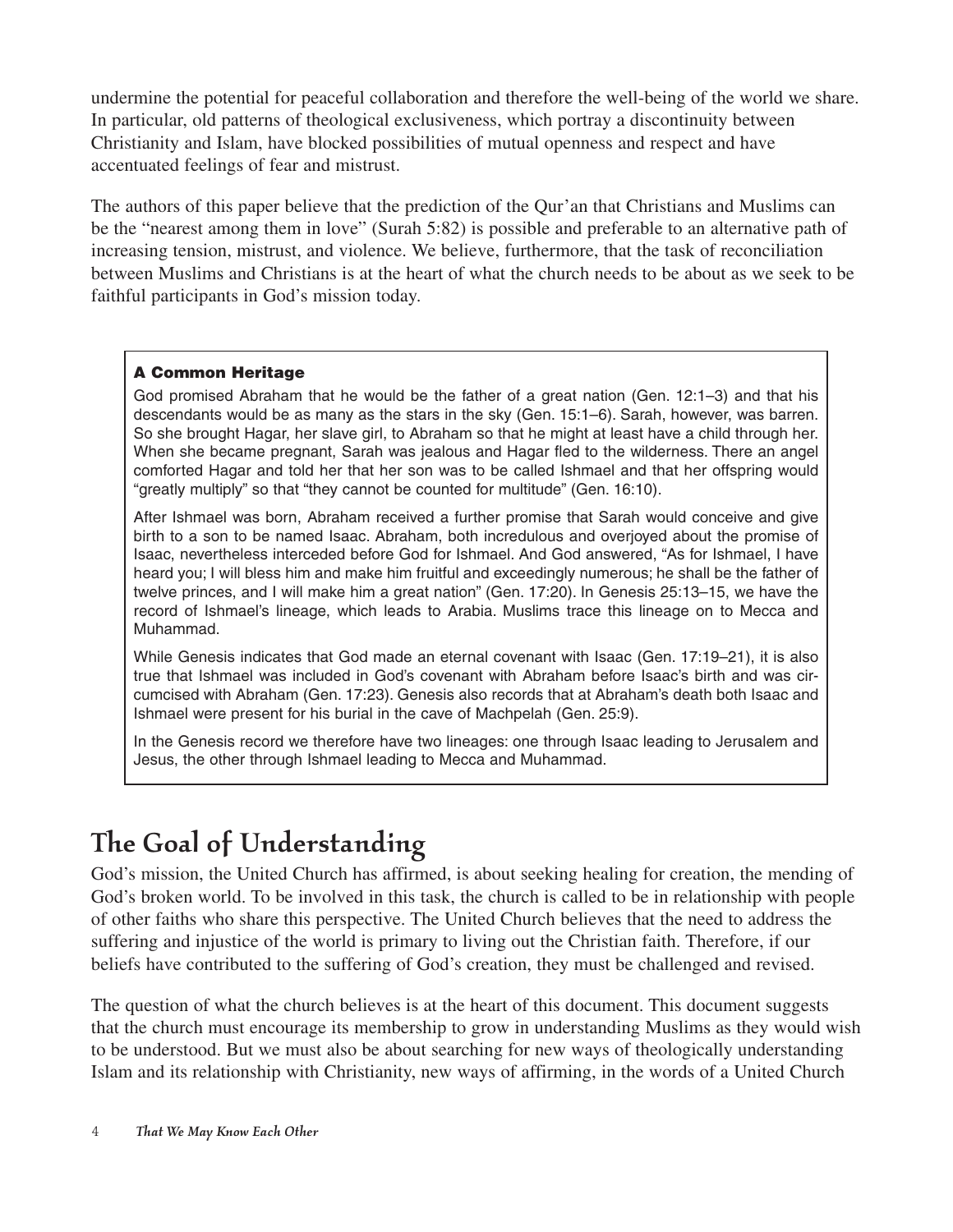statement from 1966, that "God is creatively and redemptively at work" within Islam. It is through creating such theological acceptance that we believe it will be possible to sustain long-term mutual relationships of respect, trust, and common action for the sake of the world we all inhabit.

#### **Do We Worship the Same God?**

The question of whether we worship the same God is more of a theological issue for Christians than for Muslims. Muslims readily accept a continuity of history and revelation among Judaism, Christianity, and Islam. Muslims are following in the tradition of Abraham, Moses, and Jesus in worshipping Allah, the Arabic name for God. The difficulty for Muslims comes in associating anything else with God (*shirk*). Many Muslims believe that Christians are guilty of *shirk* in associating Jesus with God, but this does not negate the fact that Christians are still worshipping the one God.

If God truly has been revealed as Father, Son, and Holy Spirit, then for Christians to speak of God is always to speak of the triune God.

While Jews do not accept a Christian understanding of a triune God, nevertheless few Christians would argue that Jews worship a different God. "For there is no distinction between Jew and Greek; the same Lord is Lord of all and is generous to all who call on him" (Rom. 10:12). Many Christian churches, the United Church included, have questioned the idea of supersessionism, that the church has replaced Israel in God's purposes and plan. In doing so we have acknowledged a continuity in God's purposes between Judaism and Christianity regardless of our different understandings of the content of revelation. We can affirm that Torah for Jews is God's self-revelation. In other words, we worship the same God regardless of the difference in understanding of how God chooses to reveal God's self.

It is possible to speak in a similar manner of the God witnessed to by the Qur'an. Different conceptions and ways of speaking of God do not negate the common orientations to the one God known by many names. Christians and Muslims worship the same God, the God of Abraham, Sarah and Isaac, Hagar and Ishmael.

Early in the history of interaction between Muslims and Christians, there were indications this was not a difficult affirmation. In 1066, a Muslim ruler requested that one of the local priests be ordained a bishop in order to adequately look after the needs of the Christians in his domain. The Pope at that time, Gregory VII, wrote the following letter to the Sultan al-Nisar:

*The good God, Creator of all things, without Whom we can do nothing nor even imagine it, has inspired this [gesture] in your heart. He who illumines every person who comes into this world has enlightened your mind. For Almighty God, who desires that all people be saved and no one lost, approves in us above all the fact that, after having loved God, we should love our fellow, and that what we do not wish to be done to us we should not do to others. You and we both owe this charity to ourselves, especially because we believe in and confess the One God, albeit in different ways, and we praise and venerate Him every day as Creator and Governor of this world. We pray with heart and mouth that, after a long sojourn in this life, the same God may guide you to the bosom of happiness of the Holy patriarch Abraham.*<sup>1</sup>

To acknowledge that God is creatively and redemptively at work within Islam assumes it is the same God that both Muslims and Christians worship, who has come to Christians through the gospel and who, Muslims believe, has come to them through the Qur'an. While it is important to nuance such theological affirmations (see the later sections on revelation and on the Trinity in chapters 4 and 5), nevertheless to fail to affirm that Muslims and Christians (and indeed Jews) worship the same God has significantly negative implications for relationships with Muslims and other people of faith.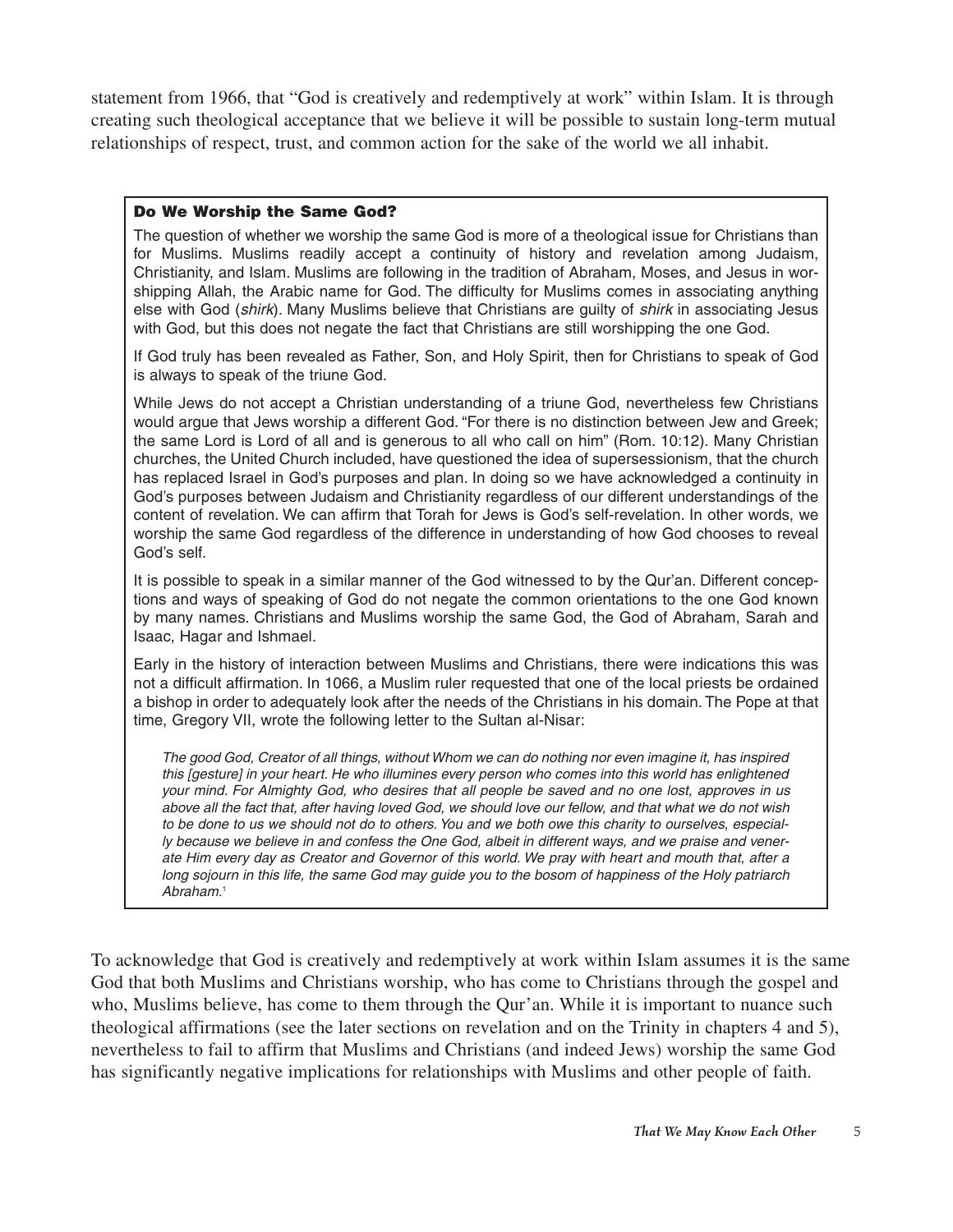Such an approach is sometimes called "exclusivist," meaning that there is only one true faith and all others are false. The authors of this document have chosen not to articulate this approach because we believe that such an approach is not consistent with the understanding of God in Christ prevalent in The United Church of Canada.

#### **Describing the Relationship of Christianity to Other Faiths**

The United Church document *Reconciling and Making New<sup>2</sup>* outlines four approaches to describing the relationship of Christianity to other faiths:

#### **Exclusivist Approach**

- The only path to God and salvation is an explicit confession of faith in Jesus Christ as Saviour and Lord.
- Jesus Christ is the sole mediator between God and humanity.
- Those who do not make an explicit confession of faith in Jesus Christ may be excluded from the love and ultimate purposes of God.
- Texts such as John 14:6 and Acts 4:12 are cited.

#### **Inclusivist Approach**

- The reconciliation of the world takes place uniquely through Jesus Christ.
- The saving work of Christ is essential for peace with God.
- There is room for salvation of those who make no explicit profession of faith in Christ.
- Grace is experienced and Christ is present wherever people experience the goodness of God's creative love and redemptive mercy.
- Jesus Christ is the Wisdom/Word through which all things were made and through whom all things will be restored and perfected.
- John 1:1–5 and Colossians 1:15–20 are cited.

#### **Pluralist Approach**

- There are many paths to God.
- There is no absolute "court of appeal" by which to evaluate the different paths.
- Jesus is the way for Christians but not necessarily the path for all.
- No single religious tradition can speak with finality about God/spiritual truth/ultimate truth.
- Isaiah 55:8 and 1 Corinthians 13:12 are cited.

#### **Transformationist Approach**

- From its beginning Christianity has been a constantly evolving expression of faith.
- Respectful dialogue and mutual learning may lead to transformation for all participants.
- Christian faith may be transformed by such encounters in ways that we cannot imagine.
- Mark 7:24–30 and Acts 10:1–16 are cited.

While the primary approach of this document will be seen to be moving between what are sometimes theologically called inclusivist and pluralist positions,<sup>3</sup> we also want to acknowledge that these categories present significant limitations today, with many overlapping understandings and approaches. We recognize that within the United Church of Canada there are a wide variety of understandings of and feelings about these approaches. We wish therefore to introduce wider theological images of mutual respectful relationships between Muslims and Christians. Whatever the language we use, we believe it is critical that the United Church find the theological language that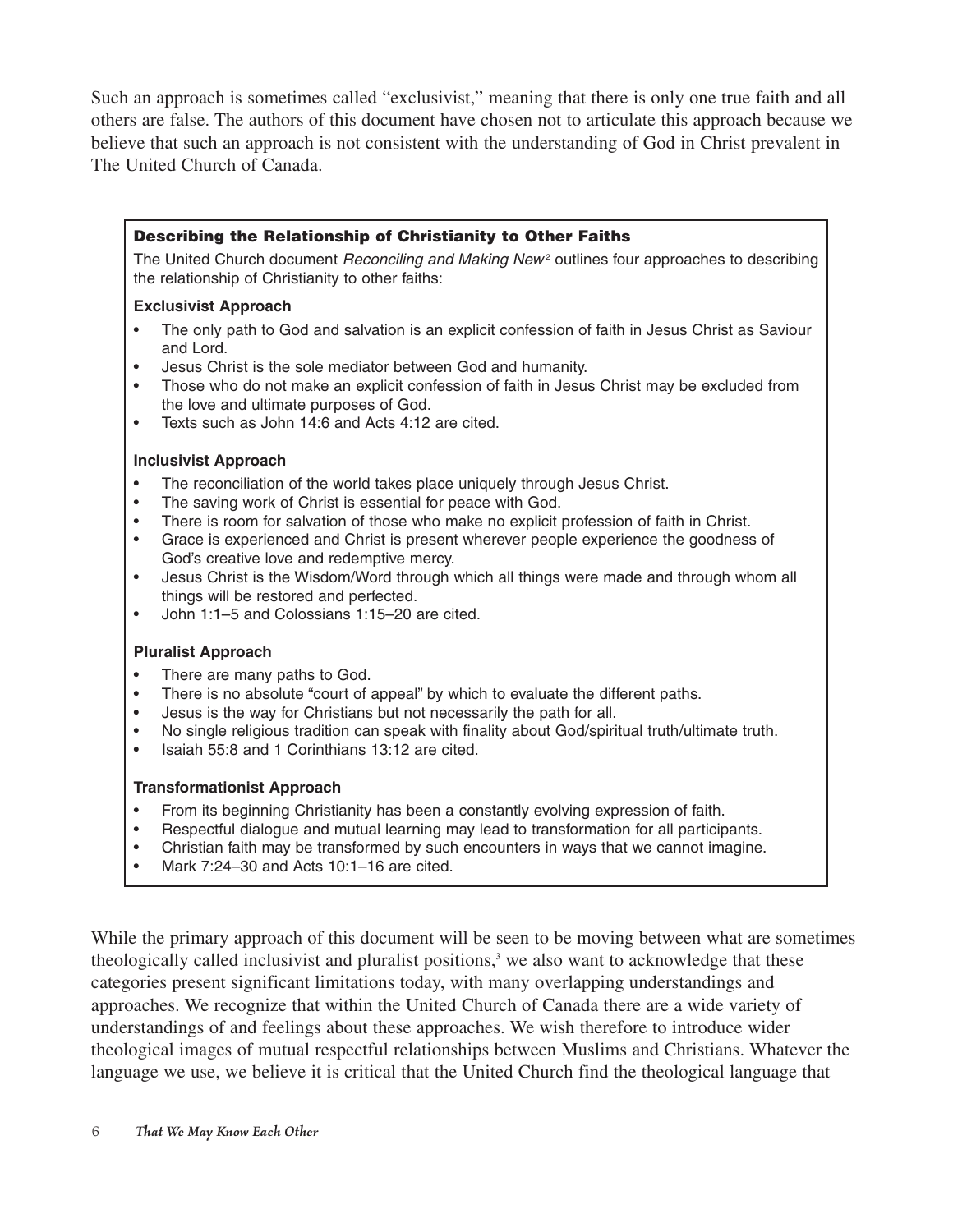allows it to affirm the plurality of the world's religious life as a sign of a sovereign God who cannot be contained within one culture or tradition.

It should be understood, then, that categories of religious perspective are, in the end, made secondary to the call for common action for the sake of a suffering world. Our institutional church life, including our theological endeavours, are judged by their capacity to bring healing, justice, and peace into our troubled world. *Mending the World: An Ecumenical Vision for Healing and Reconciliation*, a United Church of Canada statement, says it this way:

> The world is in serious trouble; the churches should join with peoples of good will to work together for the cause of peace, justice and the healing of God's creation. One person expressed it this way: "The chief ecumenical scandal of our time is not the disunity of the church. Rather it is the institutional preoccupation of the church in the face of the suffering of the world."4

With this in mind, we want to invite the church to claim both the integrity of its own identity and the importance of relationship with the other. We believe that it is possible for the church to continue to affirm its own distinctive self-identity while affirming that other faiths and traditions will have their own self-understanding. Our emphasis is on allowing others to define for themselves how they see themselves and affirming that God has many ways of being known in the world.

This means that a starting point is the humble acknowledgement that it is possible there is more than one religious path or tradition in and through which God has chosen to reveal God's self. As we will suggest later in this document, scripture teaches that the Word and Wisdom of God is not limited to Christians, and the Spirit of God is free and faithful. Such a starting point opens us to the discovery of truth and wisdom in the other. With this expectation, the purpose is not to collapse the differences between traditions but rather to affirm and cherish the differences because ultimately they are each gifts of God, which can be life-giving and transformative. Receiving the wisdom and insight of others, we believe, can serve to correct and sharpen our own understanding of God's purposes in the world. While religious diversity, in other words, is both challenge and blessing, it is not something to be feared but welcomed.

### Differences in Understanding

In this context, the differences between Christianity and Islam on the nature of Jesus present significant difficulties. The Qur'an's explicit denial that Jesus died on the cross and that Jesus can in any way be identified with God are two irreconcilable points of difference with the historic Christian faith. We will note later as well the Islamic rejection of the historic Christian understanding of the Trinity. These and other differences of understanding need to be accepted for what they are. But they should also invite us into deeper exploration. The awareness of the immense honour accorded to Jesus as a prophet within Islam and the belief that God vindicates Jesus by not allowing him to die on the cross allow us to sense the importance Muslims accord God's justice and the role of prophet. They also allow us to see in sharper contrast the significance that the Christian understanding of the nature of God places on incarnation, on God's intimate relationship with humanity, and on power expressed through weakness, and of the Islamic emphasis on God's omnipotence.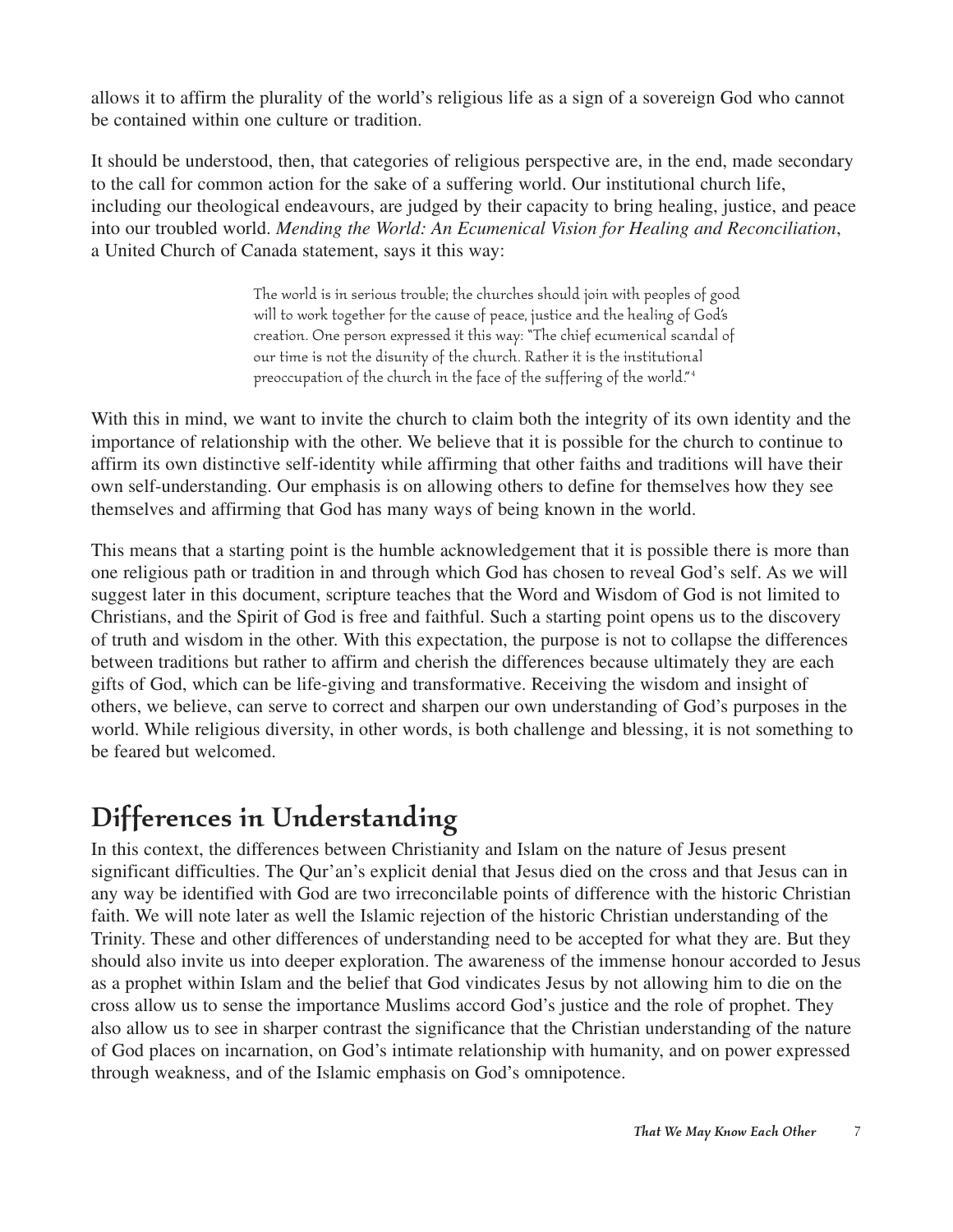Finally, assumptions of superiority exist in both traditions, and both need to be challenged to find new theological understandings through which to build relationships of equality and respect. This document will address some of the difficult challenges that exist in the relationship and, in doing so, in some small way will invite our Muslim brothers and sisters to explore new ways of relating to Christianity. Our conviction is that our task as Christians and as members of The United Church of Canada is to explore and perhaps even contribute to a global path of reconciliation. It is our hope that this document will assist the members of The United Church of Canada to approach our Muslim sisters and brothers with a realistic understanding of both the challenges and the theological and practical resources available to us for building a society in which Muslims and Christians can truly know and understand each other.

#### **The Names of God**

Muslims commonly speak of the 99 names of God (although Muslims understand that these names are by no means exhaustive). These names are the attributes of God; they have been gathered together on the basis of references in the Qur'an to the activities of God. The most significant attribute is mercy, since almost every surah of the Qur'an begins with the phrase "In the name of Allah, Most Gracious, Most Merciful."

*Allah, The Compassionate, Most Merciful, The Sovereign, The Holy One, One Who Is Immune from All Distress, Giver of Peace, The Giver of Protection, The Mighty, The Over-Powering Lord, The Self-Glorious, The Creator, One Who Gives Life, Fashioner of Shapes, Exceedingly Forgiving, One Who Has Control Over All Things, The Giver of All Things, The Sustainer and Provider, Remover of Difficulties and Giver of Decisions, The All-Knowing, The Strengthener of Sustenance, The Extender of Provisions, The One Who Humbles and Lowers, The Exalter, The Giver of Honour, The Giver of Dishonour, The All-Hearing, The Seer, Maker of Immutable Judgments, The Just, Most Affectionate and Knower of Innermost Secrets, All-Knowing, The Clement, The Great, Forgiving, Highly Grateful, Most High, Most Great, The Protector, The Giver of Sustenance and Strength, The Reckoner, Exalted, Benevolent, The Caretaker, The Answerer of Prayers, The Lenient, The Wise, Most Loving, Most Venerable, The Resurrector of the Dead, Omnipresent, The Truth, The Provident, Almighty, The Invincible, The Patron, The Praiseworthy, The Keeper of Accounts, The Originator, One Who Has the Power to Create Again, The Giver of Life, The Giver of Death, The Everlasting, The Sustainer of Life, The All-Perfect, The Venerated, The One Unequalled, Free from Want, The All-Powerful, One Who Causes Advancement, One Who Causes Retardation, The First, The Last, The Obvious, The Latent, The One Responsible for All Things, Far Above the Attributes of Creation, The Good, The Oft-Returning, One Who Takes Retribution, One Who Pardons, The Kind, Possessor of Sovereignty, Majestic and Benevolent, The Just, The Assembler, Free from Need, Supplier of Needs to Others, The Hinderer, One Who Can Cause Loss, One Who Confers Benefits, The Light, One Who Gives Guidance, The Deviser, The Eternal, The Supporter of All, One Who Guides along the Path of Virtue, Most Forbearing.*

#### **Notes**

1. *Recognize the Spiritual Bonds Which Unite Us: Sixteen Years of Christian–Muslim Dialogue* (Vatican: Pontifical Council for Interreligious Dialogue, 1994), p. 4.

2. Committee on Theology and Faith, *Reconciling and Making New: Who Is Jesus for the World Today?* (Toronto: United Church Publishing House, 1994).

3. For an introduction to inclusivist and pluralist approaches to the relationship of Christianity to other faiths, see *Reconciling and Making New,* ibid.

4. The United Church of Canada, *Mending the World: An Ecumenical Vision for Healing and Reconciliation* (Toronto: The United Church of Canada, 1997), p. 3.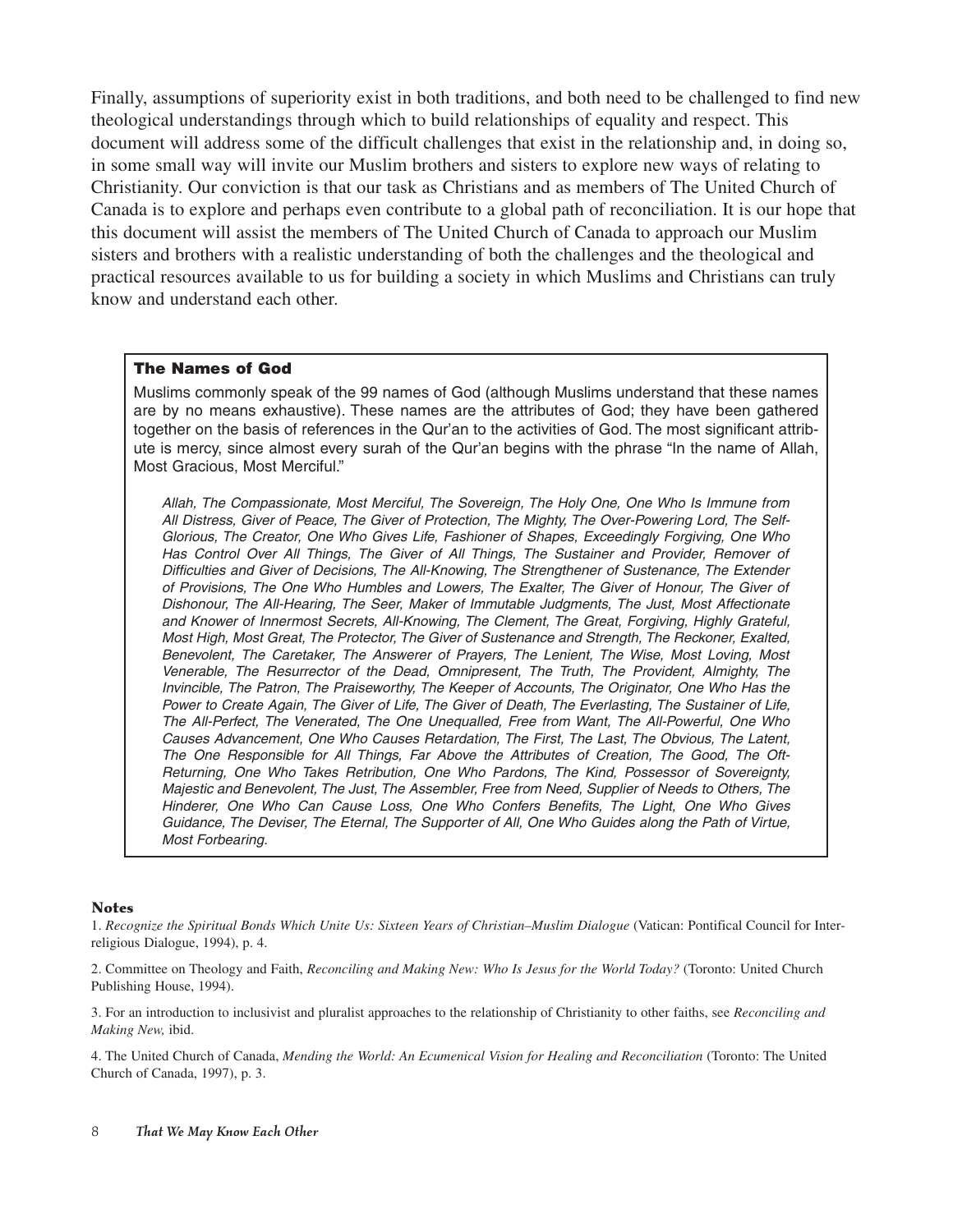# **Chapter 2**

# **A Brief History of Islam**

### The Birth of Islam

In the seventh century, Mecca was a religious and commercial centre providing a gathering place for trade caravans from throughout the region. It was also a place for the worship of numerous gods, focused within a shrine, the Ka'ba, built around an ancient meteorite. Jews and Christians in small numbers also lived within the city, many of them Arabs who had left behind their tribal beliefs. Within the city and the surrounding area were also a small number of Arabs, neither Christians nor Jews, who believed in the one God. Muslim tradition names these *hanif* as faithful representatives of the lineage of Abraham.

**~**

Muhammad lived and worked within this Meccan society for the first 40 years of his life. Although his family worshipped at the Ka'ba, it is said that Muhammad showed a deep spiritual sensitivity that drew him into isolation and meditation. In C.E. 610, at the age of approximately 40, Muhammad began to receive revelations in the form of a voice and visions. For a long time only a small group of family and friends listened to his revelations.

#### **Showing Respect**

"The peace and blessings of God be upon him" is the traditional saying of respect that Muslims say upon hearing the name of Muhammad. This statement is sometimes used as well by Muslims after speaking the name of Jesus.

The early revelations centred on the coming Judgment Day of the one God, when all people would be accountable for their deeds. To prepare for the Judgment Day, the revelations said, life must be centred on trust in God and gratitude for God's goodness. And the way to show this gratitude was through

freeing the bondman;

Or the giving of food In a day of privation

To the orphan With claims of relationship,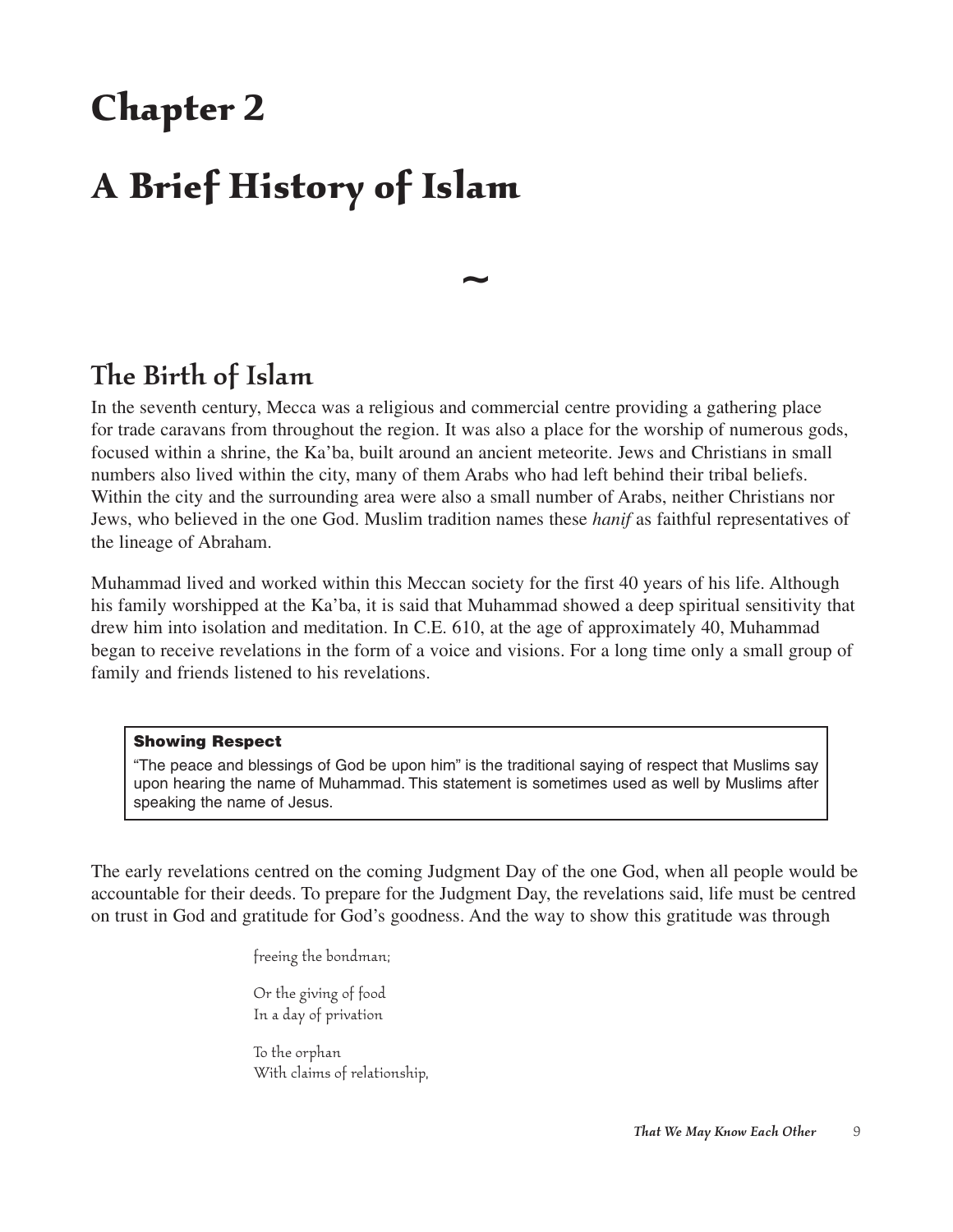Or to the indigent (Down) in the dust.

Then will he be Of those who believe, And enjoin patience (constancy, And self-restraint), and enjoin Deeds of kindness and compassion. *Surah 90:13–17*

At the heart of the revelation was the call to a radical monotheism standing in opposition to the idolatry of Meccan society. As more and more people accepted the message, opposition within Mecca increased, leading to a withdrawal from Mecca of the followers of what would only later become known as Islam ("serving God"). In C.E. 622, a small number of Muslims (people submitted to the will, power, and authority of God) made the journey to Medina in what has become known as the *hijra*, or emigration. It is this date that marks the first year of the Islamic calendar.

In Medina, Muhammad established the basis of Islamic society. In response to the continuing revelations, he taught that Muslims constitute an *umma*, a community, based not on tribal blood connections but on faith. This new community, dramatically different from the competing and warring tribes that so marked Arabia to this point, would be founded on justice for the weak and oppressed, increased status and equality for women, and social welfare as the concern of all.

Muhammad's prestige and the number of his followers grew dramatically. In C.E. 630, Muhammad and his followers returned to Mecca with little resistance. The Ka'ba was emptied of its many idols and dedicated to the worship of the one God. Within a year the whole of the Arabian Peninsula was joined together under Islam. By C.E. 632, the year of Muhammad's death and some 23 years after the first revelations began, the stage was set for a wider expansion of Islam and one of the most significant revolutions in history.

## The Expansion of Islam

Following Muhammad's death, caliphs Abu Bakr (632–634) and Umar (634–644) completed the expansion of Islam into Arabia, Palestine, Egypt, Libya, and Mesopotamia and extended influence into Persia and Asia Minor. By 711, Islam had spread across North Africa and its followers had won a decisive battle in southern Spain. By 712, it had spread east as far as the Indus River territory that is now Pakistan. In Asia Minor, the Islamic world bordered on Byzantium. Constantinople withstood two sieges in 674–678 and 717–718. After consolidating power throughout most of the Iberian Peninsula, Islam crossed the Pyrenees into France in 718. By Western accounts, this expansion was stopped by the victory of the Franks under Charles Martel at Tours and Poitiers in 732. Arab historians prefer to cite the loss of the French city of Narbonne in 759 as the decisive event. Attempts to recapture this city in the eighth and ninth centuries were unsuccessful, and the Arabs withdrew south across the Pyrenees.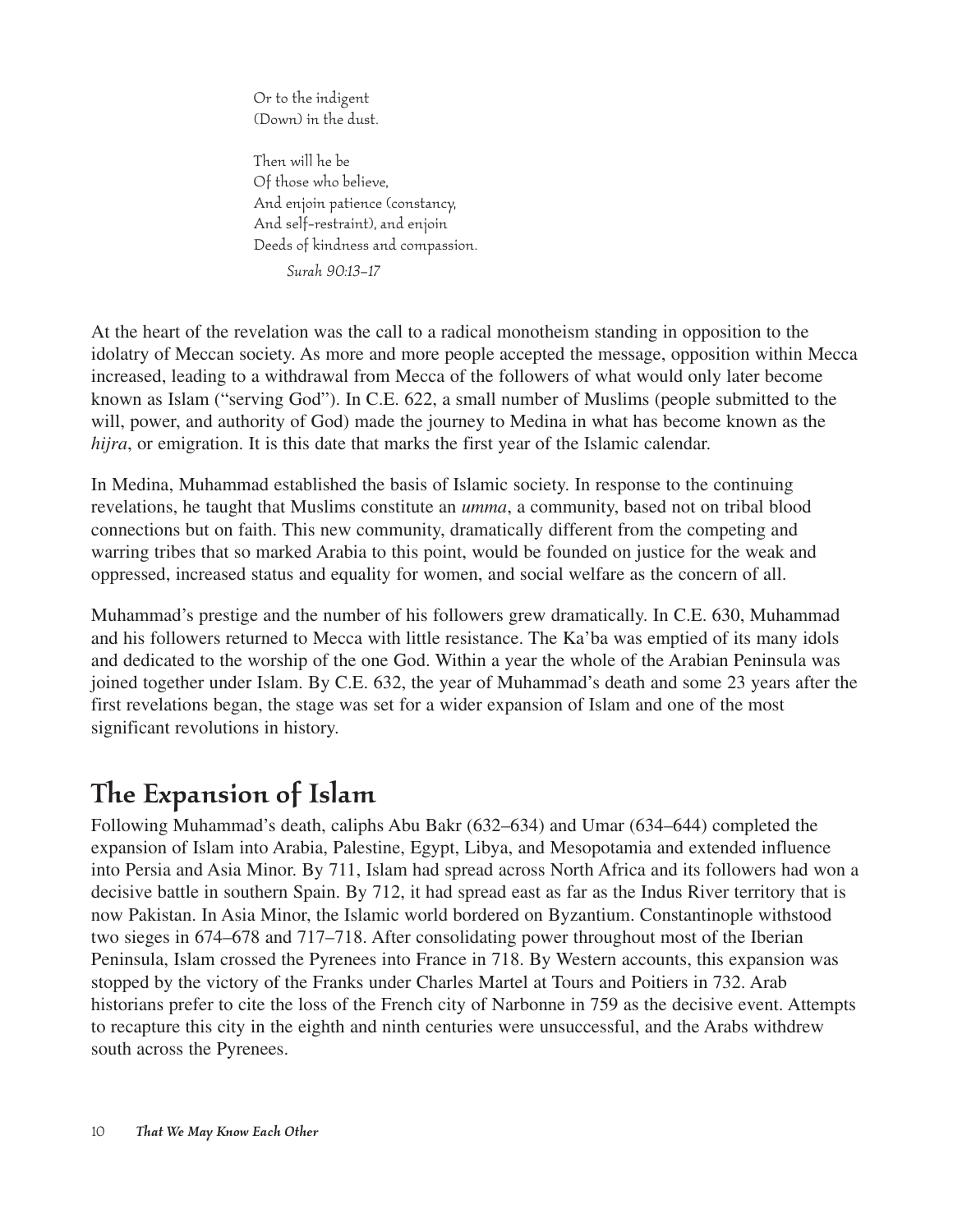The Abbasids conquered the Umayyad Caliphate in 750–754 and, with the exception of Spain, established control over the Islamic world.

Much of the successful expansion of Islam was due to the power of the Arabian armies. However, in the midst of the military assimilation, there were also sweeping conversions to Islam. Many of the converts from Christianity were assisted in part by the theological confusion over the complex issues and debates surrounding the nature of Jesus. The theology of Islam seemed much simpler and easier to engage than the paradoxes associated with the Trinity and the dual nature of Jesus. For Muslims the creed was simple: "The only God is God and Muhammad is his prophet." It has also been suggested that the Trinitarian formulations of the ecumenical councils in the end represented a compromise between Latin- and Greek-speaking Christians. This meant that no formulations were articulated in the languages and thought patterns of the Middle East, leaving an immense vacuum that helped prepare the way for the spread of Islam.<sup>1</sup>

The spread of Islam was fast and permanent. In Spain, the dominance of Islam lasted 800 years. In Arabia and North Africa, the dominance remains. The remarkable and thorough spread of Islam was no doubt due to social, political, and military reasons. But underneath it also lay the power of the central universal message of submission to God.

#### **Universal Messages**

Christianity and Islam both have claimed from their beginnings to have universal messages intended for all of humanity. Both have also claimed these messages to be final and complete revelations of truth. In both cases, however, patterns of triumphalism and exclusiveness have replaced interpretations that would have left open spaces of mutual recognition.

Christian theologians of the second and third centuries (Justin and Origen especially) saw the divine Logos as active throughout all of creation. So Paul was able to declare to the Athenians that God has never left Himself without a witness (Acts 14:17), and the early church heard the voice of God in the ancient Greek philosophies. Similarly, the Qur'an affirms that in every community a messenger has come and that divine wisdom is found in the diversity of human culture, language, and religion. The purpose of this diversity, the Qur'an states, is that men and women might co-operate in a life of righteousness and outdo each other in righteous deeds. These early expressions of openness, however, were overtaken by patterns of triumphalism and exclusion forged in the tragic history of the Crusades.

### The Crusades and Colonialism

By the 10th century, the internal cohesion of the Islamic world was breaking down and many factions within Islam established regional dominance. These factions were often in conflict with one another. In the 11th century, the Seljuk Turks (Muslim but non-Arab), while battling with Arab Islamic groups, grew to become a powerful force on the Byzantine border. They were victorious in a major battle over the Byzantines at Manzikert in 1071 and reached the Aegean Sea by 1080. In 1094, the Byzantine emperor felt sufficiently threatened by the Seljuks to request military assistance from Western Europe.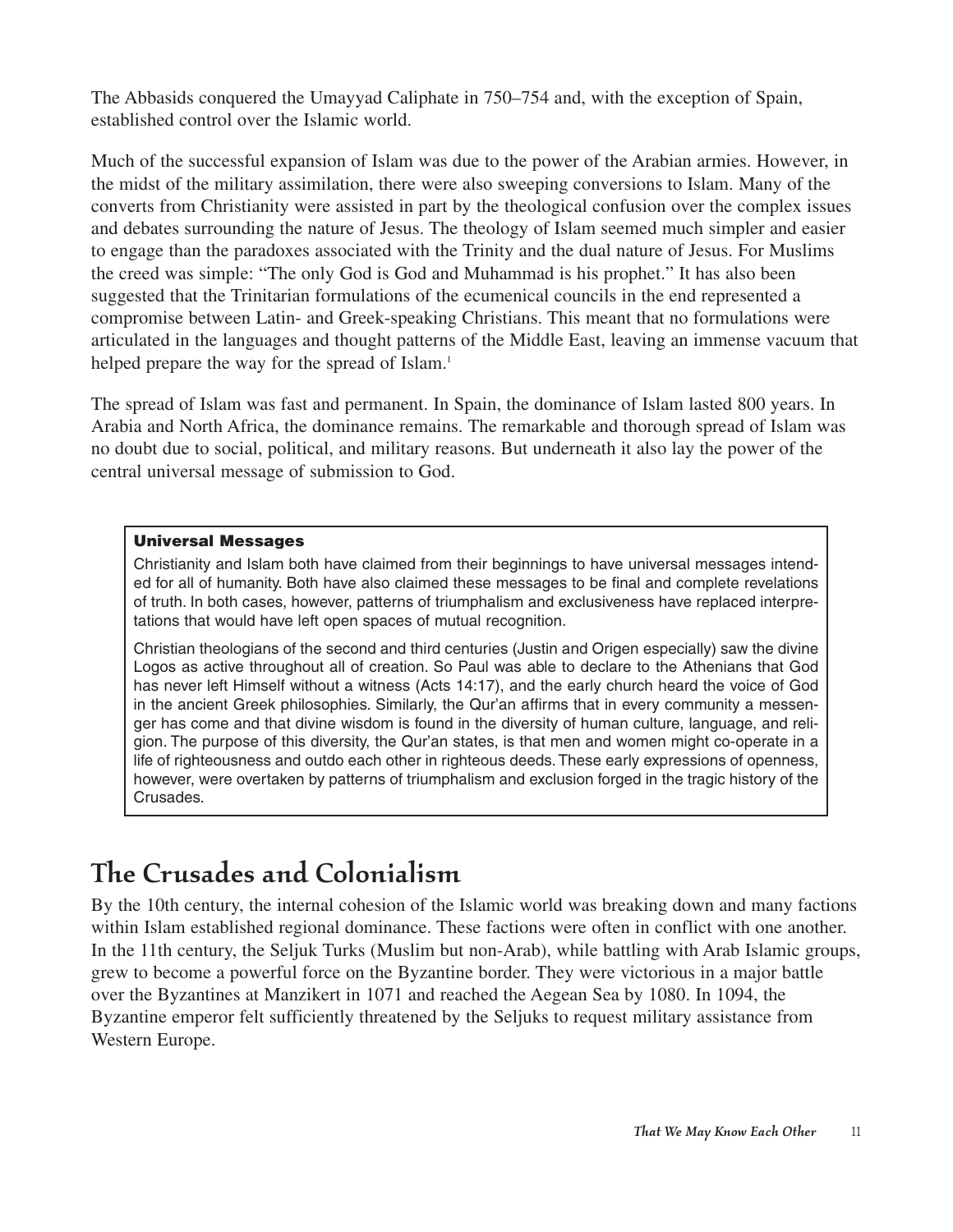Europe at this time was in the midst of its own internal strife and warfare, and both civil and religious authorities found some relief in focusing their warring subjects on an external enemy. In 1095, therefore, Pope Urban II responded by proclaiming the First Crusade. Urban II's motivation was undoubtedly also tied to a desire to strengthen the position of the Western Church following the split between the Eastern and Western churches over papal power in 1054. Underlying this, however, was the vision of liberating the Christians of Asia Minor from the Turks and then marching on to Jerusalem to free the Holy Lands from the hands of the "pagans." The 200 years of conflict that followed have clearly been interpreted differently within their respective communities. Western accounts in Romantic literature have seen the Crusades in terms of pious kings and chivalrous knights in shining armour, protecting beleaguered pilgrims and endangered sacred sites, and seeking to regain Jerusalem from the hands of the "infidel." In the Muslim world, valiantly unified believers under divine guidance repelled unprovoked aggression on the part of a unified Christian world, vindicating not only the truth of their faith against the blasphemous heathens but also the superiority of Islamic culture over that of the backward Europeans.

Reality, however, from the European side had more to do with military expansionism, political ambition, lust for plunder, and the need for an external enemy to unify warring factions. And from the Muslim side interpretations have been developed in response to European colonialism and Westernbacked developments in the Middle East. Muslim accounts from the Middle Ages in fact make little mention of the Crusades and focus more on internal conflicts. Nevertheless, in recent times, the Crusades have become a powerful symbol of Western Christian colonialism.

The Crusades continued off and on into the 13th century. Probably the most significant enduring change in territorial control happened in Spain. Venice expanded its influence in the Aegean, and Latin Christians sacked (Orthodox Christian) Constantinople in 1204. Bernard Lewis says that the "only measurable consequences, within the Islamic world, were an improvement and extension of commercial relations with Europe, and a worsening of relations with local Christians."2 Some commentators extend the crusading spirit to include the defeat of Granada in 1492 and the expulsion of Muslims (and Jews) from Spain.

In the 13th century, the Mongols swept across Asia and into Europe. After victories in Russia (1238), Poland, and Hungary (1241), the Mongols pulled back following the death of the Great Khan Ogedei. Known as Tartars after one of the Mongol tribes, they maintained an aggressive presence in the Crimea until 1783. Mongols swept through former Persia as well, and captured and massacred the caliph and inhabitants of Baghdad, the Islamic capital, in 1258. The Mongol advance was stopped by defeat in the battle of Ain Jalut (1260), but the Mongols maintained control of much of the region. Before a century passed, Mongols (including Tartars) converted to Islam. In Asia Minor, on the western edge of Mongol territory, Osman, the founder of the Ottoman dynasty, acceded to power in 1281 in the small territory of Sogut. In their western expansion, the Ottomans crossed the Dardanelles in 1354, defeated the Serbians and Bosnians at Kosovo in 1389, and established control over the Balkans. In 1453, the Byzantine Empire ended with the fall of Constantinople. The city became the capital of the Ottoman Empire, and its name changed to Istanbul.

Through much of the next centuries—ones that for Western Europe involved the Renaissance, internal wars, the Protestant Reformation, the Enlightenment, the French Revolution, the Industrial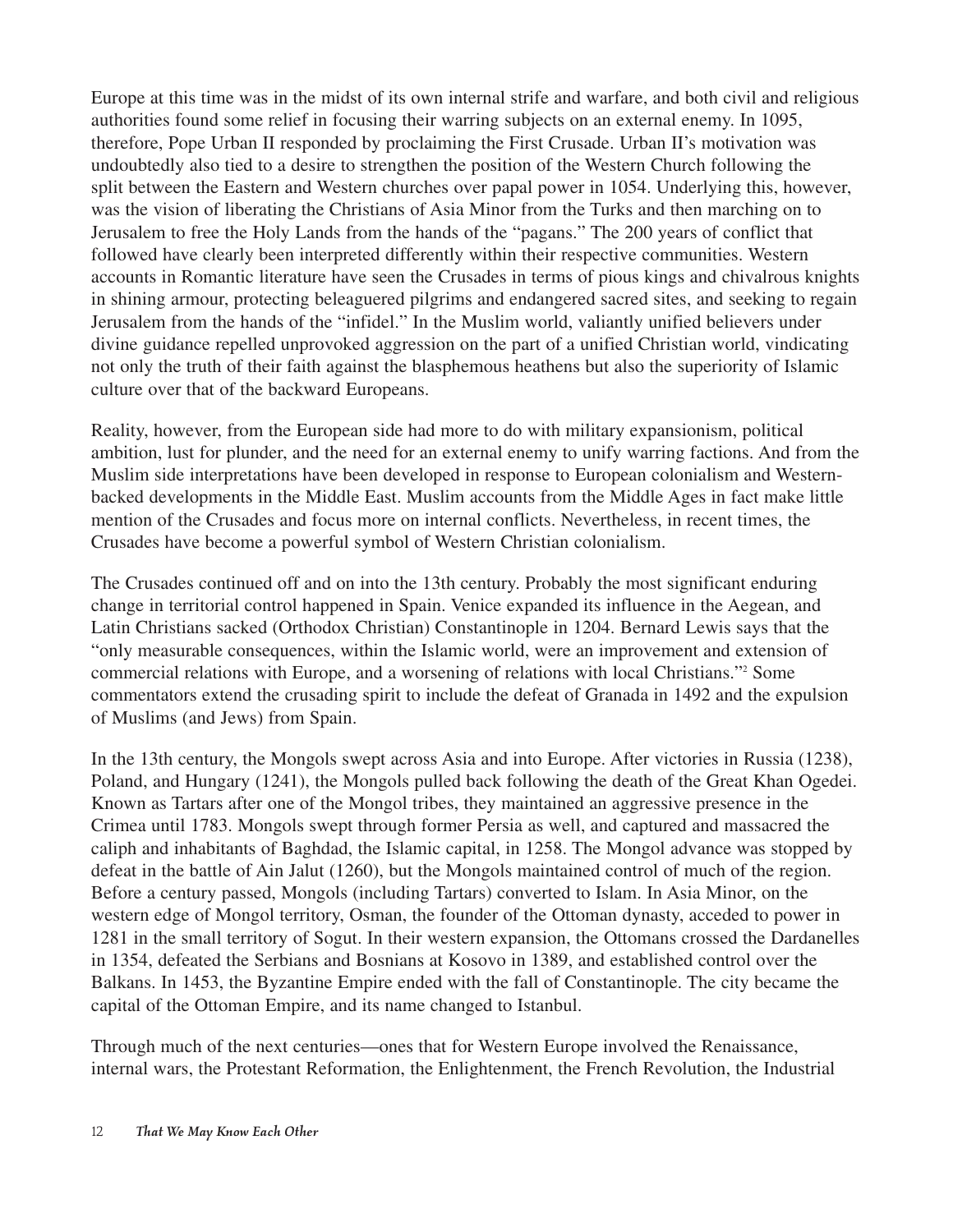Revolution, and development—Eastern European countries were engaged in battles with the Ottomans. Twice (1529 and 1683) the Ottoman forces laid siege to Vienna before being pushed back. After the Peace of Carlowitz (1699) and through the 18th century, Russia, Austria, and Poland advanced against the Ottomans. The demise and dismantling of the Ottoman Empire occurred during and following World War I, resulting in the emergence of Turkey as a modern state.

As European political and economic colonial interests expanded throughout the world, increasing contact and competition with Islamic political and economic interests occurred, particularly in India, Africa, and East Asia. Much of the contact was hostile. The interest of European Christians in learning about Islam coincided with this period of colonial expansion and began for the dual purposes of preventing Christian conversion to Islam and of winning converts to Christianity from Islam. Only in the present day has there been an interest in learning about Islam for the purpose of building respectful understanding and peaceful co-operation.

What remains the dominant legacy of the Crusades, therefore, is that the history of colonialism combined with missionary activity and the underlying history of the Crusades is what Muslims see in almost every aspect of Western interaction in Muslim societies. For many Muslims, religious interaction with Western Christians is seen not simply as a question of belief but as a matter of political and economic domination in which Western colonialism and the Crusades are still very much alive.

This is compounded for many Muslims by the knowledge of the immense contributions that Islam has made to almost every aspect of modern life. The translation of ancient Greek manuscripts into Arabic preserved and passed on these writings to European civilization. Muslim scholars in the 8th, 9th, and 10th centuries laid the foundations for trigonometry, the science of optics, modern physics, the practice of medicine, and chemistry. Islamic architecture remains some of the most beautiful and inspired work in all of history. Through to the 14th century, Muslim influences contributed to almost all of the advances of science and civilization in both Eastern and Western societies but declined dramatically following the influence of the Crusades, the re-conquest of Spain, and other historical transitions.

One of the main challenges in Muslim–Christian relationships is to confront the negative stereotypes of Islam that have covered over the vast historic contributions of Islamic civilization and to acknowledge the indebtedness of all of Western civilization to the Arab and Islamic world.

## The Branches of Islam

#### Sunni and Shi'a

The two largest branches of Islam are the Sunni and the Shi'a, accounting for almost 95 percent of all Muslims. The largest "school," as it is often called, within Islam is the Sunni, who claim to follow the way or custom of the Prophet. Sometimes called the "orthodox," Sunnis recognize the first four caliphs, adhere to one of the four Sunni schools of law, and reject any special religious function for Muhammad's son-in-law, Ali. Since most of the material in this study refers to Sunni Islam, it is not necessary to offer specific details of Sunni beliefs. "Shi'a" literally means "a partisan" and refers to the party or partisans of Ali.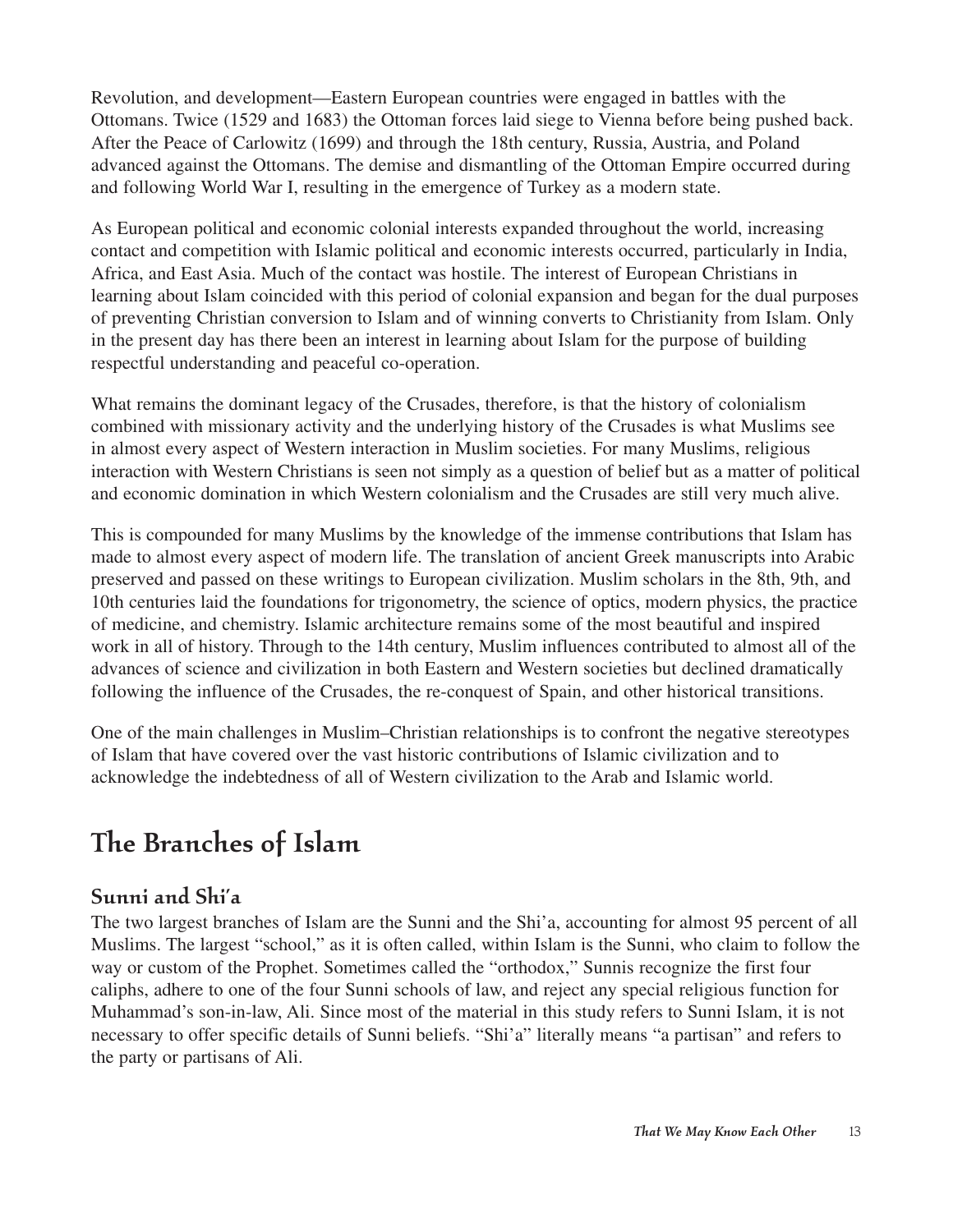When Muhammad died in 632, Abu Bakr was elected his successor (caliph). Ali, who was just 30 years old at this time, had stayed at Muhammad's deathbed and was not present for the election. A number of Ali's followers, however, felt he had unjustly been passed over. Umar followed Abu Bakr as the second caliph and, after him, Uthman. These successions took place in the context of growing dissension and conflict between various factions. When Uthman was assassinated, Ali was finally elected the fourth caliph in 656. Ali himself faced significant opposition and was assassinated in 661.

The main division between the Sunnis and Shi'a was not originally related to a theological issue but rather to the question of succession. Since the division, however, significant theological differences between the majority "orthodox" Sunnis and Shi'a have developed. Shi'a believe the successors to Muhammad must be his direct descendants. Ali, the Shi'a believe, held a special spiritual function alongside Muhammad that gave Ali and his successors a right to spiritual leadership in the community. While in both Shi'a and Sunni communities the term "Imam" is used generally to signify the leader of prayers, for Shi'a it takes on a deeper meaning, referring to Ali and his descendants. This meaning varies greatly among the many branches of Shi'a Islam. But generally "Imam" refers to a very select group of immediate descendants of Ali (the number of the descendant from which the branch traces its origins refers to the sect of Shi'a Islam, for example, the "twelvers"), who have been granted special graces and at times miraculous powers, and function as intermediaries between Allah and humanity. One major branch of Shi'a Islam believes the disappearance of the 12th Imam was in fact an occultation and the Imam is still mysteriously alive and will return as the promised Madhi, the one who will return at the end of time to restore righteousness before the day of judgment.

It has been suggested that this concept of Imam resembles the Christian concept of Logos and makes the Imams (for the largest Shi'a branch, Ali and his 11 descendants) intermediaries necessary for salvation. This, of course, is in direct contrast to Sunni Islam's emphasis on submission to Allah alone.

For a dramatic portrayal of the importance of the remembrance of the death of Hussein, the grandson of the Prophet and the central event in Shi'a history, and the interconnection with Christian understandings of the death of Jesus, see "The Tragedy of Karbala" in Appendix G: Stories in My Neighbour's Faith.

#### Isma'ilis

Another branch of the Shi'a, the Isma'ilis, trace their origin to the death of the sixth Imam within the Shi'a succession. The sixth Imam, Ja'far, is credited with developing a legal code known within Shi'aism as the Ja'fari School of Thought. On Ja'far's death his eldest son, Isma'il, was passed over for succession in favour of a younger son, Musa. A small group of Shi'a supported the succession of Isma'il, thus splitting the Shi'a into two branches. The Isma'ilis subsequently divided further into two main sects, one of which is headed by the current Aga Khan.

Many other sectarian groups have formed throughout Islamic history, not unlike the divisions in Christianity. Like Christianity, some branches have stepped completely outside "orthodox" beliefs and are no longer considered by the majority of Muslims to be Muslims.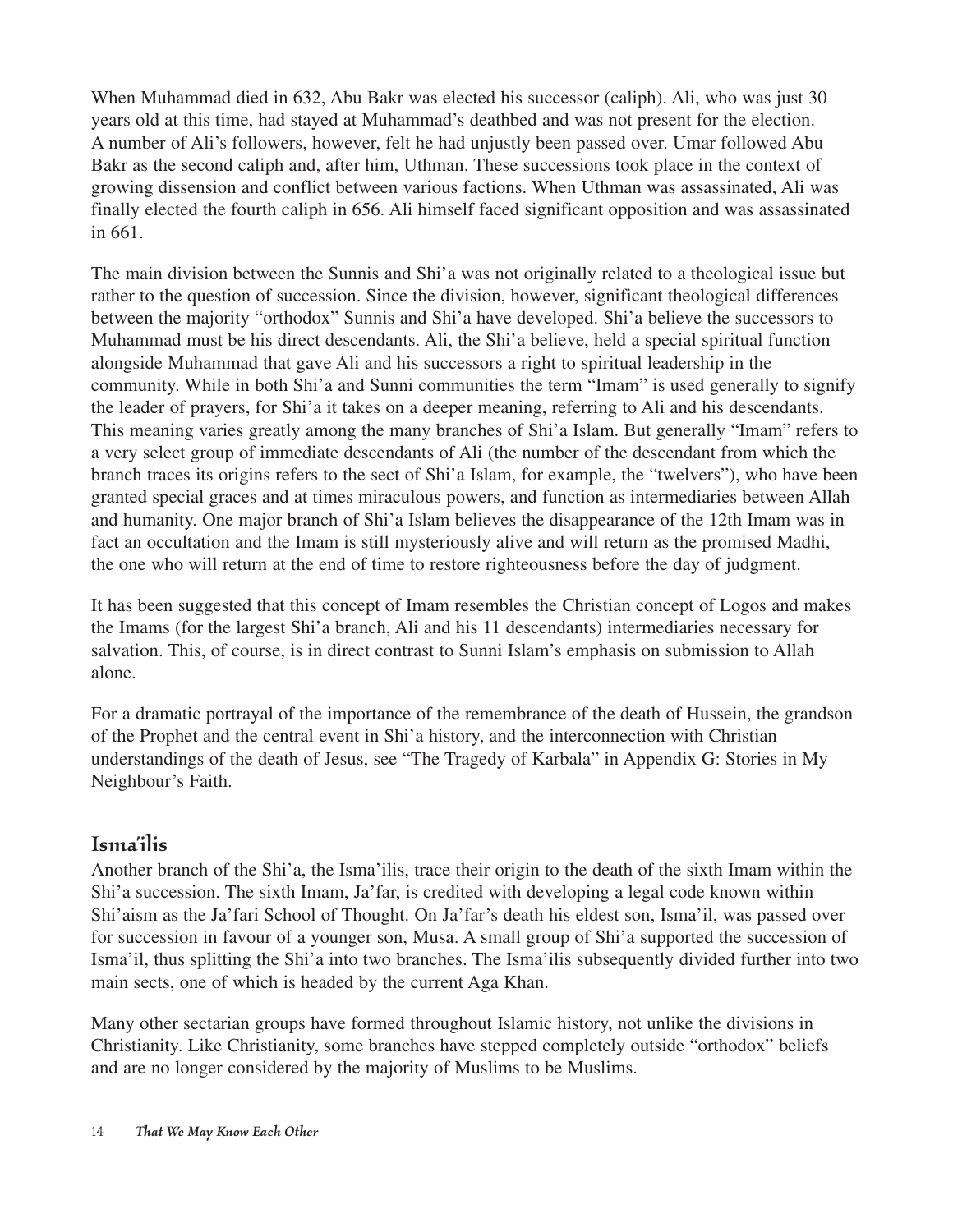### Ahmadiyya

One particular group in this category is important to mention because of its presence in many Canadian cities. The Ahmadiyya movement developed from the followers of Hadhrat Mirza Ghulam Ahmad, who was born in 1835 in Qadian, a small village in the district of Punjab in India. The founder of this community claimed to be a prophet who received inspiration, but one who was sent without a book of scripture or a new religion. He maintained that he was subordinate to Muhammad. Some other Muslims disapprove of this claim to special inspiration.<sup>3</sup>

### Sufis

Sufis emerged among the first generations of Muslims in the seventh century. Sufism is not so much a Muslim branch as it is a form of mysticism and therefore represents an attitude rather than a distinctive ideology. In most respects, early Sufis did not differ from other early Muslims. Their approach was, and still is, characterized by a concern for sincerity, integrity, and inner peace. One of the early Sufis, Rabia, was a former slave owner who wrote poetry that has influenced almost all later Muslim mystical poetry. Rabia stressed that spiritual maturation depended on the motivation for the quest. Wrong intentions would spoil the process of spiritual growth. The concern for intimate, personal knowledge of God is a Sufi characteristic. Rabia's poetry is an example of the craving for such knowledge.

From the 10th century onwards, Sufi orders came into being. This happened at roughly the same time as the Christian religious orders were being reinvigorated by St. Bernard and others. Forty major Sufi orders developed throughout the Muslim world from Spain to India in the Middle Ages. Perhaps the most famous are the Whirling Dervishes, who spin rhythmically while chanting. Sufi orders were established first by holy or devout people, friends of God (*wali*), who developed specific modes of spiritual discipline for their adherents. Until the 20th century, Sufi practice was widespread throughout the Muslim world.

Unlike the Christian orders, Sufi practice does not require celibacy or obedience to a superior. Poverty, however, is valued. Sufi practice often stresses the 99 attributes of God, with the intention of internalizing these characteristics in the person. One Sufi image is that one should polish the mirror of one's heart so that the attributes of God can be recognized by others. In other words, if one could become merciful, others might recognize the mercy of God and transform themselves. The aim of mystical practice among Sufis is the transformation of consciousness.

In both Christian and Sufi traditions, the popularity of the orders has declined in the modern period because of the social changes brought about by industrialization. On the other hand, the increase of literacy means that the poetry of famous Sufi poets like Rumi is being widely read throughout the world by Muslims and non-Muslims alike. Further, most of the liberal Muslim thinkers of the 20th century have been what might be called neo-Sufis. They have not explicitly identified themselves with the practices and disciplines of the traditional Sufi orders, but they have stressed the need to develop an individual conscience rather than to accept an abstract ideology. This emphasis means that believers have to continue to test in practice the things their leaders tell them.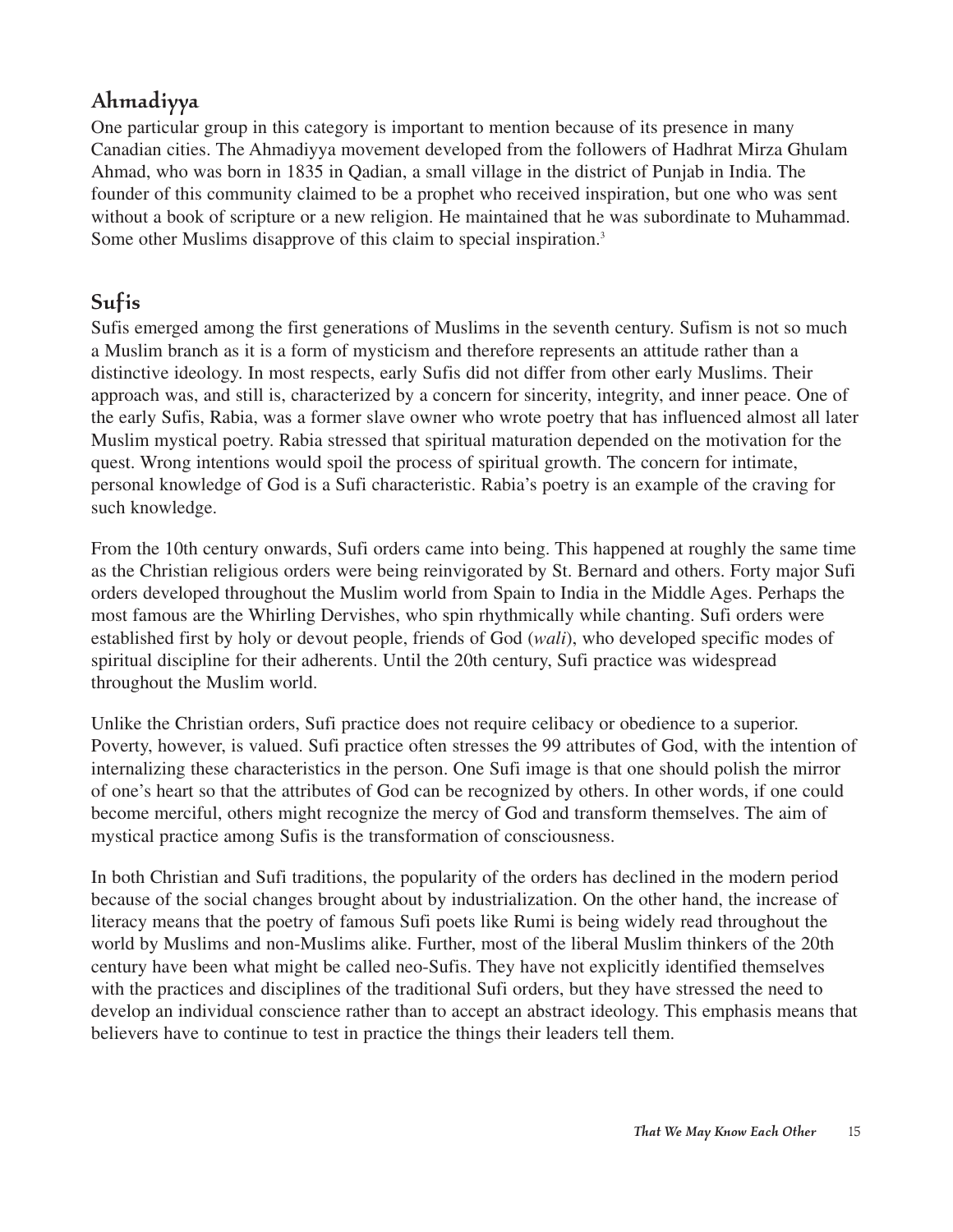The greatest religious reformer of the Muslim theological tradition, al Ghazali (d. 1111), affirmed that religious awareness must be based on personal, intuitive awareness of the goodness and mercy of God. Unless this is personal knowledge, the allegedly religious person is just obeying abstract rules without comprehending why.

Muslim reform movements in our time that have based themselves on this insight have tended not to be radical or aggressive. Sufis continue to attempt to change consciousness by persuasion and example.

#### **Notes**

1. Ovey N. Mohammed, *Muslim–Christian Relations: Past, Present, Future* (Maryknoll, NY: Orbis Books, 1999), p. 27.

2. From ISLAM AND THE WEST by Bernard Lewis, copyright © 1994 by Oxford University Press, Inc. Used by permission of Oxford University Press, Inc.

3. Yohanan Friedmann, *Prophecy Continuous: Aspects of Ahmadi Religious Thought and Its Medieval Background* (Berkeley, CA: University of California Press, 1989).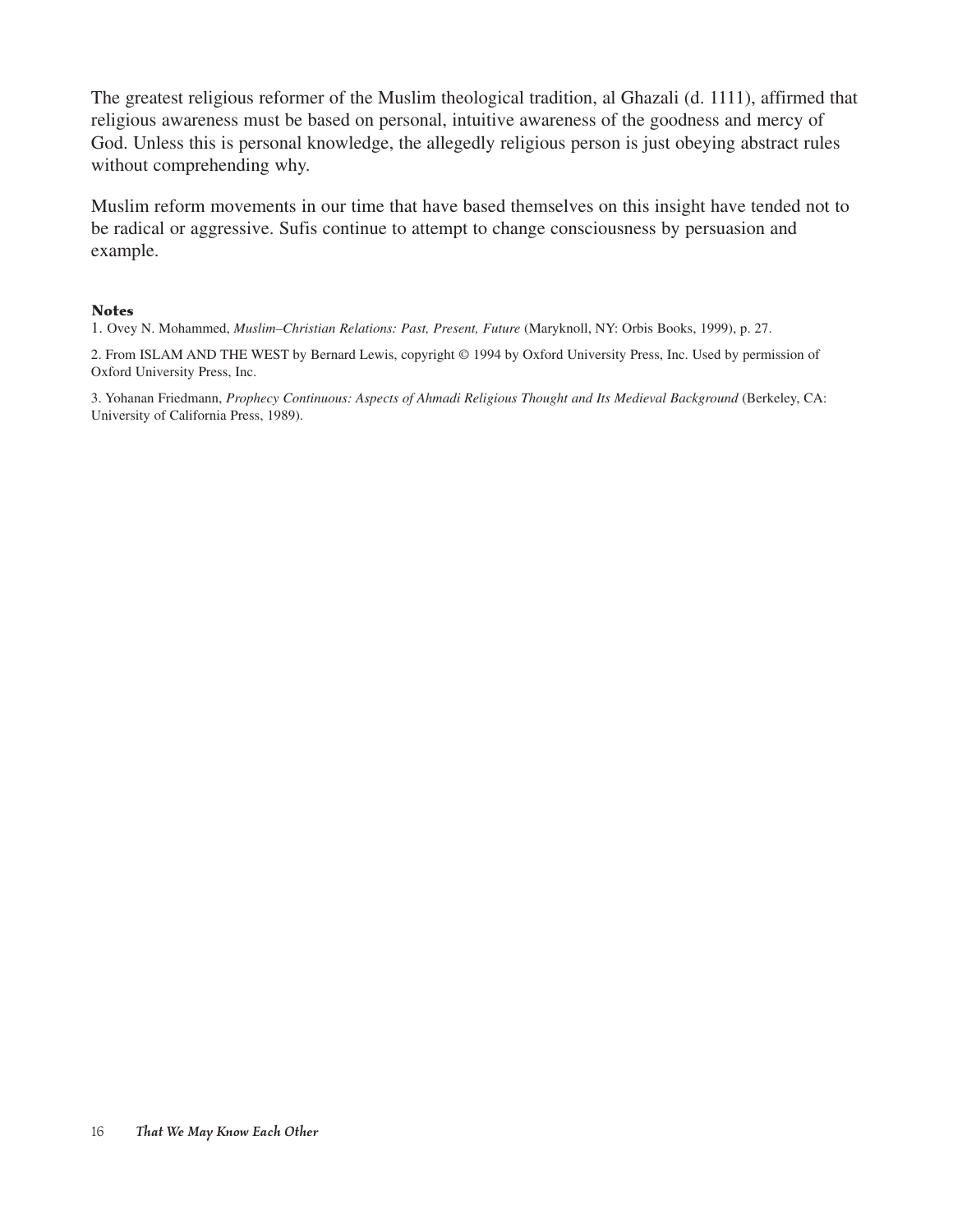# **Chapter 3**

# **The Islamic Way of Life**

The revelation to Muhammad involved criticism of the pre-Islamic way of life of the people of Mecca and the Bedouin tribes. The earliest revelations called on the Meccans to abandon their traditional religious and social practices; to acknowledge the reality of the one God who was the Creator, Sustainer, and Final Judge of all people; and to accept new moral codes. These moral codes included abandoning tribal values and accepting membership in a new universal human community. This new community would be open to all human beings who would acknowledge and serve the one God.

**~**

The first believers were a small minority who accepted the revelations coming to them through the Prophet Muhammad. Their emigration to the neighbouring city of Medina is comparable to the significance of the exodus from Egypt of Moses and his followers. In both cases, the purpose of the exodus was to set up a new way of life.

#### **Jihad**

*JIHAD—"striving in the cause of God," is usually translated as "holy struggle," but this is misleading. Jihad is divided into two categories, the greater and the lesser. The greater jihad is the warfare within oneself against any evil or temptation. The lesser jihad is the defence of Islam, or of a Muslim country or community, against aggression. It may be a jihad of the pen or of the tongue. If it involves conflict, it is strictly regulated, and can only be defensive.*

*Thus Muhammad said: "In avenging injuries inflicted on us, do not harm non-belligerents in their homes, spare the weakness of women, do not injure infants at the breast, nor those who are sick. Do not destroy the houses of those who offer no resistance and do not destroy their means of subsistence, neither their fruit trees, nor their palms."*

*Jihad cannot be undertaken to convert others because there "cannot be compulsion in religion" (2:256). If these regulations seem on occasion to be ignored, that failure is an offence to be answered* for on the Day of Judgement.<sup>1</sup>

While there is much debate in the media concerning the meaning of *jihad*, it is important to support those within Islam who struggle to recover the deeper, original meaning of the term. Muhammad said: "The most excellent *jihad* is when one speaks a true word in the presence of a tyrannical ruler."

During the first years after the *hijra* to Medina, a foundation was laid for understanding Islam as an all-encompassing code of living. Treaties signed between Muhammad and the leaders of Medina indicate that what the Prophet intended was the basis for a new social order. A Muslim would be one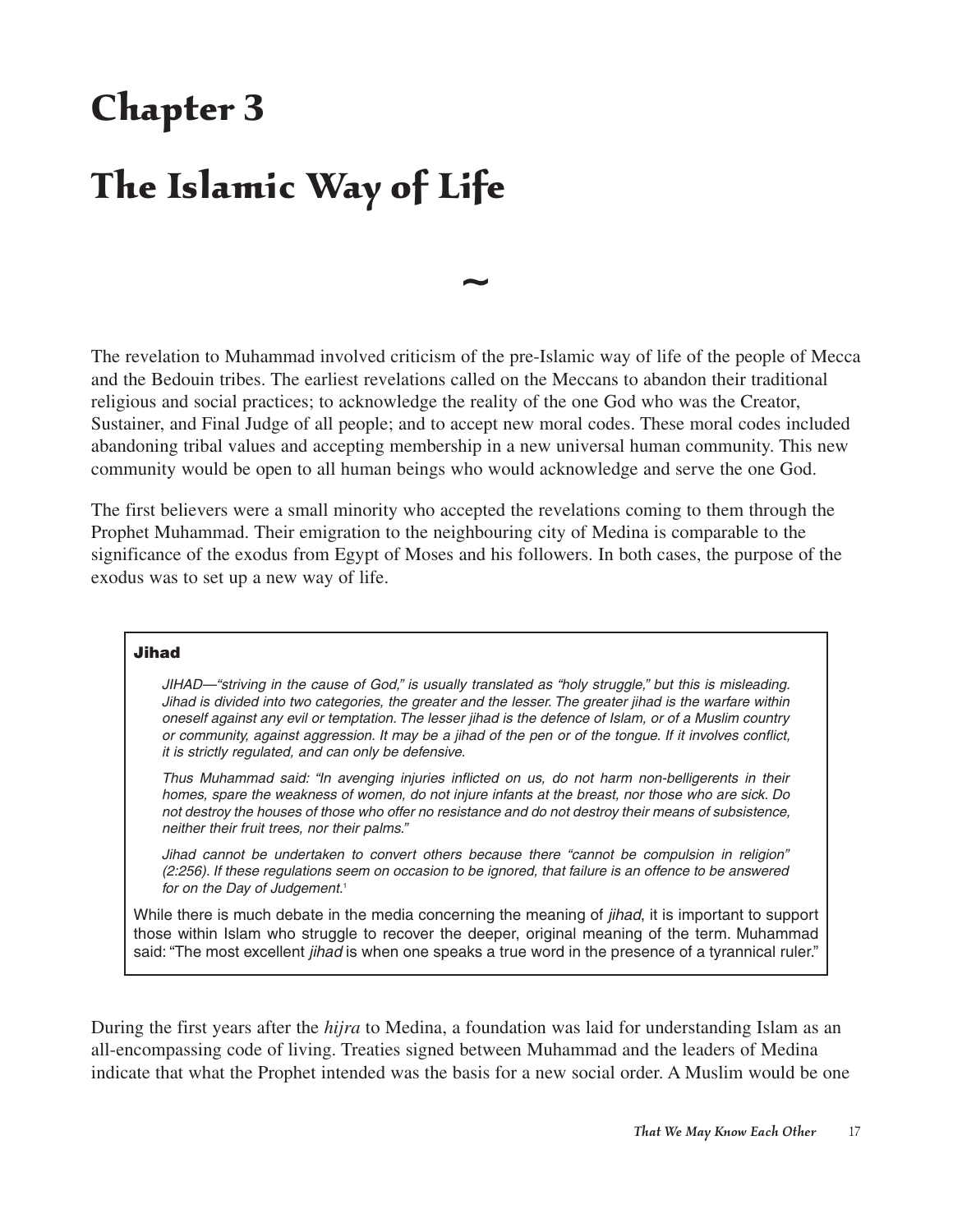who "submits" to God's will over all of human life. For Muslims, therefore, the central concern has always been to obey the will of God more than to be concerned about theological beliefs.

One basic difference between Muslims and Christians can thus be seen in the attitude toward political power. Muslims usually think that, following the example of Muhammad, they are expected to work out in practice the implications of the Qur'an for social, economic, political, and religious life. They think the one who received and implemented the revelation, the Prophet, ought to be its exemplary model. This is why the *Sunna*, the practice of the Prophet, is important as a source of guidance for all subsequent Muslim individuals and societies. It is also why *Shari'ah*, or Islamic law, is seen by many Muslims as the only acceptable basis for civil governance. This interrelationship of political and religious power in Muslim societies has both bewildered and troubled Western observers.

Christians, on the other hand, who have the life of Jesus as their model, tend to separate political and religious issues. Christians have often understood the death of Jesus at the hands of the Romans as an indication that all forms of political and social life are inadequate. On the practical level, however, following the conversion of the Roman Emperor Constantine to Christianity, Christians did accept political power and tried to incorporate Christian values into public laws and institutions. Thus Christians theoretically think that no state can be as good as it might be, but most try to do what they can to improve conditions of life in the world.

The Christians in the Arabian Peninsula during Muhammad's lifetime reflected many of the ideals of the world-renouncing ascetics of fifth- and sixth-century Christian Egypt. Many of those ascetics had taken to living in caves in the desert and were observed by the pre-Islamic Arab tribes. Muslims of the day then tended to assume that Christians were generally world-renouncing and failed to understand the moral obligations to work for better social, economic, and political institutions.

Once the Muslim community had been established as a new form of social, political, and economic life in Medina, Muhammad served as head of the community. Thus revelations in this period often command the people to obey God and the Prophet.

Muhammad lived as simply as the other believers did; his belongings were few. His dwelling was immediately beside the mosque built to serve as the centre for the new practice of daily prayer. Friday at noon was the time when a sermon was given in the mosque. Muhammad delivered the sermons himself. After his death, his companions took on this role. Subsequently, delivering the sermon was sometimes done by the political leaders and sometimes by the scholar-jurists (*ulema*).

Muhammad's role in the new community was based on the belief that the new revelation provided directions for better forms of social justice than had yet existed. In some respects, the Prophet also served in ways similar to the leadership of the pre-Islamic tribes. Leaders commonly settled disputes. The Prophet also did this as a kind of chief justice, except that in his case the Qur'anic revelations served as the guidelines. Later Muslims developed court systems and legal codes based on the same notions, namely, that human institutions of justice should be modelled on the guidance of the ideals transmitted through the revelations.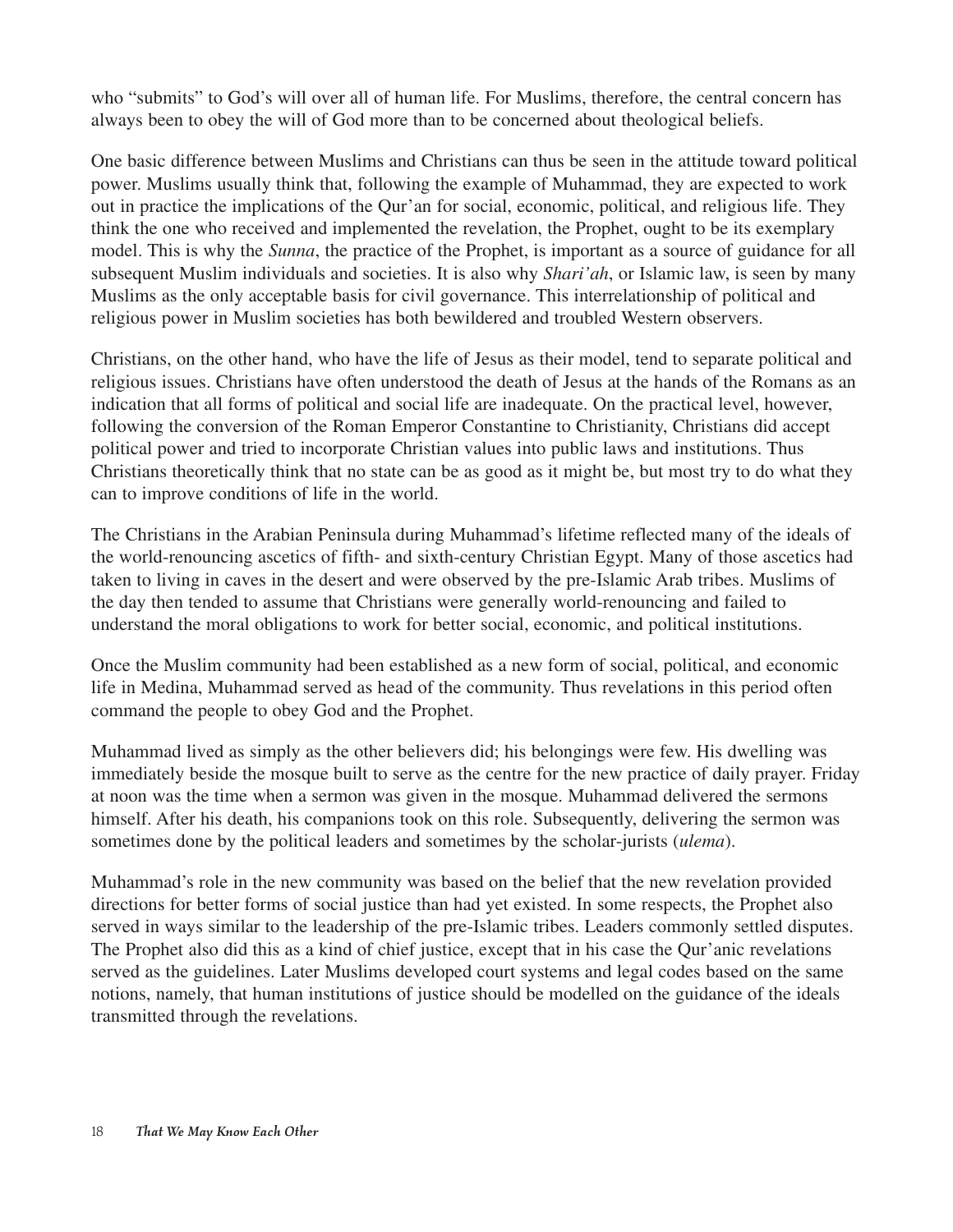Specifically, this meant abolishing blood revenge, the code that had served to maintain stability among the Arab tribes for centuries. In the place of blood revenge, justice should be done in resolving conflicts through the medium of institutions designed for that purpose. This ideal of universal justice made possible through such institutions commanded loyalty to the God of justice, who treated everyone in the same way.

In the new community of Medina a mosque was built and the believers developed the patterns of ritual observance, based on the Qur'an and the practice of the Prophet, that have been followed by Muslims ever since. Muslims are expected to follow what are called the five pillars of Islam:

- 1. To bear witness that there is no god but God, and that Muhammad is the prophet of God.
- 2. To perform ritual worship (*salat*) five times daily at appointed times.
- 3. To fast from break of dawn to sunset during the month of Ramadan.
- 4. To give alms (*zakat*) regularly.
- 5. To go on pilgrimage (*hajj*) once in a lifetime, health and wealth permitting.

#### **Al Fatihah**

The introduction to *Al Fatihah*, The Opening, Surah 1, says:

*First comes that beautiful Surah, The Opening Chapter of Seven Verses, Rightly called the Essence of the Book. It teaches us the perfect Prayer. For if we can pray aright, it means That we have some knowledge of Allah And His attributes, of His relations To us and His creation, which includes Ourselves; that we glimpse the source From which we come, and that final goal Which is our spiritual destiny Under Allah's true judgement: then We offer ourselves to Allah and seek His light.*

*Al Fatihah* reads as follows:

*In the name of Allah, Most Gracious, Most Merciful.*

*Praise be to Allah, The Cherisher and Sustainer of the Worlds;*

*Most Gracious, Most Merciful;*

*Master of the Day of Judgement.*

*Thee do we worship, And Thine aid we seek.*

*Show us the straight way,*

*The way of those on whom Thou hast bestowed Thy Grace, Those whose (portion) Is not wrath, And who go not astray.*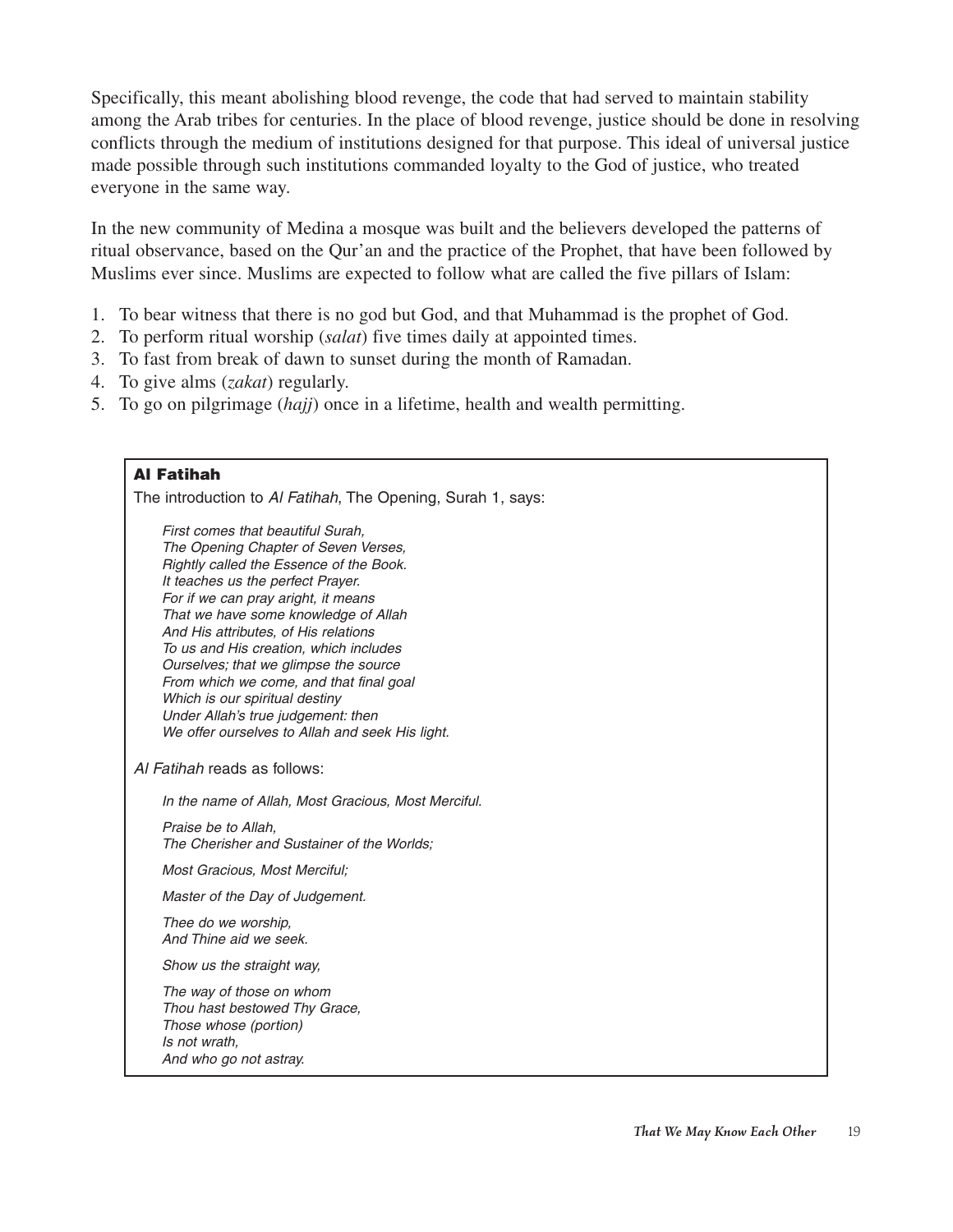The affirmation that there is no god but God and that Muhammad is the prophet of God is spoken into the ear of the newborn child and at the death of every person. It is called out five times a day from the minaret of the mosque as the call to prayer. The phrases are written in mosques and on manuscripts that often hang on the walls of Muslim homes. At daily prayers, the first surah of the Qur'an, *Al Fatihah*, is recited. This prayer begins with praise of Allah, "The Cherisher and Sustainer of the Worlds; Most Gracious, Most Merciful; Master of the Day of Judgement." Believers ask to be guided on the straight path and not to be led astray. These basic themes are similar to the themes of the Lord's Prayer.

#### **The Call to Prayer**

Five times a day in mosques all over the world, the call to prayer, the *azan*, is sounded. In Muslim countries the *muezzin* calls the *azan* out from the *minaret*. Often Muslims in North America complain that, unlike many churches, which can sound bells and chimes to call people to worship, most municipal codes prevent mosques from using loudspeakers for the *azan*.

*Allahu Akbar*, which begins the call to prayer, literally means "God is greater." The whole call, however, is usually translated as follows:

*God is the Greatest. God is the Greatest. God is the Greatest. God is the Greatest. I bear witness that there is no god but God. I bear witness that there is no god but God. I bear witness that Muhammad is the Messenger of God. I bear witness that Muhammad is the Messenger of God. Come to Prayer. Come to Prayer. Come to Success. Come to Success. God is the Greatest. God is the Greatest. There is no god but God.*

In addition to the regular required times of ritual worship, Muslims can offer personal prayers (*dua*) at any time. In the Sufi religious orders, which developed in the Muslim world about the same time as the medieval Christian religious orders, a variety of forms of spiritual discipline came into being, such as chanting, slow whirling in a circle, and concentrating on specific devotional exercises. All these forms of devotion were understood to be additions to the regular daily ritual worship. Muslim children gradually learn to fast by beginning with easier fasts; they begin to fast with the adults for the whole month of Ramadan when they are thought ready to accept adult responsibilities.

The Qur'an indicates several times that the Muslim way of life has been established once believers begin to practise the daily ritual worship and to give alms. The two phrases *salat* and *zakat* indicate the beginning of a proper orientation to the Creator and Final Judge of all being.

> … But it is righteousness To believe in Allah, And the Last Day, And the Angels, And the Book, And the Messengers; To spend of your substance, Out of love for Him, For your kin, For orphans,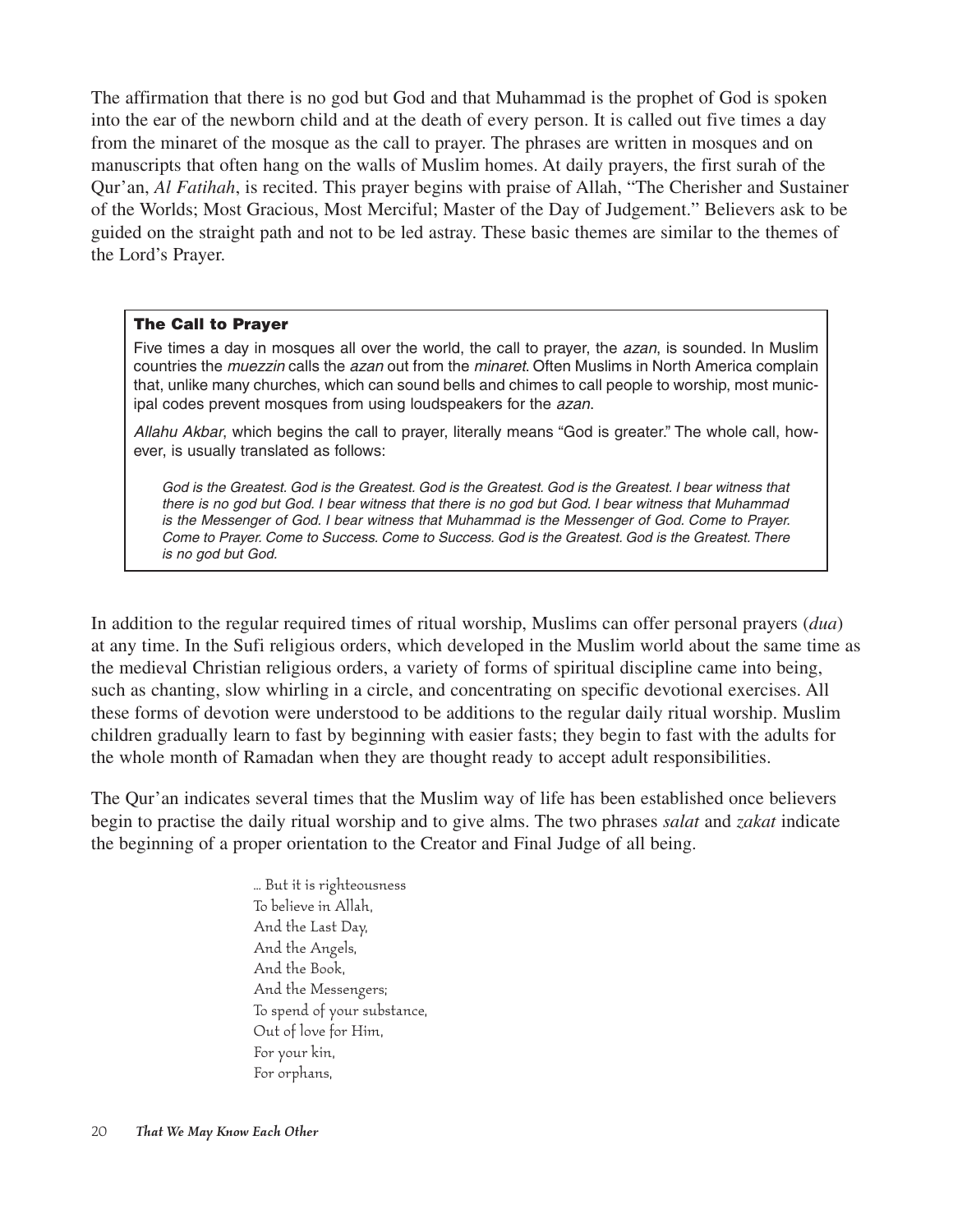For the needy, For the wayfarer, For those who ask, And for the ransom of slaves; To be steadfast in prayer, And practise regular charity…. *Surah 2:177*

When the new Muslim community was established in Medina, the regular giving of *zakat* was understood to be the way the members of the community would help the less fortunate. The alms were distributed through a central authority to the needy people. In addition to the regular giving of *zakat*, Muslims are encouraged to be as charitable as they can in whatever ways they can. The jurists later worked out guidelines on what would be reasonable in terms of *zakat*. The sum of two and a half percent of income was often indicated as the desirable minimum.

In many parts of the Muslim world, the people celebrate the birthday of Muhammad. Known as Mawlid un Nabi, this occasion involves chanting poems in memory of the Prophet and sometimes taking part in Sufi rituals of *dhikr*, the remembrance of God. Chanting the 99 attributes of God is one such form of mystical discipline. These 99 names are based on the statements in the Qur'an as to what God is and does. Sometimes Muslims use strings of 99 prayer beads, on which each bead refers to one attribute of God. Practices such as these reinforce concentration, *zhikr*, on the attributes of God. In some parts of the Muslim world in the modern period, there have been objections from modernizing reformers against some of these traditional rituals, such as the Mawlid festivals.

The legal, political, economic, and social structures of the community developed over time. They were understood to be based on the practice of the Prophet Muhammad. In Sunni Islam, four major schools of Islamic law developed in the ninth century. The Shi'a also established their own schools of law. The jurists worked out principles of jurisprudence, *fiqh*, which were believed to make possible the organization of the life of the community. *Fiqh* teaches that the institutions should be based on four sources in descending order of authority:

- 1. The Qur'an
- 2. The *hadith*: stories about the actions and decisions of the Prophet
- 3. Analogy
- 4. Consensus

In the Middle Ages, consensus was understood to mean the consensus of the jurists. In the modern period, some Muslims maintain that consensus should operate through democratically elected parliaments. The word *Shari'ah* refers to the collections of religious law articulated by the four major Sunni schools of jurisprudence and the Shi'a schools of jurisprudence. In the Middle Ages, different schools of law operated in different parts of the Muslim world. There are differences in all the schools of law in relation to specific issues. The issue of comparison between the schools involves the complex study of technical issues.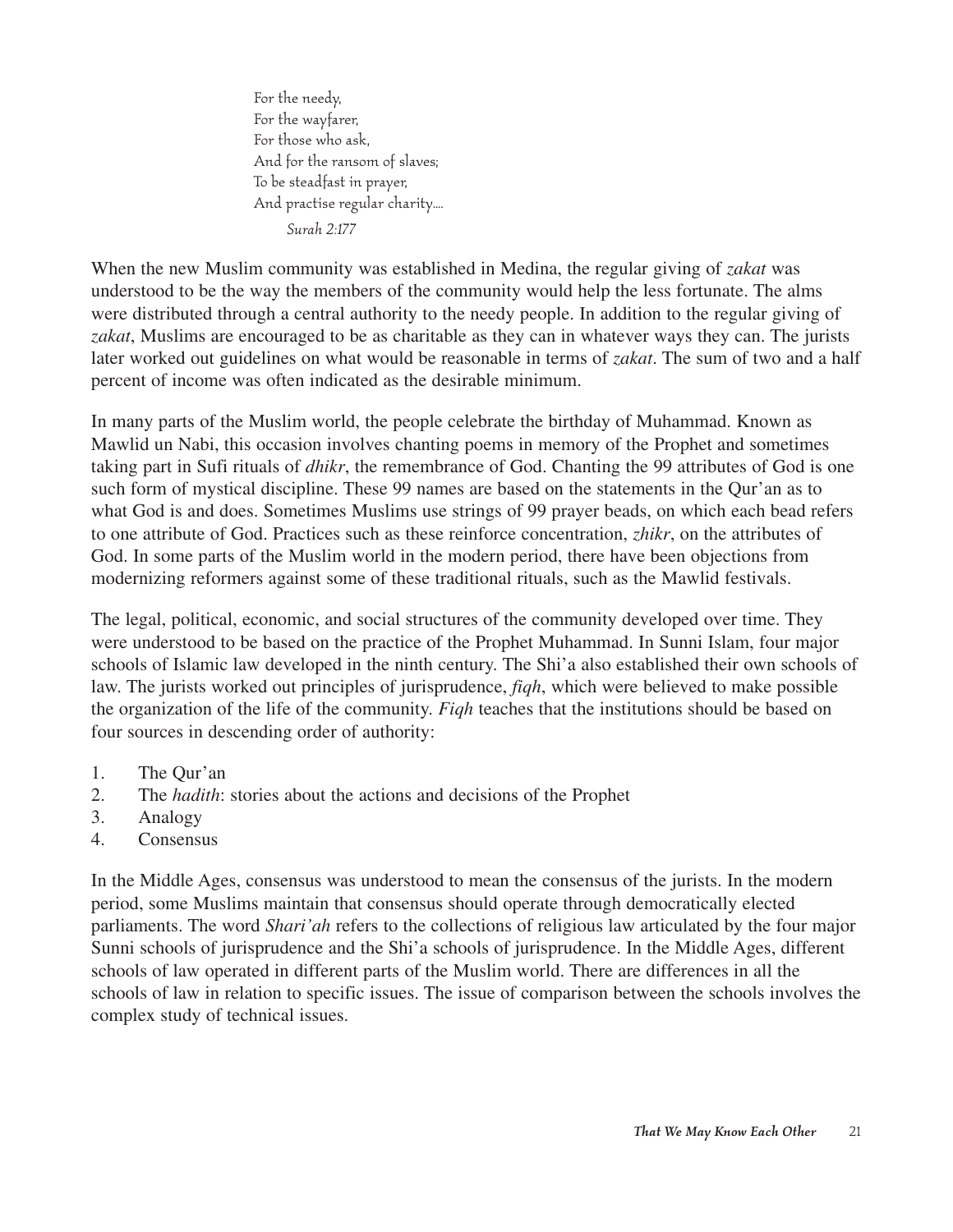In the modern period, the establishment of new Muslim countries with constitutions and elected legislatures has created much turmoil in the Muslim world because of issues relating to how much authority the medieval forms of the *Shari'ah* should have in modern Muslim societies. There have been diverse responses to this complex question.

Following the collapse of the Ottoman Empire, the Turkish-speaking people of that empire created the nation of modern Turkey. Medieval legal and political structures were replaced with democracy based on the Swiss legal code. In Egypt, the new legal code was based on the thought of an earlier Muslim reformer, Muhammad Abduh, who had been the equivalent of Chief Justice of Egypt. His system chose examples from earlier Muslim thought that seemed especially relevant and helpful under modern conditions as the basis for modern law. A prime example is that most modern Muslim countries have given women the right to initiate divorce, since precedents can be found in teachings that predate the Middle Ages.

In 1979 the Shah of Iran was driven out by a revolution that resulted in the nation being ruled by the *ulema* under the leadership of Ayatullah Khomeini. Although Khomeini had been in exile in France, his ideas had been circulating throughout Iran. His theory was that government should be in the hands of the experts in Islamic jurisprudence. Theological students were put in charge of all the branches of government. Subsequent reform movements within Iran argue that this form of government is not feasible.

#### **Ayatullah**

*The best translation of this term is perhaps "Sign of God." Most Ayatullahs spend their lives in studying, writing and teaching as others before them have done for centuries. This term is most often used by the Shia in Iran in acknowledgement of those who through their learning and their piety are best able to guide the people. But as with distinguished jurists in other traditions, the Ayatullahs of Iran by no means necessarily agree with each other.*<sup>2</sup>

At the personal level, however, *Shari'ah* forms an important basis for the way Muslims live their lives and fulfill religious practices. Issues of human rights violations associated with *Shari'ah* in the press are often simply a failure to distinguish *Shari'ah* from issues of local custom.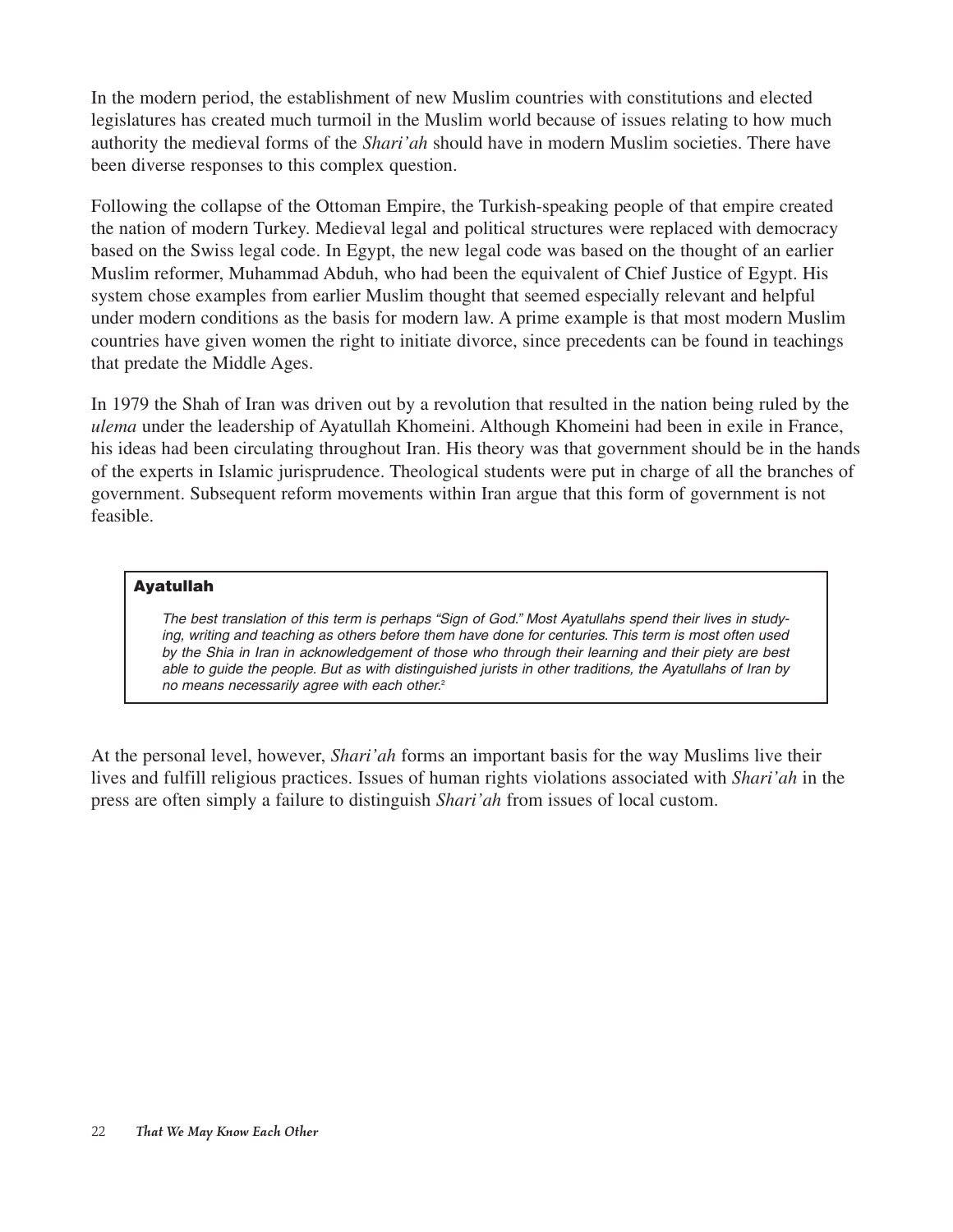#### **Islamic Holidays**

There are two main holidays in Islam. During the ninth month of the Islamic calendar, the month of Ramadan, Muslims are required to fast from dawn to dusk. The purpose, the Qur'an states, is to gain spiritual awareness, the strengthening of the soul. Eid ul Fitr (Festival of Fast-Breaking) follows the end of Ramadan. Eid festivals last for three days, during which feasts and parties are held. Gifts and cards can also be exchanged. The second festival, Eid ul Adha, marks the end of *hajj*. This festival commemorates Abraham's attempted sacrifice of his son Ishmael, and is celebrated with parties.

Other celebrations include the birthday of Muhammad, Mawlid un Nabi, and for Shi'a Muslims, Eid ul Ghadir, the announcements of Ali's succession to the Prophet. Shi'a Muslims also observe Ashura, mourning the martyrdom of the Prophet's grandson Hussein.

Islamic holidays occur in the Muslim lunar calendar of 354 days, or twelve 29- and 30-day months. These months each begin with the new moon. Because the Gregorian calendar, in use in the West, is based on the 365-day rotation of the earth around the sun, the Gregorian and Muslim calendars do not conform. Therefore an annual check is necessary to determine the Gregorian date that corresponds to a particular Islamic festival. A general rule is that the date will advance 11 days from one year to the next.

#### **Notes**

1. John Bowker, ed., *The Oxford Dictionary of World Religions* (London: Oxford University Press, 1997).

2. Shahrough Akhavi, *Religion and Politics in Contemporary Iran* (New York: State University of New York Press, 1980), chapter 5. Used by permission.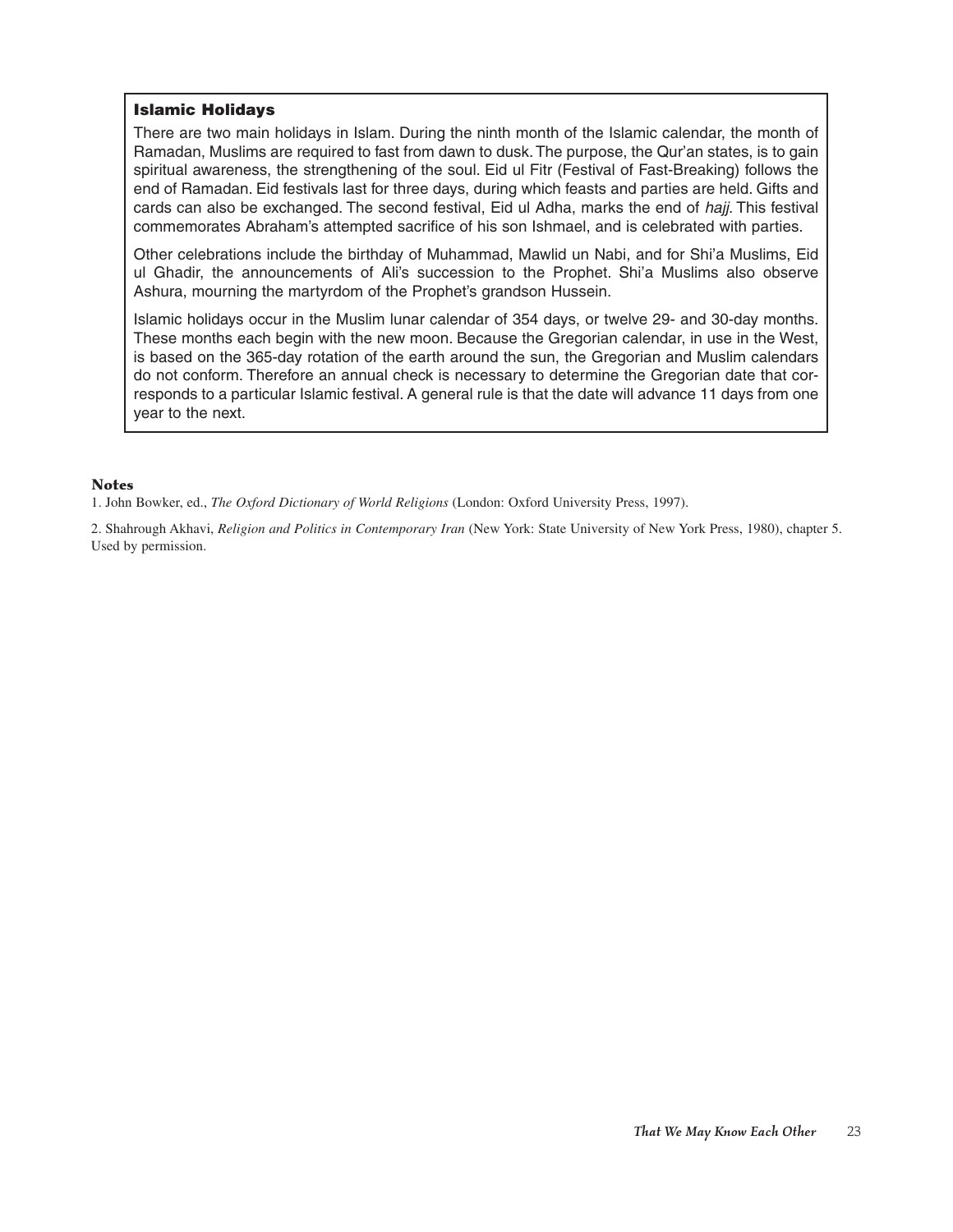# **Chapter 4**

# **The Bible, The Qur'an, and Revelation**

### A Christian Understanding of Revelation and Holy Scripture

**~**

The Christian Bible does not claim to be revelation itself. Rather, it gives testimony to God's own act of self-disclosure, which is revelation in the primary sense. The Bible has authority as Holy Scripture for Christians because it is a record of God's dealings with humanity and as such points to the character and purposes of God thus revealed. Sometimes Christians speak of the Bible as "the Word of God." According to the Christian understanding of the Bible, the Word of God is Jesus Christ (e.g., in Jn. 1:1–14 and Rev. 19:13). For some Christians it is persuasive to speak of the Bible as the written word of God, the record of God's gracious initiatives with creation through the living Word. For others, it is truer to say that the Bible *becomes* God's Word through the guidance and testimony of the Holy Spirit. In every case, the United Church has affirmed in its 1992 study, *The Authority and Interpretation of Scripture*,<sup>1</sup> that the Word of God is larger than the text of the Bible.

The biblical Word, regardless, does speak to those who have ears to hear. Christians pay the Bible the high respect they do because they experience in this collection of historical narrative, poetry, saga, prophetic oracle, letters, genealogies, and so on nothing less than the story of God's search for humanity, and through it God speaks afresh to them. Some theologians speak of the Bible's selfauthenticating character. By this they mean that what is ultimately convincing about the Bible is that they experience God's presence and power working through the story it tells.

So Christians can see the Bible as a book comprised of various kinds of writing, each of which shows to some degree the differences and even fallibilities of the varied writers. At the same time, in the very midst of the humanness of the testimonies, they can encounter the presence of the living God who long ago called the writers to their witness.

### The Qur'an's Claims for Itself

For Muslims, the Qur'an is literally the words of God, a recitation of words spoken by God. It is God who speaks throughout the text, setting forth the truth of monotheism and its ritual and ethical implications in a culture and at a time when polytheism and idolatry prevailed. The Qur'an does contain passages that appear akin to biblical categories, such as proverbial sayings, laws, and narrative; what stands out is that always there is a single voice speaking—God's. The Qur'an, for Muslims, is the revelation of the will of God.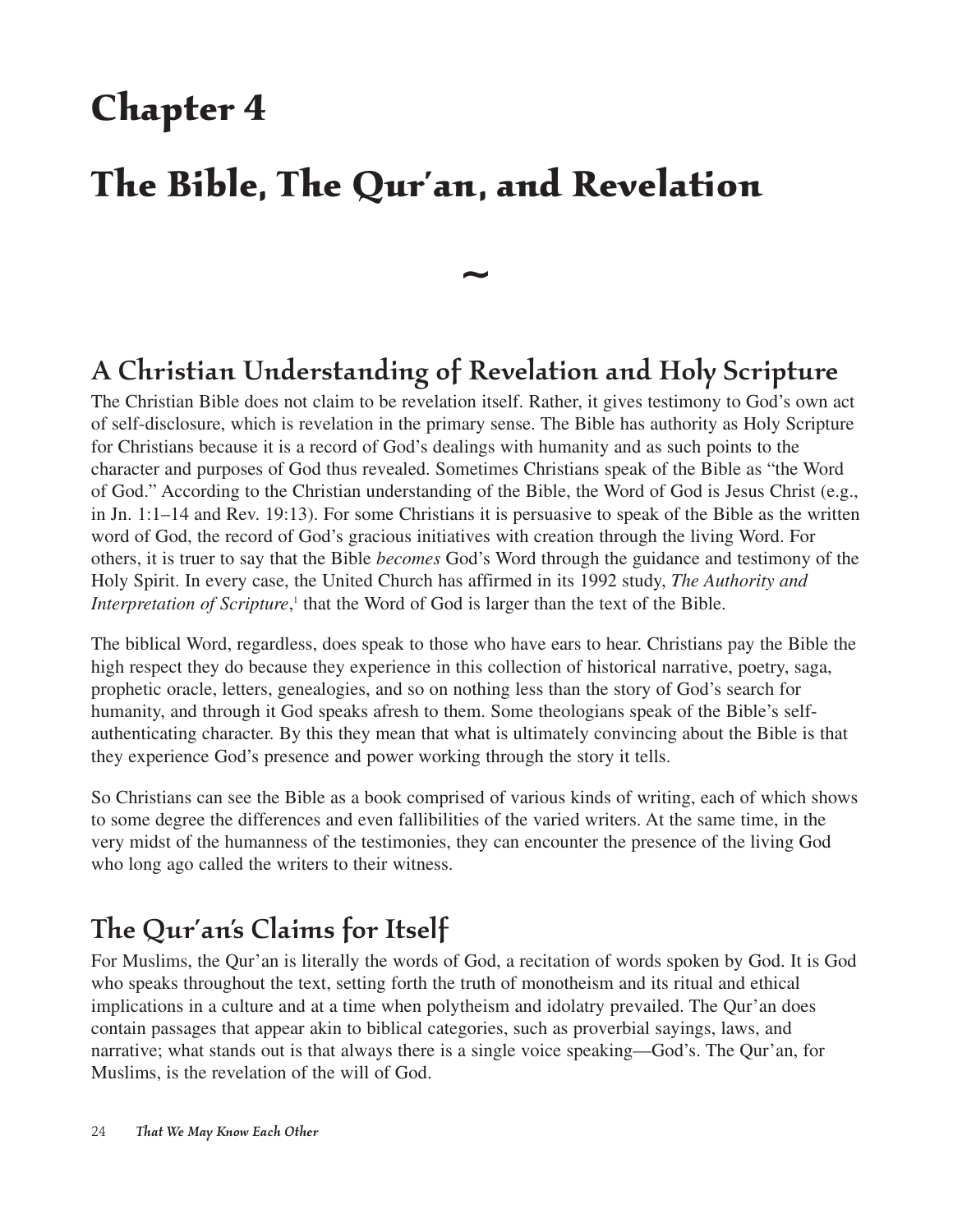While the text of the Qur'an came into being only after a period of oral tradition, it is regarded as a transcript of a tablet preserved in heaven. From the beginning of the revelations in the cave, Muhammad's task was simply to "recite" what he heard.

There is a consistent summons to righteous living in the Qur'an and an emphasis on the consequential nature of all actions. The Day of Judgment and the realities of paradise and punishment are of towering importance in its pages. Since it makes no significant distinction between the spiritual and the material, the Qur'an concerns itself not only with the nature of God and human destiny but also, for example, with laws for marriage and divorce and the distribution of property after death.

Like the Bible, the Qur'an regards nature and the unfolding events of history as pointing to the existence and power of One who is alone God. The Qur'an contains significant narrative material, some of it recording events of Muhammad's day and some of it retelling biblical stories. One role of the Qur'an, in fact, is to confirm the divine authorship and teaching of the book of Moses and the gospel of Jesus (Surah 46:12). In Surah 5:44, 46 of the Qur'an, God says:

> It was We who revealed The Law (to Moses): therein Was guidance and light. By its standards have been judged The Jews, by the Prophets Who bowed (as in Islam) To Allah's Will, by the Rabbis And the Doctors of Law: For to them was entrusted The protection of Allah's Book, And they were witnesses thereto….

And in their footsteps We sent Jesus the son Of Mary, confirming The Law that had come Before him: We sent him The Gospel: therein Was guidance and light, And confirmation of the Law That had come before him: A guidance and an admonition To those who fear Allah.

In the Qur'an, Jews and Christians are collectively "people of the Book," but where the text of the Bible and of the Qur'an diverge—for example, with respect to the story of Jesus—the Qur'an maintains that the biblical record has been corrupted. Hence the Qur'an is seen not so much as bringing new revelation but as confirming, augmenting, and correcting the record of previous revelations that in their original forms were consistent with the Qur'an. It is not the Muslim claim that the original record of the Bible was ever in error; this could never happen, Muslims believe, because it is God's Book. Though God truly gave revelation of Godself to Jewish and Christian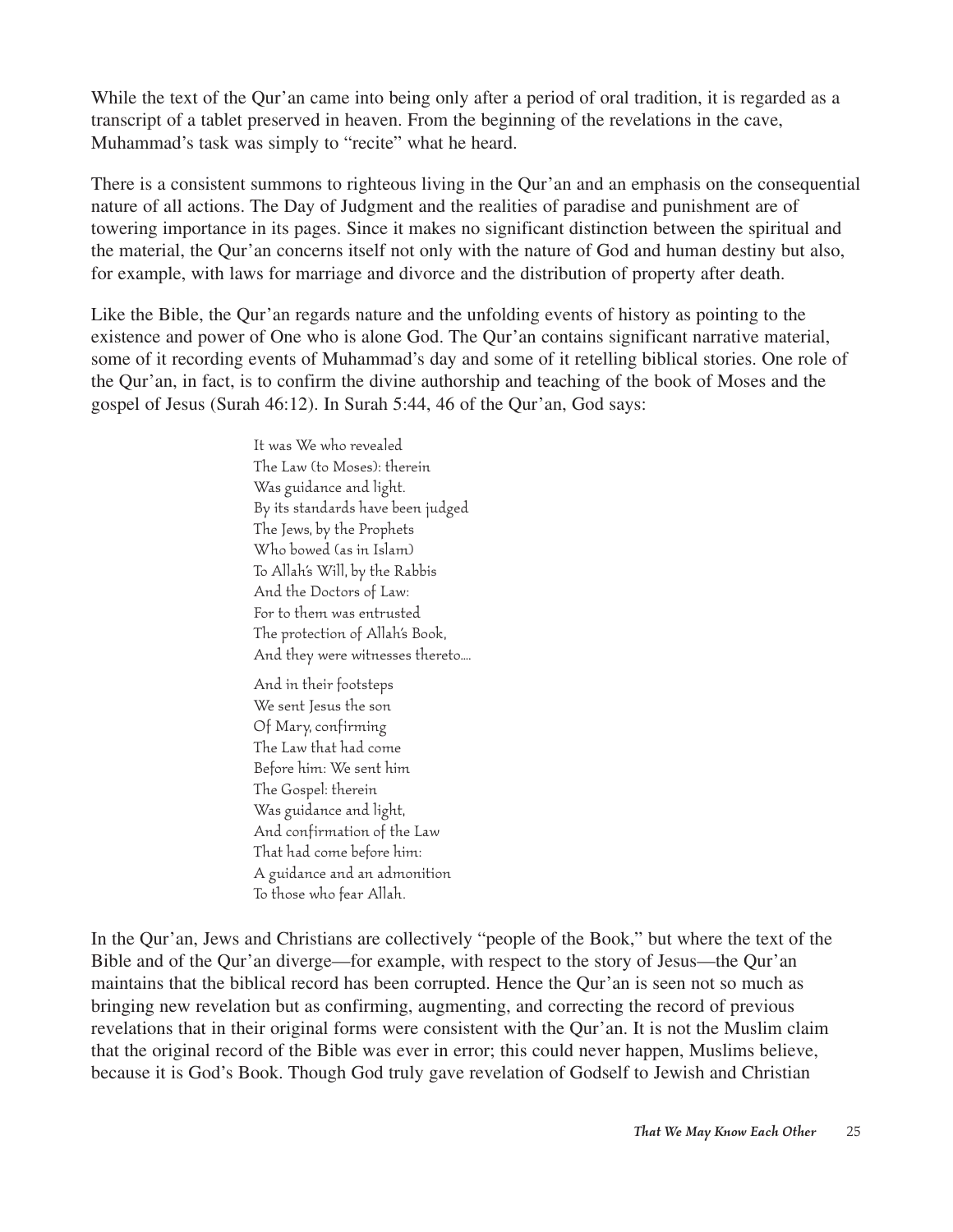#### **The Qur'an**

*Unlike the Gospels, which are a collection of different narratives about the actions and sayings of Jesus as gathered by key disciples, the Qur'an is instead the recorded revelation that Muhammad pronounced to his followers…. The Qur'an is not a book of stories and traditions that one sits down and reads from start to finish. Muslims do not approach the Qur'an as a literary work, but as the primary collection of the words of God; its anecdotes are important not as history but as teaching, above all illustrating the role of the Prophet as the conveyor of God's words. Its 114 surahs are arranged roughly in order of size, starting with the largest without regard to content or inner structure. Many surahs contain passages that abruptly switch topics: detailed prescriptions of inheritance law may be followed by accounts of the Israelites rejecting Moses or vivid depictions of the after life. All this is conveyed in resonant lines that employ all the powerful resources of rhythm and rhyme that Arabic possesses. The Qur'an was viewed as a repository of the words of God, expressed with brevity and eloquence, which reflects primarily on the Prophet's mission to convey God's will to humanity.*2

apostles, Muslims believe, the divine commandments were disobeyed and both groups divided into rival sects. With this disobedience came also the corruption of the written text of the Bible. From the Qur'an's perspective, there is only one Book of God, and Christians and Jews are repeatedly addressed as "people of the Book" and admonished to cease persecuting Muslims and to believe God's apostle. While there is only one Book, however, it has been corrupted on earth by Jewish and Christian scribes. Yet now, Muslims believe, God's Word is faithfully recovered in the Qur'an. Christians might, however, be somewhat understanding of this perspective, given two millennia of Christian rearrangement of the Hebrew scriptures to suit doctrinal purposes.

### The Question of Critical Study of the Qur'an

Christians approaching the Qur'an sometimes ask whether Muslims have gone through processes of critical study of their scripture comparable to what Christians have experienced since the beginnings of the historical criticism of the biblical record in the later 19th century. When Christians begin to read the Qur'an, they notice many narratives similar to the biblical accounts, both to some of the narratives of the Hebrew scriptures and the New Testament, as well as one story from the apocryphal Gospel of Thomas—the story of Jesus fashioning a bird from clay and then setting it in flight (Surah 3:49 and 5:110). From the point of view of critical scholarship common in Christian theological study, this use of biblical stories appears to be a case of literary dependence. Surah 12, the story of Joseph, is an example. In another instance, just a few phrases indicate apparent knowledge of the Parable of the 10 Maidens: "One day will the Hypocrites—men and women—say to the Believers: 'Wait for us! Let us borrow (a light) from your Light!' It will be said … 'Then seek a light (where Ye can)!'" (Surah 57:13). How are Christians to think about these similarities?

The first point to note is that the Qur'an is the revelation conveyed through one prophet, Muhammad. Biographies of the Prophet were written within 100 years of his death in C.E. 632. Many of his companions were living in close association with him during the 23 years in which he was receiving revelation. About 70 people accompanied the Prophet during his exodus (*hijra*) from Mecca to Medina in C.E. 622. Many of these people were the sources of the later materials in the biographies and *hadith* literature that provide information about the Prophet Muhammad's life. We therefore have a lot of information from the very early period about his life and work.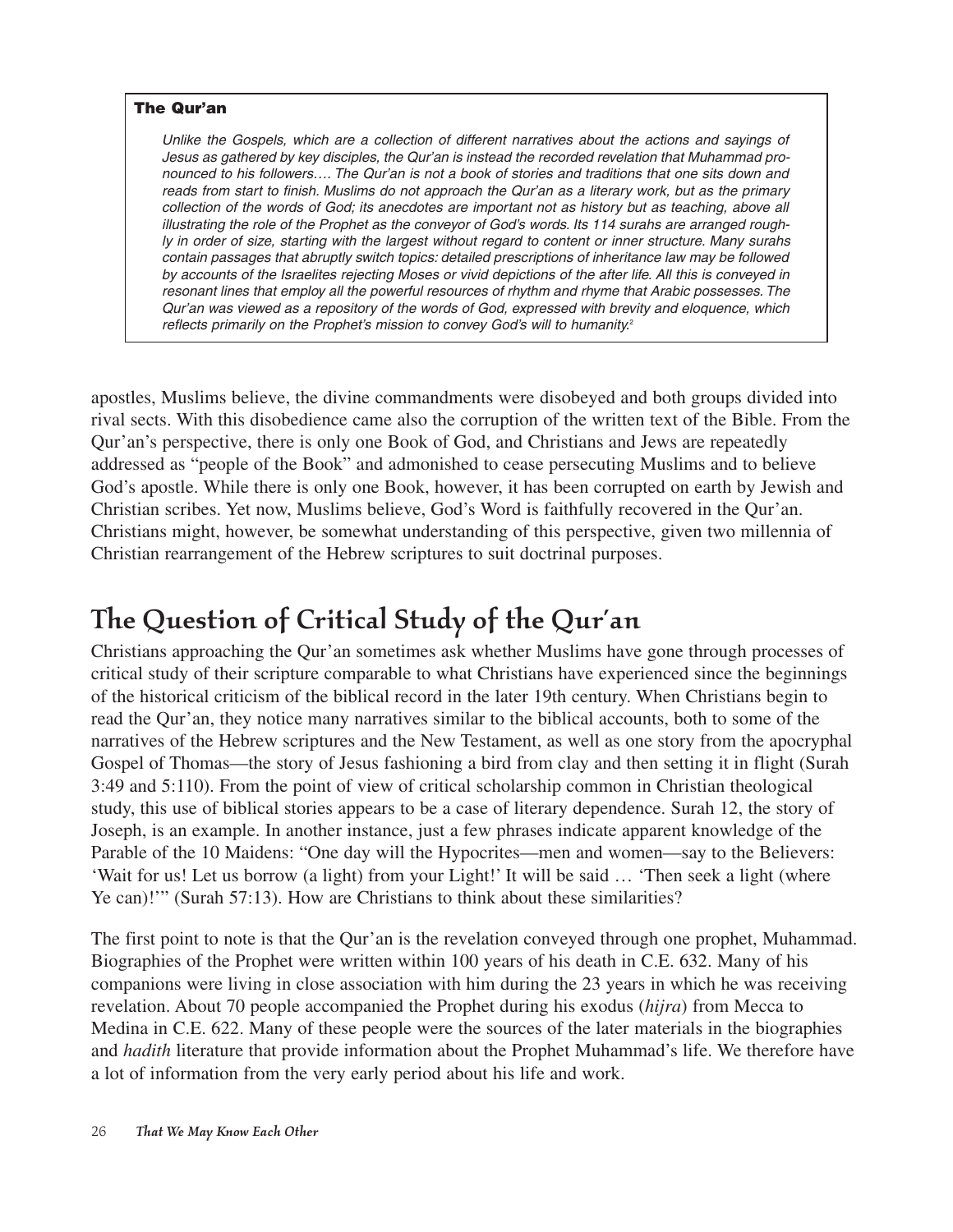### **Abrogation in the Qur'an**

The Muslim experience of receiving revelation is significantly different from anything in Christian experience. For this reason, we should avoid assuming that issues relating to the authority of scripture are readily comparable between the Christian and Muslim traditions. It is wiser to acknowledge difference and try to imagine what the experience of the other has been.

Muhammad himself became convinced that a "trusted spirit" was delivering to him a message that he was to deliver to his people.

*… for he brings down The (revelation) to thy heart By Allah's will, a confirmation Of what went before. And guidance and glad tidings For those who believe— Surah 2:97*

For a period of 23 years, he continued to receive revelations in this manner. He and the others who became Muslims were convinced these words did not originate in his mind. These Muslims underwent radical changes in their lives because they believed God was directly addressing them.

During this 23-year period, the basic affirmations of revelation, the will of God, the purpose of creation, the nature of humanity, and the certainty of the Judgment Day did not change. Other more mundane issues did, however, change. For example, in the Meccan period, the Muslims were told to pray facing Jerusalem. After the emigration to Medina this changed, and they were told to pray facing Mecca. Issues such as the diversity of religious communities and the possibility and actuality of miracles likewise developed over the course of the chronological revelations of the Qur'an.

After the death of the Prophet, a tradition of commentary on the Qur'an (*tafsir*) developed. Knowledge of *tafsir* has been central to the training of Muslim religious leaders ever since. One of the first requirements was a thorough knowledge of the Arabic of the Prophet's time so that terms could be understood. A second requirement was knowledge of the events of the Prophet's life so that the meaning of particular revelations could be understood in their context. This latter discipline was called study of the contexts (*Asbab al-Nuzul*, the contexts of revelation). In other words, Muslims have always accepted that revelations occurred in context, and that when the context changed, the message of the revelations changed.

The technical term abrogation (*naskh*) was used to refer to the notion that one revelation abrogated or replaced another, as in the case of the direction of prayer. The discipline of studying abrogation became very complex because there has not been consensus among Muslims as to which revelations abrogated which other revelations.

While Muslim scholars have generally agreed on a number of these abrogations there have also been disagreements with respect to others. The matter has become very technical and abstruse among jurists. For this reason, it is not possible to indicate readily all the abrogations that have been generally accepted.

In the seventh century, Christians and Jews were living in Mecca, Medina, and elsewhere in the Arabian Peninsula. Many of them had been there for centuries. The biographies of Muhammad mention some of the Christians and Jews who played roles in the life of the Prophet. From a non-Muslim perspective, it is clear that many of the biblical and extra-biblical narratives were generally known in the milieu in which the Prophet grew up. The similarity of the narratives in the Bible and the Qur'an can be considered natural given that these stories were known to the Prophet and his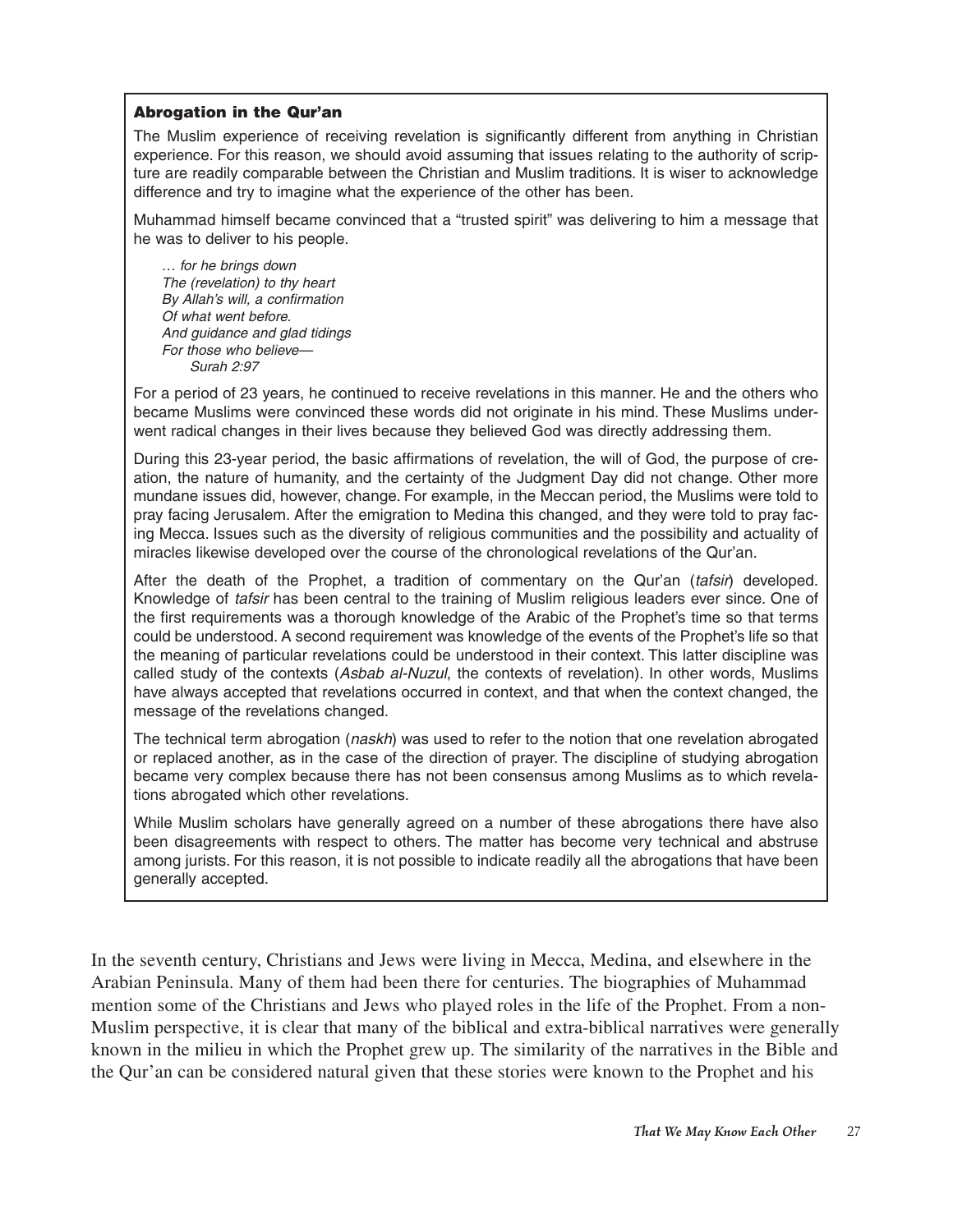friends. The revelations he received were couched in his native language, using the images and stories familiar to him.

Most importantly, however, the Qur'an consistently uses these stories as vehicles for framing its own distinctive message. Careful comparative study of the biblical and Qur'anic narratives about Adam, Noah, Abraham, Lot, Joseph, Moses, David, Solomon, and Jesus, among others, makes it very clear that, in every case, the Qur'anic narrative is used to convey a Qur'anic message. The story of Noah, for example, is one of the first Qur'anic examples in which the image of the biblical prophet is used as a vehicle to warn the people of Mecca to repent quickly lest they suffer the fate of those in earlier times who refused to listen to the prophets (Surah 71). This is the consistent message throughout all the instances of the Qur'anic use of biblical narratives.

In general, Muslim responses to what they have learned about Western biblical criticism have tended to confirm what they already believed: that the Qur'an was necessary to correct the corrupted biblical record. This is the message that Yusuf Ali has given many English-speaking readers of his commentary. There are, at the beginning of the 21st century, Muslim interpreters of the Qur'an who are familiar with contemporary Western scholarship. In few situations, however, do these scholars ever find that such scholarship changes radically the traditional Muslim understanding of the Qur'an. The question of whether the Qur'an is the result of literary dependence on the Bible is understood to be answered as we have already indicated. Yes, the Qur'an includes names and narratives similar to those of the Bible; this has been known since the first Islamic centuries. All these names and narratives are, however, incorporated into the text of the Qur'an in such a way as to support the basic themes of the Qur'an. The biblical narratives, in other words, are always used to illustrate the message that the Qur'an is delivering to humanity.

Anglican author Kenneth Cragg has written a significant study of the impact of the Qur'an on the Prophet Muhammad and his followers. His book, *The Event of the Qur'an*, <sup>3</sup> stresses the revolutionary and transformative effect of the revelation on the lives of those who responded to its challenging message. The Qur'an was experienced by the first Muslims as a forceful demand that they change the direction of their lives. The Muslim community came into being among those who accepted the challenge. Another excellent study of the impact of the Qur'an on the first believers is *Approaching the Qur'an* by Michael Sells. Sells explains the literary heritage of pre-Islamic Arabia:

> Muhammad recited to an audience that had developed one of the most finely honed and scrutinizing tastes in the history of expressive speech. This love for language had been a poetic heritage … that, along with the Qur'an, was to become the wellspring for the new Arabic Islamic civilizations.<sup>4</sup>

Christians who wish to learn something of the Muslim understanding of the Qur'an need to learn to view the Qur'anic verses within the context of Muhammad's life and to recognize, as Canon Cragg says, the transformative power that the event of the Qur'an had and still has on the lives of Muslims. The historical experience of Muslims in relationship to the Qur'an has therefore been significantly different from that of Christians and their scriptures. Given that, methods of historical critical study would be deemed by most Muslims to be inappropriate and irrelevant.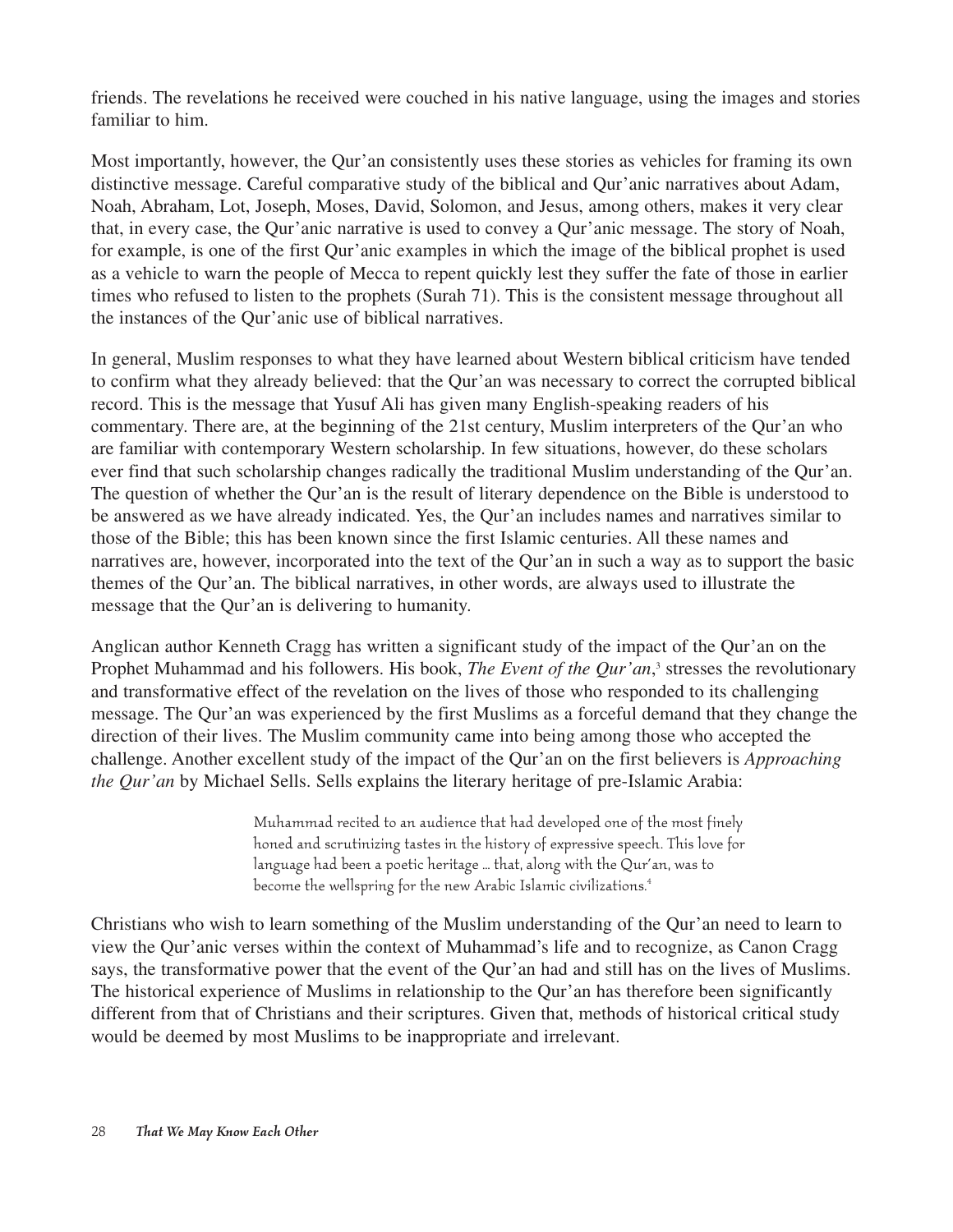# A Christian Understanding of the Qur'an as Revelation

Muslims receive the Qur'an as direct revelation of the divine. In the Christian scriptures, we witness multiple and varied instances of divine self-revelation specific to people, communities, and time: in the Torah; in the prophets; in the gospels through Jesus' actions, teaching, passion, and resurrection; and in the witness of Paul both personally and in the early church.

In the United Church (as developed in *The Authority and Interpretation of Scripture*, 1992), we declare that scripture, tradition, experience, and reason demonstrate that God will be revealed to individuals and communities and in time according to divine purpose. The United Church takes that to be the essence of the position on the Commission on World Mission that God is redemptively at work in the religious life of humanity. Therefore, Christians may affirm that the Qur'an is revelation

| The Nativity of Jesus in the Qur'an |                                                                                                                                             |
|-------------------------------------|---------------------------------------------------------------------------------------------------------------------------------------------|
|                                     | Relate in the Book<br>(The story of) Mary                                                                                                   |
|                                     | Then We sent to her<br>Our angel                                                                                                            |
|                                     | She said: "How shall I<br>Have a son, seeing that<br>No man has touched me,<br>And I am not unchaste?"                                      |
|                                     | He said<br>'That is<br>Easy for Me: and (We<br>Wish) to appoint him<br>As a Sign unto men<br>And a mercy from Us'                           |
|                                     | And the pains of childbirth<br>Drove her to the trunk<br>Of a palm tree                                                                     |
|                                     | At length she brought<br>The (babe) to her people<br>They said. "O Mary!<br>Truly an amazing thing<br>Hast thou brought!"                   |
|                                     | But she pointed to the babe                                                                                                                 |
|                                     | He said, "I am indeed<br>A servant of Allah:<br>He hath given me<br>Revelation and made me<br>A prophet;                                    |
|                                     | "And He hath made me<br>Blessed wheresoever I be,<br>And hath enjoined on me<br>Prayer and Charity as long<br>As I live."<br>Surah 19:16-31 |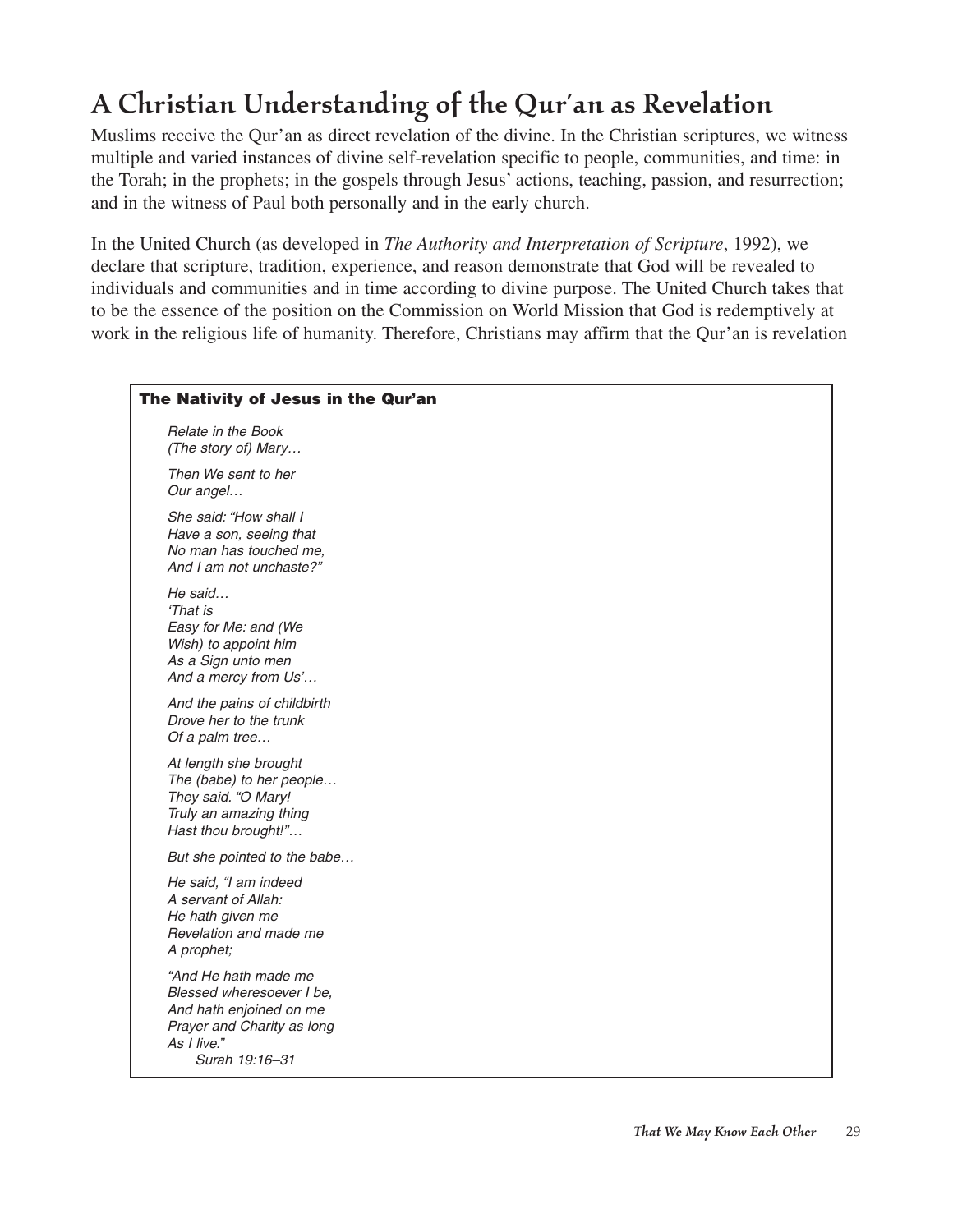to Muslims while not being authoritative for Christians. As Jews do not require Jesus to be authoritative for their covenant with God, so Christians do not require the Qur'an to give authority to our covenant.

## The Report of the Commission on World Mission

Critical to the path of the United Church understanding of its relationship with people of other faiths has been the *Report of the Commission on World Mission*, the principal recommendations of which were adopted by the 22nd General Council in 1966.<sup>5</sup> The report urged the church to define its mission as including a dialogue with other world faiths. The most important recommendation of the report is that the church "recognize that God is creatively and redemptively at work in the religious life of all mankind [sic]" (page 435).

The report argues that the missionary endeavour must reject any sense of cultural superiority and learn to listen as well as to speak. "The Christian must make special efforts to encounter men [sic] of other faiths, and to enter into persuasive dialogue with them, only in ways that will engender mutual trust" (page 354). The new missionaries must also be prepared to let go of any control over the outcome of the endeavour. The distinctive role of the missionary in other religious communities "is basically to present the knowledge of Jesus Christ, and release it to become a formative force in the life of that community" (page 343).

The report also distinguished between two ideas of revelation. One is the more static view that revelation is the divine message directly imprinted on passive recipients. The other is the more dynamic view that God's message comes as challenge, evoking response. Since humans have considerable freedom in responding to God's call, it is possible to think of other faiths and ideologies as various kinds of response "to the challenge of a revelation from God." Then comes another example of lifting up constructive tension between confidence in Christ and openness to new learning (page 353):

> While recognizing a revelation of God to all people, the problem is to determine which kind of response is most adequate, and most in accord with God's wishes. To the solution of this problem the Christian brings the touchstone of the person of Christ, recognizing that by this touchstone some of the things he [sic] has traditionally prized may have to be surrendered, and that some of the things that other people have to contribute may be gratefully accepted.

It is the question of "gratefully accepting" what other faiths have to contribute that points to one possible Christian response to the Qur'an.

One approach emphasizes that there exists a "general salvation history"6 that includes the religious traditions of the nations. This covenant has been in effect since God's covenant with Noah. Even after "special" salvation history begins, Abraham recognizes Melchizedec as a priest of the Most High, Paul quotes Stoic philosophy, and the Book of Proverbs gathers from far and wide. From this one may conclude that wisdom, if not truth, can be found in other religions and ideologies.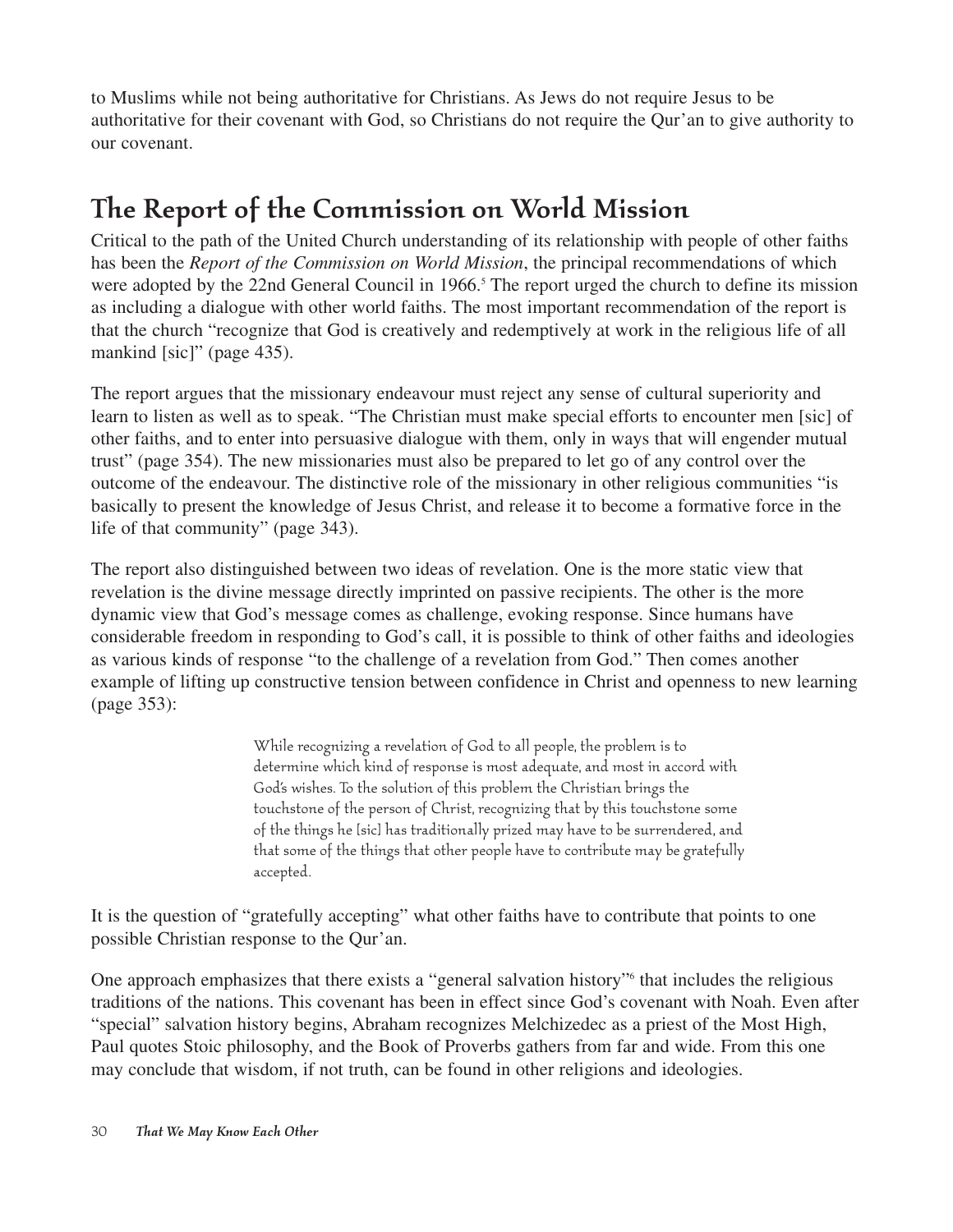This Noahide covenant can also be seen as an "everlasting covenant"<sup>7</sup> (Gen. 9:16). This event of salvation and grace sketches in advance the outline of the covenants that are to be made with Abraham and Moses. Thus Israel and the nations share a common base: They are alike in a state of covenant relationship with the true God, and under this, God's salvific will.<sup>8</sup> The universal Noahide covenant includes under its rainbow other religious traditions.

In this formulation, acknowledging God's activity in "general salvation history" allows Christians to discern in the scriptures of other traditions authentic manifestation of God, mediated through the eternal Word. The Word addressed to other religions, then, would also become a Word spoken by God to Christians.

### **Vatican II and Roman Catholic Appreciation of Islam**

The Vatican document on the church, *Lumen Gentium* (1964) acknowledged that all religions have potential as instruments of salvation. *Ad Gentes* (1965), the decree on mission, affirmed that treasures of truth and grace can be found in all nations "as a sort of secret presence of God." In the declaration on non-Christian religions, *Nostra Aetate*, it is stated that the church rejects nothing of what is true and holy in other religions. Moreover, Catholics are called to dialogue and collaboration with the followers of other religions.

In the time since Vatican II, Pope John Paul II's encyclical letter, *Redemptor Hominis* (1979), affirmed the magnificent spiritual inheritance manifested in all religions, and stated that openness to other religions in dialogue is not a betrayal of Christian commitment but an expression of it. Pope John Paul has also made numerous addresses in which he has spoken of Muslim faith. He has said that Muslims, like Catholics, "have the faith of Abraham in the one, almighty and merciful God." Again, to a group of Muslim youth, he said: "Your God and ours is the same, and we are brothers and sisters in the faith of Abraham."

The World Council of Churches' Conference on World Mission and Evangelism (1996) at Salvador, Brazil, also took note of the importance of the experience of the divine in other religions. Conference participants were in disagreement about the significance of this experience:

> Some do not doubt that people of other faiths experience decisive moments of deliverance, integration and communion which come to them as a gift, not achievement, and that these experiences are akin to what Christians experience as salvation in Jesus Christ. Others question whether such experiences attest the fruits of the Spirit, the presence and grace of God in them.9

Then the report takes up the question of the identity of the animating spirit of such experiences:

Can a distinction be made between a spirit which is present in the whole of creation, including forms of culture and religion and the Holy Spirit? Herein the Christian understanding of the very identity of God is at stake. The Christian faith affirms that God is one, and therefore the spirit present in the cultures and religions of humanity in mercy and judgement may be said to be none other than the Holy Spirit, that is, the Spirit of God who is eternally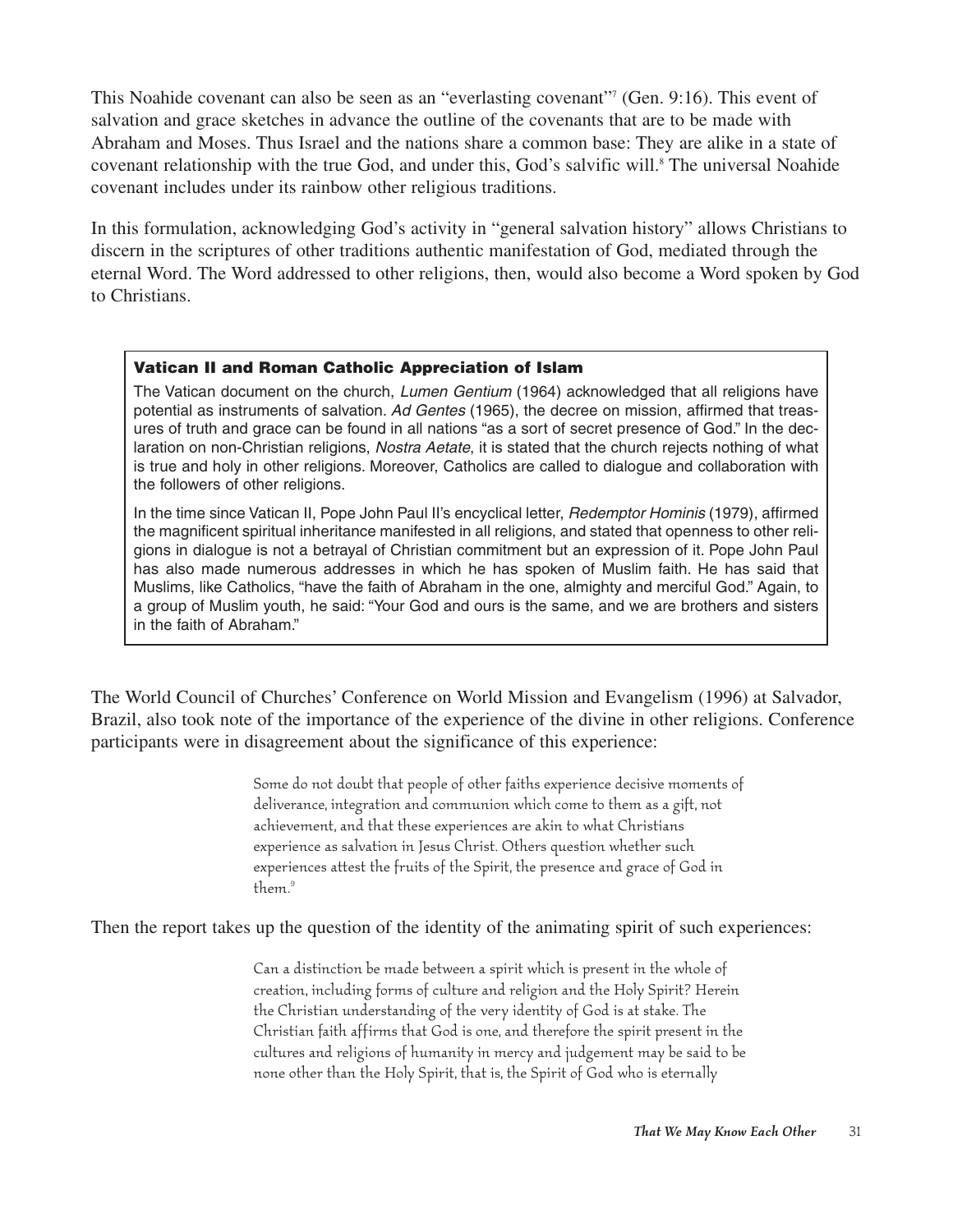united to the Son and the Father. Such convictions lead some to ask whether the triune God is redemptively present even where the gospel is not preached and Jesus Christ not named as Saviour and Lord.<sup>10</sup>

Theologians have noted that the prophetic charism is found outside Israel, and for many, Muhammad is viewed as a genuine prophet. Perhaps the real problem is not that of revelation or prophetism but of Holy Scripture. Recognizing the cosmic ministry of the Holy Spirit, it is possible to speak of a word of God addressed to a particular community. This would not be to endorse the whole of the scripture of another religion as inspired, or to say that it contains God's decisive revelation. But it would affirm that contact with God has been "partially yet authentically recorded."11 Thus it is possible to say that while the fullness of revelation is found in Jesus Christ, this does not limit the continuing revelation of God in history. Jesus Christ is the criterion that the Christian uses to sift truth from untruth in other religions and ideologies.

For more on the report and on the Commission on World Mission, see Appendix D.

## Can Christians Affirm Muhammad as a Prophet?

Good relationships with Muslims depend significantly on the level of respect and truthfulness with which Christians speak about Muhammad. Christian history is full of examples of misinformation and outright misrepresentation of Muhammad's life. For many Muslims there is a deep bewilderment about why, when Muslims so readily revere Jesus as a prophet, Christians cannot also so acknowledge Muhammad.

We believe it is important that Christians strive to speak truthfully and respectfully of Muhammad. We also believe it is a possible, though major, step forward in Muslim–Christian relationships for Christians to acknowledge Muhammad as a prophet of God. This presents significant challenges, however, not the least of which is the different understandings of "prophet" in the two traditions.

In Islamic thought, prophets are messengers, "those who are sent" with a new revelation, or bring glad tidings, or warn. Prophets are always human, never perfect; nevertheless, it is by virtue of their exceptional character, temperament, and truthfulness in speech and deeds that they are brought into contact with angels and receive revelation.

The *hadith* speaks of 124,000 prophets, a symbolic number so large that no people can claim that they have not received warning of the universal judgment. To every people and nation, the Qur'an says, God has sent his messengers (Surah 10:47) and among them no distinctions are made (Surah 4:152). Muslims acknowledge, however, major prophets (*rusul*) or "messengers" who bring new major revelations, among them Abraham, Moses, Jesus, and Muhammad. For Muslims, Muhammad is the "seal of the prophets," the one final messenger who does not so much bring new revelation but completes (and corrects) humanity's hearing of God's revelation, which has come in many ways beforehand.

For Christians, Jesus is not simply a prophet. Muslims need to be reminded that while Jesus is seen as a prophet, for most Christians he is this and more. He is the one, Christians believe, whom the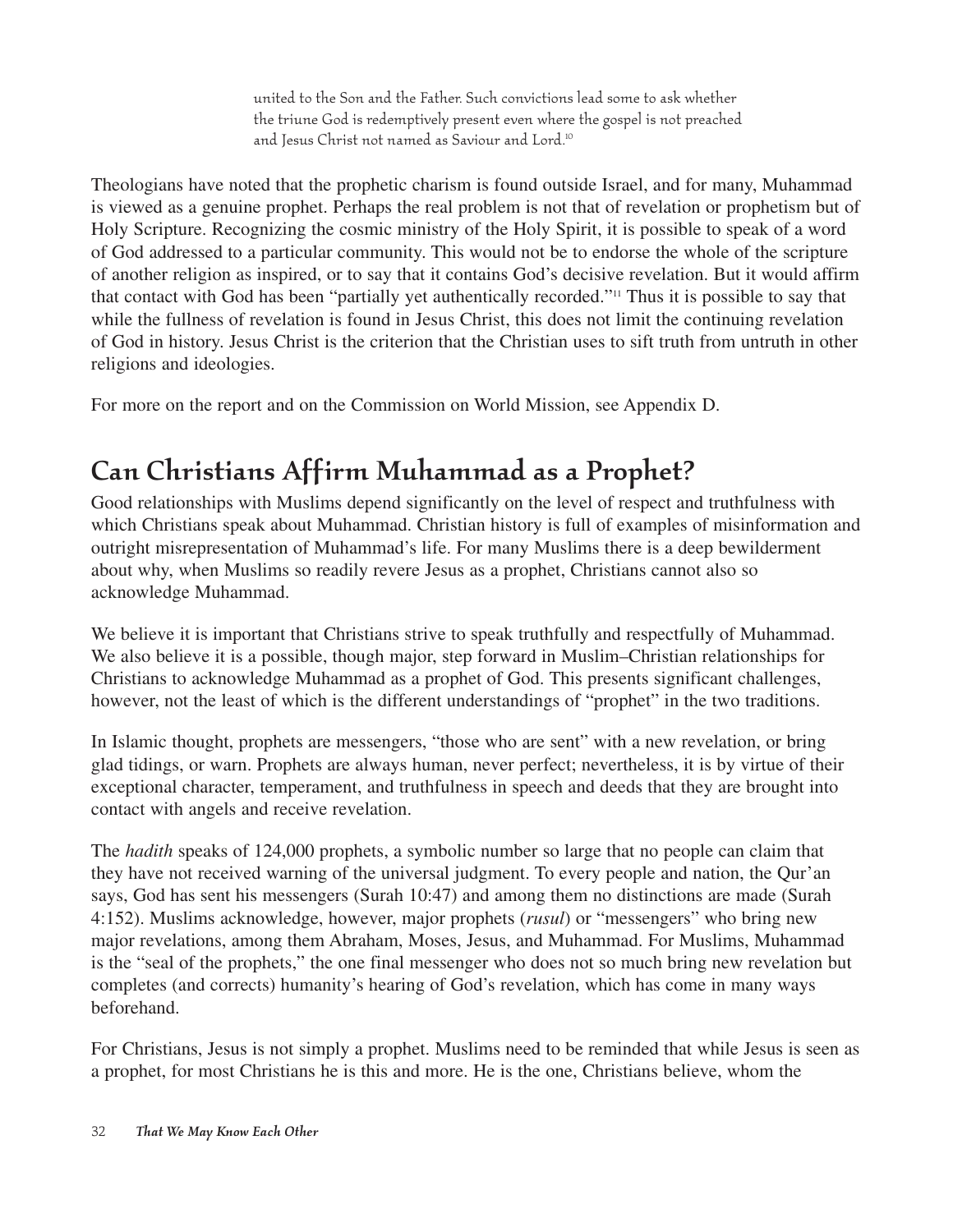prophets foretold, who is both fully human and fully divine, a representative of both God and humanity, capable of mediating one to another.

For Christians, the term "prophet" has been used widely with understandings that vary greatly from one tradition to another. Referring to early Christian prophecy, one general definition speaks of the prophet as an "immediately-inspired spokesperson for God," someone who represents the "present, immediate voice of the deity."12 However, many churches, the United Church included, would more comfortably speak of prophets as those who, in the community of believers, call people back to obedience to God, reveal injustice, call the community to repentance, and claim justice for the oppressed.

We believe that in this later context there certainly should be no difficulty in affirming Muhammad as a prophet. Any reading of his life reveals the extent to which he sought to overcome injustice and oppression and called people to obedience (and submission) to God. Christians should readily affirm Muhammad as a prophet of justice and obedience to God. It is, however, the former definition of a prophet as an "immediately-inspired spokesperson for God" that is the most challenging and perhaps the most difficult for Christians to address.

A number of well-known theologians have argued that it is possible for Christians to accept this understanding of the prophethood of Muhammad. Roman Catholic scholar Hans Küng suggests that Muhammad's prophetic role originated not in his own mind but in divine revelation coming from God. He argues that New Testament scripture is open to the expectation of prophets after Jesus, provided their teaching is in basic agreement with his. The Qur'an, he suggests, recapitulates an original understanding of Jesus' message lost in the early Hellenistic development of the Christian community. The church therefore needs to embrace Muhammad's insights as a way of recovering this obscured history.<sup>13</sup>

Protestant scholar Montgomery Watt considers Muhammad truly a prophet and that Christians should recognize this, since throughout history there have been many upright and saintly Muslims.<sup>14</sup> Watt emphasizes primarily ethical principles in determining that Islam provides a satisfactory quality of life for individuals and communities and, therefore, as Islam can be judged "true," so also can Muhammad be seen to be a prophet of God.

Christians cannot of course affirm Muhammad as the "seal of the prophets." To do so would mean affirming for Christians the primacy of the Qur'an over the Gospel of Jesus. However, we believe that it is possible for Christians to affirm Muhammad as one of a number of unique voices who followed in the prophetic traditions of Abraham, Moses, and Jesus, or, in other words, to affirm the "prophetic witness" of Muhammad. It is important to acknowledge as well that the prophetic witness of Muhammad is linked inextricably to the Qur'an. Therefore it is necessary, in affirming this, to also invite the possibility within the Christian community of a recognition of the Qur'an as an inspired word from God, as God's revelation directed to the people who would come to be known as followers of Islam—in other words, to acknowledge that the mercy, compassion, and justice of God is expressed in the Qur'an, regarded by Muslims as the authoritative word of God.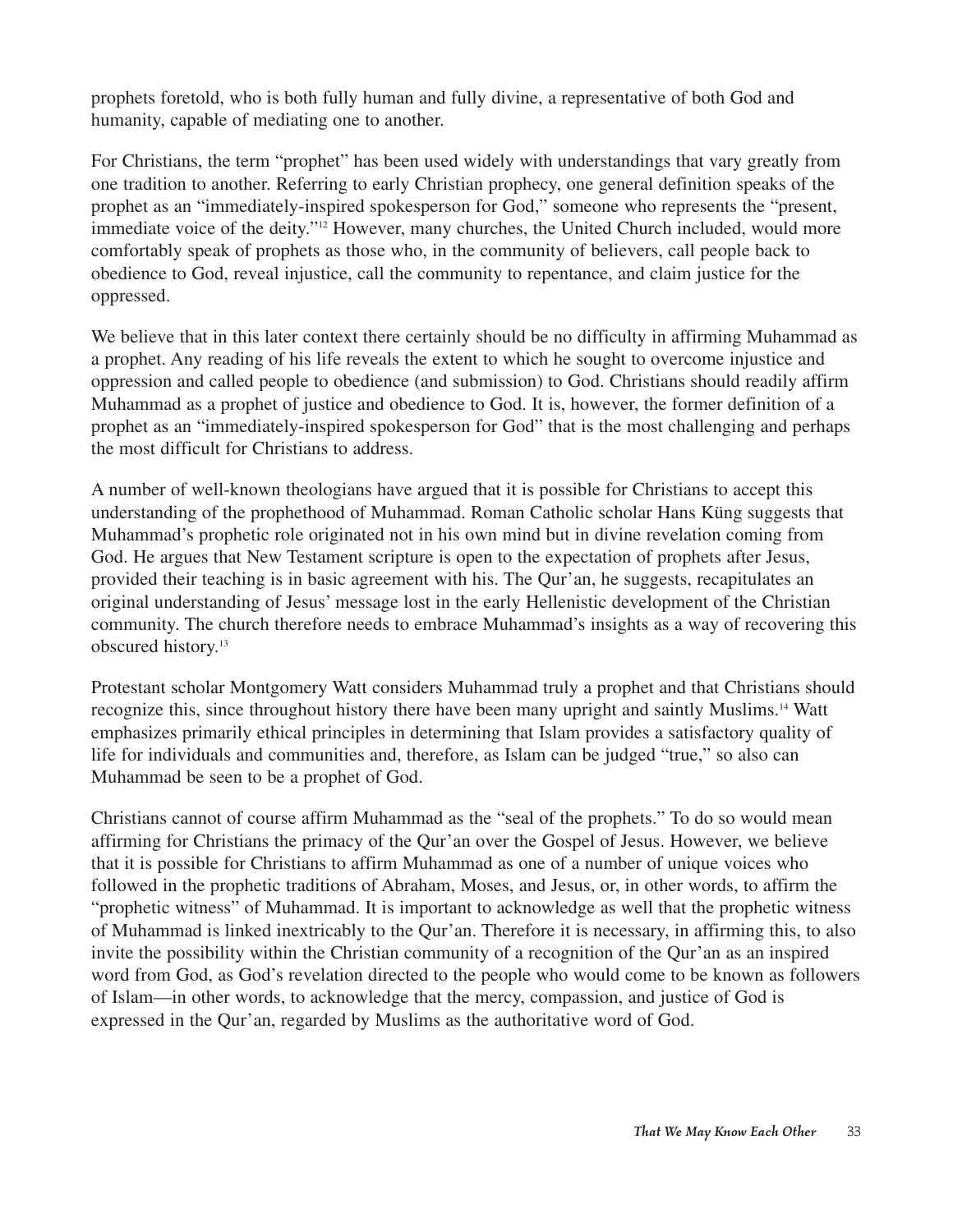#### **Notes**

1. The United Church of Canada, *The Authority and Interpretation of Scripture: A Statement of The United Church of Canada* (Toronto: United Church Publishing House, 1992).

2. From THE SHAMBHALA GUIDE TO SUFISM by Carl W. Ernst. Reprinted by arrangement with Shambhala Publications, Inc., Boston, www.shambhala.com.

3. Kenneth Cragg, *The Event of the Qur'an: Islam in Its Scripture* (Oxford: Oneworld, 1994).

4. Michael Sells, ed. and trans., *Approaching the Qur'an: The Early Revelations* (Ashland, OR: White Cloud Press, 1999), p. 7.

5. *Record of Proceedings of the 22nd General Council, 1966* (Toronto: The United Church of Canada, 1966).

6. Jacques Dupuis, *Jesus Christ at the Encounter of World Religions* (New Delhi: Intercultural Publications, 1996).

7. Jacques Dupuis, *Toward a Christian Theology of Religious Pluralism* (Maryknoll, NY: Orbis Books, 1997).

8. Dupuis, 1997, p. 226, quoting Bernhard Stoeckle, ed., *Concise Dictionary of Christian Ethics* (New Haven, CT: Yale University Press, 1967), pp. 1053–54.

9. From the report of the WCC Conference on World Mission and Evangelism, December 1996, *Called to One Hope?—The Gospel in Diverse Cultures* (Geneva: World Council of Churches, 1998), p. 5. Used by permission.

10. Ibid.

11. Dupuis, 1997. See pp. 245–48.

12. David N. Freedman, ed., *The Anchor Bible Dictionary* (New York: Bantam Doubleday Dell, 1992).

13. Hans Küng, et al., trans. Peter Heinegg, *Christianity and the World Religions: Paths of Dialogue with Islam, Hinduism, and Buddhism* (Garden City, NY: Doubleday, 1986).

14. W. Montgomery Watt, *Muslim–Christian Encounters: Perceptions and Misperceptions* (London: Routledge, 1991).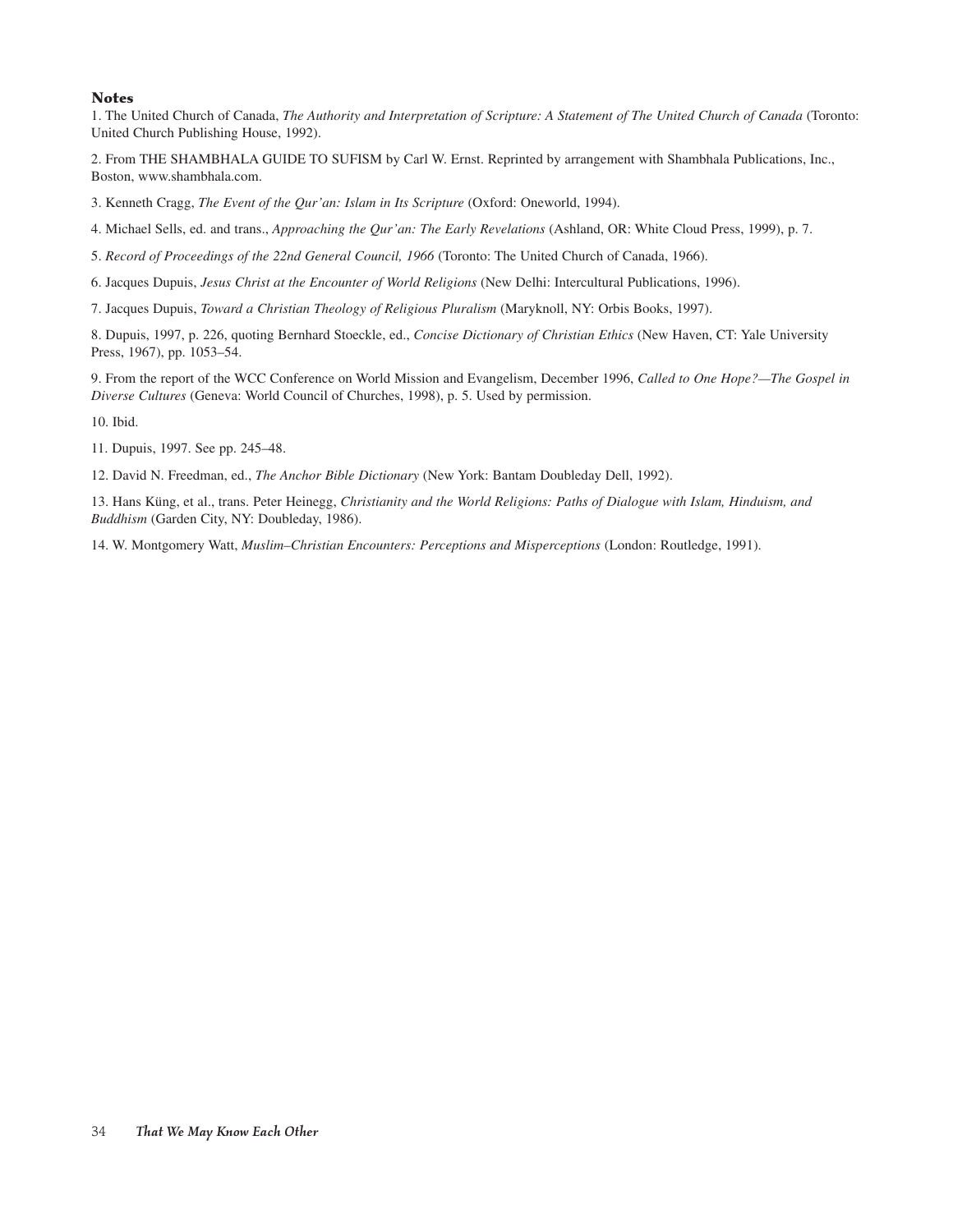# **Chapter 5**

# **Understanding Our Differences**

Previous chapters cited several theological issues that highlight significant areas of difference between Muslims and Christians. In this chapter we will return to two of these issues in more detail in order to describe the particular challenges and opportunities they provide for interfaith dialogue conversations with Muslims.

**~**

## The Doctrine of the Trinity

The doctrine of the Trinity has been a source of some confusion for some Muslims as they seek to understand how Christians can claim to believe in One God and yet use the traditional Trinitarian formula of Father, Son, and Holy Spirit. To the Muslim ear, this formula and its many variations sound like some sort of belief in many gods (polytheism) and idolatry.

Appendix A of this document is a more thorough review of the development of the doctrine of the Trinity and its impact on dialogue between Christians and Muslims. Here we will simply indicate some of the ways in which the doctrine of the Trinity can assist Christians in respectful relations with Islam.

While the concept of the Trinity has been problematic to Muslims historically and in the present, many of the recent developments in Trinitarian thought have actually created new opportunities for dialogue. The emphasis on Jesus Christ as a saving experience of and encounter with God is increasingly seen in a non-exclusive way. That is, Jesus Christ as a historical person is not understood as God's only attempt to bring light and life and salvation to the world. In fact, what Christians experience in Jesus is a God who is infinitely resourceful and relentless in pursuit of humankind. God does not limit God's self to one moment of salvation. Rather than seeing Jesus as an exhaustive expression of God's love, we are learning to see Jesus in a way that is more inclusive, allowing the possibility of recognizing God's redemptive love in other faith traditions.

One way of understanding Jesus in this way is found in the ancient doctrine of the divine Logos. The prologue of John's gospel says:

> In the beginning was the Word [Logos], and the Word was with God, and the Word was God. He was in the beginning with God. All things came into being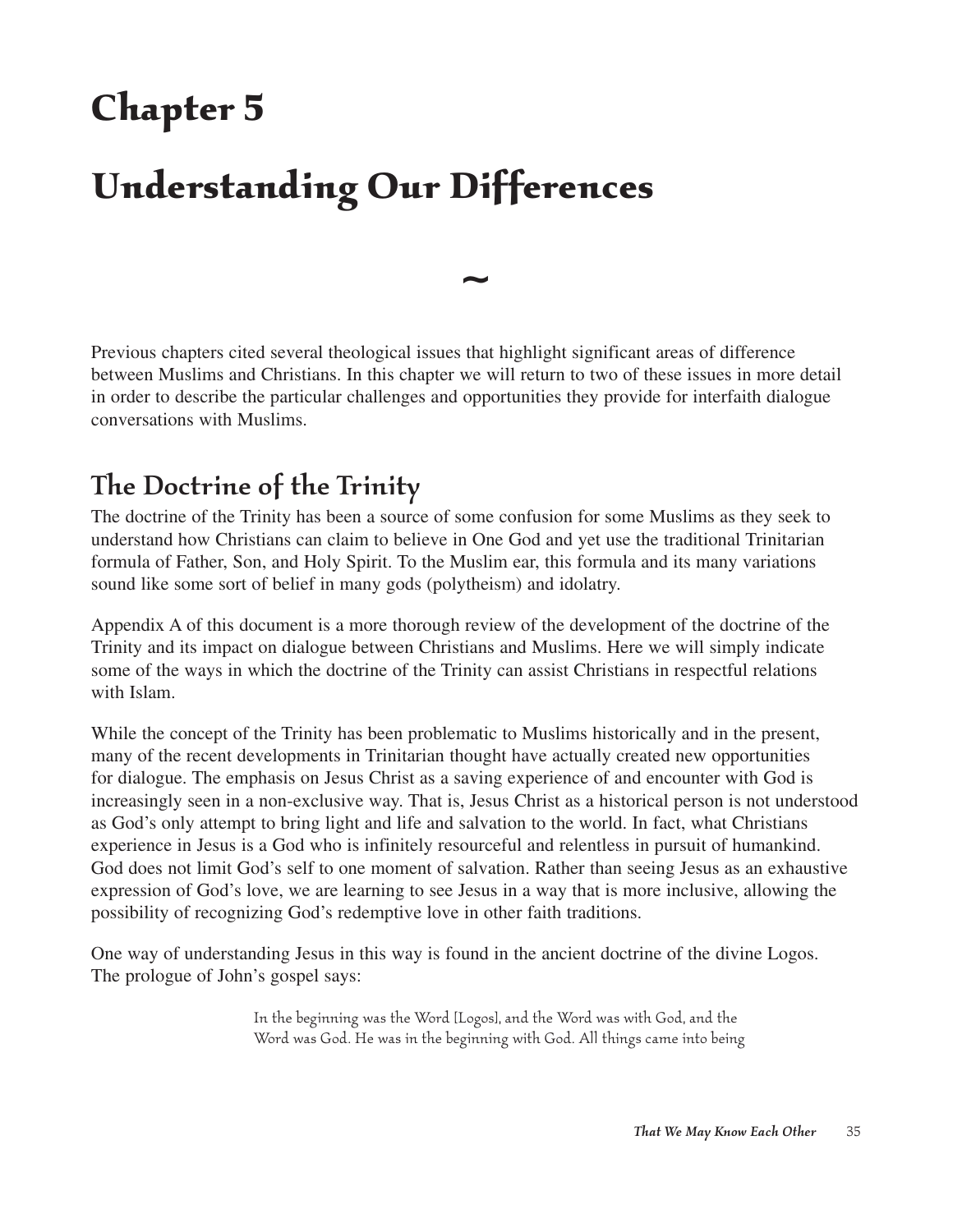through him, and without him not one thing came into being. What has come into being in him was life, and the life was the light of all people. *John 1:1–4*

This Logos can thus be thought of as being always present everywhere and potentially expressed anywhere. One can see the possibility of this way of thinking so as to allow Christians to see other religions as being expressive of this Logos as well.

Another possibility for thinking inclusively is found in the doctrine of the Holy Spirit within the Trinitarian understanding of God. The Spirit can function much the same as the Logos idea. The Spirit connotes God's creativity, love, ecstasy, inspiration, transformation, and liberation. Language of God's self-revelation in and through the Spirit communicates more of God's heart and being, God's personal presence.

This, too, is an important issue in interfaith conversation, since it addresses the question of how and in what sense God is present in the world after the conclusion of Jesus' earthly life, as well as how God was present to humankind before Jesus. The Spirit, after all, was present before the birth of Jesus.

> In the beginning when God created the heavens and the earth, the earth was a formless void and darkness covered the face of the deep, while a wind from God swept over the face of the waters.

*Genesis 1:1–2*

The wind, or Spirit, was evident in the life of Jesus and was experienced after Jesus throughout the world. The incarnation of God in Jesus is not a confinement of the Spirit but is the Spirit's breakthrough into human life.

In this way, Jesus Christ is a full, normative, decisive expression of God's Spirit without implying that Jesus Christ is the only or exhaustive expression. Jesus defines God's Spirit but does not confine it. Jesus is God's self-revelation "once and for all" but not "once and that's all." To believe in Jesus the Christ is not to insist that God's activity in the world is limited to one time and place; to confess belief in God as Spirit is to insist that the divine love that came to perfect expression in Jesus is also to be found elsewhere. For Christians, Jesus Christ is the lens through which we recognize the Spirit of God at work elsewhere. Therefore, we fully expect to find God's Spirit at work in other faiths. We do not, however, expect to find the workings of God's Spirit in other places and faiths to be fundamentally inconsistent with what we have experienced in Jesus Christ.

In terms of our relationship with Islam, contemporary Trinitarian thought provides openings to ask how the Spirit of God whom we recognize in Jesus Christ has also revealed itself in the Islamic faith. So while our Trinitarian understanding of God may present a theological difficulty for our Muslim neighbours, it actually provides Christians with a way of understanding how the same God we experience in Creator, Redeemer, and Sustainer can also be present in the faith and faith lives of Muslims.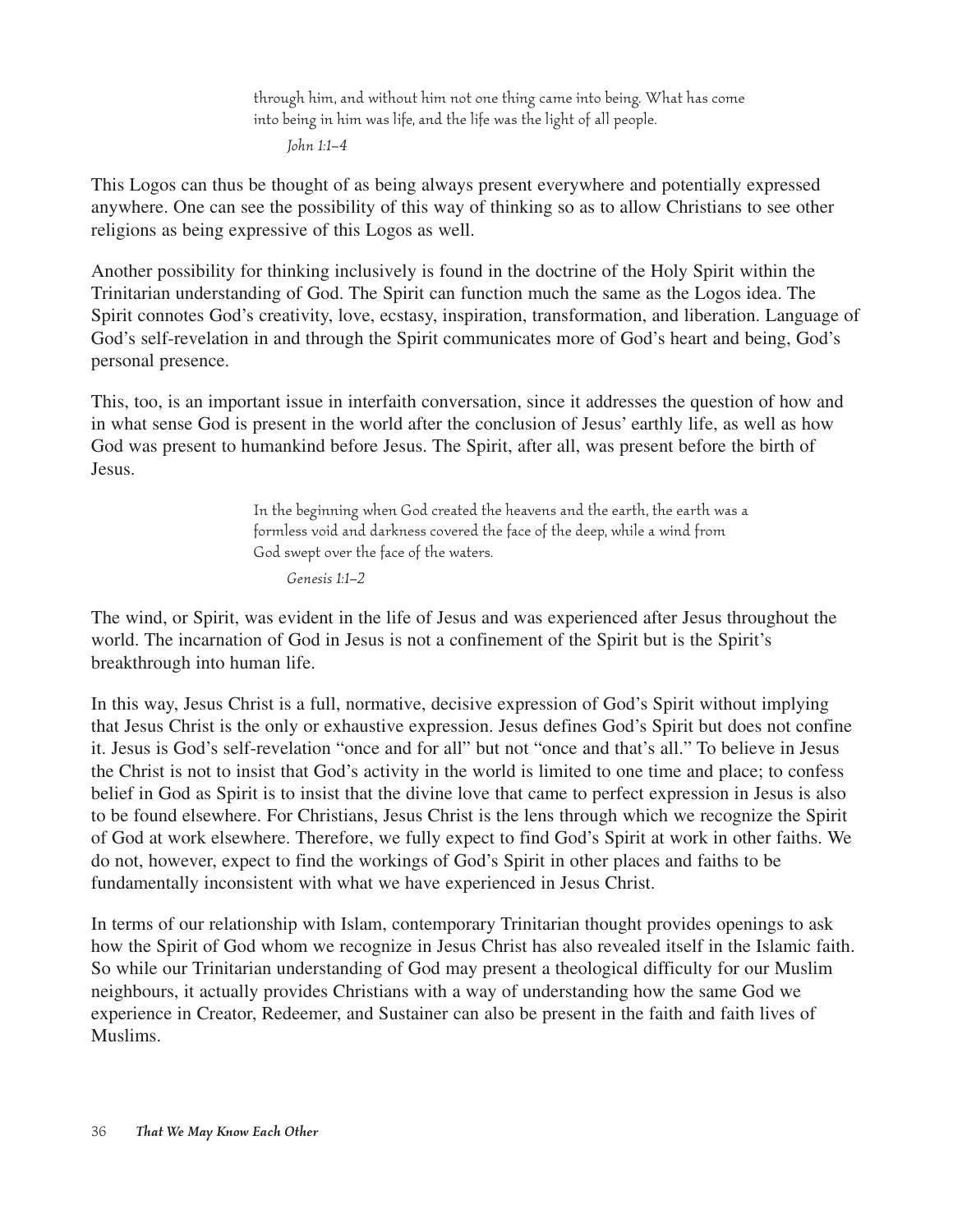Once, in Lebanon at a Christian–Muslim dialogue, I had breakfast with a young Muslim from Pakistan who asked me if Christians worshipped God or Jesus. Spilling my orange juice, I tried to explain how we understand the Christian doctrine of the Trinity and found that in his presence I understood that doctrine better than ever before. I knew as we talked that he had a window too, through which, from a different angle, God's light streamed. There was a glow on his face that was the imprint of something holy; he was not what used to be called a "heathen." As we compared our points of viewing, God came clearer to both of us. Clearer than if we'd been viewing alone, or with people who agreed with us. Not that we abandoned our windows; but we shared our looking, and that day both were blessed by light.

*The Right Reverend Bruce McLeod*

## The Crucifixion

Another apparently significant difference between Christians and Muslims (and also opportunity, perhaps, for mutually enriching dialogue) is that Christians accept and Muslims deny the crucifixion of Jesus Christ. As is well known, according to the gospel accounts and the subsequent Christian tradition, Jesus was crucified on Good Friday, a tragic event anticipated by his persecution, humiliation, and torture at the hands of those who opposed his work and person, but in contrast the Qur'anic account reads:

> That they said (in boast), "We killed Christ Jesus The son of Mary, The Messenger of Allah"— But they killed him not, Nor crucified him, But so it was made To appear to them, And those who differ Therein are full of doubts, With no (certain) knowledge, But only conjecture to follow, For of a surety They killed him not—

Nay, Allah raised him up Unto Himself; and Allah Is Exalted in Power, Wise— *Surah 4:157–58*

Yusuf Ali offers the following commentary on this passage:

Note 663. The end of the life of Jesus on earth is as much involved in mystery as his birth, and indeed the greater part of his private life, except the three main years of his ministry. It is not profitable to discuss the many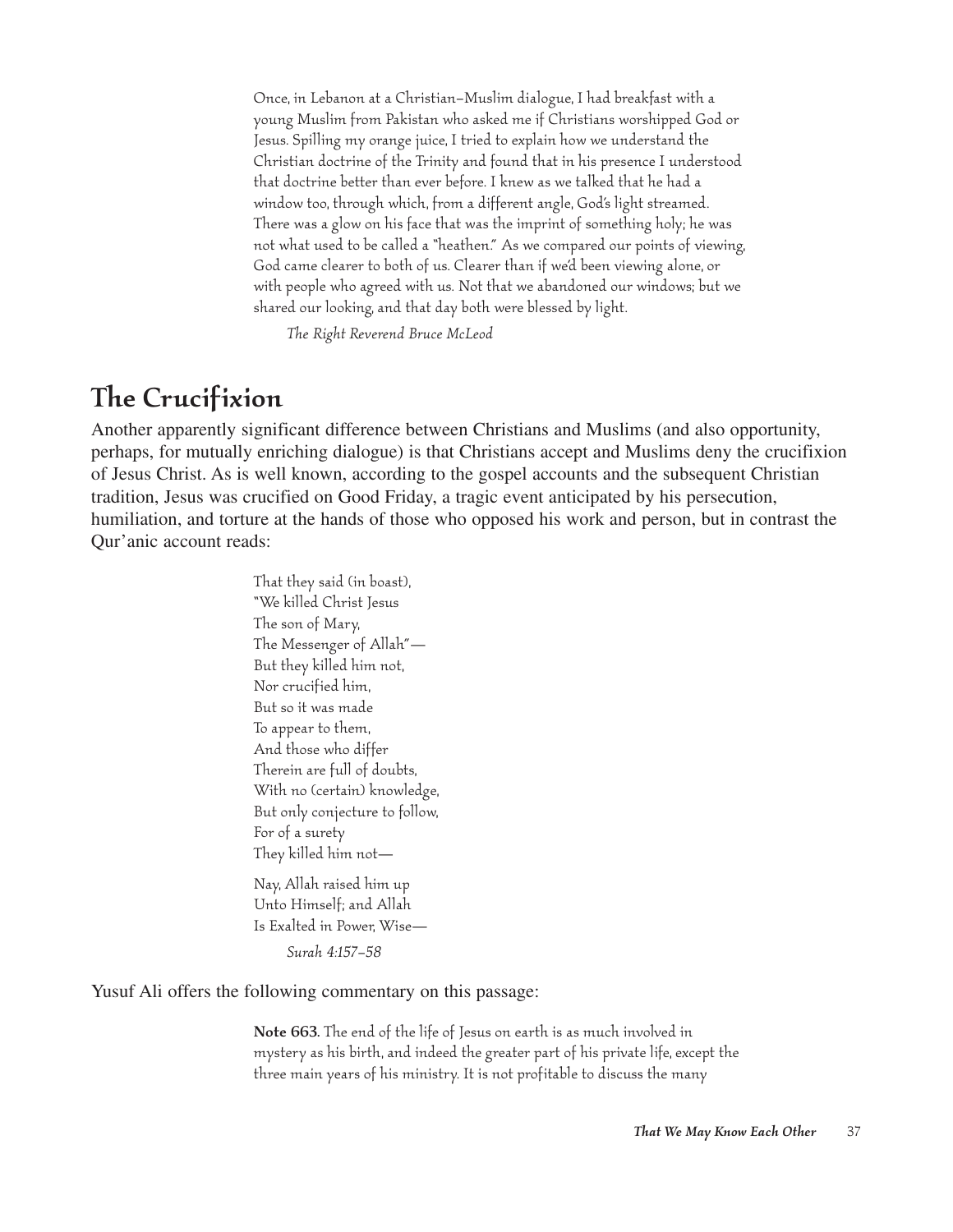doubts and conjectures among the early Christian sects and among Muslim theologians. The Orthodox-Christian Churches make it a cardinal point of their doctrine that his life was taken on the Cross, that he died and was buried, that on the third day he rose in the body with his wounds intact, and walked about and conversed, and ate with his disciples, and was afterwards taken up bodily to heaven. This is necessary for the theological doctrine of blood sacrifice and vicarious atonement for sins, which is rejected by Islam. But some of the early Christian sects did not believe that Jesus was killed on the Cross. The Basilidans believed that someone else was substituted for him. The Docetae held that Christ never had a real physical or natural body, but only an apparent or phantom body, and that his Crucifixion was only apparent, not real. The Marcionite Gospel … denied that Jesus was born, and merely said that he appeared in human form. The Gospel of St. Barnabas supported the theory of substitution on the Cross.…

Note 664. There is difference of opinion as to the exact interpretation of this verse [verse 158, starting "Nay, Allah"]. The words are: The Jews did not kill Jesus, but Allah raised him up … to Himself. One school holds that Jesus did not die the usual human death, but still lives in the body in heaven.… Another holds that he did die … but not when he was supposed to be crucified, and that his being "raised up" unto Allah means that instead of being disgraced as a malefactor, as the Jews intended, he was on the contrary honoured by Allah as His Messenger.…

While the Muslim account of Jesus is congruent with much of the Christian account and is respectful of the prophetic role of Jesus, Muslims characteristically deny the Christian passion and crucifixion narrative. The denial does not appeal to what a historian would regard as empirical evidence but rather is based on a prior theological conviction, namely: that God, not Jesus' enemies, is victorious in the life and destiny of Jesus; that God so honours Jesus that God would not let him be so treated; that God would protect and thus vindicate such a great prophet as Jesus.

Christians, for their part, also believe that God vindicates Jesus; this is what resurrection, ascension, and exaltation of Jesus to the "right hand of God" symbolizes. However, for Christians, the vindication happens after (and perhaps in) the crucifixion, not before it or in place of it. It is precisely the one whom the world rejects whom God honours; it is the humiliated Jesus whom God exalts; it is the crucified Jesus whom God raises from the dead and gives the name above all names. As Paul writes:

> … being born in human likeness. And being found in human form, he humbled himself and became obedient to the point of death—even death on a cross. Therefore God also highly exalted him and gave him the name that is above every name....

*Philippians 2:7–9*

Paul does recognize, however, that this is not an easy truth to accept, going as it does against common prior assumptions about God's ways. The preaching of the cross, says Paul, is admittedly a "stumbling block" to all of us who subscribe to the theology of, say, Job's "comforters."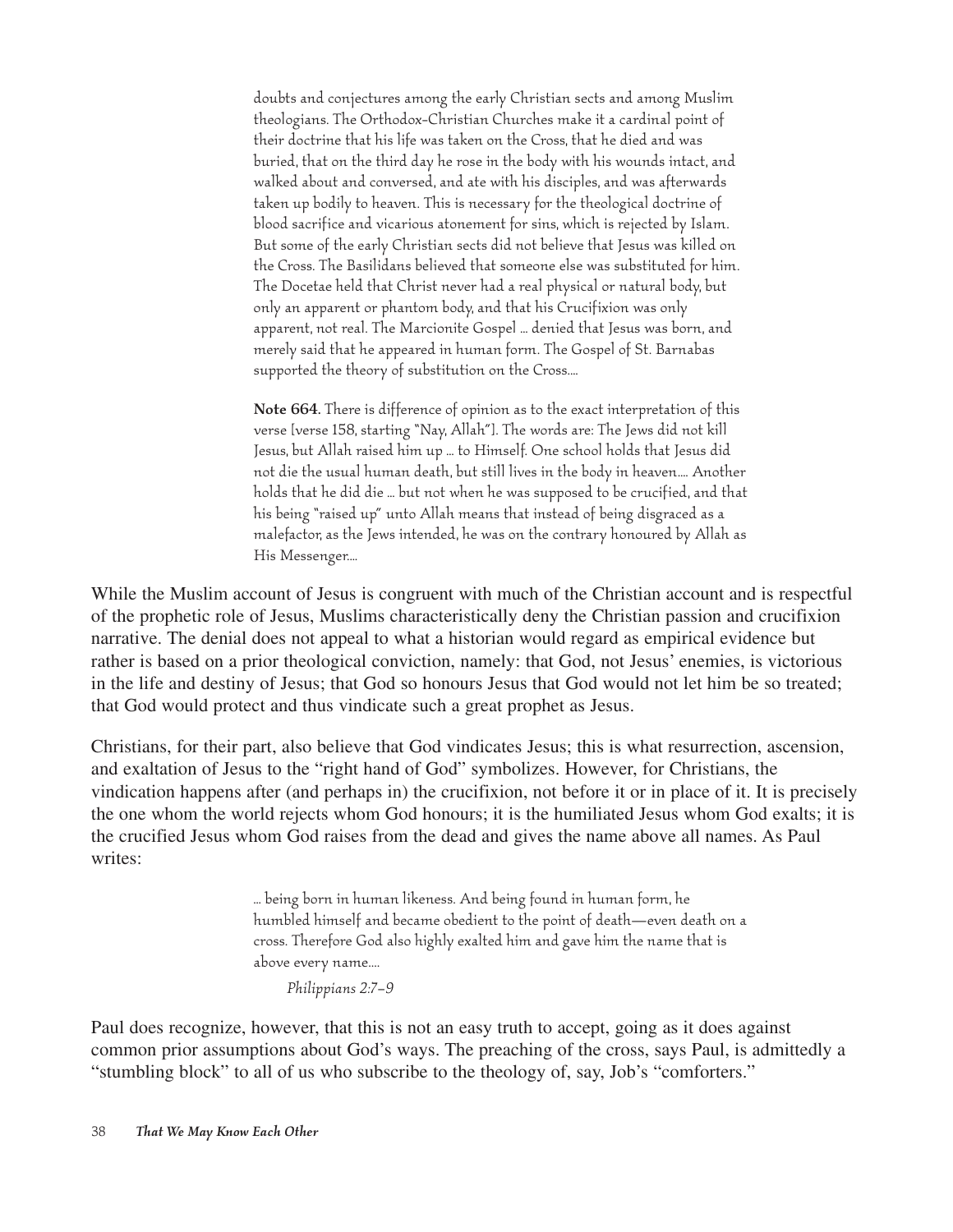They believed that there must be a relation between virtue and prosperity and also therefore between vice and misfortune. Thus we balk at having to believe that Jesus would be allowed to suffer, be humiliated, and be executed. Paul acknowledges this difficulty and addresses it:

> For Jews demand signs and Greeks desire wisdom, but we proclaim Christ crucified, a stumbling block to Jews and foolishness to Gentiles, but to those who are the called, both Jews and Greeks, Christ the power of God and the wisdom of God.

*1 Corinthians 1:22–24*

A reasonable sign or sacrament of God's presence we might assume would be the flourishing and prosperity of a community that seeks to follow God's laws. Karen Armstrong says that this would be a natural way for Muslims to think. Accordingly, they characteristically are puzzled by Christians finding such signs in the crucified Jesus and the communion elements of bread and wine, symbolizing his broken body and spilt blood.

What Paul calls "stumbling block" and "foolishness" only grows stronger when the crucifixion is presented not only as pertaining to Jesus but, in and with Jesus, also God; that is, the passion narrative is an account not only of the crucified Jesus but also of the crucified God.

This is especially the case both for Muslim and Christian theology shaped by Greek philosophy so influential in the medieval period. According to this philosophy, that which is perfect cannot change because change suggests a lack or defect. When someone or something changes, there is either movement away from the perfect or toward it; in both cases there is imperfection. The perfect, in this understanding, would be then complete, unchanging self-possession. It would be in a state of being, not becoming. If change is itself an imperfection, how much more would suffering be. Hence the idea of a crucified God would be puzzling and foolish to a Greek schooled mind; it would be this and also offensive to many or most Muslim minds.

It is, however, in all honesty, probably at least foolish if not offensive to many Christian minds as well. For while Christians readily affirm that "God was in Christ"—that is, that Jesus Christ was God incarnate—they recoil from the full consequences of that belief.

This is so because, while there is virtually universal agreement that God is perfection itself, there has been confusion about the meaning of perfection. There has been an ongoing competition between two ideals of perfection, what we may call, following A.N. Whitehead, a Caesarean and Galilean ideal. According to the former, perfection is power, whereas for the latter, it is love. The former is selfcontained; the latter is relational. The former is coercive; the latter is persuasive.

Although we Christians have given lip service to the Galilean vision, ironically it has all too often been the Caesarean ideal that has most shaped our thinking and acting. As Whitehead put it, we have given to our God the attributes that Caesar coveted rather than those Christ exemplified.

We are all aware of the crude political sense in which Christianity has been used as a tool for imperialisms of various sorts. Church institutions have employed religion to establish power over laity. Liberation theologians explain how wealthy classes use religion to suppress poorer classes.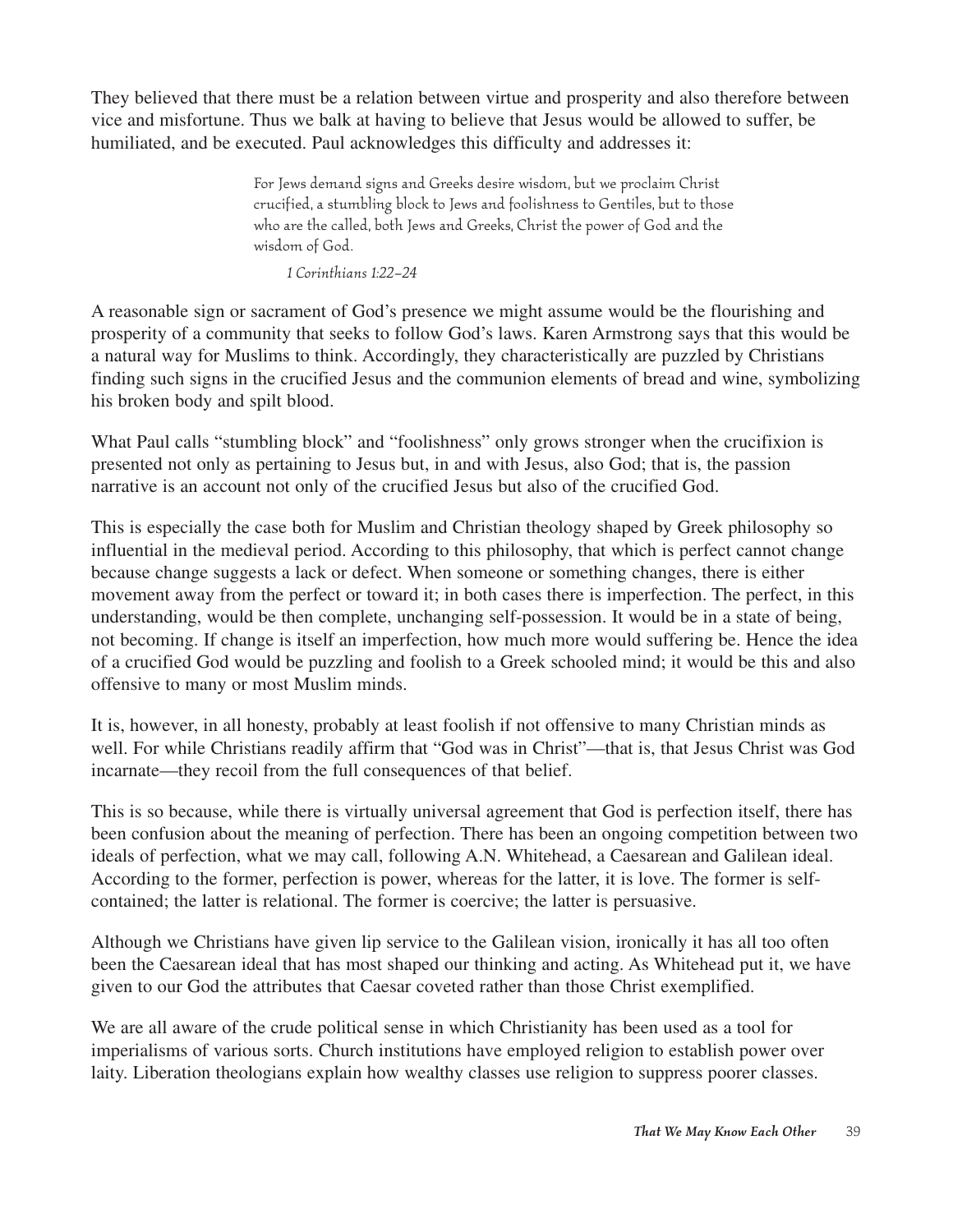We all recall how wars of aggression have been legitimated by ceremonial prayers and pious rhetoric. Surely the Galilean ideal has been corrupted in all this. But the Galilean spirit has been corrupted in even more subtle ways. The form of Christ was maintained, but not the material content. Think of the messianic idea itself: Jesus proclaimed that "whoever wishes to become great among you must be your servant" (Mk. 10:43). But many of his followers thought in more aggressive, militaristic, selfpromoting terms.

With regard to the concept of God, the Galilean ideal has only occasionally been able to transform the Caesarean ideal. Too often the opposite has occurred: While Christ represents humility and suffering love, our belief about God has often given pride of place to ideas of immutability, omnipotence, and self-sufficiency.

This is not without practical consequences, for, as Calvin tells us in the first lines of the Institutes, our understanding of God and understanding of ourselves are inseparable. We mirror back to God the perfection that we take God to exemplify.

Jürgen Moltmann has explored ways Caesarean understandings of God have influenced our understandings of ourselves and our important relationships in the history of the West. He points to the co-development of the idea of a powerful but unresponsive God and monarchy. The monarch acts on others but does not respond to them.<sup>1</sup>

Moltmann also shows the impact of the Caesarean ideal on family life. The father has felt authorized to represent the omnipotent Father in the home. He seeks to determine all but be determined by none.

Moltmann also finds a correlation between the idea of the God who dominates the world and the idea of the soul seeking to dominate, and never to learn from, the body. This is also echoed in the more general problem of modern culture's technological attempt to master, control, and dominate nature. We not only disregard the claims of our bodies but also remain deaf to the cries of the earth and our fellow inhabitants of the earth.

Happily, however, the Galilean ideal has not disappeared but continues to haunt our consciousness and even to break through into our thinking and action. Witness the fact that most Christian theologians today are struggling against ideas of a static, domineering deity in favour of a God whose perfection is defined by reciprocating, interactive, even suffering love rather than sheer power. In short, there is a retrieval of a more Galilean concept of God.

And the revival of the Galilean vision of the suffering God is not unrelated to the renewed appreciation of at least some of the motifs of earlier Trinitarian thinking. For whatever its conceptual difficulties, the Trinitarian idea of God symbolizes a social concept of perfection. The triune God stands over and against the world of rugged individualism, unilateral power, self-sufficiency, and so on. It represents power only as qualified by love for the other and the ideal of social relatedness. This hardly implies that the notion of divine oneness is abandoned. But the model of oneness is balanced by the model of manyness in oneness—that is, of community.

Within the Trinity the individual integrity of each of the members is not violated but preserved. The members, however, are not there simply for their own benefit; they are there for one another.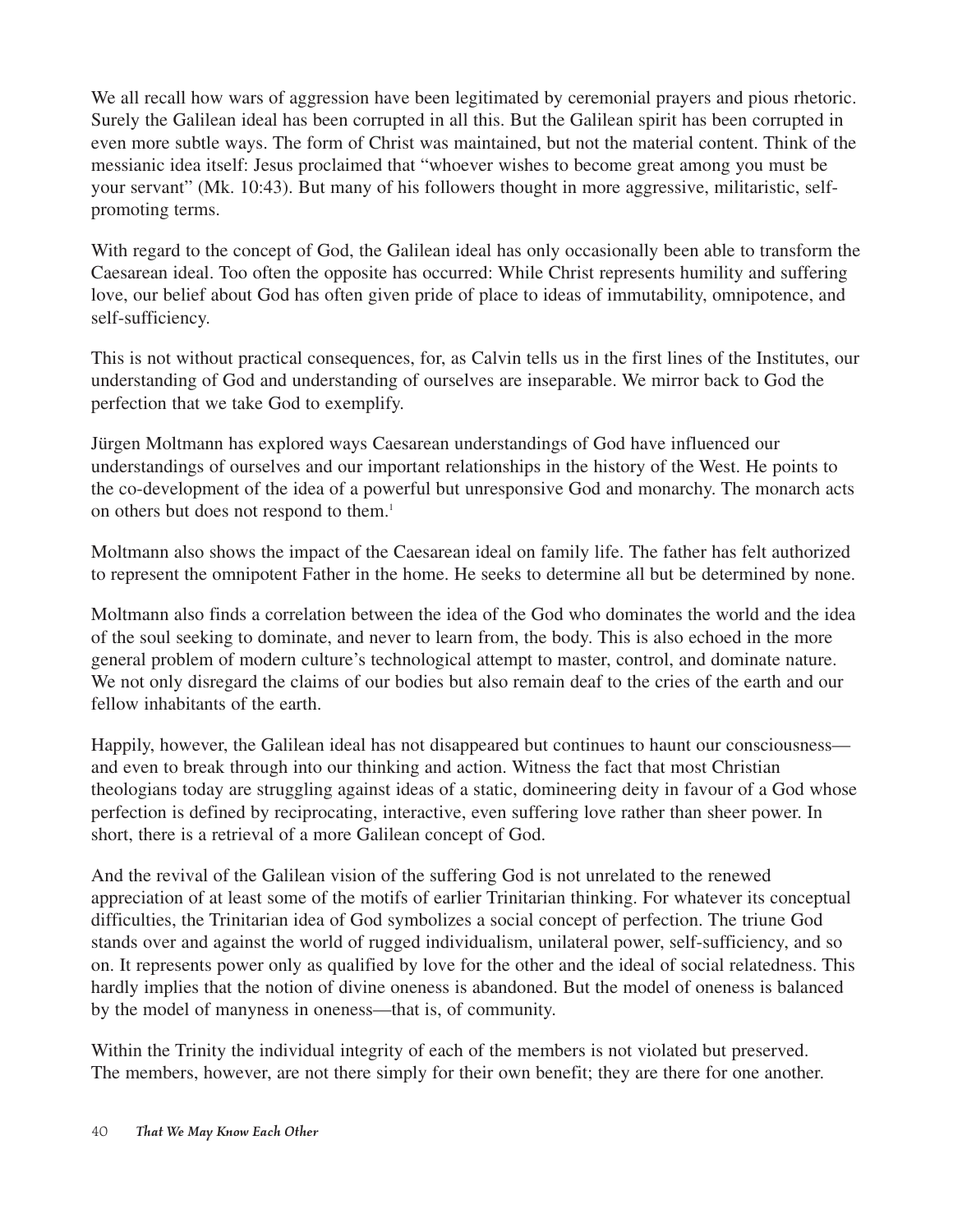They are persons in social relationship. Moltmann finds this implicit in the original Trinitarian insight, namely: The Father can be called Father only in relation to the Son, and the Son can be called Son only in relation to the Father, and the Spirit exists only in the love between the two. God's perfection consists, then, in giving of Godself to others and in coming in others to Godself. God not only gives to others but also allows others to give to Godself. The greatness of God is God's selfemptying love, in the gentleness that limits and even weakens God's own power so as to allow others space also to be, to act, and to give, that is, to be something or someone and to exercise some power of their own. The greatness of God, then, may be said to be such that it creates others who themselves can create and play some role in their own self-creating and in doing so can contribute to the joy of God. God and the creature are not rivals. Indeed, as Irenaeus said, God's glory is in the creature becoming fully alive.

We have offered these reflections recognizing that these two areas represent the most significant theological points of divergence between Islam and Christianity. It is also important to acknowledge that there are many other possible theological approaches to the interpretation of the Trinity and the crucifixion within the United Church. However, our intention is to suggest that a journey of reconciliation with Muslims need not be seen as requiring a convergence of thought or a denial of the core understandings of either tradition. Instead, what we believe to be important is sharing what we believe to be among the central insights of our Christian faith, that God exists and is known in relationship, and that Jesus reveals to us the nature of God's power made perfect in weakness. Certainly, many other insights of faith can be named, but always in ways and words that are inadequate to express their full meaning. Our hope and expectation is, however, that in dialogue with others we will gain further insights not only about the other but also about ourselves. And perhaps we will come to understand and express these insights even better than is now possible.

#### **Note**

1. Jürgen, Moltmann *The Trinity and the Kingdom of God* (London: SCM Press, 1981).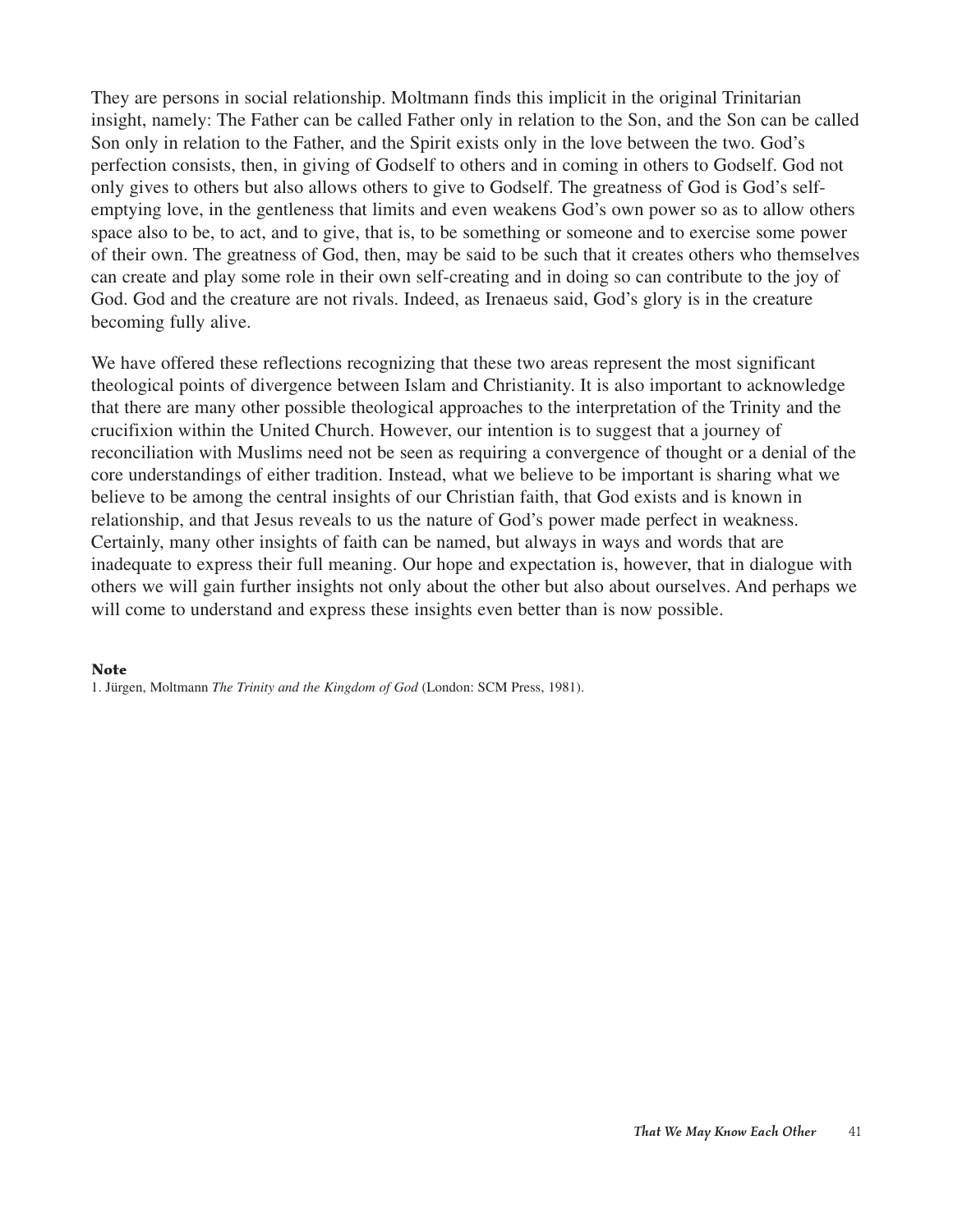# **Chapter 6**

# **Common Challenges and Paths toward Change—Building a Just Society**

In this chapter we examine some areas of common concern to our two faith communities as well as some of the historical and theological suppositions that undergird that concern. Our assumption is that these areas of common concern will provide opportunities for working together concretely in our communities.

**~**

Some challenges being faced by members of the Muslim communities in Canada and members of the United Church grow out of a shared concern and commitment toward building a more just society. Our communities share a passion for social justice, which grows out of lived engagement with those most prejudiced by the unjust realities in the Canadian and the global context.

We will also address issues that represent potential difficulties in understanding between our two communities.

## Muslim Ethics

The ethical imperative to the citizens of Mecca in the first phase of Muhammad's career was essentially to abandon polytheism for monotheism, and to implement universal codes of justice. Polytheism was linked to tribalism because in pre-Islamic Arabia many tribes had their own divine being to serve as protector. To abandon the tribal gods involved a radical change in how the Arabs understood the meaning and purpose of their lives.

The early revelations refer several times to the need for a greater social justice for all people than was practised in the Mecca of Muhammad's time. The Qur'an indicates how people should treat each other:

> (It is:) freeing the bondman; Or the giving of food In a day of privation

To the orphan With claims of relationship,

Or to the indigent (Down) in the dust.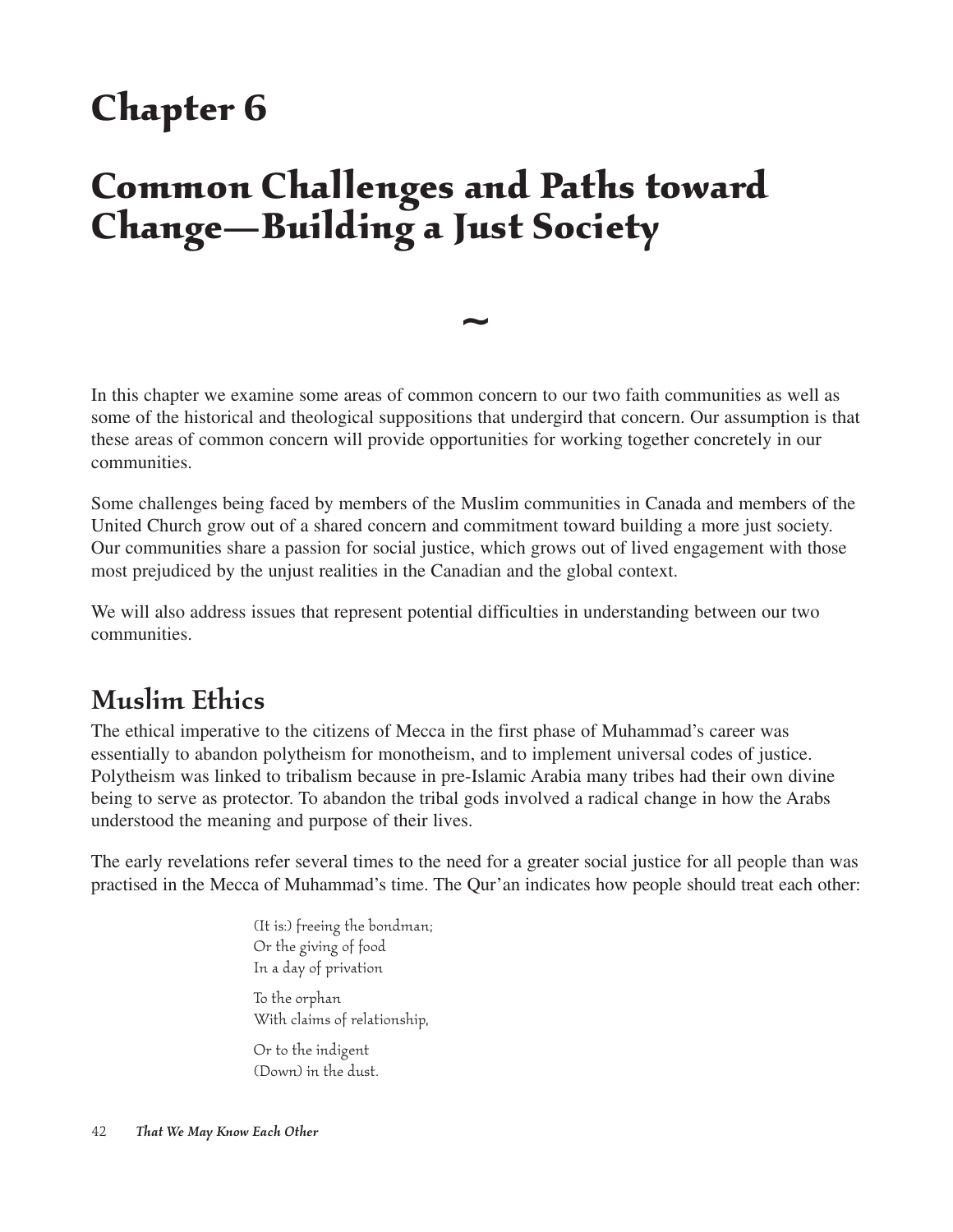Then will he be Of those who believe, And enjoin patience, (constancy And self-restraint), and enjoin Deeds of kindness and compassion. *Surah 90:13–15*

The main result of the Qur'anic imperative was to shift moral responsibility away from tribal mores toward a universal ethic in which all individuals would be directly responsible to God. The human obligation was no longer restricted to the welfare of the other members of the tribe, but was now expanded to include all the members of the new community of believers, and, beyond that, to all human beings.

> Muhammad said: "God will say on the Day of Resurrection: 'O son of Adam, I was sick and you did not visit Me.' He will reply: 'My Lord, how could I visit You, when you are the Lord of the universe?' God will say: 'Did you not know that My servant so and so was ill, and yet you did not visit him? Did you not know that if you had visited him, you would have found Me with him?'"

*Abu Hurayrah, Hadith Qudsi 18*

According to the Qur'an, every person will have to answer directly to God on the Judgment Day in terms of how each has responded to this imperative. This means that no human institution can serve to mediate the final judgment to people.

Muslims affirm that in a just economy everyone should receive adequate food, housing, health care, education, and all other goods that are normal in the society in which they live. And furthermore, the Qur'an stresses that those who are given more wealth, ability, and education must use those gifts for the benefit of those in need.

The imperative to social ethics in the United Church tradition understands our actions to be in response to the grace of God extended to us in Christ Jesus. Concern for those prejudiced by the social order is of utmost concern to the Jesus whom we encounter in the gospels, and hence those people become the central focus of our work in manifesting God's reign of justice and mercy. Judgment in the afterlife for deeds left undone in this life is not a strong motivating factor for action, but rather commitments made in the covenant of baptism provide the framework for resisting evil, living in respect in creation, and loving and seeking justice.

For Christians, the Ten Commandments are among the most familiar biblical texts that contribute to an understanding of ethical behaviour. The Qur'an also contains a set of commandments that are similar in content, though addressed to specific needs of that community at that time.

> Who receiveth guidance, Receiveth it for his own Benefit: who goeth astray Doth so to his own loss: No bearer of burdens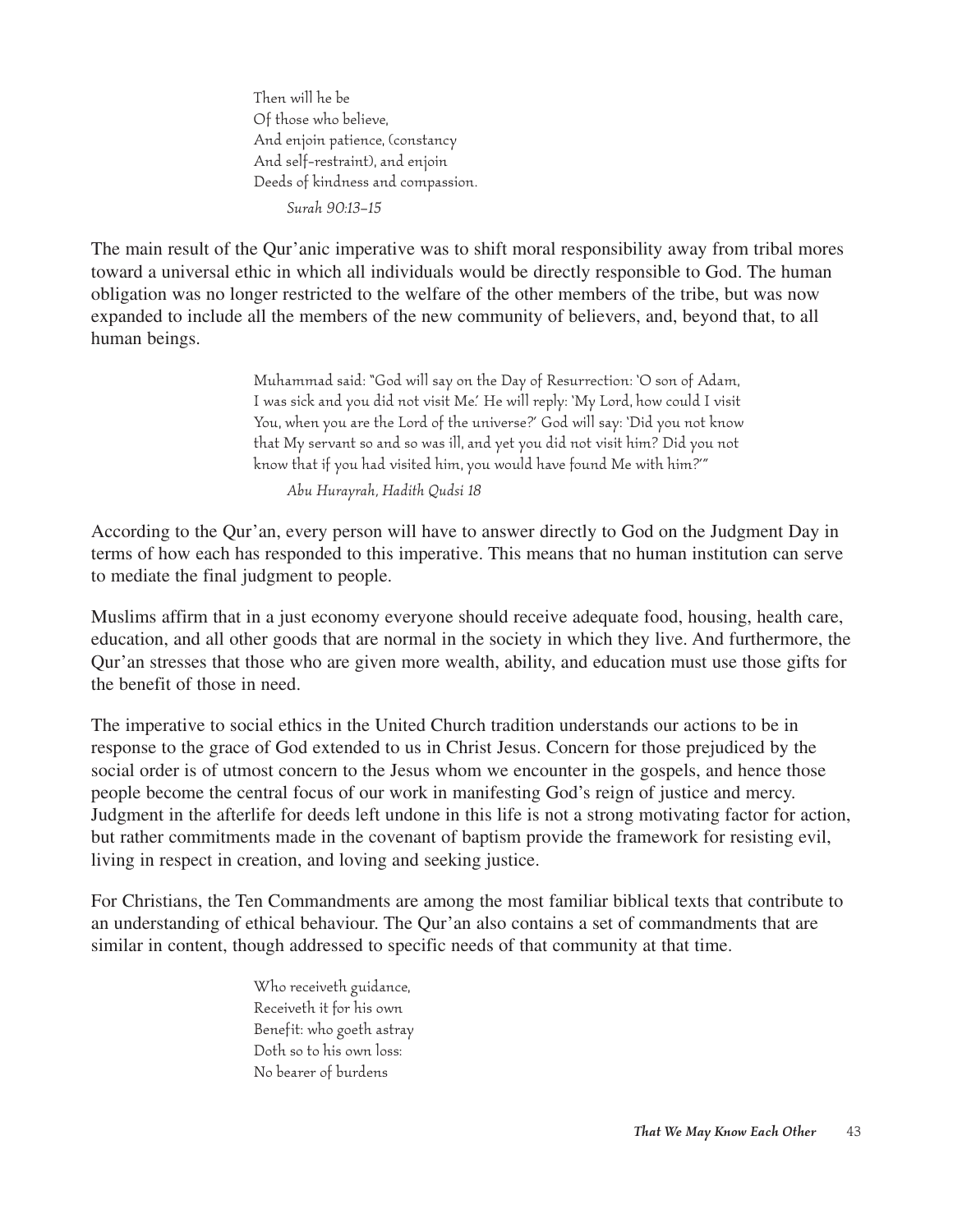Can bear the burden Of another: nor would We Make Our Wrath visit Until We had sent A messenger (to give warning).…

How many generations Have We destroyed after Noah? And enough is Thy Lord To note and see The sins of His servants.…

Take not with Allah Another object of worship; Or thou (O man!) wilt sit In disgrace and destitution.

Thy Lord hath decreed That ye worship none but Him, And that ye be kind To parents. Whether one Or both of them attain Old age in thy life, Say not to them a word Of contempt, nor repel them, But address them in terms of honour.…

Your Lord knoweth best What is in your hearts: If ye do deeds of righteousness, Verily He is Most Forgiving To those who turn to Him Again and again (in true penitence).

And render to the kindred Their due rights, as (also) To those in want, And to the wayfarer: But squander not (your wealth) In the manner of a spendthrift.

Verily spendthrifts are brothers Of the Evil Ones And the Evil One Is to his Lord (Himself) Ungrateful.

And even if thou hast To turn away from them In pursuit of the Mercy From thy Lord which thou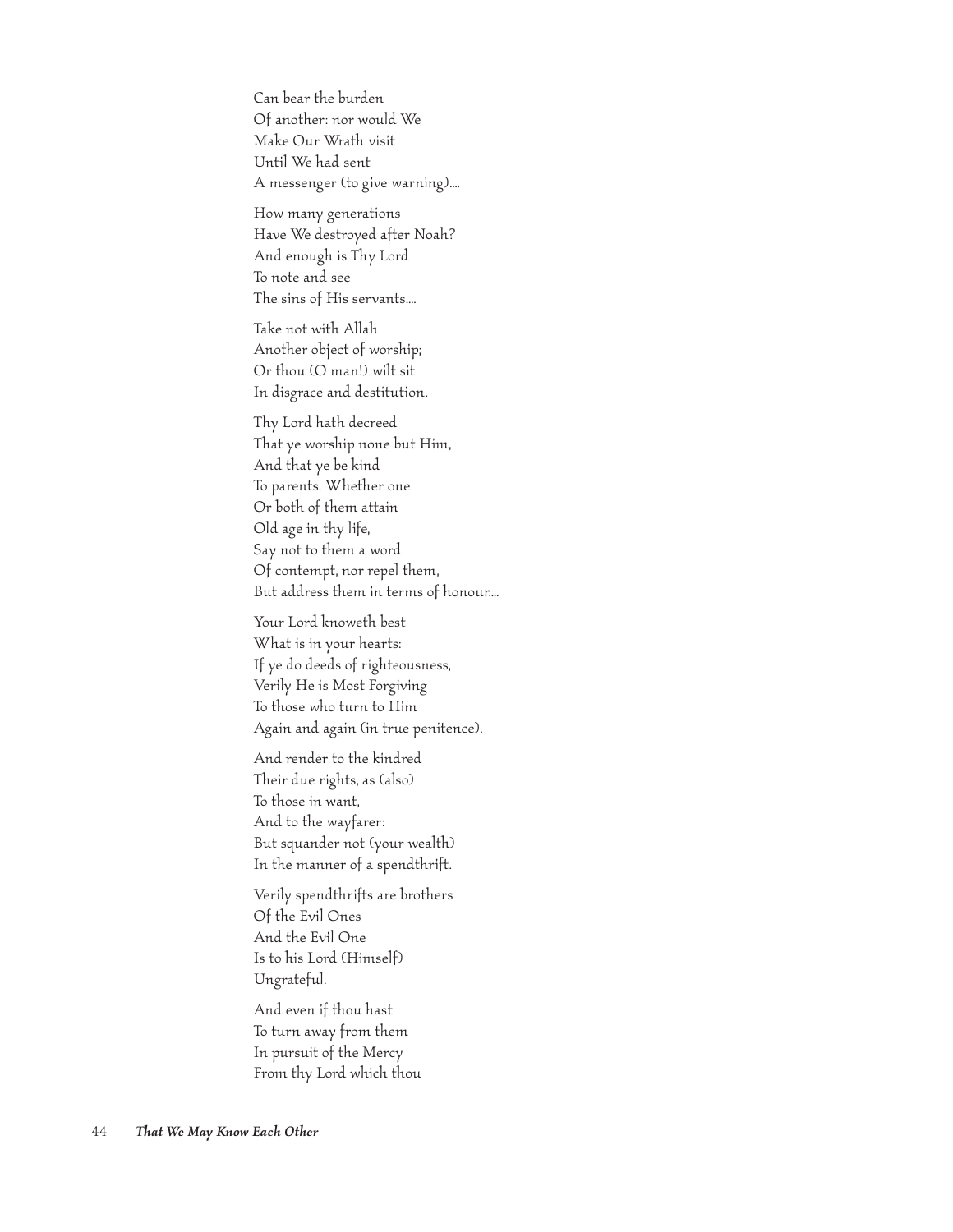Dost expect, yet speak To them a word Of easy kindness.

Make not thy hand tied (Like a miser's) to thy neck, Nor stretch it forth To its utmost reach, So that thou become Blameworthy and destitute.

Verily thy Lord doth provide Sustenance in abundance For whom He pleaseth, and He Provideth in a just measure, For He doth know And regard all His servants.

Kill not your children For fear of want: We shall Provide sustenance for them As well as for you. Verily the killing of them Is a great sin.

Nor come nigh to unlawful sex For it is a shameful (deed) And an evil, opening the road (To other evils).

Nor take life—which Allah Has made sacred—except For just cause. And if Anyone is slain wrongfully, We have given his heir Authority (to demand Qisas [satisfaction] Or to forgive): but let him Not exceed bounds in the matter Of taking life: for he Is helped (by the Law).

Come not nigh To the orphan's property Except to improve it, Until he attains the age Of full strength: and fulfil (Every) engagement [promise], For (every) engagement Will be enquired into (On the Day of Reckoning).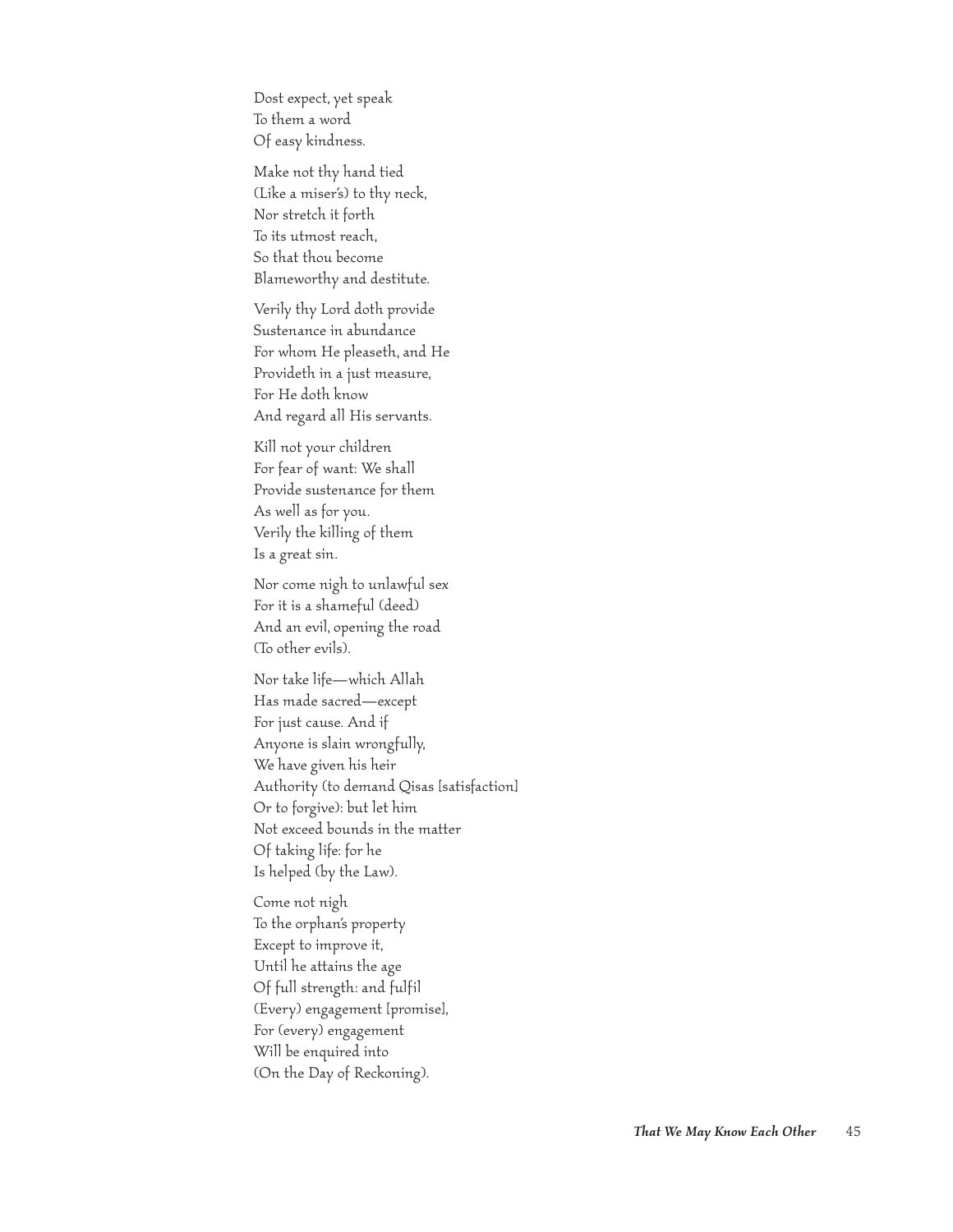Give full measure when ye Measure, and weigh With a balance that is straight: That is the most fitting And the most advantageous In the final determination.

And pursue not that Of which thou hast No knowledge; for Every act of hearing, Or of seeing, Or of (feeling in) the heart Will be enquired into (On the Day of Reckoning).

Nor walk on the earth With insolence [pride]: for thou Canst not rend the earth Asunder, nor reach The mountains in height.

*Surah 17:15–37*

Perhaps the quintessential expression of Muslim social ethics and the firm grounds for interfaith action for social justice can be found in Surah 5:48:

> To thee We sent the Scripture In truth, confirming The scripture that came Before it, and guarding it In safety: so judge Between them by what Allah hath revealed, And follow not their vain Desires, diverging From the Truth that hath come To thee. To each among you Have We prescribed a Law And an Open Way. If Allah had so willed, He would have made you A single People, but (His Plan is) to test you in what He hath given you: so strive As in a race in all virtues. The goal of you all is to Allah; It is He that will show you The truth of the matters In which ye dispute.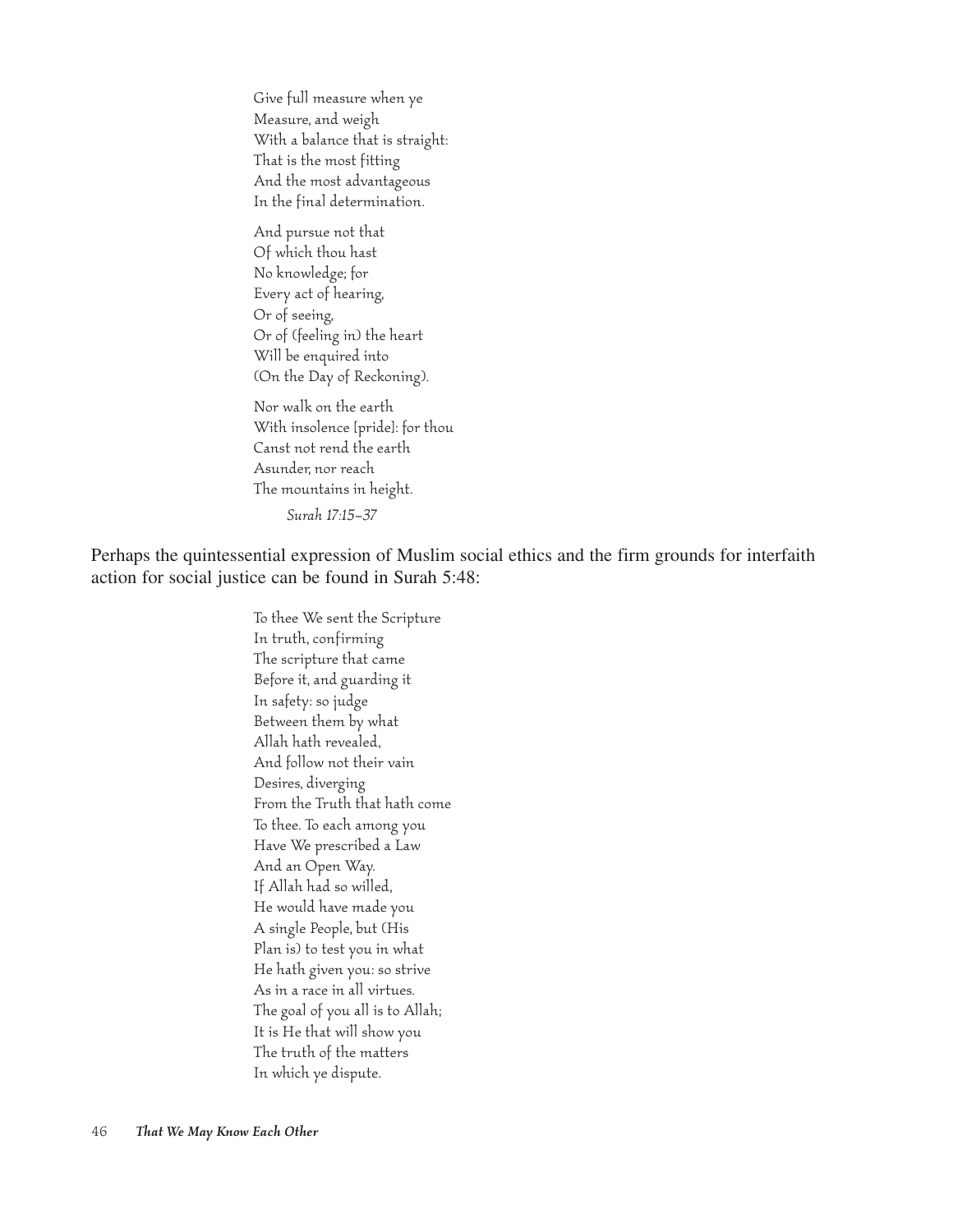Or in a more modern translation,

We have revealed to you the book with truth, confirming the Scriptures which came before it…. For each of you We have ordained a Law and a Way. Had God pleased, He could have made all of you a single community. However it is His will to test you by the revelation given you, so compete in goodness. To God you will all return and He will resolve your disputes.

*Source unknown*

The call to "compete in goodness" sets the stage for collaborative action. Already United Church congregations have joined together with Muslims in initiatives such as The Campaign against Child Poverty, Refugee Resettlement Groups, and many initiatives that developed after September 11, 2001.

## Muslim Views on War and Non-Violence

Like Christian history, Islamic history is full of incidents of violence and conquest. And like Christians, Muslims have struggled with an inconsistency between the ideals of their faith and the harsh realities of life. Nevertheless, Islam today is too often wrongly depicted as a religion of violence. Many Muslims struggle to separate horrendous incidents of cultural and political violence from the core teachings of the faith.

From the inception of Islam, the Qur'an sought to offer alternatives to the violence that consumed Arab society of its day. The Qur'an abolished the traditions of tribal blood revenge and put in their place institutions whereby justice could be sought without violence. These institutions evolved over time into legal codes and court systems. In the Qur'anic version of the murder of Abel by Cain, the lesson drawn is that to kill other than for just reason is as if one had killed all humanity. It must be remembered that Qur'anic verses sometimes cited in this regard were in response to particular historical situations in the earliest Muslim community.

Early in its history, the first Muslim community found it necessary to engage in warfare. After the people of Mecca had driven the Prophet and his followers out of his native city, the new Muslim community established its new way of life in the city of Medina. Three times armies came from Mecca to try to exterminate the new community. War was justified in this context as a necessary means for survival for a community under siege.

> Fight in the cause of Allah Those who fight you, But do not transgress limits; For Allah loveth not transgressors.… But if they fight you, Slay them. Such is the reward Of those who suppress faith.

But if they cease, Allah is Oft-Forgiving, Most Merciful.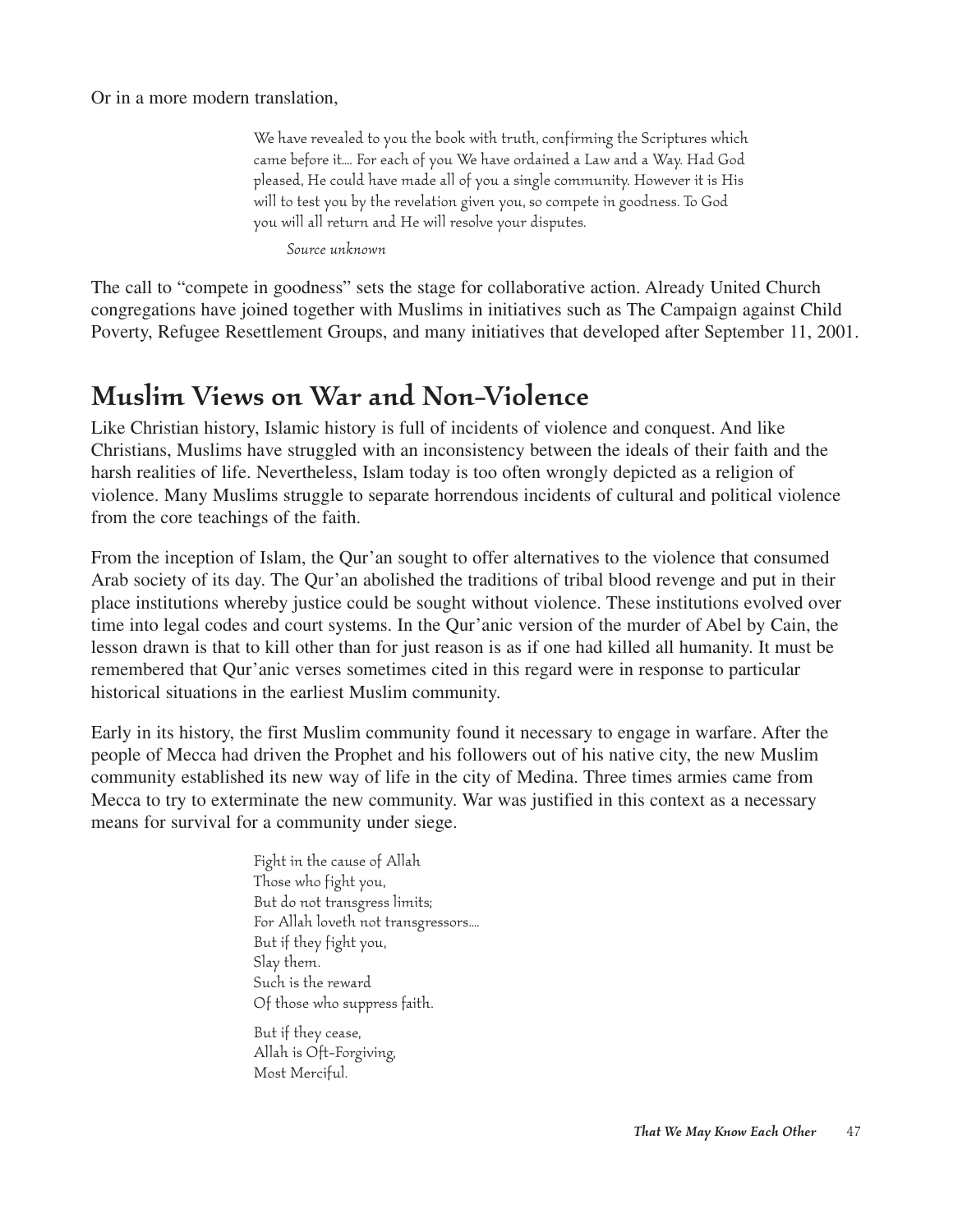And fight them on Until there is no more Tumult or oppression, And there prevail Justice and faith in Allah; But if they cease, Let there be no hostility Except to those Who practise oppression. *Surah 2:190–93*

However, the overall emphasis in the Qur'an is clearly that mercy, justice, and forgiveness prevail in human relationships.

## The Role of Women in Muslim Societies

One question that remains important for an increased sense of comfort in working together with Muslims is concern about the place of women in Muslim communities. There is a great deal of misunderstanding around the options available to Muslim women. For instance, in the West there is a tendency to focus attention on the *hijab*, or covering, worn by Muslim women and whether that covering is a form of oppression or at least a visible indicator of more complex oppression. It is important to understand that Muslim women themselves are divided on the issue. Some find it convenient for moving effectively in society while others find it oppressive and unnecessary. There is no requirement for such a covering in the Qur'an. In fact, after conversion to Islam, the Arabs did not change their style of dress in any way. What it does represent is the Muslim regard for modesty in both men and women.

Today Muslim women are working to recover the hidden stories of women in Islamic civilization. The story of Muhammad's wife Khadija is often celebrated as a woman who ran her own business and whose support allowed Muhammad to follow his calling. Razia Sultan is also recalled as the only woman to have occupied the throne of Delhi (C.E. 1236), which she assumed at the age of 19. She was known for a just and equitable reign. Many women, it is being discovered, have written and contributed to the history of Islam but, like women in other traditions, have published their writings and research under the names of husbands and other male relatives. Today, Muslim women seek to lift up these contributions and the role of women in the formation of Islamic culture.

### Marriage

A common misconception centres on the degree of freedom and self-determination experienced by married Muslim women. Stereotypes abound of women trapped in patriarchal marriages marked by mistreatment and severe restriction of movement. Extreme examples often reflect the customs of a particular society that have become wrongly associated with Islam. The Qur'an established marriage as a specific institution with rights and responsibilities. Marriage is a contract entered into by two parties in front of witnesses. Both parties must enter the marriage of their own free will.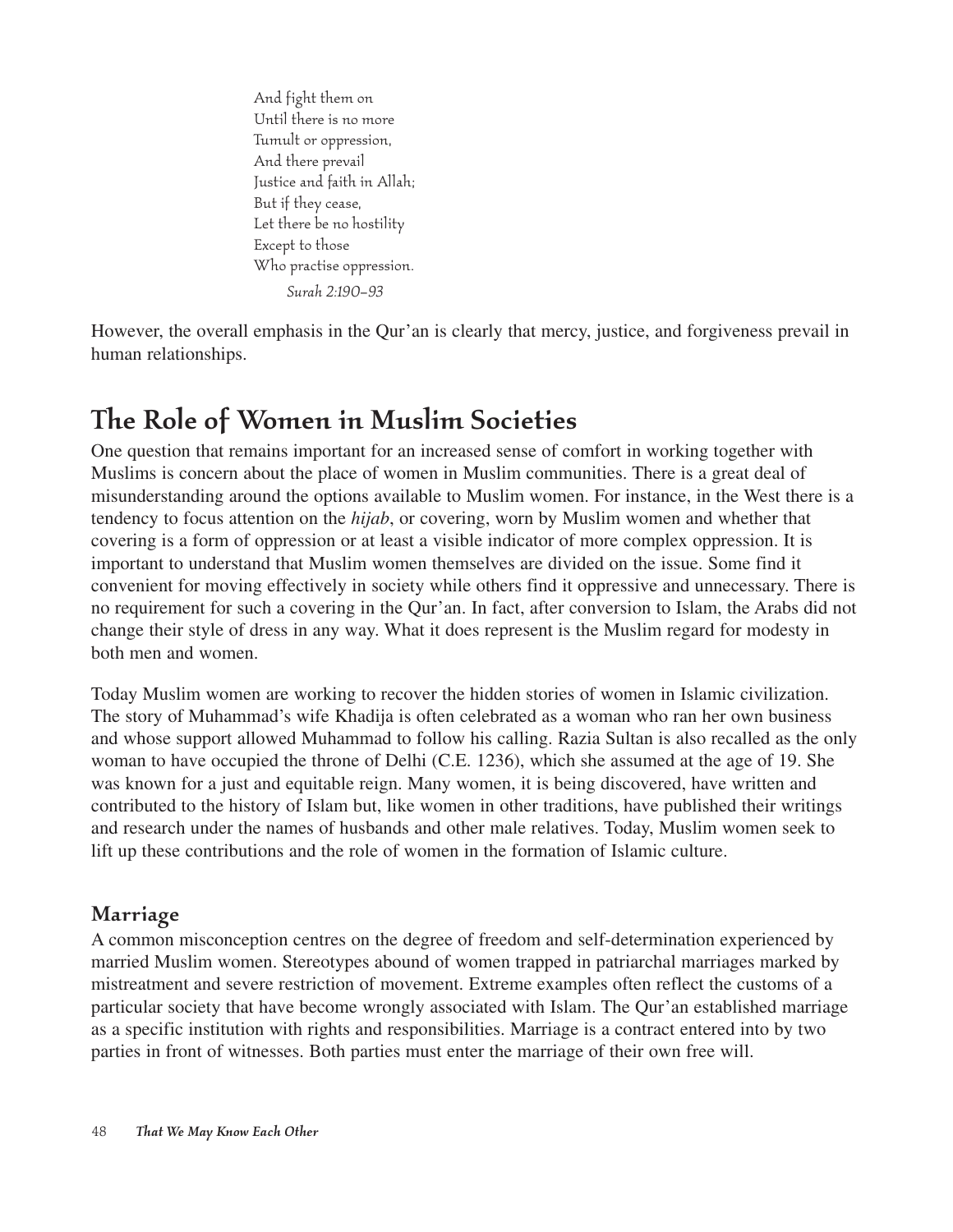Divorce is likewise the dissolution of a contract and can be initiated by either the husband or the wife. There is no suggestion of any impurity or personal failure involved in divorce. The Qur'anic perspective is one of rights and obligations that ensure the well-being of all parties involved. One challenge in the Muslim community is to see that the rights afforded to women in the Qur'an are carried out in practice.

The reality of intermarriage with members of other faith communities also presents challenges for families as they learn to understand and accept when their children choose partners outside of their own faith community. It presents challenges to our faith communities as we seek to help those couples and families negotiate commitments to living out their respective faiths and raising children within a particular faith tradition.

The Qur'anic ideal of marriage is stated as follows:

Among His Signs is this, That He created you From dust; and then— Behold, ye are human beings Scattered (far and wide)!

And among His signs Is this, that He created For you mates from among Yourselves, that ye may Dwell in tranquillity with them, And He has put love And mercy between your (hearts): Verily in that are Signs For those who reflect. *Surah 30:20–21*

## Equality for Women

It is a common understanding with the United Church community that Jesus affirmed the value of women in his culture and that the community surrounding him included the participation and leadership of women. Yet women continue to struggle for full social and religious status within the Christian community as a whole and within The United Church of Canada. The Qur'an is ambiguous about whether the sexes shared an equal *social* status. Texts can be cited for both sides of the issue as it was played out in society. Yet clearly both men and women within Islam are accorded the same value *before God*. Still, the challenge of full inclusion of women in the life and leadership of the Islamic community, as it is in the Christian community, is an ongoing challenge.

As many Christian feminists have done with Christian scripture, Muslim women are saying the Qur'an needs to be interpreted by women for their own situations by returning to the original context of revelation and asking how that relates to the situation today. (See Amina Wadud-Muhsin, *Qur'an and Woman*. 1 )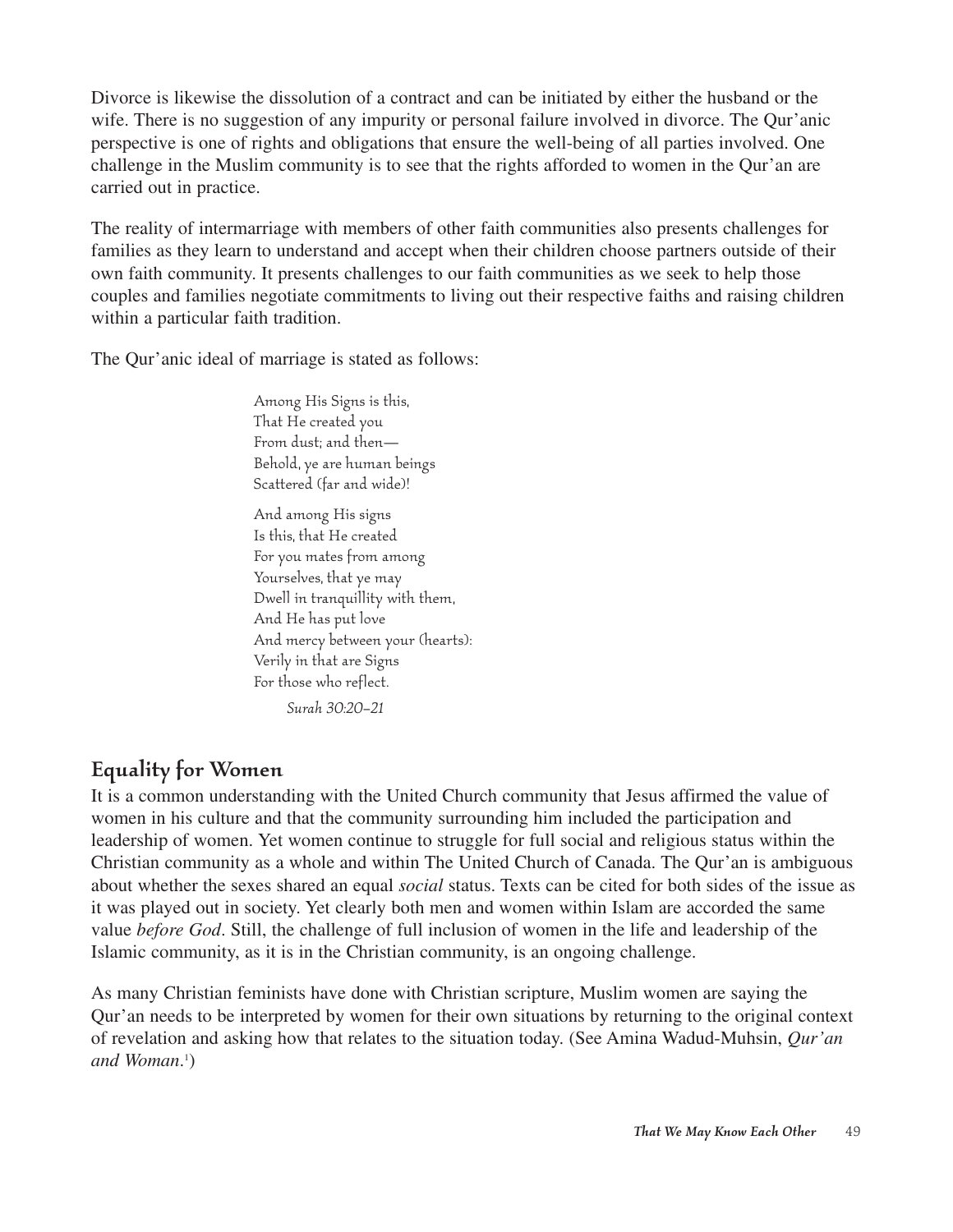There is agreement among Muslim women who are studying the Qur'an, either in scholarly pursuits or for personal knowledge, that women and men *both* need to read the Qur'an in the language understood by each individual (i.e., English, Urdu, Chinese, Spanish). Furthermore, both women and men need to reflect personally on the Qur'an and not simply accept the opinions of authorities in their communities.

As in all forms of research, Muslim women scholars hold many differing views. For example, many argue that the Qur'an contains no theological justification for mistreating, abusing, and discriminating against women but that the basis for most of these abuses (as in many religions and societies) has been the cultural reality of male-dominated, power-based societies.

Others hold different positions. Riffat Hassan is a Muslim woman who argues, as many Christian feminist theologians have about Christianity, that such abuses are rooted in the tradition itself:

> However, it is still not clearly and fully understood, even by many women activists in Pakistan and other Muslim countries, that the negative ideas and attitudes pertaining to women that prevail in Muslim societies, are in general rooted in theology—and that unless, or until, the theological foundations of the misogynistic and androcentric tendencies in the Islamic tradition are demolished, Muslim women will continue to be brutalized and discriminated against, despite improvements in statistics such as those on female education, employment and social and political rights. No matter how many sociopolitical rights are granted to women, as long as they are conditioned to accept the myths used by theologians or religious hierarchs to shackle their bodies, hearts, minds, and souls, they will never become fully developed or whole human beings, free of fear and guilt, able to stand equal to men in the sight of God. In my judgement, the importance of developing what the West calls "feminist theology" in the context of Islam is paramount today with a view to liberating not only Muslim women but also Muslim men from unjust structures and laws that make a peer relationship between men and women impossible.<sup>2</sup>

Her critique, though strongly stated, will no doubt remind readers of similar feminist critiques within Judaism and Christianity.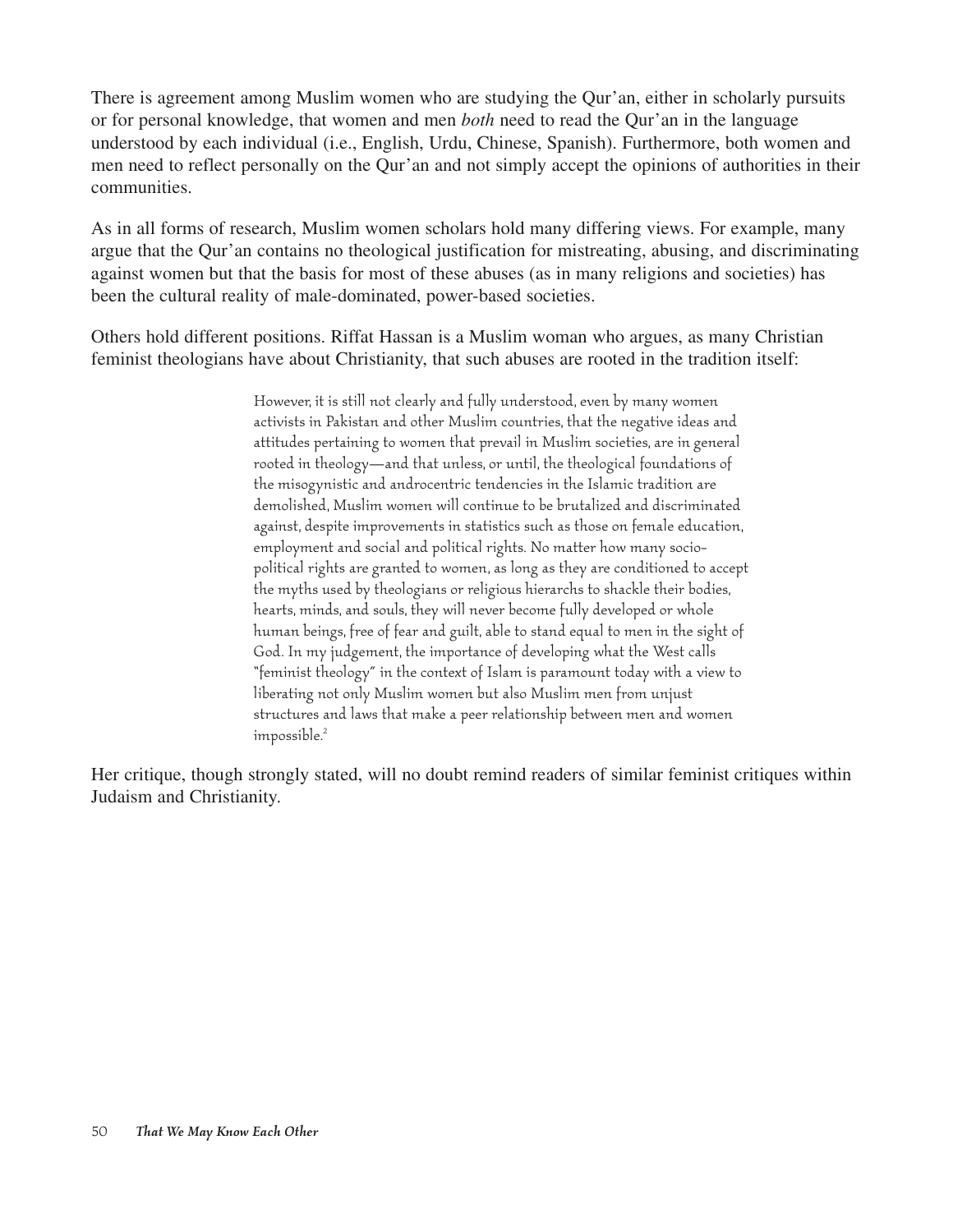## Issues around Sexuality

negotiate which signals they will follow.

Marry those among you, Who are single, or The virtuous ones among Your slaves, male or female: If they are in poverty, Allah will give them Means out of His grace: For Allah encompasseth all, And He knoweth all things.

Let those who find not The wherewithal for marriage Keep themselves chaste, until Allah gives them means Out of His grace.… *Surah 24:32–33*

The main import of this Qur'anic teaching is that no sexual relations were to be permitted outside of legal marriage, and that the man accepted as part of his married status the obligation to care for the welfare of the wife and children. This teaching has a tremendous impact, for example, on Muslim young people growing up in Canada. In Canadian youth culture, dating is expected. Muslim youth being raised in traditional homes, however, are not permitted to date unchaperoned. Powerful cultural signals from their peers are in direct conflict with those of their families. The potential for generational conflict is tremendous, as is the potential for conflict among Muslim peers as they

Another area of tension is likely to be found in The United Church of Canada's affirmation of being an inclusive and welcoming community for all people, regardless of sexual orientation. While the church has worked for several decades on various statements on human sexuality, a summary of its position can be found in the affirmations of the 37th General Council (2000). The Council affirmed that human sexual orientations (lesbian, gay, bisexual, transgendered, and heterosexual) are a gift from God, part of the marvellous diversity of creation. And the Council called the church to affirm lesbian and gay partnerships, actively work for their civil recognition, and recognize them in church documentation and services of blessing. In 2003, the church formally affirmed same-sex civil marriages.

While the Muslim community contains as much breadth and diversity as the Christian community, it is likely correct to say that most Muslims regard homosexuality as a lifestyle choice unacceptable before God and find themselves in significant disagreement with the United Church position.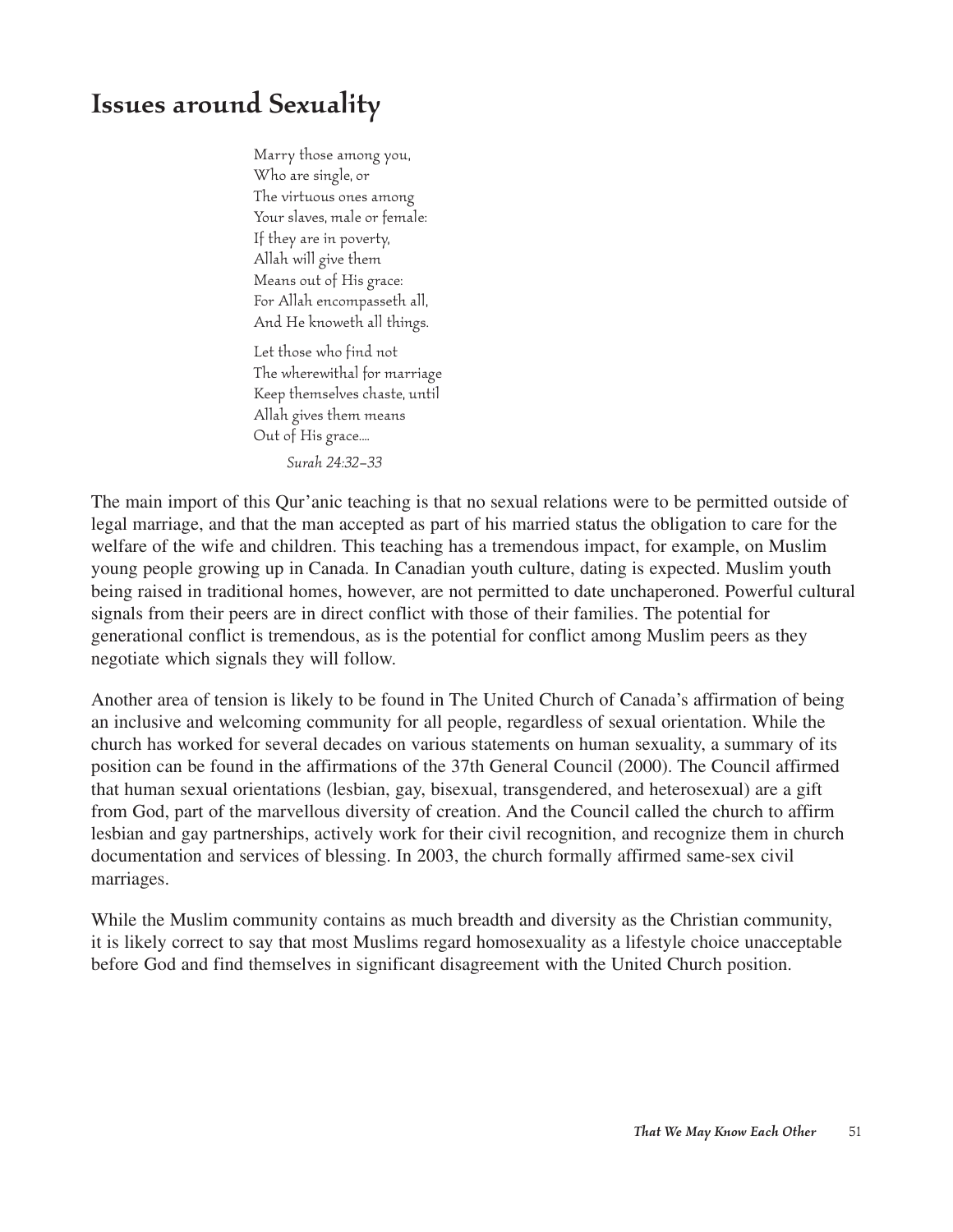### Polygamy

Since, for many Christians, the Muslim community seems to be very conservative when it comes to culture and social issues of relationship, the question of polygamy poses a problem at first glance. Polygamy, while present in the Qur'an, is extremely restricted because of inherent difficulties. Although a Muslim man is permitted to marry up to four wives, according to the Qur'an the wives must be treated justly and equally. Permission should also be granted by the first wife.

> Ye are never able To be fair and just As between women, Even if it is Your ardent desire:… If ye mend your ways And practice self-restraint, Allah is Oft-Forgiving, Most Merciful.

But if they disagree (And must part), Allah Will provide abundance…. *Surah 4:129–30*

While permissible, such marriages have seldom taken place except in situations where many women were left widowed as a result of war. Most Muslims would agree with later teachings that monogamy is the preferable state.

### **Notes**

1. Amina Wadud-Muhsin, *Qur'an and Woman: Rereading the Sacred Text from a Woman's Perspective* (New York: Oxford University Press, 1999).

2. Riffat Hassan, "The Issue of Woman–Man Equality in the Islamic Tradition," in *Women's and Men's Liberation: Testimonies of Spirit* (New York: Greenwood Press, 1991), pp. 67–68.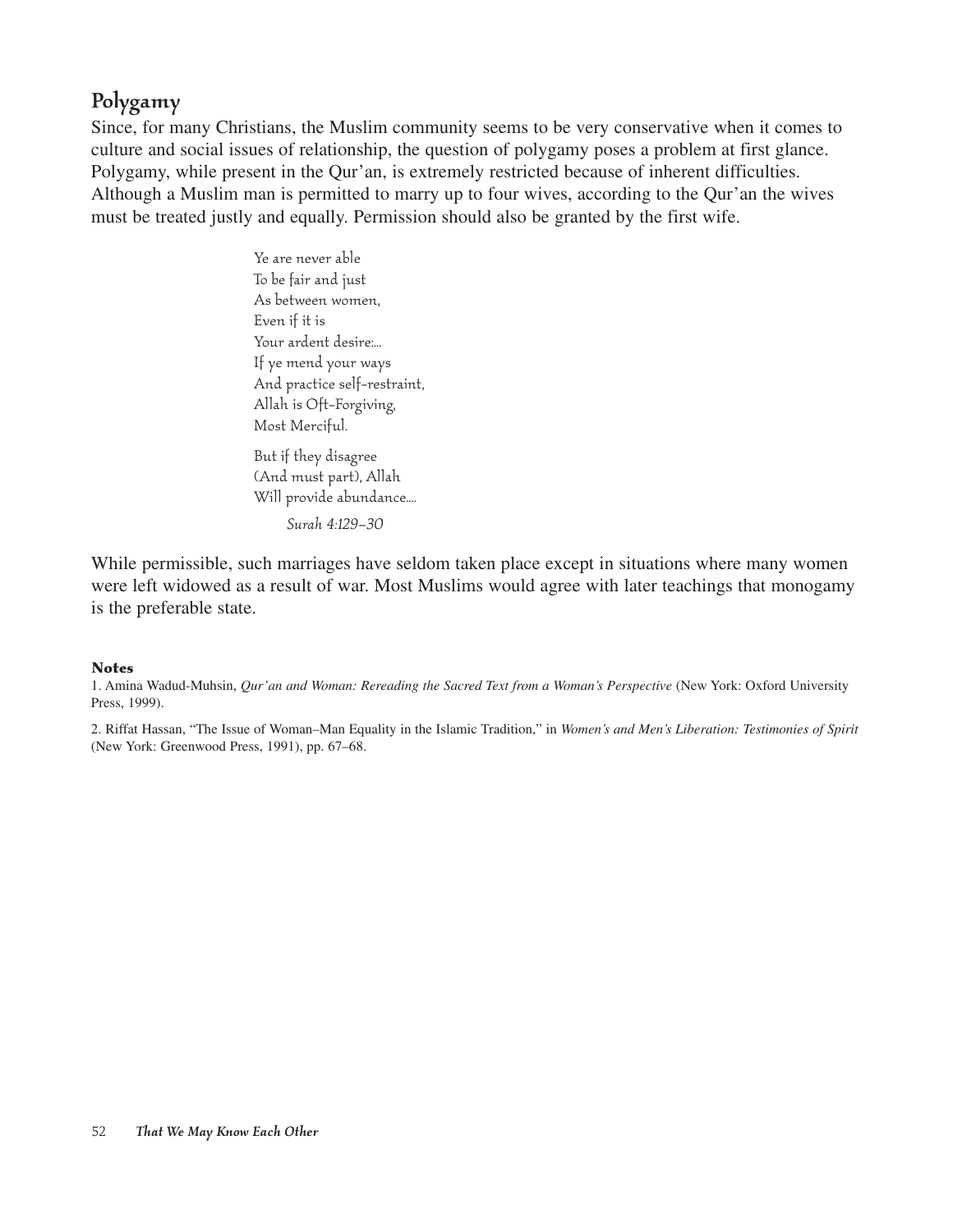# **Chapter 7**

# **Paths of Reconciliation**

To thee We sent the Scripture In truth, confirming The scripture that came Before it, and guarding it In safety: so judge Between them by what Allah hath revealed, And follow not their vain Desires, diverging From the Truth that hath come To thee. To each among you Have We prescribed a Law And an Open Way. If Allah had so willed, He would have made you A single People, but (His Plan is) to test you in what He hath given you; so strive As in a race in all virtues. The goal of you all is to Allah; It is He that will show you The truth of the matters In which ye dispute. *Surah 5:48*

This passage from the Qur'an is said to have been spoken by God to Jews, Muslims, and Christians. Like a number of other passages, the text suggests that God could have chosen to create all people to be one religion. Instead of religious uniformity, however, diversity serves God's purposes in another way—that of inviting peoples of faith into "a race in all virtues."<sup>1</sup>

**~**

There are other, sometimes more dominant, emphases among Muslims that profess Islam as the only true faith and support a strong tradition of mission (*da'wa*) similar to the evangelical emphasis of conservative churches. Nevertheless, there are also passages within the Qur'an that open the possibility of affirming a world of religious diversity. We have tried in our turn to point to ways in which Christian theology can be open to and accepting of such diversity. The reader will have noticed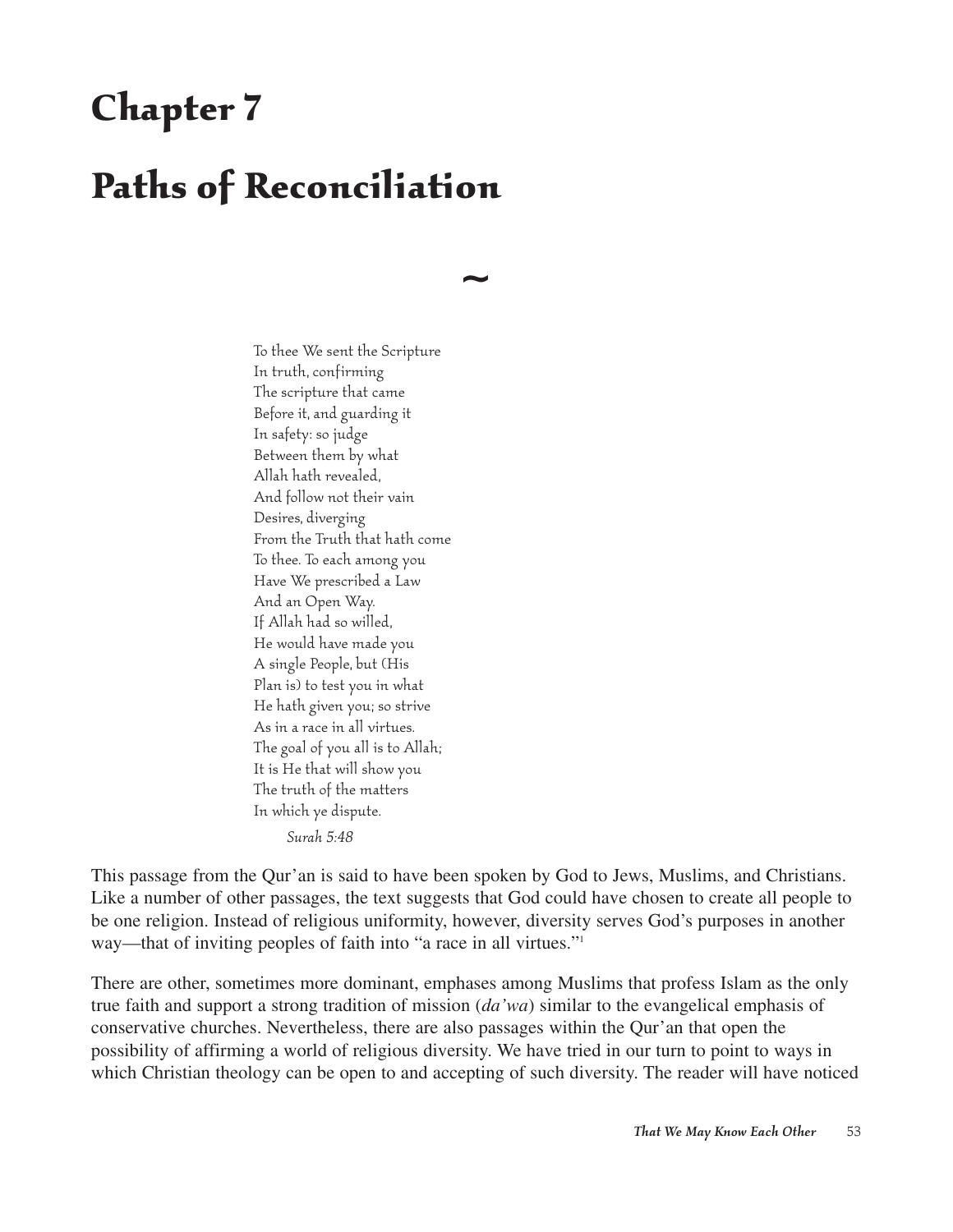a variety of theological perspectives with a common theme: that of inviting the church to acknowledge that Muslims have heard and are following a distinctive word from God.

The present state of tension and misunderstanding, demonstrated by the profound differences in understanding of current world events between Muslims in Islamic countries and non-Muslims in the West, suggests that an immense and complex task of reconciliation is before us. The alternative to beginning this journey of reconciliation is increasing mistrust, further fostering of extremist movements, and most significantly the loss of the best gifts and resources of both faiths directed toward healing the world we share.

It is the search for justice for God's creatures and healing for God's creation that the United Church has lifted up as a new ecumenical imperative. Our call is to join together in this work of healing with any and all who share this conviction.

> This imperative proceeds out of the conviction that solutions to the challenges posed by ongoing political conflict, racism, poverty, and environmental degradation, require the assembled resources of a broad partnership among religious communities and secular organizations. No one religious community or group can accomplish the task alone.<sup>2</sup>

The United Church has for many years placed an emphasis on God's mission to the whole world, in which we are one participant among many called to the service of God's reign of justice for all. We have come to speak of this in terms of partnership, recognizing that right relationships are the first signs and fruits of God's coming reign.

Our experience and understandings of global relationships have led us to an awareness of the extent to which old patterns of colonialism pervade our theologies and our actions. Assumptions of superiority and racism collude with profound imbalances of power to cloud relationships across North and South divides. With global partners we have found it necessary to continually engage in intentional and painful explorations of the nature of our relationships in order that we might move closer to true partnerships of mutuality and reciprocity. We have done so because we believe right relationships are not only signs of God's reign in our midst but also one of the ways God chooses to bring justice into the world. We have also learned the difficult lesson that even our best intentions can lead us into the worst of evils.

We believe that similar patterns of exploration are now necessary in our relationship with Muslims. We believe we need to address together assumptions of superiority, practices of dominance, the existence of racism, and histories of colonialism that continue to fracture our relationships. What is required is careful consideration of processes of reconciliation necessary to build relationships of respect between our two communities.

Reconciliation is commonly understood as the act of "making good again" (*Random House Dictionary*). This dictionary (or socially accepted) definition unfortunately feeds an understanding of reconciliation as a restoration of the status quo. Instead, reconciliation needs to be defined by those involved, what needs to be overcome or undone, and what outcome is sought. Robert J. Schreiter, a Roman Catholic theologian, describes reconciliation as a spirituality and a strategy or process that is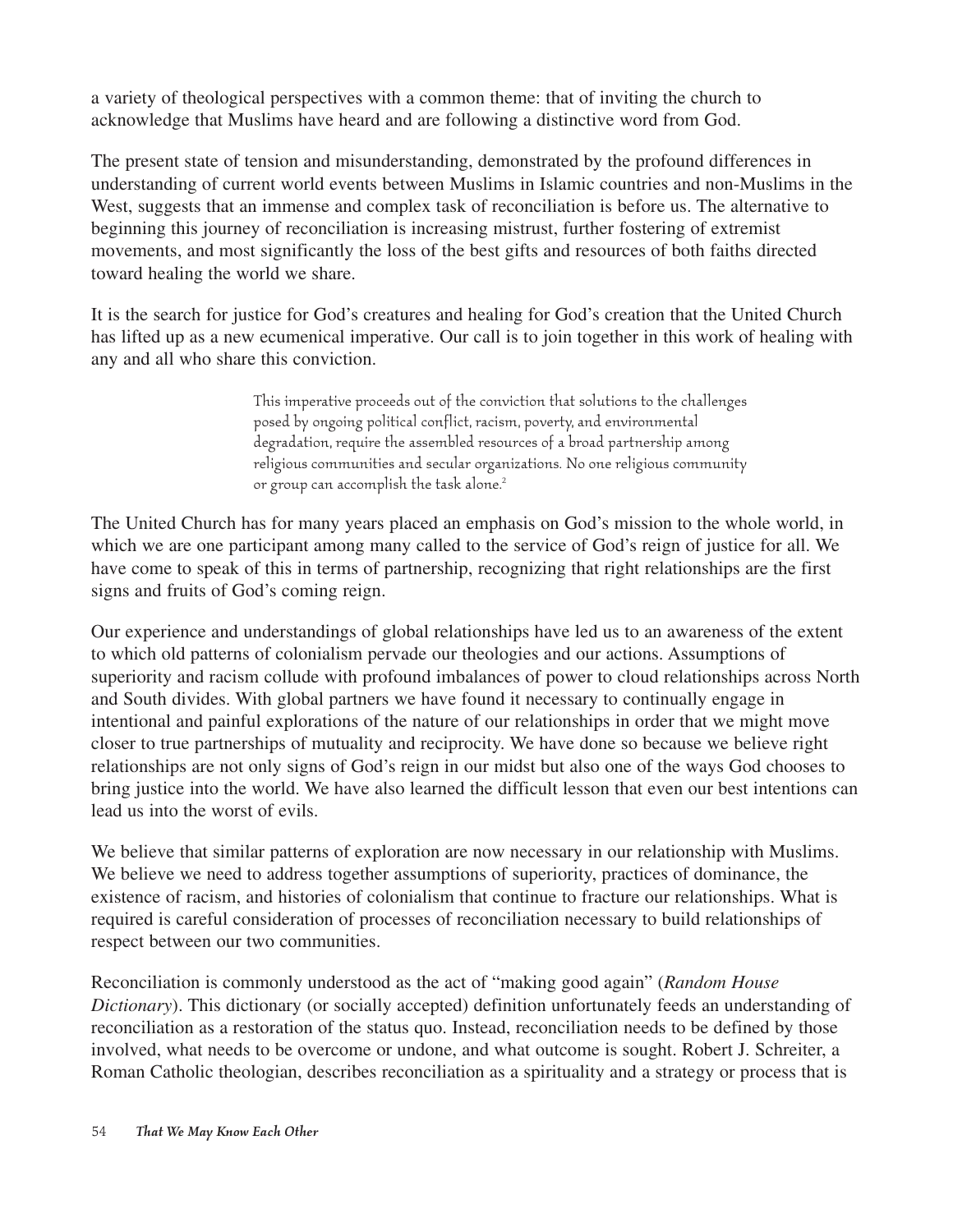always about a new creation or transformed relationships. Most significantly, it is about relationship—with self, the other, and God.

Personal reconciliation, "the restoration and healing of a damaged humanity," prepares individuals for the work of social reconciliation, "the reconstruction of a more just and safe society in which the violence of past wrongdoing will be prevented from occurring again in the future."3

Schreiter describes the four steps in the ministry of reconciliation—accompaniment, hospitality, making connections, and commissioning—all of which are acts of community and call on our deepest capacity to listen, embrace truth, seek justice, and be re-membered or transformed.

The call to reconciliation ministry is made explicit in the World Council of Churches (WCC) declaration of the Decade to Overcome Violence: Churches Seeking Reconciliation and Peace (2001–2010). The WCC names interreligious conflict, racism, war, the legacies of the Crusades, and colonization as violence requiring our full justice-seeking attention as individuals and in community.

Reconciliation is made concrete in a spiritual practice that transforms relationships. In the only explicit gospel lesson on reconciliation, Jesus teaches about the necessity of being reconciled with brothers and sisters before leaving gifts at the altar. Jesus is clear about responsibility, saying, "So when you are offering your gift at the altar, if you remember that your brother or sister has something against you…." (Mt. 5:23, 24). We are asked to take the first step, not to wait until the person having "something against" takes the initiative. We must rebuild our strained and shattered relationships with each other even as we build our relationship with God.

### **The Test of Friendship**

In dialogue, the best way to show our sincerity to each other is to be open and to have the freedom to express ourselves without hiding or repressing what we are thinking or feeling. Such freedom is a sign of our trust with each other. It is only strangers who have to be cautious and excessively polite. Friends are free to ask questions and to explore and tell each other what is in their minds and hearts. This is the test of friendship and trust.

*Dr. Fuad Shahin, long-time leader among Southern Ontario Muslims*

## One Experience of Reconciliation

One of the authors of this document brings the experience of a global partner organization in India. This organization, the Henry Martyn Institute (HMI), works for understanding and reconciliation among Christians, Hindus, and Muslims in the context of significant social oppression. HMI defines reconciliation as follows:

> In the context of existing oppression in India, we understand reconciliation as a process of struggle of the people to bring together estranged persons leading towards transformed relationships and structures based on justice.<sup>4</sup>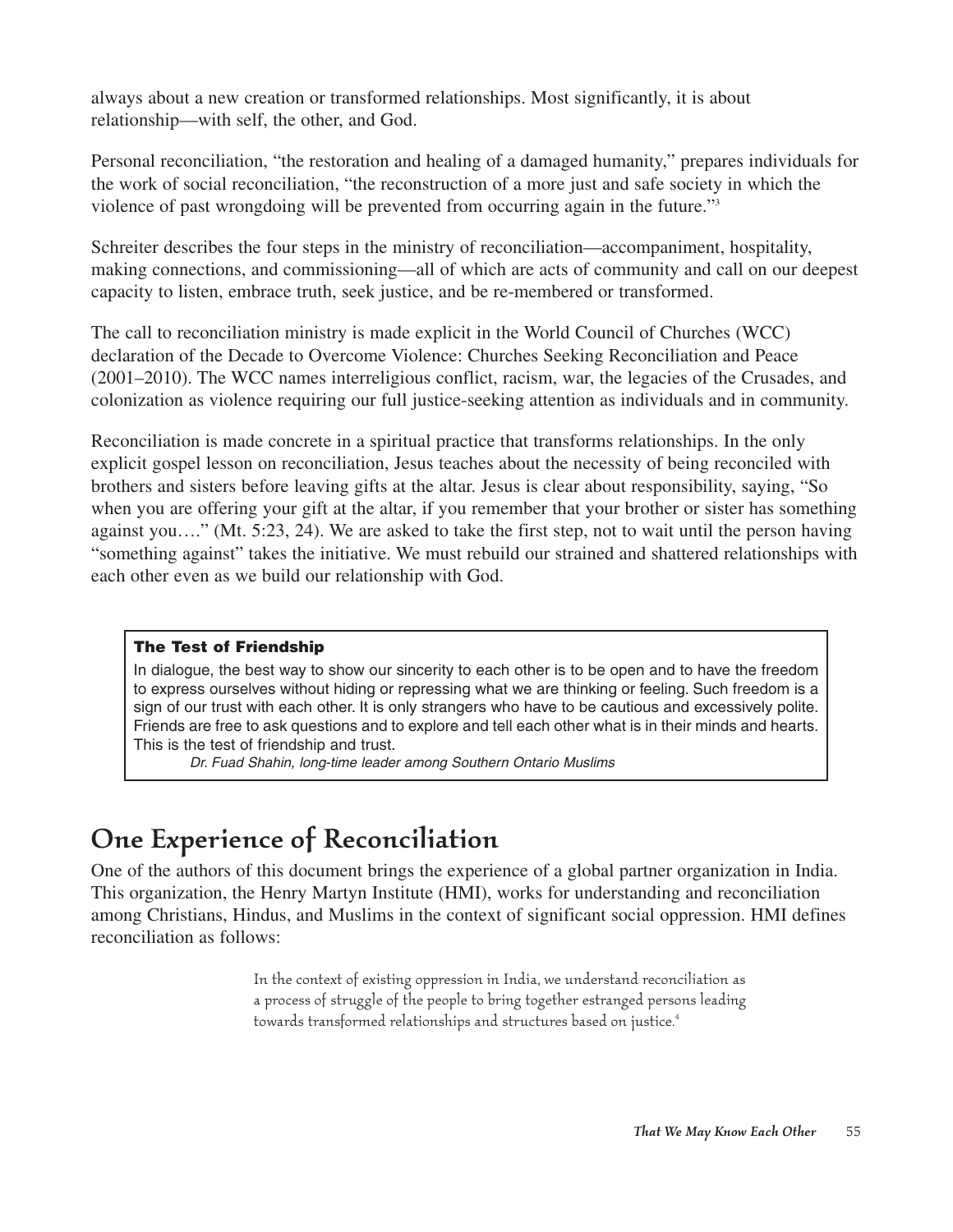The Henry Martyn Institute of Islamic Studies was founded in 1930 as an agency of the church for training missionaries to evangelize Muslims. In the 1960s and 1970s, it was also engaged in interfaith dialogue, although it did not give up its evangelistic orientation. During this period, the understanding of mission was mainly one of preaching the gospel to Muslims in order to draw them to Christ. In the worsening context of interreligious misunderstanding and suspicion, of riots often fomented in the name of religion, the Institute undertook a review of its past work. Through a lengthy period and difficult process lasting over a decade, it made a shift from evangelism to interfaith relations and reconciliation.

The first sign of a new direction came in 1982, during an evaluation of the first 50 years of the Institute's life and work. The committee reviewing the evaluation report offered the following reflection:

> During its discussion the Evaluation Committee realized that there is another model of evangelism, based on Liberation Theology…. According to this approach traditional Christianity and Islam have to be reinterpreted to discover the essential human and liberating elements in them and proclaim them to the people, so that religion itself becomes a tool for liberation.<sup>5</sup>

A further watershed moment occurred in December 1990 during a time of exceptional violence between Muslims and Hindus. The old city of Hyderabad was paralyzed for almost a month. Hundreds of people died, and many more suffered in the riots centred mostly in the slums. At that time the present director of the Institute wrote:

> Where does inter-religious dialogue fit into this scenario? Certainly not in conference hall discussions about the finer distinctions between different theologies. Not even in "live-togethers" of the well educated and secularly committed followers of inter-faith encounter. Rather it must take place at the grass-roots level—in the streets—where death and fear and destruction are isolating the followers of different faiths. After the rioting is over, when the army returns to its barracks, there are broken hearts as well as broken bodies left behind. Those of us who yearn for better relations between people of different traditions cannot ignore the cry for a healing touch; in the midst of conflict we find a new and necessary frontier for inter-religious encounter.<sup>6</sup>

This significant change necessitated a major revision in HMI's constitution and a restating of its goals. Now the primary work of the Institute is defined as being "an expression of the Church's ministry of reconciliation." The constitution speaks about helping churches to fulfill a unique peacemaking role and of the need to study and understand Islam and other religions, to work toward the removal of misunderstanding and suspicion, to promote justice and peace, and to collaborate with people of other faiths on common concerns. It became a springboard for launching various types of programs to promote reconciliation: work with Hindus and Muslims in the slums; training workshops in conflict resolution and community building; efforts to help empower like-minded groups in some of the most troubled areas of India; and unique interfaith efforts, such as Women's Interfaith Journeys, which have come out of the partnership between HMI and The United Church of Canada.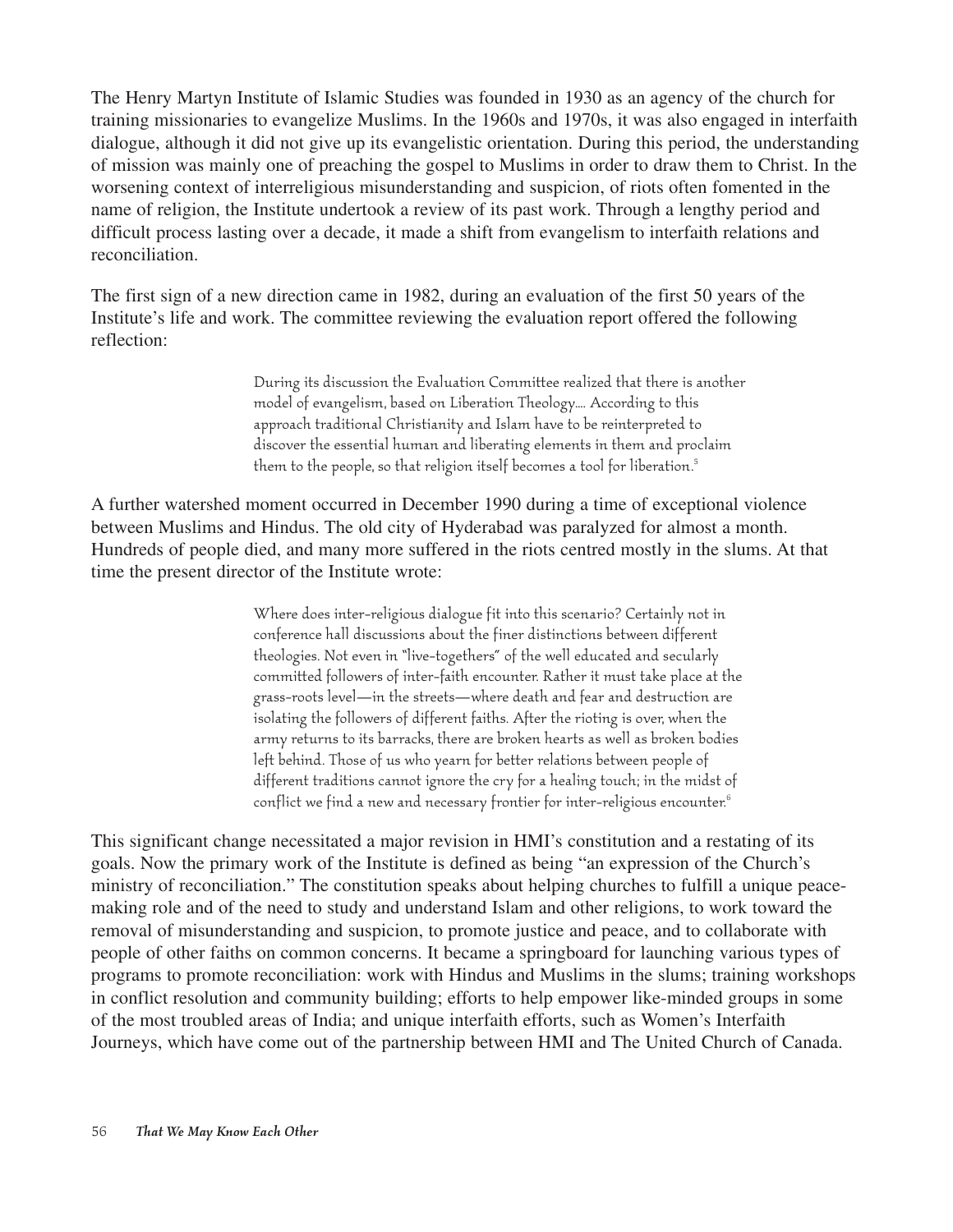And finally, its name underwent a change to the Henry Martyn Institute: An International Centre for Research, Interfaith Relations and Reconciliation.

### **A Woman's Interfaith Journey**

The first Women's Interfaith Journey was a project developed jointly between the Henry Martyn Institute and The United Church of Canada. It recognized that most interfaith work had been developed out of male models of relationship and conversation, and it sought to explore women's approach to interreligious collaboration. Since then several other "journeys" developed by HMI have focused on women's engagement in situations of interreligious conflict. Diane D'Souza, coordinator of the Women's Journey project, writes the following about the experience:

*On a more mundane, less emotional level, one of the things which was different about the Journey as a model of encounter was the sheer number of types of exchanges which contributed to learning. This especially comes into focus when we contrast the Journey with conference models of "interfaith dialogue" where giving papers and holding discussions are the main tools being used. Here we communicated and learned by singing, praying, listening, talking, reading poetry or prose—our own and others'; by painting, drawing, and creating; listening, crying, reaching out, and comforting; by witnessing, massaging, getting angry, acknowledging feelings, visiting a sick mother, sharing stories of our lives; by writing, listening, thinking together, listening, thinking apart for oneself, listening; by performing rituals; by dreaming, visioning, sharing our visions; and, of course, by listening.*

*Some years ago professor Wilfred Cantwell Smith invited students of religion to move away from the study of "-isms" to the study of people: Muslims, Hindus, Buddhists, Sikhs. I believe we have moved even further: from the study of people to a model of knowledge grounded not simply on understanding but on bonds of relationship, friendship and even love.*

The experience of HMI leads us to believe that the church has the obligation to take the initiative in seeking reconciliation with our Muslim brothers and sisters, and that this task must involve an openness to the transformation of both relationships and structures.

The starting place of reconciliation is found, Schreiter reminds us, in accompaniment and hospitality. While today we have come to think of hospitality as something we share with people close to us, in times past it meant welcoming strangers into one's home, offering them not only food, shelter, and protection but also respect, acceptance, and friendship.

The following statement on hospitality was developed by the National Council of Churches (USA) Interfaith Commission as an invitation to churches to hold "open houses" for Muslims:

> Hospitality as the welcome of strangers has deep roots in biblical tradition; it was understood by the early church to be a fundamental Christian practice.<sup>7</sup>

In Genesis 18, Abraham and Sarah welcome three strangers, offering them water, food, and rest. In showing such hospitality to those they first considered strangers, Abraham and Sarah are unexpectedly blessed. For the ancient Israelites, showing hospitality was intimately connected to their identity as God's people. They had been strangers themselves, and in their covenantal relationship with God knew themselves to be dependent on God for welcome and answerable to God for the welcome they showed others: "…you know the heart of an alien, for you were aliens in the land of Egypt" (Ex. 23:9).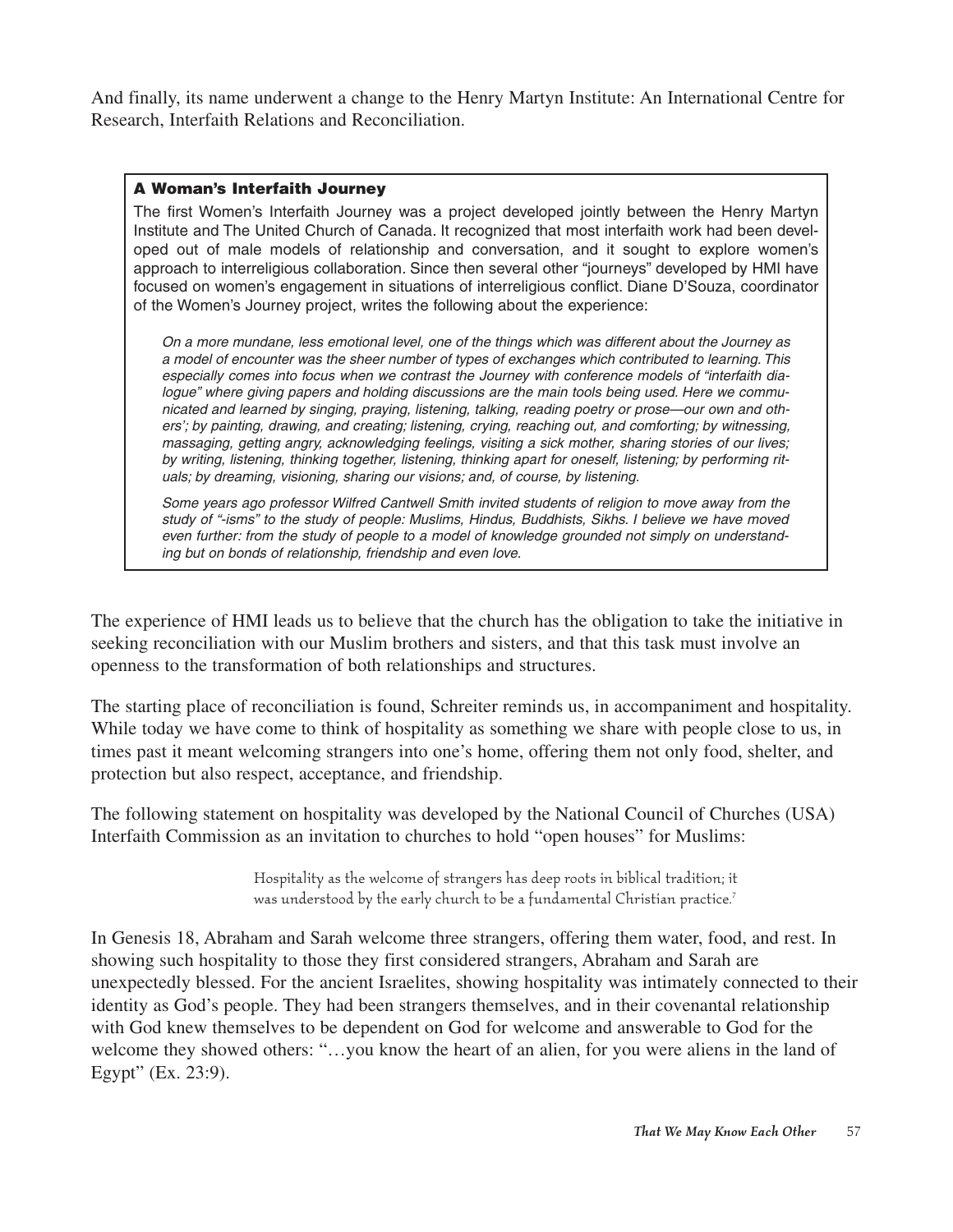For Christians, hospitality takes on additional significance in the words of Jesus, who says that in welcoming a stranger we are in fact welcoming him (Mt. 25:31–46). Leaders in the early church took these words seriously. Paul, in his letter to the church at Rome, instructs believers to "extend hospitality to strangers" (Rom. 12:13). And the Letter to the Hebrews reminds us, "Do not neglect to show hospitality to strangers, for by doing that some have entertained angels without knowing it" (Heb. 13:2).

> The Bible reminds us of the central importance of showing hospitality. It encourages us to welcome into our homes, churches, and communities those whom we perceive to be strangers. In so doing, we bear witness in our actions to the gracious, generous and hospitable love of God, and follow the example of the one who incarnates that love, Jesus Christ.<sup>8</sup>

Hospitality and friendship with Muslim neighbours will also invite accompaniment. It will mean learning about Muslim festivals and celebrations and special greetings that can be exchanged. And it will mean understanding the particular challenges that many Muslims face today in Canadian society. Many Muslims have expressed deep appreciation for their Christian neighbours' concerns for them in the face of increasing discrimination, racism, and misunderstanding. And hospitality and accompaniment will lead to the underlying question of acceptance.

Muslims and Christians live side by side in this world, and their respective religious traditions continue to evolve and change. The church has lived for all its existence in situations of cultural and religious plurality. For many Christians, particularly in the East, Muslim–Christian relationships are about living together; sharing a common life, traditions, and values; and respecting differences. Dialogue is often seen in the East as a Western construct, a conceptualization of what for the rest of the world is interrelationship, interaction, collaboration, and coexistence. It is in the West that we are just discovering the reality of what most of the world has accepted for millennia—that religious plurality is a given.

Both Muslims and Christians have resources within their traditions for acknowledging the religious diversity that is present in the world, yet both have extensive histories of mission, seeking the conversion of the other. We believe a starting point for reconciliation is the rejection of proselytism in which each targets the other for conversion and therefore, by implication, extinction.

This does not exclude honest and sincere witness in lived relationships of what gives life and hope to each of us. Individuals will continue to make personal choices about faith, which will lead to conversion from one religious tradition to another. We need to be sensitive, however, to the significant differences in understanding of individual versus communal rights present in traditional Islamic societies. For many of these societies, conversion from Islam is regarded not simply as a personal faith decision but as a rejection of the social order and of God. It is also important to recall the history of Christian mission and its interconnection with colonialism and the effects that this still has today on most Muslims. In the spirit of reconciliation, it is the church that finds itself confronted by the words of Jesus: "So when you are offering your gift at the altar, if you remember that your brother or sister has something against you…."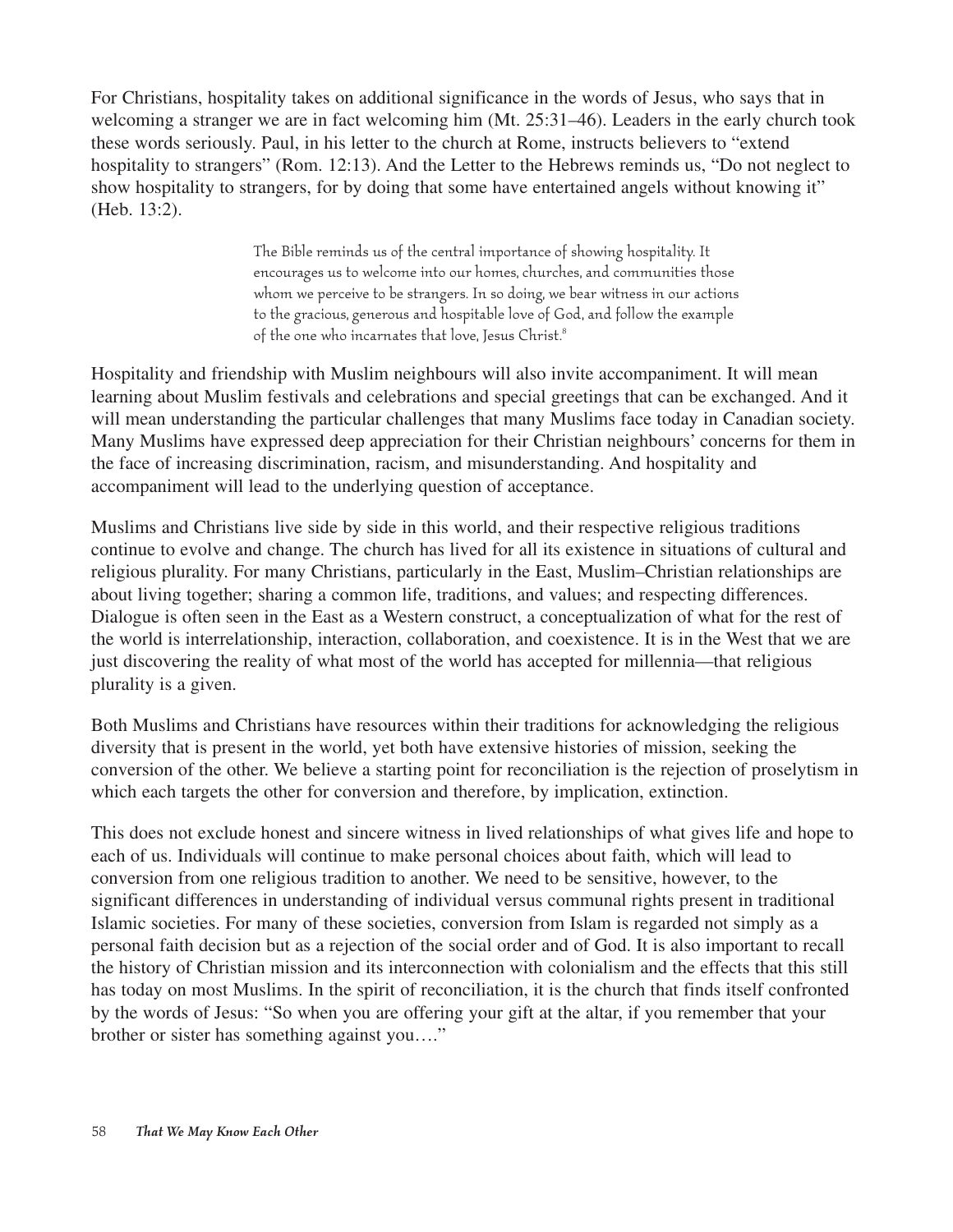### **Islam and Other Religions**

Professor Mohamed Elmasry, President of the Canadian Islamic Congress, writes the following about Islam and other religions:

*Islam is perhaps unique among the world's major religions in that its holy book the Qur'an explicitly provides five guidelines for Muslims on how to view other faiths. What are these five divine guidelines that the Qur'an clearly presents to Muslims for building tolerance and understanding among differing religions?*

- *1. Everyone's God-given human dignity must be respected, regardless of their religion, race, ethnic origin, gender, or social status (17:70). Because they are all created by God Almighty, the Maker of All, humans must treat one another with full honour, respect and loving-kindness.*
- *2. Islam teaches it is by Divine Will that God's human creation follows different religions, or no religion at all (no religion is somewhat treated as a religion) (11:118), (10:99), (18:29). But God Almighty is not pleased when some of His servants (according to the Qur'an all humans are servants of the Creator in one way or another) choose not to believe (39:7).*
- *3. The Qur'an states clearly that freedom of religion is a God-given right (18:29), (10:99).*
- *4. The final judgment of all humanity lies in the hands of the One Almighty, their Creator, to whom we all return (22:68–69), (42:15).*
- *5. God loves justice and those who strive to practice it, especially toward people who are different from them in any way, particularly in religious belief (5:8), (60:8).*<sup>9</sup>

We believe the church needs, therefore, to search for ways of affirming theologically the possibility that God's purposes are being served through the continued existence and growth of both Muslim and Christian religious traditions. To affirm this does preclude what we have earlier described as an exclusivist stance, the belief that there is only one true path to salvation. But we hold open the option that this can be affirmed through a wide range of theological positions. The foundational marker that we have chosen to lift up is the affirmation of the 1966 Commission on World Mission that God is creatively and redemptively at work in the religious life of humanity, or as we have focused on in this report, in the religious life of Muslims. We suggest that such terms are helpful in understanding that isolation is no longer an option. Reconciliation must always flow out of an interrelationship between communities that continue to define their own identities. But the future of our world requires a new level of accountability to each other. To paraphrase Wilfred Cantwell Smith (see Appendix E), our goal is to help Muslims be better Muslims and for Muslims to help Christians be better Christians for the sake of the world we inhabit together.

Out of this can flow a new openness that can transform the church. We have already indicated the church's commitment to a larger ecumenism directed toward the common task of healing the world. We believe the United Church is called to build new structures of collaboration with Muslims who share our commitment to justice, peace, and the healing of creation. In the same way the church has throughout its history provided leadership in building ecumenical forums and structures, today we believe we should engage ourselves and our resources in this new direction.

We would especially encourage the formation of Muslim–Christian bodies at local and regional levels. While multifaith organizations are important venues for shared experience and work at a community level, we should not miss the particular need at this time for deeper understanding and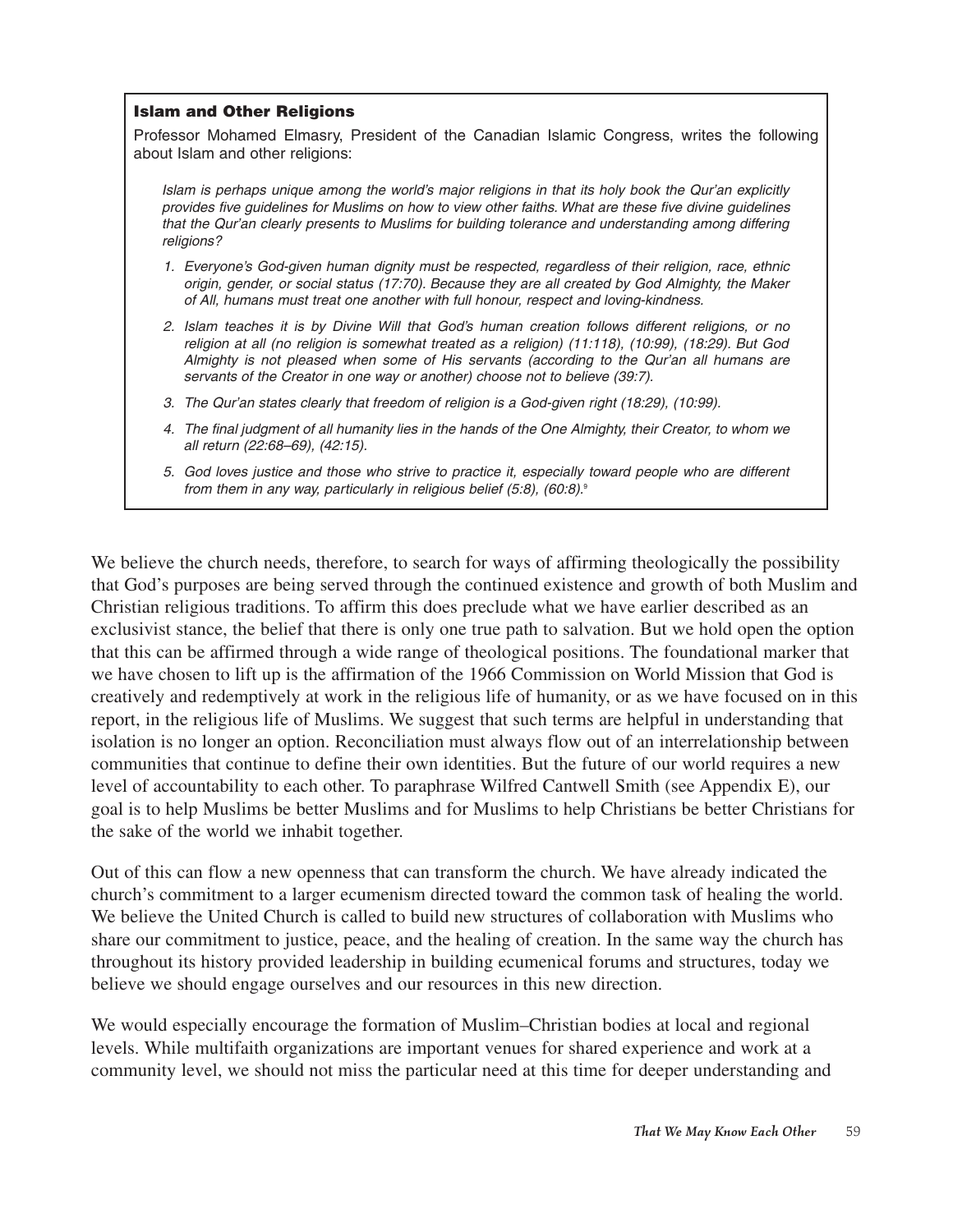collaboration between Muslims and Christians. Particularly, we need avenues in which Muslims and Christians can together witness to the fact that tensions in various parts of the world do not point to a supposed "clash of civilizations," and that the history of encounter has witnessed a strong stream of mutual friendship.

A United Church chaplain with the Canadian Forces relates his experience of working with a Muslim officer to prepare an interfaith service:

*LCol Shahid (officers go by their first names, not their last) and I struck up a relationship as we had invited his Regiment to participate in our Remembrance Day ceremony, thus it fell to me to discuss any religious preferences or practices that they might want to observe as Muslims while on parade with us. This led to one of the most delightful and meaningful exchanges I have ever had with a Muslim. During my tour in Bosnia I had more than several conversations with the Muslim Imam concerning spiritual matters. These were invigorating and are forever etched in my memory. However, LCol Shahid bridged any gap that might have existed between our faiths by the generosity of his spirit and his immediate establishment of the commonalties that existed between us as Christians and Muslims. In LCol Shahid's thinking, there were two broad categories of people with whom one might work on deployment in a multinational operation such as the UN: those of faith and those with secular views … only one must work with both while not insisting that each must believe the same. In his mind, working with the believer was far superior to that of a non-believer because of the natural commonalties. However, he espoused that even those who are secularly minded stress the importance of being good human beings, being altruistic. This would be the common ground upon which any co-operation would be established or partnership built.*

*In terms of those of other religions, his notion was that care must be taken not to negate what the other believes. In his mind, it was not a question of trying to prove the other wrong. This would only deter from creating a harmonious professional environment. Religion was to be a means of precipitating these kinds of homogeneous relationships between participating nations.*

*He stressed the fact with me that ours were divine religions. We were people who were both blessed with God's book. As a result of this, interaction was significantly easier. It was not his intention to stress any painful differences that existed between us (and he knew what they were) but rather to emphasize the commonalties. He stated it succinctly. There was one God and that we as human beings were to live clean, peaceful lives before him without prejudice.*

We believe that we should also not neglect the difficult task of listening deeply to each other, and of seeking our own self-awareness and understanding in the light of other ways of thinking. This task is more complex than the first one because it suggests that dialogue with Muslims is not just a method but also a source for our theology. The Wesleyan quadrilateral identified by Albert Outler represents a use of sources in which scripture is interpreted by scripture itself, by Christian tradition, by experience, and by reason.<sup>10</sup> It may be that in the task of understanding theology today we should add a further aid—the outcomes of dialogical conversation. We are hopeful that the time will come when theological and ethical explorations within the church will not be undertaken without asking what our Muslim friends might contribute to our work and self-understanding.

Furthermore, we hope for a church where we can learn from others the best and richest contributions of their faith. We believe it is possible to enrich one's own spiritual awareness through the experience of rituals and instruction in another religious tradition. This area will need careful and cautious development, but many congregations have richly benefited by inviting Muslim presence into congregational life and worship.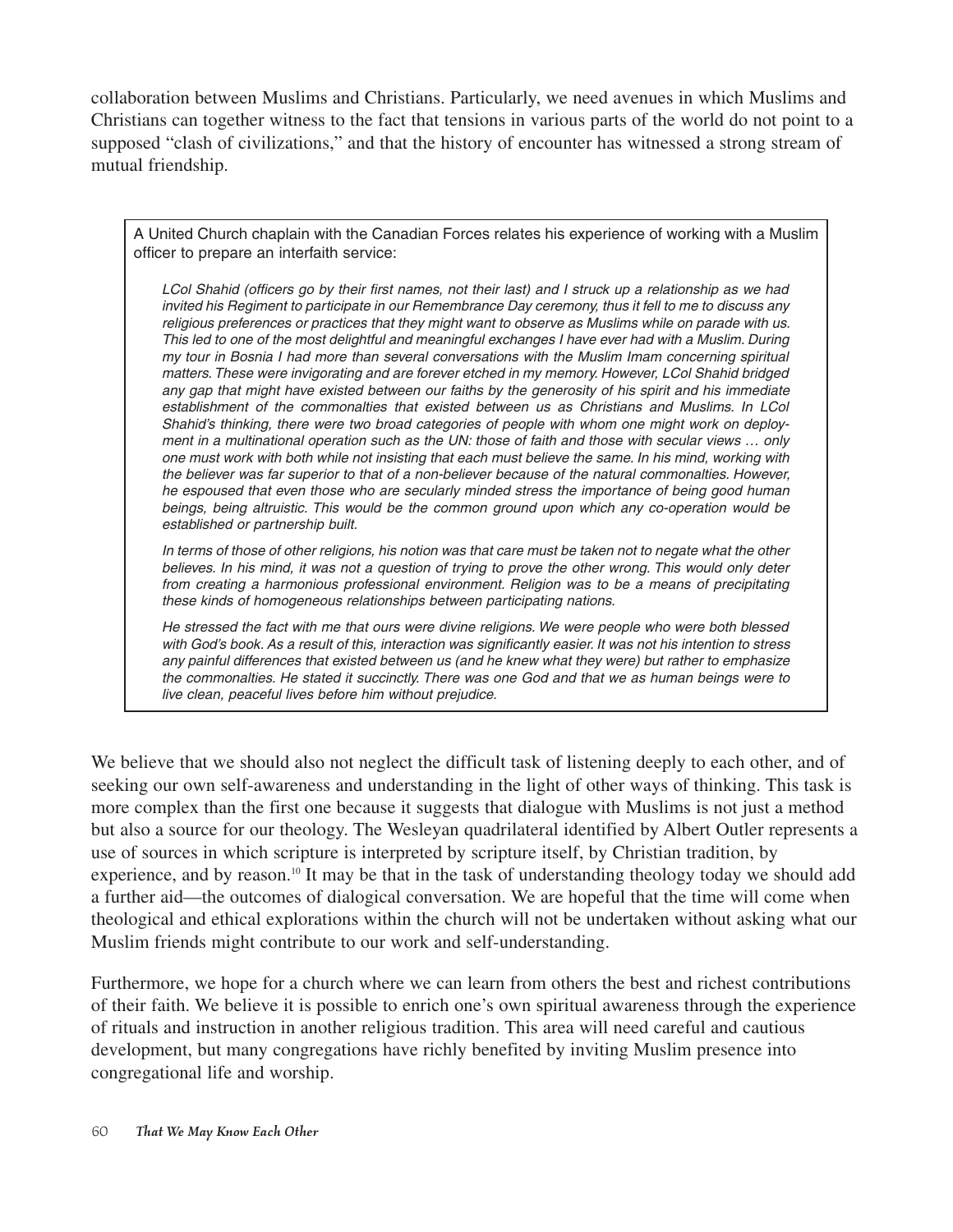From the experience of the Henry Martyn Institute, we wish, finally, to suggest that the path of reconciliation between Muslims and Christians is now a process involving the struggle of the people. The new directions that are necessary will most likely come not from international or national meetings but rather from many local encounters between congregations and mosques, between individuals and small groups of Muslims and Christians.

We wish to celebrate the many initiatives taken by United Church congregations after September 11, 2001. Across the country, hundreds of congregations and their members initiated contacts with Muslims, attended open houses at mosques, wrote supportive letters, or offered other tangible signs of concern. Muslim neighbours nevertheless remain deeply concerned about misunderstanding and misinterpretations of Islam. There are still far too many signs of continuing identification of Muslims in general with terrorism. Systemic racism continues to be far too real for most Canadians of non-European heritage.

This is therefore a time of significant need and challenge as well as a time of new openness and potential. The authors of this document invite the church to see the path of reconciliation between Christians and Muslims as an important task for this time. Our hope is that this document in some way contributes to this journey.

#### **Notes**

1. Yvonne Y. Haddad and Wadi Z. Haddad, eds., *Christian–Muslim Encounters* (Gainesville, FL: University Press of Florida, 1995).

2. The United Church of Canada, *Mending the World: An Ecumenical Vision for Healing and Reconciliation* (Toronto: The United Church of Canada, 1997), p. 20.

3. R.J. Schreiter, *The Ministry of Reconciliation: Spirituality and Strategies* (Maryknoll, NY: Orbis Books, 1998), p. 65. Used by permission.

4. Henry Martyn Institute, Hyderabad, India. Used by permission.

5. Diane D'Souza, *Evangelism, Dialogue, Reconciliation: The Transformative Journey of the Henry Martyn Institute* (Hyderabad, India: Henry Martyn Institute, 1998). Used by permission.

6. Andreas D'Souza, quoted in D'Souza, 1998. Used by permission.

7. National Council of Churches, Interfaith Open House Project, "Hospitality." Accessed April 24, 2003, from www.ncccusa.org/ interfaith/openhouse-hospitality.html.

8. Ibid.

9. Personal communication from Prof. Mohamed Elmasry, 2002.

10. Albert C. Outler, "The Wesleyan Quadrilateral—in John Wesley." In Thomas A. Langford, ed., *Doctrine and Theology in the United Methodist Church* (Nashville, TN: Kingswood Books, 1991).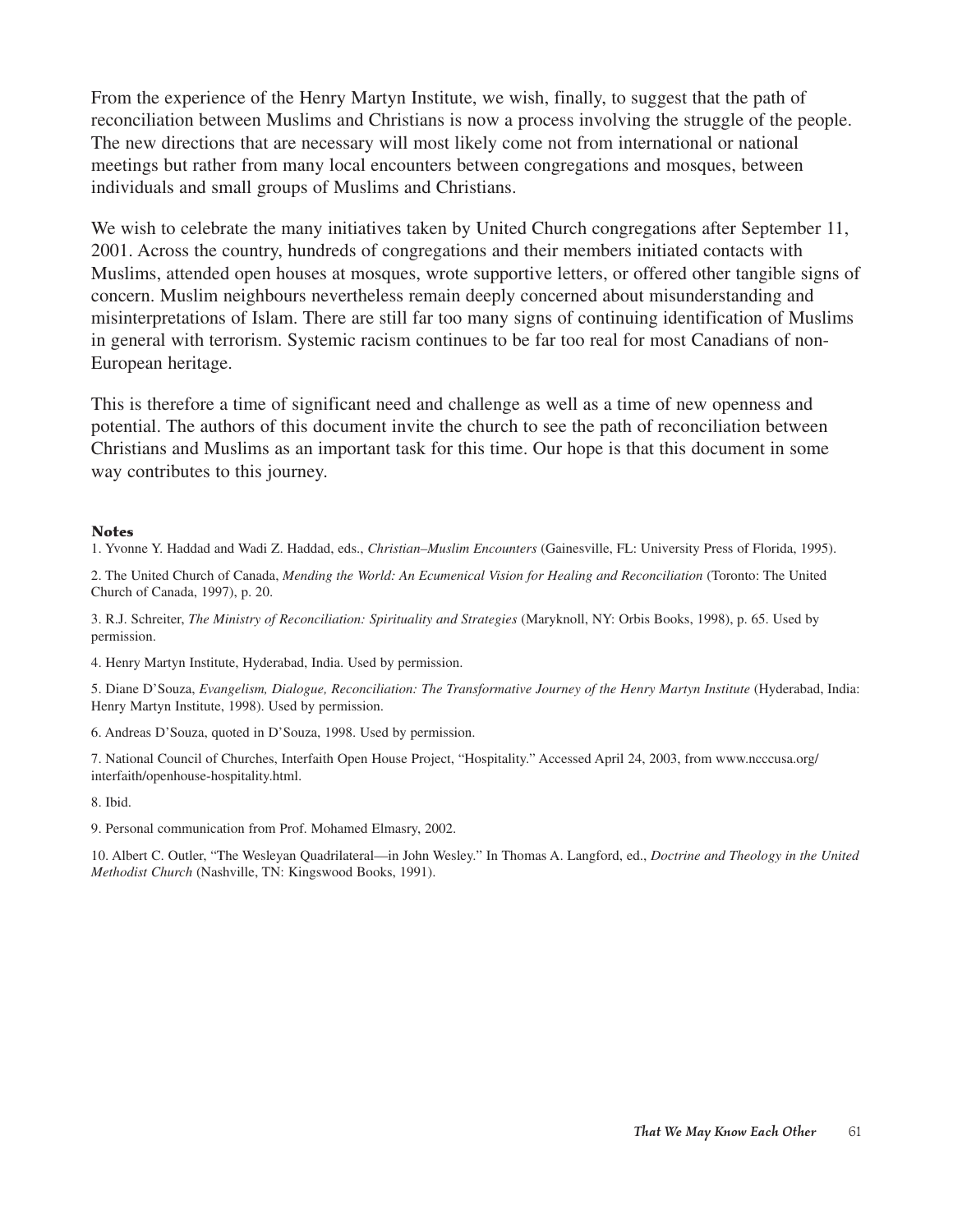# **Appendix A**

# **The Trinity and Christian–Muslim Relations**

Without doubt, one of the central issues in the discussions between Christians and Muslims has been and will be the oneness of God. Judaism, Christianity, and Islam are the three great world religions that profess a basic monotheism. The pious Jew confesses, "Hear O Israel, the Lord our God, the Lord is one." The Christian follows Jesus' formulation of the great commandment, "You shall love the Lord your God with all of your heart, soul, mind, and strength," and the Muslim's confession of faith, the *shahadah*, begins, "There is no god but God…."

**~**

Qur'anic references to the Trinity include Surah 4:171–75, and 5:73–76. In the Middle Ages, some Muslim theologians explicitly set out to deny the reasonableness of the doctrine of the Trinity.<sup>1</sup> In our time, the contemporary Imams who might be found in mosques in Canada will probably have studied these earlier Muslim theologians. Both sides in the medieval debates use Aristotelian categories and logic as their framework. The Muslim conclusions were that the Christian ideas were not rational. The Muslim logicians were convinced that they had proved that Jesus could not have been other than a normal man.

The 20th-century Muslim theologian Fazlur Rahman has written as follows on this topic:

The truth, then, appears to be that Muhammad must have encountered various views at the hands of various representatives of Christianity and that the Qur'an appears to address different groups at different points.

In any case, the unacceptability of Jesus' divinity and the Trinity to the Qur'an is incontrovertible, as is the fact that Jesus and his followers are regarded as exceptionally charitable and self-sacrificing. The Qur'an would most probably have no objections to the Logos having become flesh if the Logos were not simply identified with God and the identification were understood less literally. For the Qur'an, the Word of God is never identified simply with God. Jesus, again, is the "Spirit of God" in a special sense for the Qur'an, although God had breathed His spirit into Adam as well [15:29, 38:72]. It was on the basis of some such expectations from the self-proclaimed monotheism of the Christians—and, of course, Jews—that the Qur'an issued its invitation: "O People of the Book! Let us come together upon a formula which is common between us—that we shall not serve anyone but God, and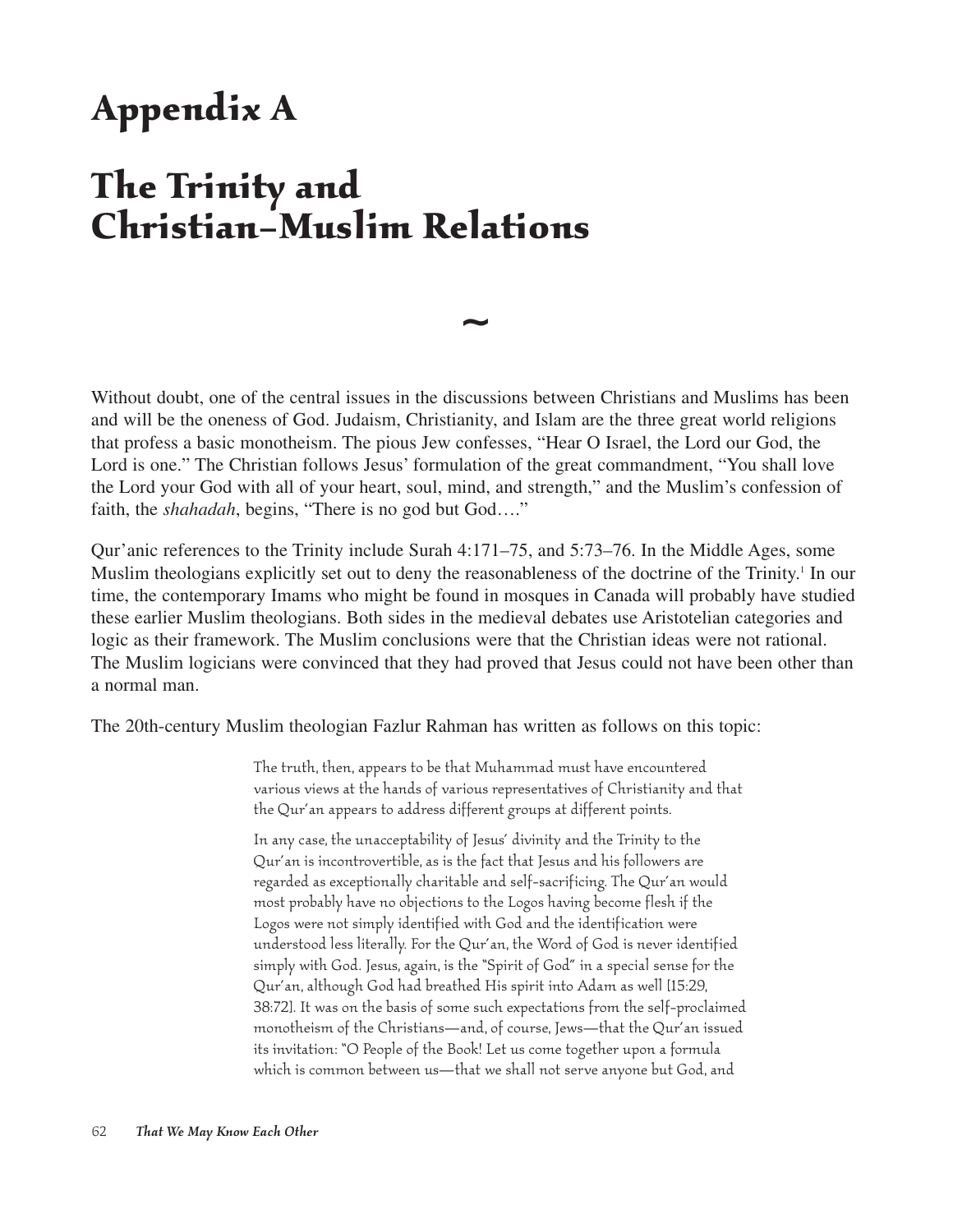that we shall associate none with Him" [3:64]. This invitation, probably issued at a time when Muhammad thought not all was yet lost among the three selfproclaimed monotheistic communities, must have appeared specious to Christians. It has remained unheeded. But I believe something can still be worked out by way of positive cooperation, provided the Muslims hearken more to the Qur'an than to the historical formulations of Islam and provided that recent pioneering efforts continue to yield a Christian doctrine more compatible with universal monotheism and egalitarianism.2

Medieval and modern Muslims alike have found the Trinity intellectually unacceptable. Thus a dilemma is posed today for those on both sides who might want to enter into serious efforts at mutual understanding. Christians—in liturgy, hymnody, creed, doctrine, and theologies—have steadily affirmed the threefoldness of God, and this is quite troublesome to our Jewish and Muslim dialogue partners. It sometimes arouses suspicion about the seriousness and completeness of Christian monotheistic commitment, or understanding, or both. Muslims and Jews ask, in other words, whether we are in serious danger of slipping into some sort of polytheism and idolatry. So the question at issue is this: Does the Christian's Trinitarian confession—that in the being of the eternal Deity there are three essential distinctions, traditionally named Father, Son, and Holy Spirit—not represent a regression from the faith that there is only one God and this God is one?

#### The History of the Doctrine of the Trinity

In seeking to answer this question, Christians might try to become clearer about our Trinitarian language. Some historical background may help. The doctrine of the Trinity did not crystallize until the fourth century, although it may be reasonably claimed that in some sense it was prefigured or implicitly present in the New Testament and in the language of the early church. The crystallization was precipitated by at least two historical controversies. One was generated by Marcion (c. 100–160), whose radical contention was that the Creator and the Redeemer were two different gods, not one. The other was generated by Arius (c. 250–336), whose contention was that Christ, the Logos and Redeemer, was neither fully divine nor fully human but was a third reality, somehow partly divine and partly human. The first, Marcionism, was understandably judged by the Christian community to betray Christianity's Hebrew Bible heritage, and the second, Arianism, was judged to fall short of doing justice to the experience of salvation itself (since only the truly and completely divine God can save us finally). In response to these two challenges, the Christian community judged it necessary to insist on the unity of Christ and God, while also recognizing the distinction between them. Convictions or judgments are one thing, however, and adequate theologies are another.

There followed an intense and ongoing period of Trinitarian reflection on how these basic convictions of faith were to be thought out or conceptualized. Some—especially in the Eastern, Greek-speaking churches—so emphasized the distinction between God and Christ (and the Holy Spirit) that they truly verged in the direction of a sort of tri-theism, that is, the belief that Father, Son, and Holy Spirit represent three distinct centres of consciousness and agency found in community, united so to speak by virtue of sharing a sort of common social identity and purpose. Others—especially in the Western, Latin-speaking churches—so stressed the unity of the one and only God that they seemed to have difficulty avoiding saying either that the one and only Deity died on Good Friday or that Jesus was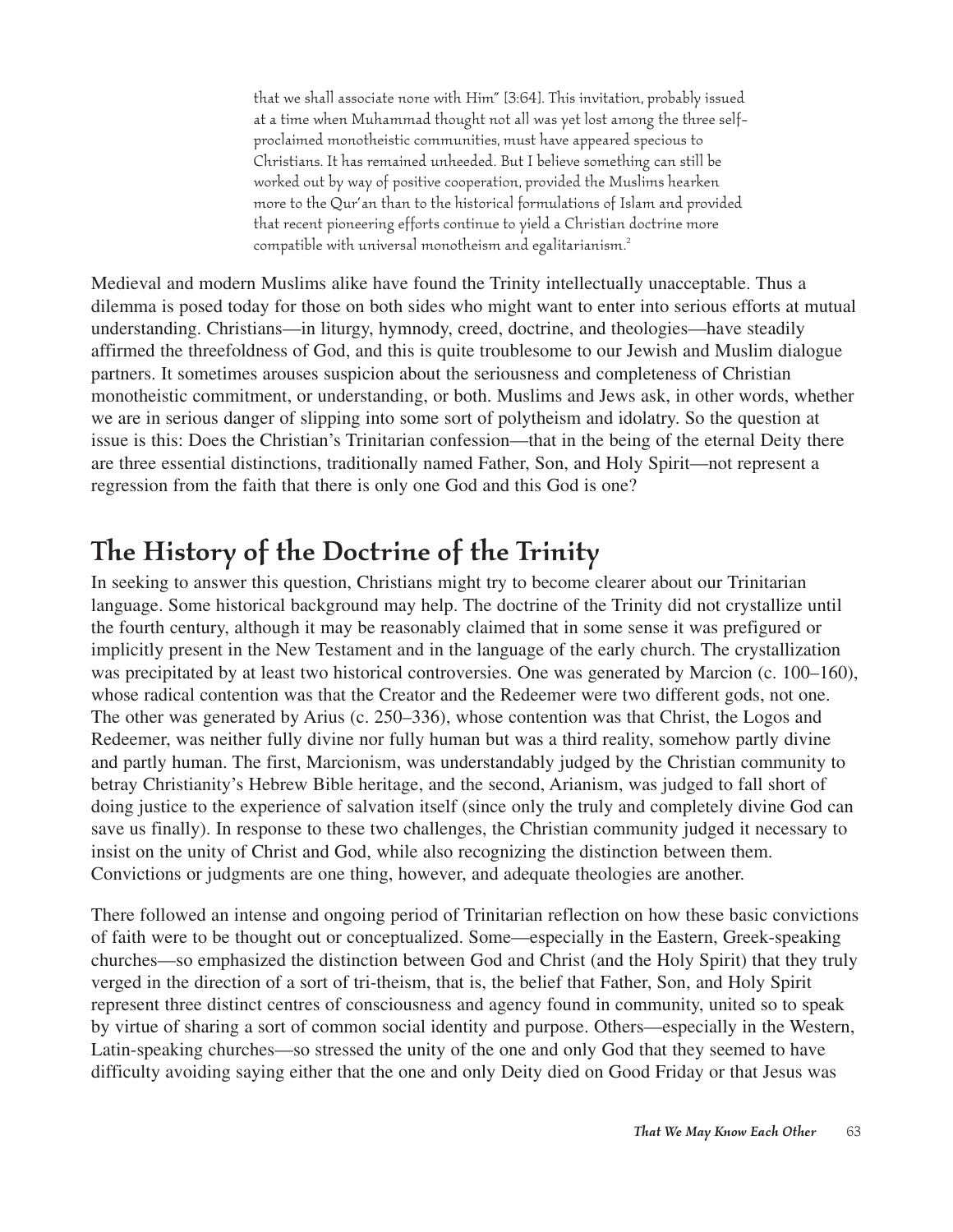only a teacher, a mere, even if inspired, human being and not God incarnate at all. It was hard to get it right. What came to be regarded as the orthodox solution, in response to both, was that of trying to hold together both the oneness and manyness of God. Eastern Christians spoke of one being (*ousia*) in three distinctions (*hypostases*), while Western Christians spoke of one being (*substantia*) in three persons (*personae*).

Although these doctrinal and theological efforts are worthy of enormous respect, shaping and guiding the history of Christian thinking and speaking like great banks of a river, it is obvious that the language of the early and medieval church, with its conditioning by cultures and languages other than our own, is not readily intelligible today and is indeed the source of much incomprehension and misunderstanding. For example, the meaning of the key word "person" has shifted over the ages. In earlier times, people who spoke Latin understood in the word "persona" something like a part or role someone played in a drama. Our word "person" today is invariably taken to refer to a distinct, individual centre of consciousness and decision-making. Thus the idea of three divine persons— Father, Son, and Holy Ghost (or even Creator, Redeemer, and Spirit)—understandably strikes many as incompatible with monotheism. The language of three persons (returning to the Latin *personae* or substituting the Greek *hypostases* does not likely help!) has been problematized by the passage of time and cultural-linguistic mutations and shifts, necessitating transposing the intentions and insights of the past into a contemporary idiom.

This linguistic change, among other things, has led contemporary theologians to rethink and restate Trinitarian doctrine. Such theologians tend now to attempt to get beneath Trinitarian concepts and doctrines to the religious experience and concrete historical origins and developments that generated the original theologizing. They want to recover the original meaning of the doctrine. And they want to see how this doctrine relates to religious life and practice. They want to think it through, not as a speculative concept descending on us ready-made from above, but as an expression of religious experience originating from below, here on earth, in time and space, in historical and cultural encounters and contexts.

The doctrine's intention, they emphasize, is not to propose a conundrum of a quasi-mathematical sort, about three being one and one somehow being three. It is an attempt to express the meaning of human transformation and salvation. The past formulations of the doctrine are not to be treated as sacrosanct mysteries. God is mystery, being finally incomprehensible in greatness and goodness, but doctrines are not themselves mysteries. They should be intelligible attempts to state the meaning of the original experience of salvation in terms that are intelligible and relevant today, with the realization that theologizing is an ongoing and never complete activity, and is an ongoing pilgrimage that is Christian life itself. Every age will find that "time makes ancient good uncouth," as a hymn puts it, and that the search to rethink and re-express the faith once delivered to the saints is the vocation of every believer who wishes to love God with mind, as well as heart and soul.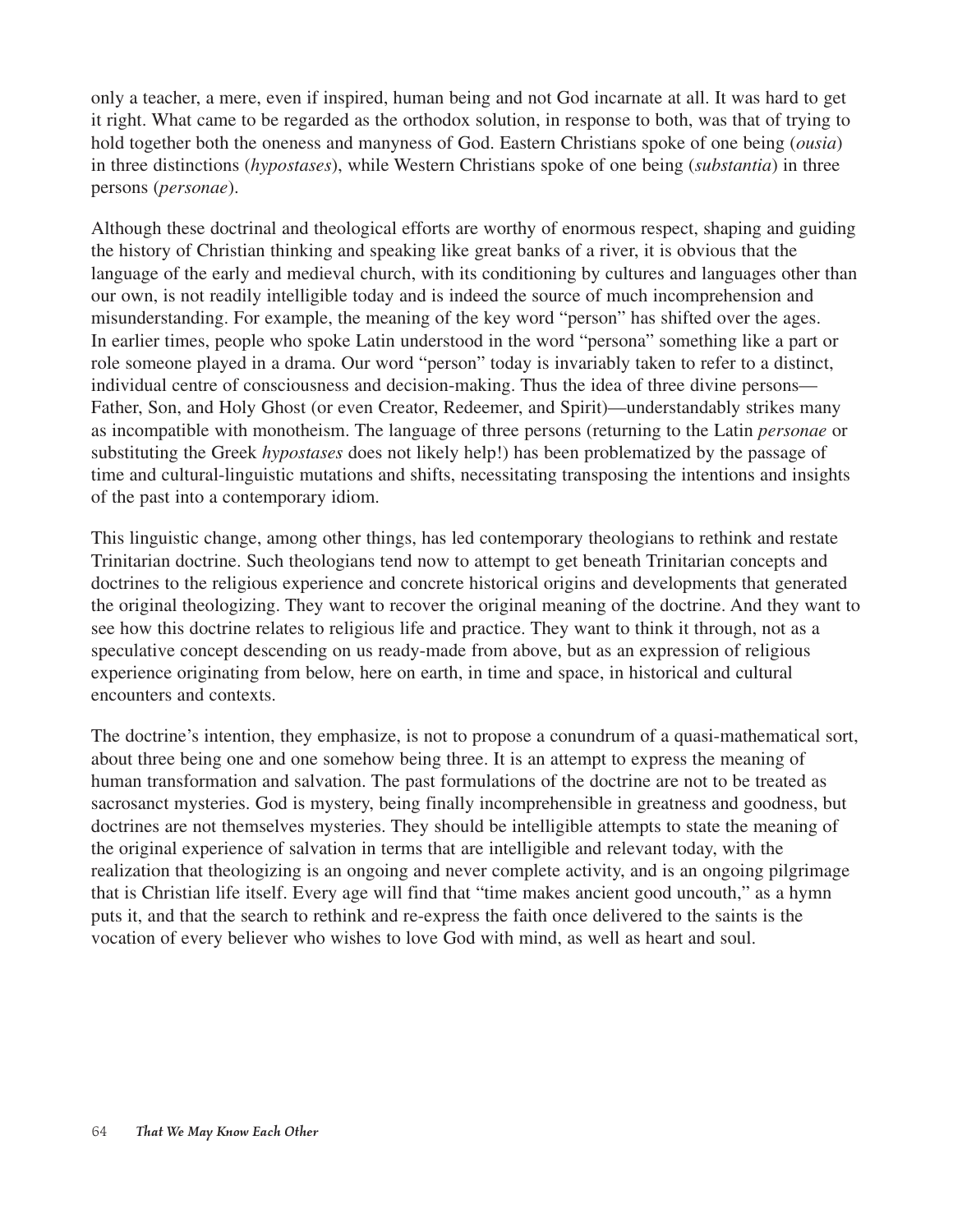### Contemporary Trinitarian Thought

One of the most striking features of contemporary Christian theology is the ferment in Trinitarian thinking. Indeed, it has become at or at least near the centre of the work of some of the scholars in the field today. Any attempt to summarize emerging results within the limits of our space here would involve oversimplification. However, with that said, several results can be ventured.

There is the emerging recognition that at the heart of the church's thinking and speaking has been a triple concern, and this must be reflected in subsequent theologizing:

- 1. There has been the concern to recognize and make clear that there is one and only one and undivided God. This is clear especially if we note the historical conditions of the early creeds. Early Christians found themselves encompassed by a plethora of Mediterranean, Greek, and Roman polytheisms, in the face of which they were ridiculed as atheists for their resolute refusal to recognize the gods commonly accepted. Christian refusal was obviously the result of the Christian heritage of strict and radical Jewish monotheism. While Christians wanted to explain their worship of Jesus Christ, they were at pains to do so without breaking with this heritage or capitulation to a cultural context with which both they and the Jewish communities were at odds. Therefore, tri-theism was not an option. In worshipping Jesus Christ, no lapse was intended or allowed into polytheism. This was at the basis of the rejection of Marcionism.
- 2. There was, however, an equal desire to bear witness to a concrete, historical, transforming, liberating, redeeming experience—the experience of salvation in the person and event of Jesus Christ. The experience of and language about God were not to be located in abstract speculation or mystical flights from the world but rather mediated and engendered by an event in the world, encountered concretely. This was not the result of a search for God but of early Christians' finding themselves found by God in Jesus Christ. Put differently, the transcendent God was experienced to be immanent and present in the life, death, and resurrection of a human being. The doctrine of the Trinity was an effort to express and preserve in words and thought the experience of this transcendent One who lies at the basis of Christian faith.
- 3. There was the attempt to rethink the nature of God in light of this event—that is, to think through the meaning of God being our Saviour. There was the belief not only that Jesus corresponded with God but also that God corresponded with Jesus—that God was Jesus-like. The monotheism of Christian faith could not be limited to the bare monotheism of philosophy. The God of Jesus Christ was anything but a remote, impersonal being, standing in aloof superiority to the world, but was taken to be a living God, acting on and interacting with the world creatively, redemptively, providentially. If philosophers thought of God as an unmoved mover of the world, so impersonal as to be oblivious even to the existence of the world, the God Christians believed in numbers the hairs on our heads and marks the fall even of the lowly sparrow. The perfection commonly ascribed to God had to be rethought in light of Jesus Christ. It could no longer be thought of as the perfection of mere absoluteness, for this God is related to the world. It could not be thought of as the perfection of mere timelessness, for God enters time. It could not be thought of as unchangeable, for the God of Good Friday suffers with and for us. God's perfection as love had to be rethought, for Christians found the biblical God to love not only by giving but also by allowing us to give back to God through service.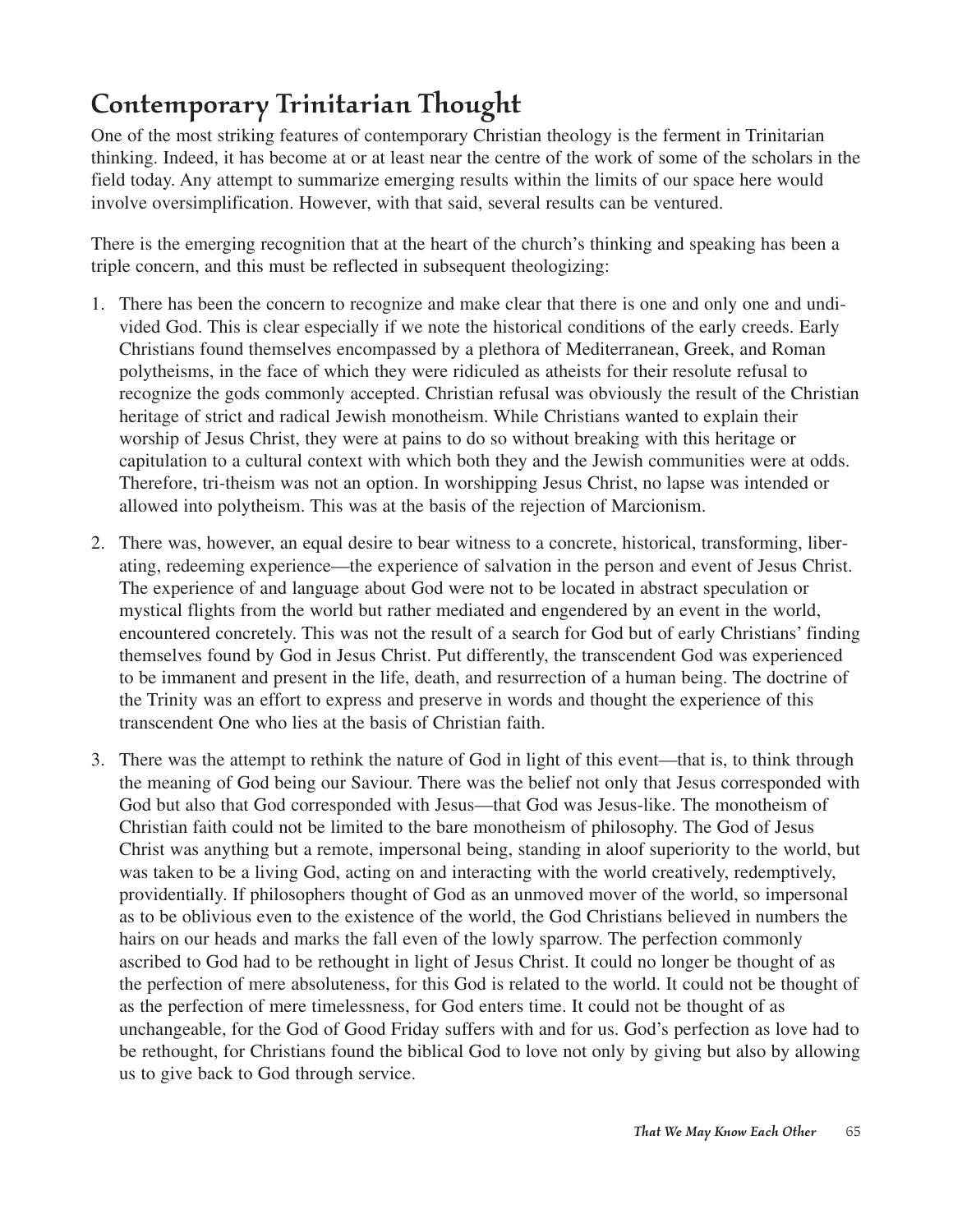While it is clear that a clean break must be made with anything remotely like polytheism or tri-theism, taken metaphorically, the language of social relationship expresses something important about the perfection of God's love. Just as one might think of the Father needing the Son to be Father and vice versa, one might venture to say that God's love is not one of self-sufficiency and independence alone but also of social relatedness, reciprocity, and sharing. Christians were not the only ones to see this; Jewish mystics, for example, spoke of creation in terms of not only God doing something but also of a divine withdrawing a bit to allow space for something and someone else to be and do. God thus allows the creatures to contribute to the fullness of the divine life by their beautiful acts—or to contribute to the glory of God, in later Christian language. In divine humility God serves the world, and in doing so allows the creatures the honour of serving God by serving each other.

The above three points are generally taken now to be guiding lights for ongoing Trinitarian reflections. It remains to observe one further thing: Contemporary, historically informed thinking is finding that the doctrine of the Trinity, rather than being a dogmatic block to interreligious dialogue, is a basis and stimulus to it for Christians. The emphasis on Jesus Christ as a saving experience of and encounter with God is increasingly seen in a non-exclusivistic way. That is, Jesus Christ, as a historical person, need not be seen as an isolated island of light in an otherwise dark and Godless world. Indeed, to think of God as so limited is increasingly judged to be incompatible with what, in fact, is revealed in Jesus, namely a God of "pure unbounded love" (Charles Wesley), infinitely resourceful, and in relentless pursuit of the "lost coin" and "wayward sheep." To limit God, and thus the possibility of salvation, to a tiny patch of time and space unacceptably implies that God is either unwilling or unable to love all creatures, contrary to the explicit teachings of Jesus himself. Rather than seeing Jesus as an exhaustive expression of God's love, we are learning to see Jesus in a way that is more inclusive, in a way that is more in keeping with a worldwide perspective of human history and, indeed, of a cosmic vision.

Some Christians are finding in the ancient doctrine of the divine Logos a resource for expressing this broader vision. Recall that some early Christians—the author of the Gospel of John, for example spoke of Jesus as the incarnation of the eternal Logos of God. "Logos" was associated with the ancient Greek philosophical understanding of the rational structure of the world based in the mind of God. Thus one can see that this Logos may be thought of as being always implicitly present everywhere and as possibly coming to explicit expression anywhere. Some early Christians thought of Socrates and Plato as being partially expressive of the Logos, which came to perfect expression in Jesus Christ. One can see the possibility of this way of thinking so as to allow Christians to see other religions as being expressive of this Logos as well.

Another possibility for thinking inclusively, however, is found in the doctrine of the Spirit or Holy Spirit, to which the Trinitarian formula itself explicitly speaks. This doctrine can function much as does the Logos idea; many see it preferable to the Logos strategy precisely because it is less rationalistic. The Logos idea plays on the idea of rational structure, divine truth, and so on capable of being grasped intellectually. Unfortunately, this often gives rise to the idea of revelation as the communication of propositional truths about God. Spirit, however, seems to connote not only truth but also creativity, love, ecstasy, inspiration, transformation, liberation, and so on. Thus, to speak of God revealing through the Spirit suggests not so much God revealing truths about Godself but as revealing God's own heart and being, God's personal presence.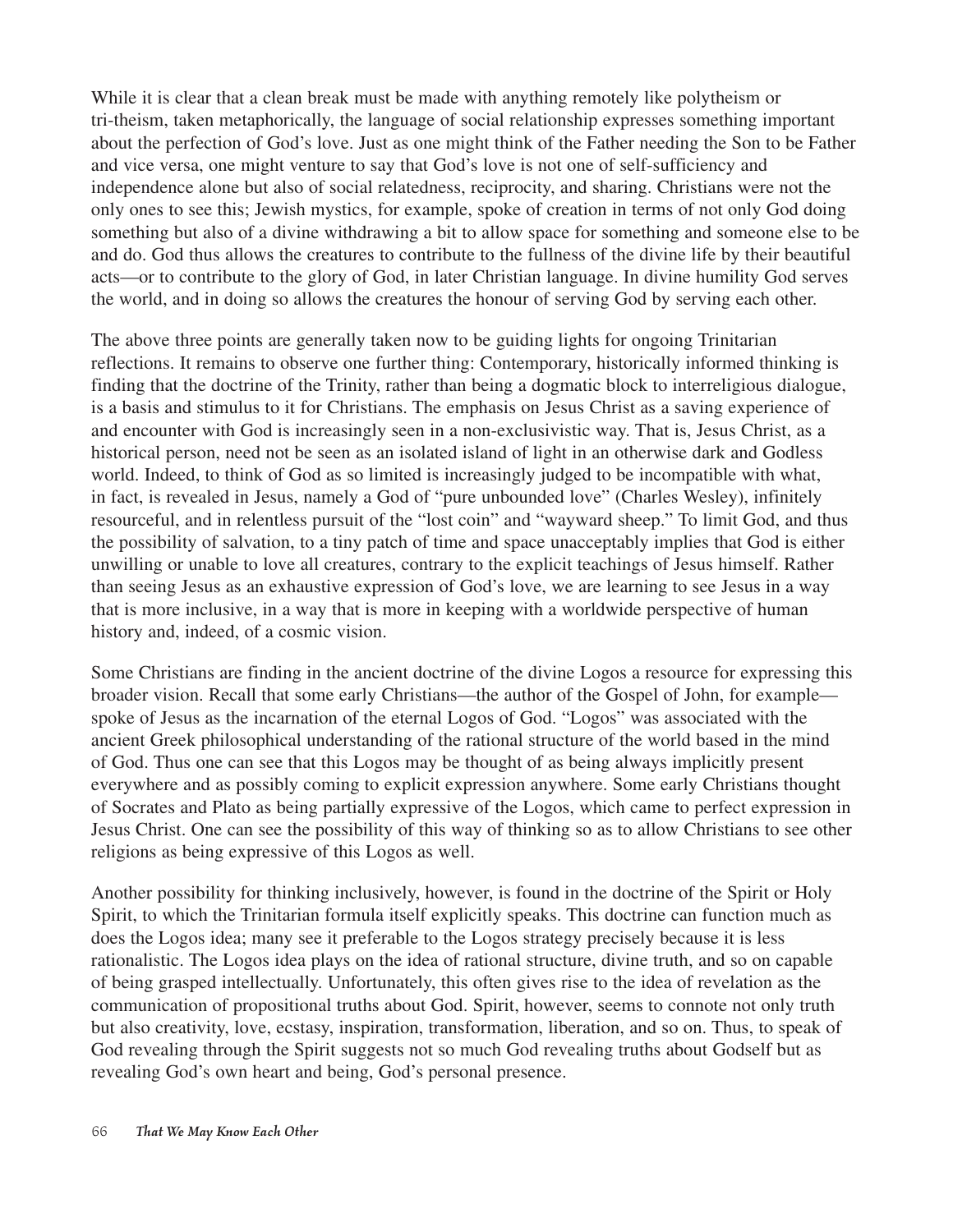At the heart of Trinitarian thinking was not only the issue of God's presence in Jesus Christ but also of how and in what sense God is present in the world after the conclusion of Jesus' earthly life and how God was present to human beings before Jesus. The language of God as Spirit was a way of speaking of God's immanent creativity, love, and redemptive activity throughout the entire cosmic processes of creation and salvation. The Spirit, after all, was present before the birth of Jesus, was the dominant factor in the life of Jesus, and was experienced after Jesus throughout the world. Can we not also expand these insights to see the Spirit as emerging and guiding the entire evolutionary processes of nature as well as throughout the world of human history? Along these lines, we can see the incarnation not as apart from this broad activity but as its decisive focal point. The incarnation is not a confinement of the Spirit but is the Spirit's breakthrough. It is a breakthrough in which the universal Spirit of God is able to express in human life qualities that characterize divine action throughout the cosmos, especially the qualities of self-giving love. This love comes to expression in a human life in a way consistent with human freedom.

In this sense, one can best speak of Jesus Christ as a full, normative, decisive expression of God's Spirit without implying that Jesus Christ is the only or exhaustive expression. Jesus defines God's Spirit but does not confine it. Jesus is God's self-expression "once and for all" but not "once and that's all." To believe in Jesus the Christ is not to insist that God's activity in the world is limited to one time and place; to confess belief in God as Spirit is to insist that the divine love that came to perfect expression in one individual, Jesus, is also to be found elsewhere. Indeed, Jesus Christ is the lens through which we Christians recognize the Spirit of God at work elsewhere. Because of what we experience of God in this one person, we indeed fully expect to find God at work elsewhere, for God's love is boundless and resourceful. We do not, however, expect to find the workings of God's Spirit elsewhere to be fundamentally inconsistent with what we have experienced in Jesus Christ, however different—perhaps enrichingly different—they may be.

#### **Notes**

1. Yvonne Y. Haddad and Wadi Z. Haddad, eds., *Christian–Muslim Encounters* (Gainesville, FL: University Press of Florida, 1995).

2. Fazlur Rahman, *Major Themes of the Qur'an,* 2nd ed. (Minneapolis, MN: Bibliotheca Islamica, 1989), p. 170.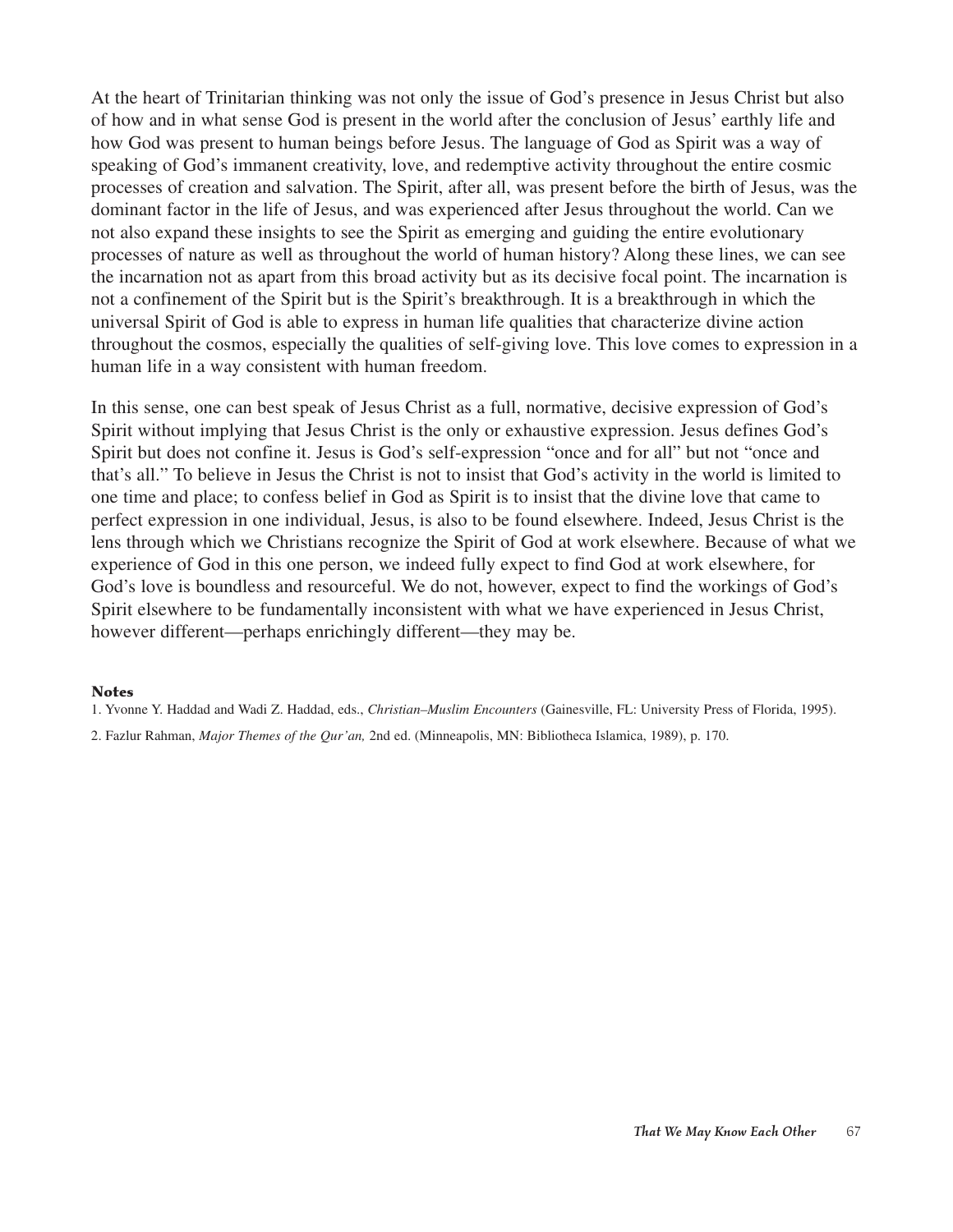## **Appendix B**

## **On Hosting Muslim Visitors or Visiting a Mosque**

The name Muslims use for a mosque is *masjid*, translated directly as "a place of bowing down." It is not uncommon as well to hear *masjids* referred to as Islamic Centres. Mosques are open daily throughout the week for the five daily prayers and for personal meditation and reflection. In addition, the mosque often serves as a community centre for special dinners, weddings, and funerals. Many mosques in Canada now also have a weekend school for the children of members, and some have full-day school programs.

**~**

Most mosques and Islamic Centres welcome contact with neighbouring churches. Visits are usually most welcome, as are other forms of contact. It is important, however, to be careful and considerate about expectations. There are many more churches than mosques, and some mosques have had many requests for hosting confirmation classes and other visits. Overall, the priority for contacting mosques needs to be on building long-term, respectful relationships, not on meeting the needs of congregational programs for interfaith experiences.

When visiting a mosque, men and women should dress modestly. This means loose clothing that covers the arms and legs is essential. While many mosques are flexible about hair covering for non-Muslim women, it is recommended as a sign of respect for the tradition that women cover their hair with a scarf. Shoes are to be removed at the appropriate place when entering a mosque. Look for where others have left their shoes, and never enter the prayer hall with shoes on.

Every mosque contains a place (fountain or washbasin) to do *wudu*, the ritual washing performed by Muslims before prayer (non-Muslims are not expected to do this ritual washing). The small curved niche in the prayer hall indicates the direction of Mecca and orients the lines that will be formed for the prayers. Usually separate prayer areas for men and women are marked off in some way. Many mosques also have some kind of minaret, where the call to prayer is made.

It is always necessary to pre-arrange a visit, especially if a group is involved. Permission should be asked if visitors wish to witness prayer. It is generally acceptable only for Muslims to participate in the prayer line at the mosque. Visitors are usually asked to sit at the back or the side during prayer.

Men should exercise care in greeting Muslim women. It is wise to wait for a handshake to be offered rather than to assume that one is appropriate.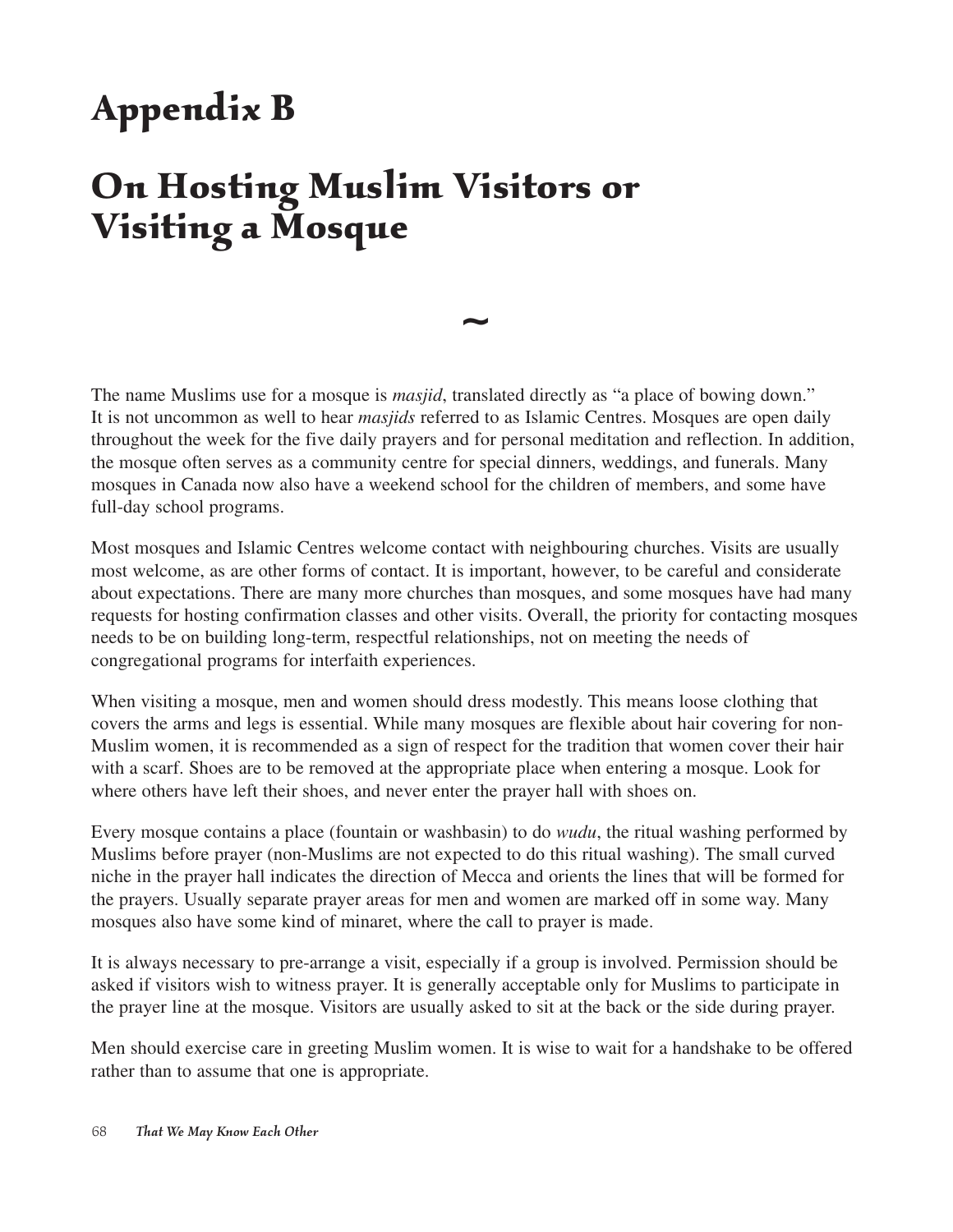It is entirely appropriate to invite a Muslim participant in an event or meeting to offer a prayer or blessing for a meal if the individual is comfortable with praying or speaking in public.

The same guidelines apply for inviting any member of another tradition to speak or participate in a Christian service or worship. It is understood that they are guests and as such would not expect the service to be any less than what it usually is. However, care can be taken in selecting scripture and hymns to emphasize God's universal love and the common commitments we all share for God's mission in the world.

It is important to check in advance the wording of liturgies or readings that *Muslim guests are asked to share in reading*. While most Muslims will not object to traditional Christian language within a Christian service, spoken by Christians, it is inappropriate to ask them to participate in a shared reading that is in conflict with their own beliefs. In this context, language that speaks of God as Father is inappropriate, as is using the language of Lord, Saviour, and so on for Jesus.

In joint services of worship (interfaith services), care should be taken to ensure that all participants (Muslims, Christians, and others) are free to speak from within their own tradition. Careful planning involving representatives of all the traditions who participate is important for such services.

When hosting gatherings for Muslims, care must also be taken to provide acceptable food choices. *Halal* foods (ritually prepared for Muslims) can usually be found in large cities. However, all kinds of fruit are acceptable, as are most desserts and breads. Most importantly, avoid all forms of pork (including bacon bits in caesar salads) and shellfish. If in doubt, check with your Muslim colleagues in advance about what to serve.

United Church clergy are at times faced with requests for pastoral care for people of other faiths. The following story comes from Rev. Don Collett of West Vancouver United Church and suggests that the wisest approach is always based on careful listening and compassion.

> One Saturday recently, when I was the on-call chaplain, I was called by a social worker who was with a family at the hospital. The family was Muslim and wanted somebody to come and read the Qur'an over the body of a relative who had just died. I spent the next hour or so trying to make contact with the Islamic community, trying desperately to get in touch with someone who would come to this family's aid. I learned a great deal and made a lot of contacts, but for one reason or another no one was able to help me help this family.

When I telephoned the social worker to tell her that I was not able to find anyone, she reported that the family was becoming agitated. "Would you come?" she asked. I was reluctant, out of fear that, by what I might say or do, I would offend or hurt the family. I learned that this was a Shia Moslem family and I worried that something I might do or say might prevent the dead relative from getting a proper burial from a mosque. It was clear at this point, however, that if I did not go I would be doing more harm.

So I went. All the family wanted was a prayer—a blessing, a few words about how God might receive their beloved relative. As I prayed in the presence of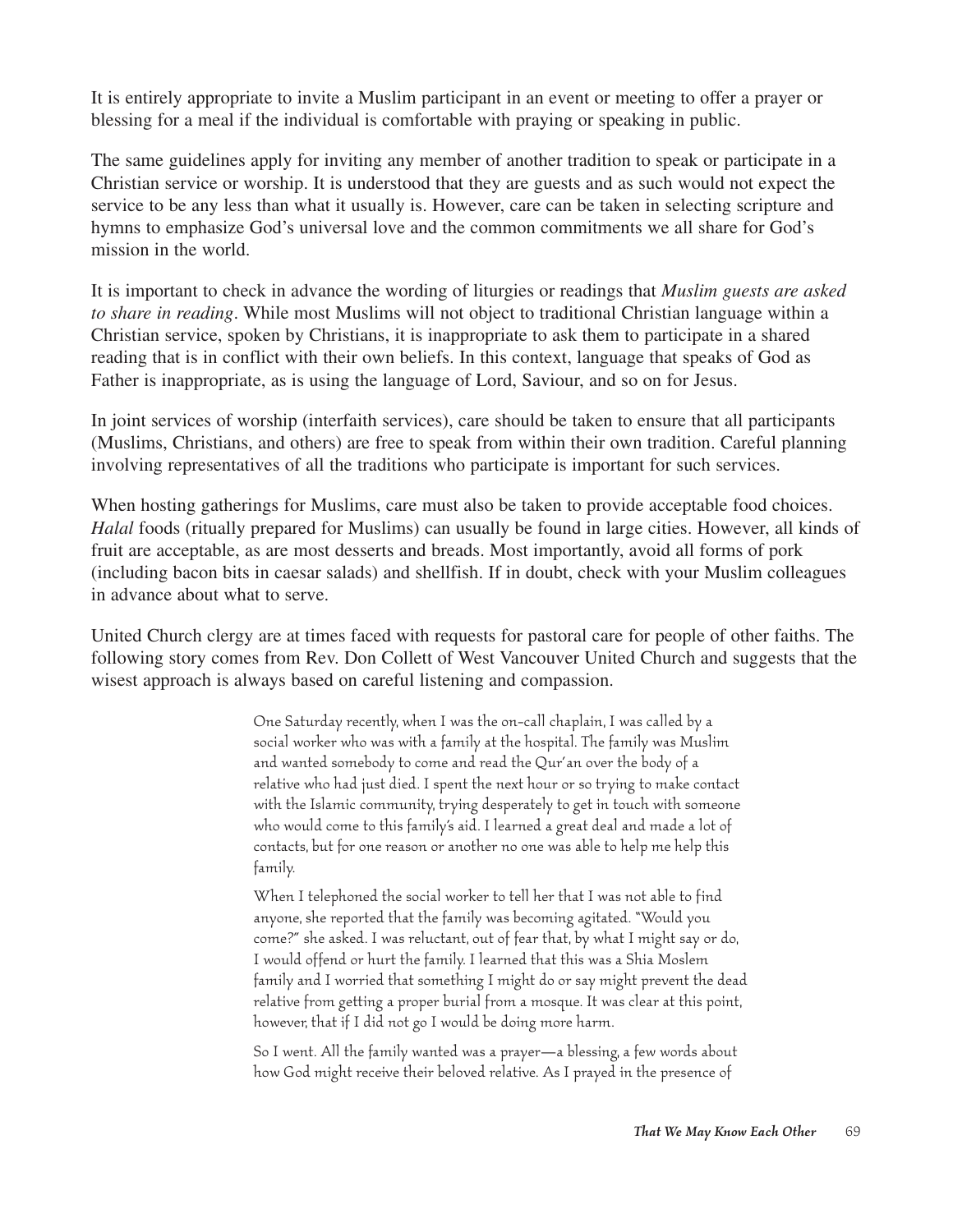their loved one, all the reading that I had done about Islam over the last year came to the fore. I knew that, for Muslims, the promise of paradise in the afterlife was central. So I prayed to Allah, whom I take to be my Lord God also—who is merciful and just and all loving.

In those few moments in that hospital room with that family, there were many moments of pure crystal, where God intruded upon our lives and taught us many things we didn't know about gratitude and friendship. They were grateful that a Christian minister would come and be so respectful. I was grateful because I had an opportunity to make a positive difference in their lives. We were all grateful that we live in a country where such a thing as this could happen. Many moments of grace.

Believe it or not, having put that rich experience behind me, I was called again the next day on the way to church. This time, the family was Zoroastrian. I know absolutely nothing about that religious tradition. It was as if I was being invited into a permanently different place, as if I could not slip back now into the former life.

Again, there was no one who could come to this family. Would I come? I told them that I would be glad to come but that I could not possibly make it until noon, until after my own worship time. Incredibly, they said they would be glad to wait. And so just after noon, three hours after the original phone call, after I returned from worship in my own congregation, I spent another holy time, in a holy space, with a family who had lost its mother. They said they needed only one prayer to liberate them toward the next stage in their grieving process. And so I prayed.

And again, the gratitude was overwhelming. Theirs and my own. Later, they called to thank me again and ask if they could make a donation to our church. So much gratitude. So much thanksgiving. So much grace.

Finally, a note about some difficulties that congregations have experienced in planning public events with Muslims on Islam. In planning such events (evening sessions, guest speakers, and so on) with Muslim guests, it is wise to be prepared for those who might attend with some concern or even anger. In many parts of Canada, recent immigrants from some Muslim countries will attend such gatherings to speak about their difficult experiences as Christians in these countries. Perhaps it is best to encourage them to stay after the meeting for some more private conversation. In many cases, the stories are indeed true and difficult. However, the emphasis needs to be on building new and better relationships with Muslims.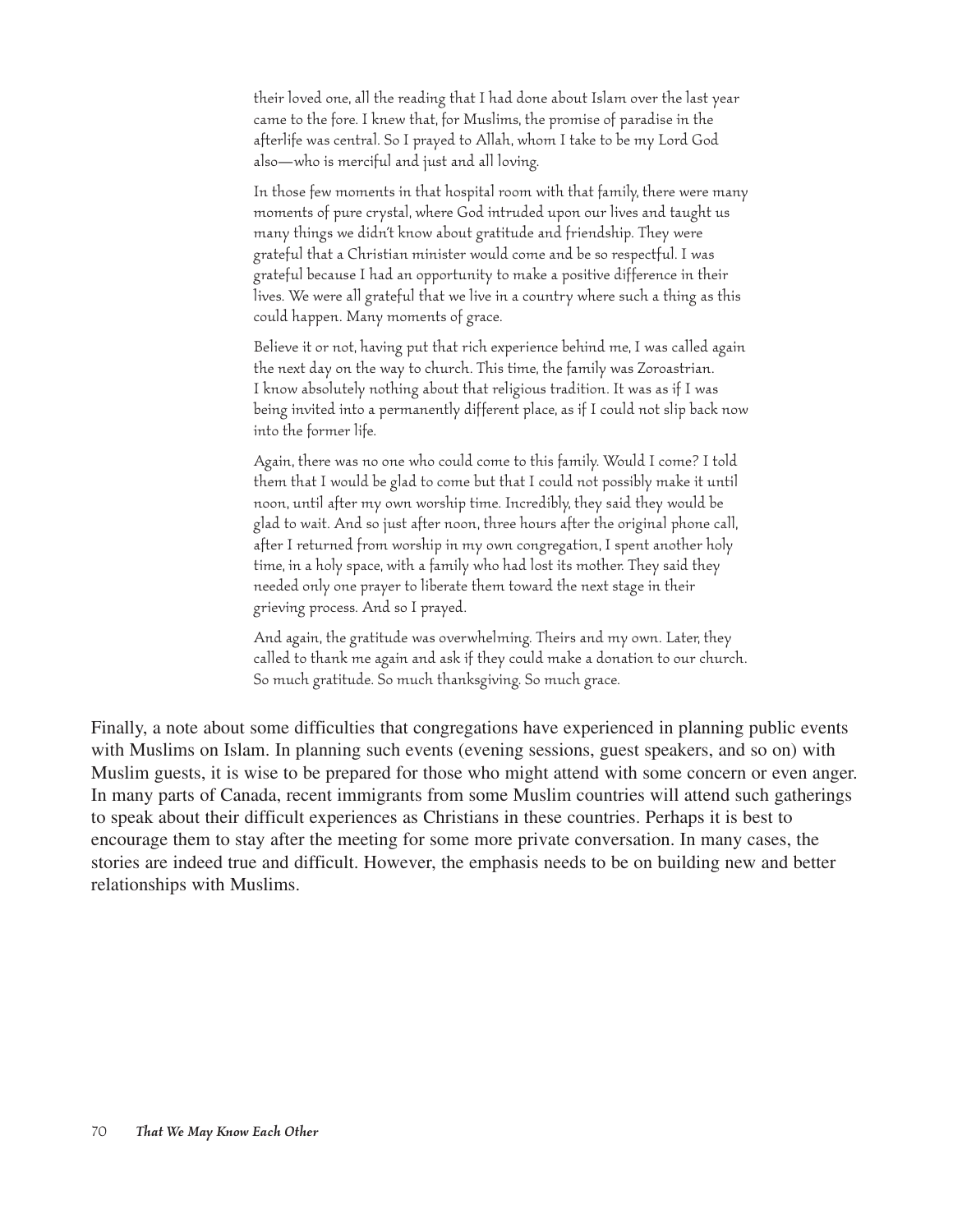# **Appendix C**

### **Comparative Fundamentalism**

Fundamentalism is a 20th-century phenomenon, a reactive movement to what is perceived as destabilizing social change. Although differences exist among the religions owing to varieties of scripture, religious authority, ritual practices, and social codes, the similarities among contemporary fundamentalist movements in all religious traditions are striking.<sup>1</sup> It must be emphasized that the vast majority of fundamentalists in all religions do not take part in acts of terror, but are merely struggling to live a pious life in a world that is inimical to their faith.

**~**

#### Christian Fundamentalism

From 1910 to 1915, a series of pamphlets entitled *The Fundamentals* was produced by a group of American Protestants. A Baptist newspaperman wrote that a *fundamentalist* is a person willing to do *battle royal* for the *fundamentals* of the faith.<sup>2</sup> The label "fundamentalist" has since become widely used for any person in any religious tradition who sees him- or herself as ready to do battle for what are perceived as threats of alteration to doctrine in relation to changing social context. A fundamentalist tends to think in categorical terms of "pure fundamentals" on the one hand and "impure modernity" on the other.

In North America, the bombing of the government building in Oklahoma City in 1995 can be seen as linked with the extremist Protestant fundamentalist groups that have developed particularly among those whose lives have been disrupted by changes in the ways farms are owned and operated.<sup>3</sup> Such groups tend to focus on the Book of Revelation in the New Testament as the source of their ideology. They envisage sudden and violent change in the social and political order.

#### Hindu, Buddhist, and Jewish Fundamentalism

Hindu and Buddhist forms of fundamentalism have similar characteristics.4 The Hindu and Buddhist movements developed first as ways of reaffirming traditional cultural values after the collapse of the imperialist controls over India and Sri Lanka. They have changed, however, into aggressive modes of ideological control opposed to any dissenting views. Typically, fundamentalists affirm that only one version of the tradition is valid, and insist on political control so that their version can be imposed on all people. Fundamentalists cannot abide diversity and dissent.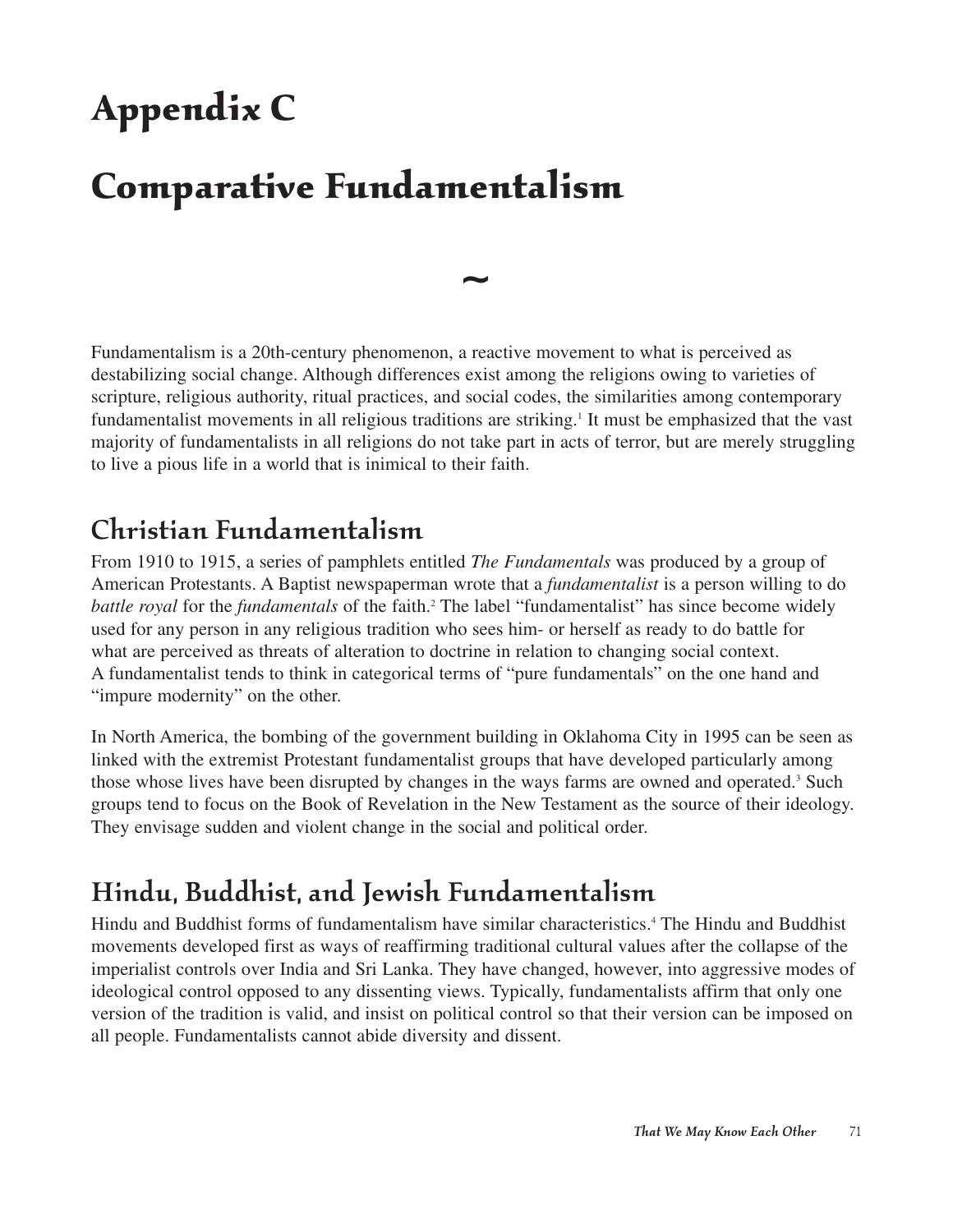Jewish fundamentalist movements have mainly developed within Israel and are characterized by insisting on adhering to traditional norms. One such movement, *Gush Emunin*, developed after the Israeli victory in the war of 1967. Members of the movement see this victory as the will of God and see the expansion of Israel as part of God's purpose. In this sense, the state is perceived as sacred.<sup>5</sup>

#### Islamic Fundamentalism

The two earliest Islamic fundamentalist movements were the *Jama'at-i Islami* of South Asia,<sup>6</sup> and the *Ikhwan-i Safa* (Muslim Brotherhood) of Egypt and the Arab world.7 The latter formed in Cairo in 1928. Maulana Mawdudi, the founder of the *Jama'at-i Islami*, published his first major book, a study of *jihad*, in 1929 when he was working in Delhi.

These forms of fundamentalism thus developed in the context of the miseries of the big cities in the Depression era; villagers coming into the city lost their traditional forms of mutual support and needed new structures. The fundamentalist movements have found their major sources of support from among alienated people in such contexts.

Mawdudi subsequently wrote many short books and pamphlets that became the major sources of fundamentalist ideology throughout the Muslim world. His works have been translated into many languages and are often for sale in mosque bookstores. His basic idea was that there are at present two conflicting ways of life: modernity, which he called *Jahiliya* (pagan), and Islam, as understood by him. Those who join the organization must accept the view of Islam Mawdudi propagated. Other Muslims are seen as belonging to paganism. This view of Islamic history is a 20th-century notion. In the seventh century, the first Muslims overthrew the pre-existing idolatrous world of the pre-Islamic Arabs. Mawdudi introduced the new idea that the situation in the 20th century is exactly the same namely, Islam has come into the world to overthrow paganism just as it did in the seventh century. All the forms of Islamic life between the seventh century and the present are dismissed as deviant and irrelevant. Mawdudi argued that an Islamic revolution is the will of God and must necessarily come about once his organization is in power. His followers advocate a form of government under one leader, an *Amir*, who will be selected because of his righteousness. Democracy is therefore rejected.

Many other Islamic fundamentalist movements have come into being over the last century, but they all share a similar belief: They are fighting paganism in order to restore the political, social, and economic order they believe is the will and purpose of God. Their rhetoric often focuses vividly on the evils of the pagan modern world as they see it. Changes in the role and status of women are often mentioned in such rhetoric as "demonic" societal changes that are likely to lead to widespread social anarchy, corruption, and destruction of sound family life.<sup>8</sup>

The Taliban of Afghanistan are an offshoot of the Islamic extremist movements that developed in India and Pakistan.9 *Talib* means "student" in Arabic. The student movements of the *Jama'at-i Islami* in Pakistan based most of their ideas on Mawdudi's writings. Mawdudi was not a proponent of violence; he saw the battle as one of competing ideologies. The students, however, were impatient with the slow-moving approach of ideological argument and opted for violence instead. The social unrest resulting from the chaos in Afghanistan following the departure of the Russians gave them the opportunity to seize power and try to implement their ideology.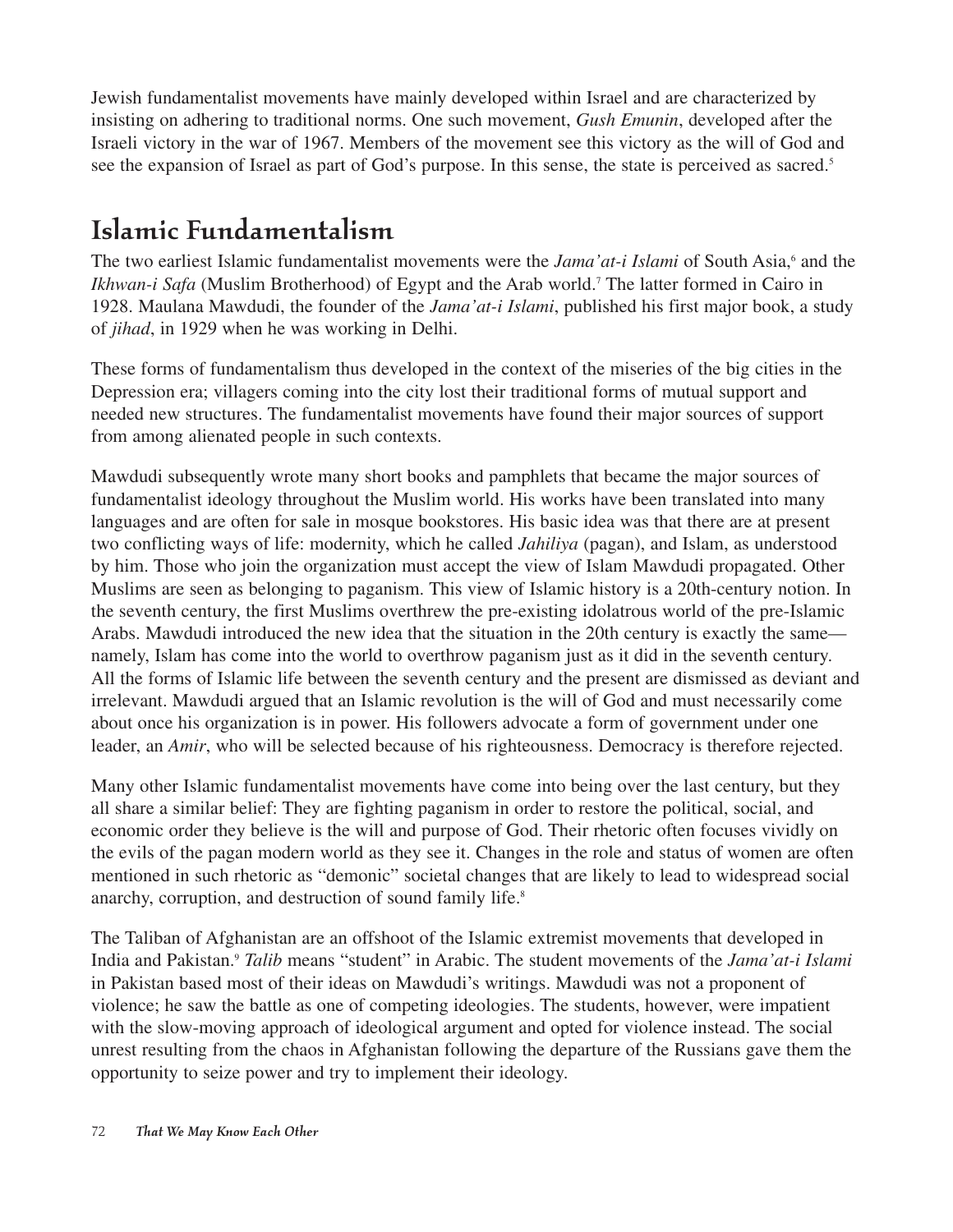Writing in response to the events of September 11, 2001, Dr. Karen Armstrong addresses the particular form of fundamentalism characterized by Osama bin Laden:

> Osama bin Laden is from Saudi Arabia, where a particular form of Islam, Wahhabism, is practiced. Wahhabism was an 18th century reform movement, not unlike Puritanism in Christianity. It wanted to get back to the sources of the faith, get rid of accretions and additions, and all foreign influence. Thus Wahhabis wanted to eliminate the practice of Sufism, the mysticism of Islam, which developed after Muhammad's time; it was deeply opposed to Shiite Islam, another later development. And Wahhabis wanted to rid Islam of all foreign influence.<sup>10</sup>

#### Bin Laden follows a program of action that was fashioned by Sayyid Qutb, an Egyptian fundamentalist ideologue. It includes

withdrawal from the world, a period of preparation and finally an offensive against the enemies of Islam. The program completely distorts the meaning of the life of the Prophet Muhammad, who was forced to engage in war but who achieved victory by an ingenious and inspiring policy of non-violence. Bin Laden roughly subscribes to this kind of Sunni fundamentalism. His quarrel with the United States is not, however, over theological differences. He resents what he regards as its partisan and one-sided support for Israel, its support of such unpopular leaders as the Saudi kings and President Mubarak; and the continued bombings and sanctions against Iraq, which have deprived the Iraqi people (though not Saddam and his cronies) of food and drugs, as a result of which thousands of Iraqi children have died of cancer. All this Bin Laden regards as an act of war against the Arab peoples. All this seems to him, and to many people in the Middle East, an American war against Islam.<sup>11</sup>

#### **Notes**

1. Martin E. Marty and R. Scott Appleby have edited five volumes in a series entitled *The Fundamentalism Project* (Chicago: University of Chicago Press, various years). The volumes deal with fundamentalism in relation to the family, the state, economics, education, and science. All the world's major religious traditions are discussed.

2. Nancy T. Ammerman, "North American Protestant Fundamentalism," in Martin E. Marty and R. Scott Appleby, eds., *Fundamentalisms Observed* (Chicago: University of Chicago Press, 1991), p. 2.

3. Joel Dyer, *Harvest of Rage: Why Oklahoma City Is Only the Beginning* (Boulder, CO: Westview Press, 1997).

4. Martin E. Marty and R. Scott Appleby, eds., *Fundamentalisms and the State: Remaking Polities, Economies, and Militance* (Chicago: University of Chicago Press, 1993). For Hindus see pp. 233–55, for Buddhists pp. 589–619, for Jews pp. 68–87.

5. *Fundamentalisms Observed*, pp. 469–77.

6. Seyyed Vali Reza Nasr, *The Vanguard of the Islamic Revolution: The Jama'at-i Islami of Pakistan* (Berkeley, CA: University of California Press, 1994).

7. John O. Voll, "Fundamentalism in the Sunni Arab World: Egypt and the Sudan," in *Fundamentalisms Observed*, pp. 345–402.

8. Martin E. Marty and R. Scott Appleby, eds., *Fundamentalisms and Society: Reclaiming the Sciences, the Family, and Education* (Chicago: University of Chicago Press, 1993). Part two of this volume considers fundamentalism and the family in the cases of Protestants, Sunni and Shi'a Muslims, Mormons, and modern Japanese social movements.

9. William Maley, ed., *Fundamentalism Reborn? Afghanistan and the Taliban* (New York: New York University Press, 1998).

10. Karen Armstrong, "Fractured Fundamentalisms." Accessed on-line April 25, 2003. These quotes are drawn from an article which appeared originally on www.beliefnet.com. Used with permission. All rights reserved.

11. Ibid.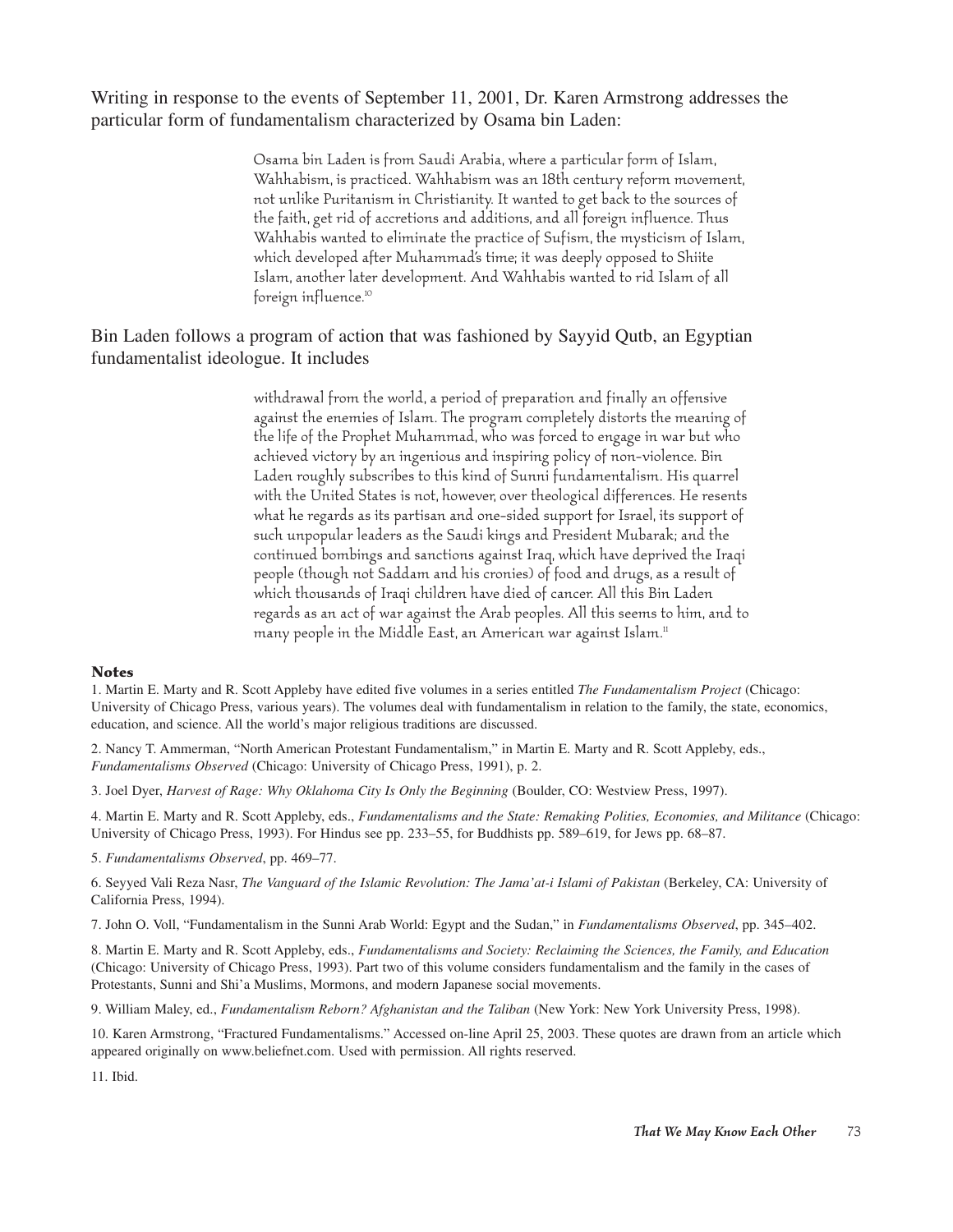## **Appendix D**

### **The Commission on World Mission**

The church should recognize that God is creatively and redemptively at work in the religious life of all mankind [sic].

**~**

Christians have much to learn, as well as to contribute, through dialogue with people of other faiths. Their special responsibility is to present the knowledge of God in Christ Jesus in humble and sincere dialogue in ways which will respect each other's integrity.<sup>1</sup>

Critical to the path of the United Church understanding of mission has been the *Report of the Commission on World Mission*, the principal recommendations of which were adopted by the 22nd General Council in 1966. This report broke new ground in calling on the church to establish relationships of partnership with the younger churches to which the United Church and its predecessor denominations originally had sent missionaries. It also offered a significant critique of the way in which historic mission (often unwittingly) had assumed Western enculturation as integral to the gospel. Moreover, it announced the possibility of a new paradigm for the work of theology. The quotation above points to what the authors of the report envisaged as the emergence of a new world context: The interpenetration of cultures through travel, immigration, and new forms of communication would lead ultimately to the reality of one world. This global civilization would not be based on superficial homogenization but rather on cross-cultural connection and interaction.

The report notes that the theology of the early church was formulated as the outcome of intimate and continuous encounter between the knowledge of Jesus Christ and the Greco-Roman patterns of thinking and living. And today, the report argues, a like dynamic is possible in the encounter with other world faiths. Thus, what is needed in carrying out mission is not the presentation of precisely defined formulations to people of other faiths, but a mission

> conducted in a way that will facilitate intimate, continuous and creative encounter between the knowledge of Jesus Christ and the thinking of people who have come through neither the Hebraic nor the Graeco-Roman traditions, or of other people for whom these traditions have lost much of their meaning.<sup>2</sup>

Such interaction would necessitate a "reconceptualization" of theology and approach. The church would have to move beyond its Western rationality to approaches more Eastern in form, entering the risk of dialogue in which the participants do not come from a common historical or philosophical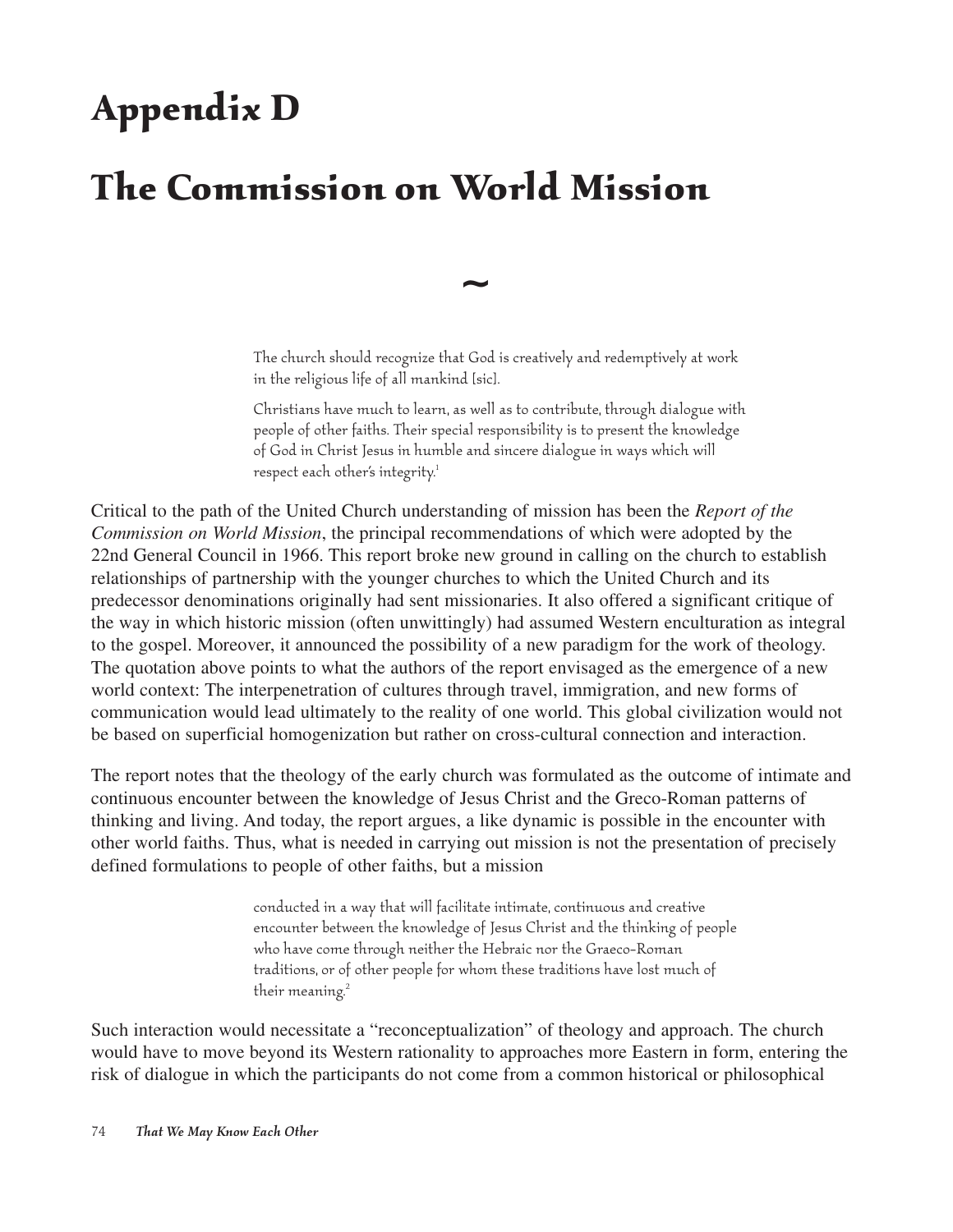tradition. In such encounter, Christians may be led to deepened understanding of their own faith.

It is important to note that the report does not endorse the simple substitution of dialogue for evangelism. Rather, it urges the church to define its mission as including a dialogue with other world faiths "in which are tied together both the evangelism that proceeds by listening and the evangelism that proceeds by speaking."3 Indeed, the report uses strong and traditional language in describing the content of the Christian missionary message:

> The primary basis of the missionary imperative lies in the Christian's conviction that God sent Christ to penetrate [sic] the world and to redeem humanity from within; that Christ founded a community of people, forming the church, to continue the work He had perfectly initiated; and that the events of Christ's life, death and resurrection, provide both the pattern for the church's mission and the dynamic for its performance.…

> Contemporary Biblical studies have reinforced the conviction that the *missionary imperative arises fundamentally out of God's act in sending Christ and in establishing the Church to continue His work*. 4

At the same time, there is a repeated reminder that missionary endeavour must eschew any sense of cultural superiority and learn to listen as well as to speak: "[T]he Christian must make special efforts to encounter [sic] men of other faiths, and to enter into persuasive dialogue with them, only in ways that will engender mutual trust."5 The new missionaries must also be prepared to let go of any control over the outcome of the endeavour. The distinctive role of the missionary in other religious communities "is basically to present the knowledge of Jesus Christ, and release it to become a formative force in the life of that community."6

The report canvasses the possibilities for a Christian's attitude to other faiths current at the time:

Views range all the way from a belief that Christianity is radically opposed to all other faiths, and must altogether displace them, to the view that Christianity is the fulfilment of other faiths. For the former point of view, there is no real point of continuity between other faiths and Christianity; Christianity cuts across and makes irrelevant all that has gone before. For the latter point of view, there is continuous development from other religions to Christianity, which fulfils what they in more imperfect ways anticipated. The former tend to emphasize the uniqueness of the revelation of God in the historic person of Christ; the latter tend to emphasize the universal operation of the Logos among all people.<sup>7</sup>

The assertion that God is creatively and redemptively at work in the religions of humankind clearly stakes out the Commission's own position. If one adopts the accepted distinction among exclusivist/inclusivist/pluralist positions,<sup>8</sup> then this crucial assertion rules out the exclusivist position, namely that Christianity must displace all other faiths. The statement also seems to rule out the Barthian teaching that all religion is by nature discontinuous with the gospel. All religious life may be judged and found wanting in the light of the gospel, but it is the conviction of the report that all religious life is also affirmed and dignified by God's active involvement. The overall approach of the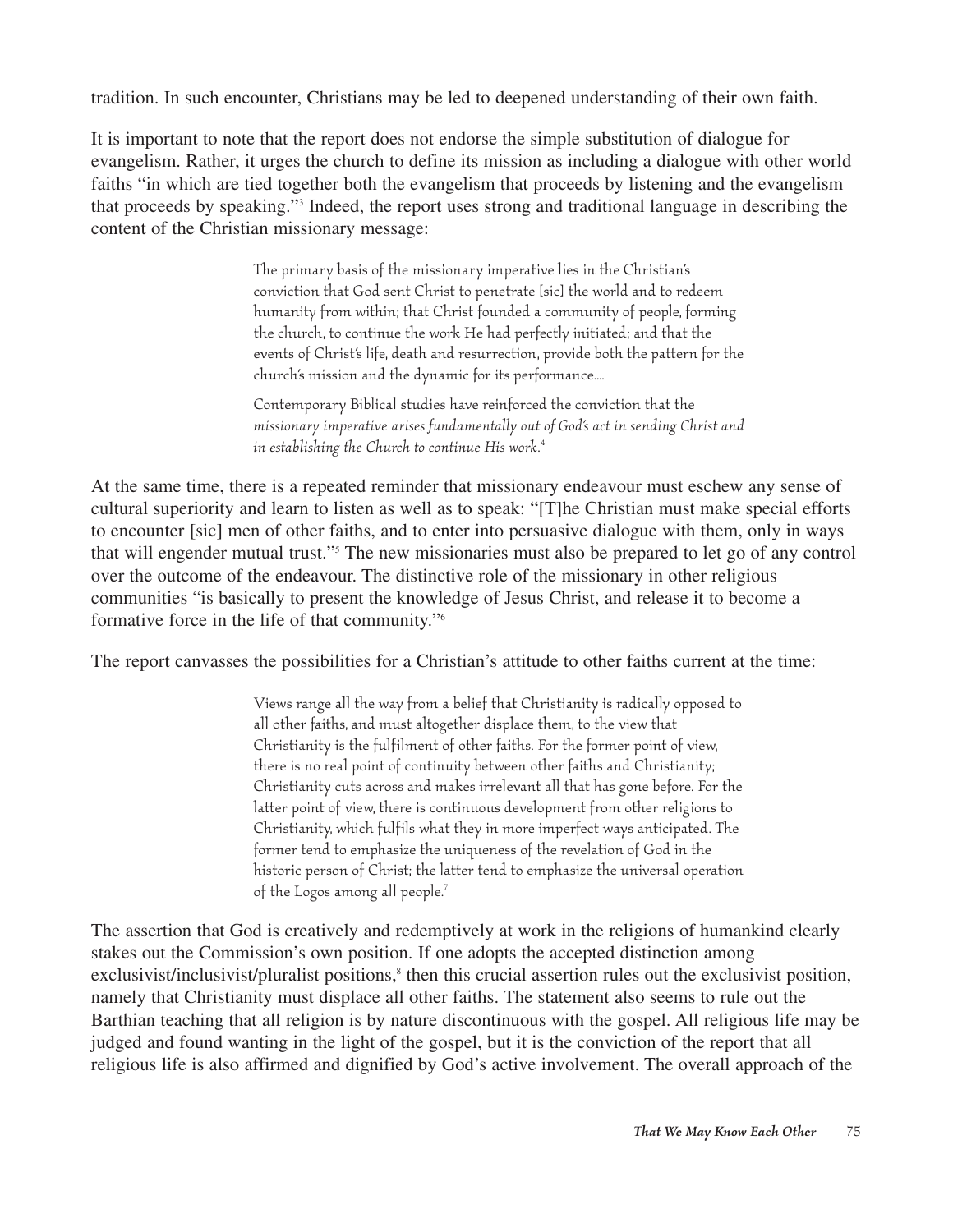report is to hold in constructive tension both the understanding of a new, religiously plural context and the historic mandate of the church to witness to God's mission to the world in Jesus Christ.

When the report speaks in theological terms rather than those of comparative religion, it tends to take an inclusivist stance, affirming that God's active involvement is through the universal presence of the eternal Logos.<sup>9</sup> According to John 1:1–5 (also Col. 1:15–20 and Heb. 1:1–2), it is through the Logos or eternal Word that all things come to be and finally will be perfected. While Christians know the Word as incarnate in Jesus Christ, it is this same Word who, although unknown and unnamed, "has always been operating in the life and thought of non-Christian peoples."10 It is unlikely that the authors of the report would have endorsed Karl Rahner's concept of the "anonymous Christian," since that would seem to deny the authenticity of the spiritual experience of, for example, a Hindu as a Hindu. However, they might well have endorsed the concept of an "anonymous Christ."

At times, one is left with the impression that the inclusivist position is the most venturesome that the authors of the report could conceive.11 However, the report also evidences openness to a pluralist approach at a time when this option was only just beginning to be articulated. The report views the ongoing existence and growth of other world faiths both as a historical reality and as theologically significant. In the section entitled "Rethinking the Relationship between Christianity and Other Faiths, and the Uniqueness of Christianity," the report suggests that the church "should probably welcome the religious plurality of the modern world" because "rather than limiting effective encounter in dialogue with non-Christians, the religious pluralism of the modern world may facilitate it." Religious plurality will drive us "back to a better understanding of [our] own faith," helping us to disentangle ourselves from a solely Western enculturation of Christian faith and theology. This will allow us to understand the core of our own faith better and to grow in respect for our neighbours of other faiths.12

The report also may go so far as to signal the appearance of the transformationist option in understanding other religions and cultures. To enter into the process of dialogue entails the possibility of transformation. While patterns of interreligious connection have occurred throughout history, in recent times the tempo of this interconnection has increased. Eastern and Western traditions continue to grow toward a future yet to be discerned. In this future, Hindus will be Hindus, not in any past sense but in some future one; the future of Buddhists will be Buddhist, in a way yet to be created; the future of the Muslim world will be the next chapter in the ongoing evolution of an Islamic history now vigorously in process.<sup>13</sup>

As the world changes, the report argues, religious communities will be challenged by the need to develop a new element in their individual and corporate lives—compatibility. Because of its history and present position, Christianity is called to do so first, to lead the way. This compatibility has a clear objective in mind, because for the first time the world's religious communities are facing shared problems. "Christians, Jews, Muslims, Hindus and the others are being called upon to collaborate in building a common world … not merely a world of which we can severally approve, but also one to the building of which the faith of each can aspire."14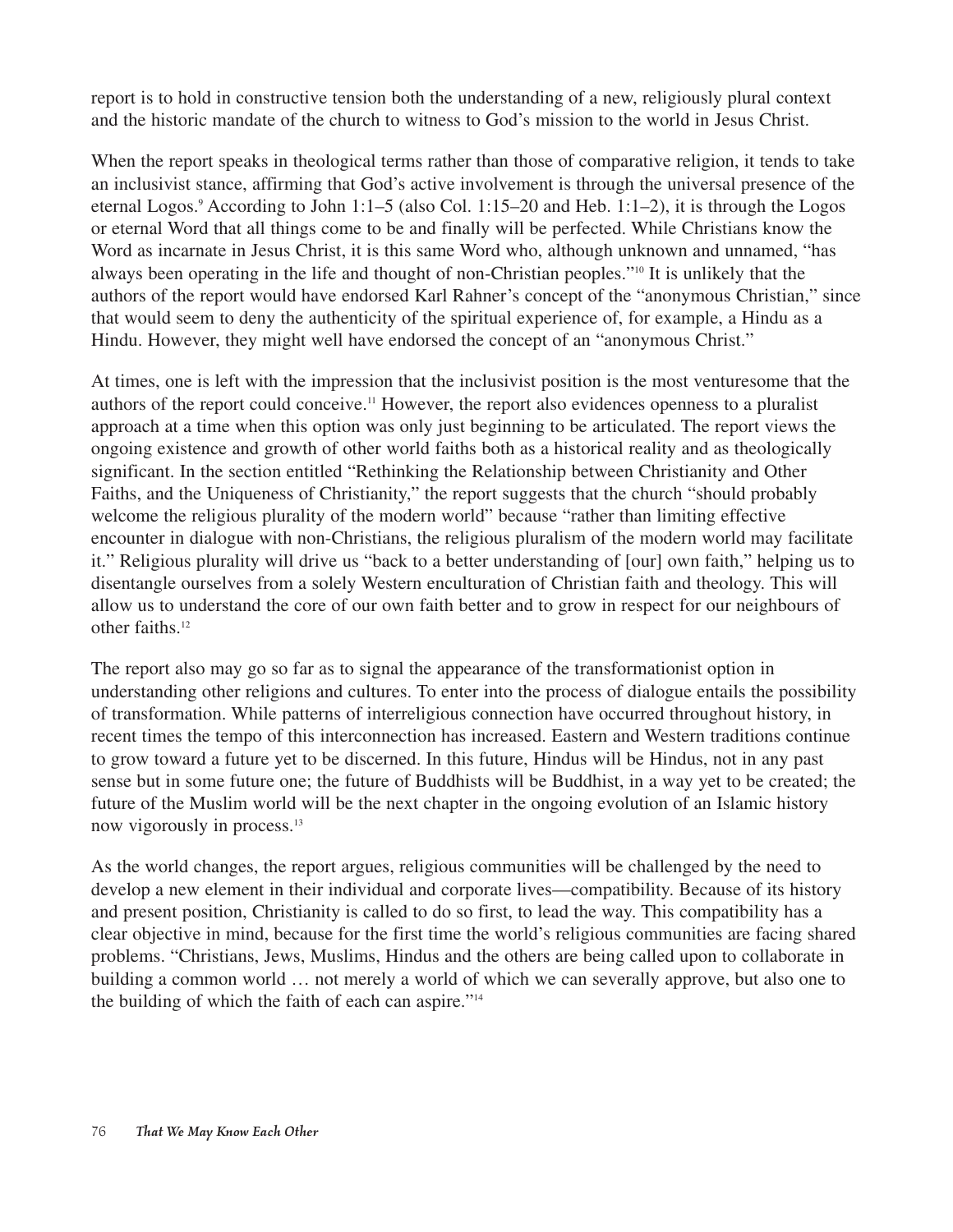#### **Notes**

1. *Record of Proceedings of the 22nd General Council*, *1966 [ROP 1966]* (Toronto: The United Church of Canada, 1966), pp. 435–36.

2. *ROP 1966*, pp. 425–26.

3. *ROP 1966*, p. 426.

4. *ROP 1966*, p. 341.

5. *ROP 1966*, p. 354.

6. *ROP 1966*, p. 343.

7. *ROP 1966*, p. 351.

8. For a brief description of these positions in recent United Church documents, see Committee on Theology and Faith, *Reconciling and Making New: Who Is Jesus for the World Today?* (Toronto: United Church Publishing House, 1994) p. 36f., and The United Church of Canada, *Mending the World: An Ecumenical Vision for Healing and Reconciliation* (Toronto: The United Church of Canada, 1997), pp. 16–17.

9. For an example of the use of Logos Christology in a recent United Church report, see *Mending the World*, pp. 17–19.

10. *ROP 1966*, p. 351.

11. The report ironically commends such theologically divergent scholars as Hendrik Kraemer and A.C. Bouquet, and describes A.C. Bouquet as one "who strongly champions the view that the eternal Logos has always been operating in the life and thought of non-Christian peoples" but "nevertheless says that this 'does not abate one whit the unique glory of the once-for-all discontinuous incarnation in Jesus.'" *ROP 1966*, p. 351.

12. *ROP 1966*, p. 352.

13. *ROP 1966*, p. 324.

14. *ROP 1966*, p. 326.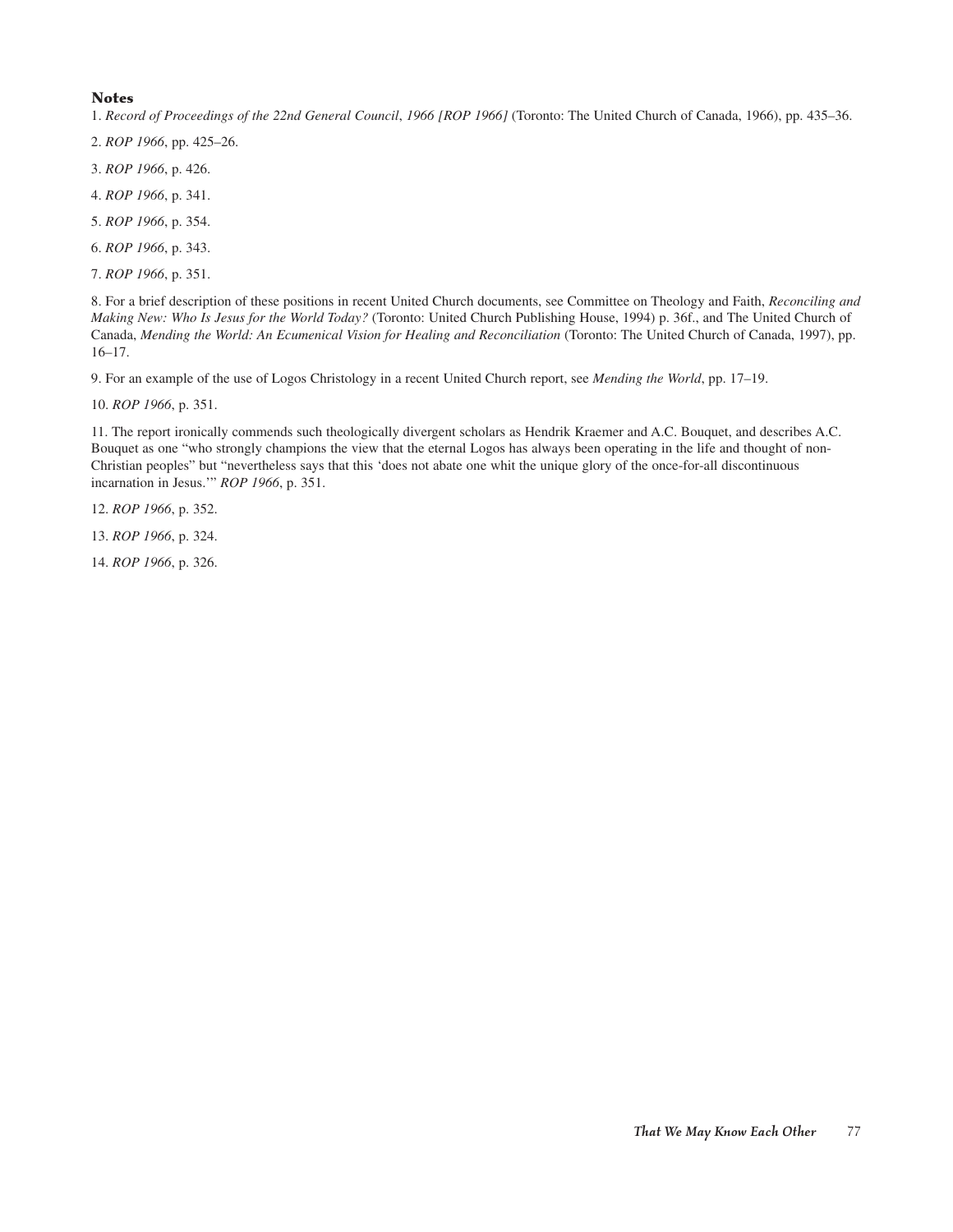## **Appendix E**

## **The Contribution of Wilfred Cantwell Smith**

Wilfred Cantwell Smith (1916–2000) is widely regarded as one of the world's most significant scholars in the field of the history of religions and Islamic studies. He was a minister of The United Church of Canada; a member of Bloor Street United Church, Toronto; the holder of the Birk's Chair of Comparative Religion in the Divinity Faculty at McGill; the founder of the Institute of Islamic Studies at McGill; and, subsequently, the Director of the Centre for the Study of World Religions at Harvard. He was also for several years the President of the American Academy of Religion. Just before his death, the Government of Canada awarded him the Order of Canada.

**~**

Smith was born in Toronto and educated at the University of Toronto, where he was an active member of the Student Christian Movement. He went to Cambridge in 1938 to study theology with H.H. Farmer and found himself in the midst of a tumultuous student generation that was frantic about the Spanish Civil War and the fierce conflicts between socialism and fascism taking place in Europe. Like his friend and contemporary, George Grant, Smith had been a pacifist since his secondary-school studies at Upper Canada College. His early education had convinced him that World War I had been a disastrous conflict rooted in nationalistic greed. Grant stayed in London to help the voluntary efforts of the Fire Brigades during the Blitz. Smith responded to the crisis by going to India with his new wife, Muriel, a daughter of former Canadian missionaries in China. At that point, Smith was thinking about how to help India achieve independence from European domination.

In Lahore, then still part of India, Smith took a position teaching Islamic history at Forman Christian College. At that time, Smith saw himself as an adherent of Nehru's cause of working for the independence and free development of India. Smith and his wife visited Nehru in his prison cell in Lucknow in 1941. Smith's first book, *Modern Islam in India*, published in 1943,<sup>1</sup> gives us a vivid picture of the young Canadian's responses to the tensions and hopes of Lahore in the early 1940s. At that time, he hoped Nehru could build a socialist India that would unite all the Indian peoples— Christians, Muslims, Hindus, Buddhists, Jews, and others. Smith was very stimulated by a group of young socialists like himself in Lahore at that time. They shared many values in spite of the diversity of their religious backgrounds. All were united in their support of Nehru and in their commitment to the struggle to free India.

The violence that broke out at the time of the independence of India and Pakistan in 1947 shattered Smith's confidence in his own comprehension of the forces at work in India and in human history.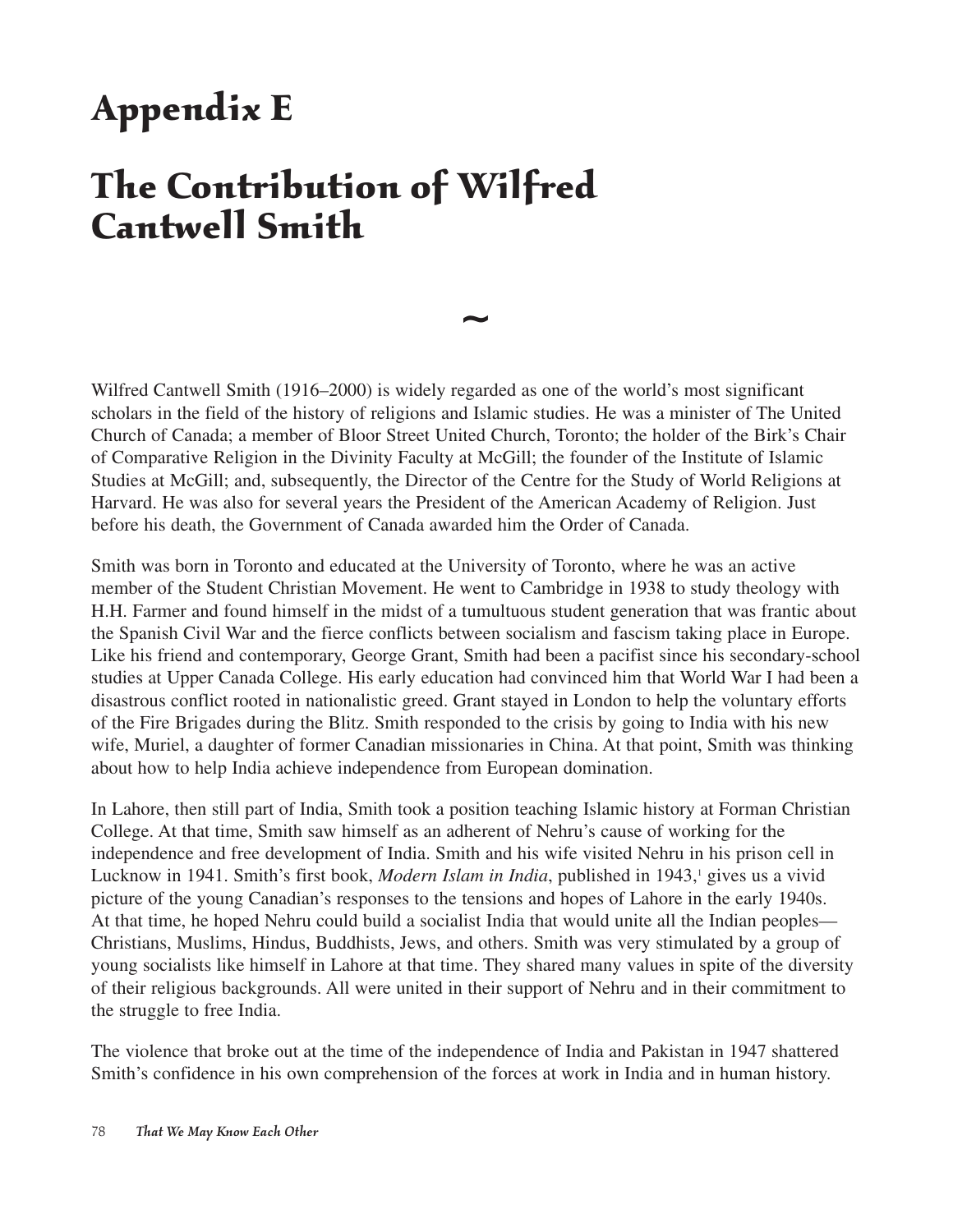Over 10 million people were uprooted, and terrible mutual slaughter took place between members of different religious communities. One of Smith's Muslim friends from his early days in Lahore, K.G. Saiyidain, stayed with India but wrote an open letter to Nehru in which he said an even greater evil than the actual violence were the seeds of mutual hatred and desire for revenge that resulted from the events of partition.<sup>2</sup> Smith went back to Canada and accepted a chair in Comparative Religion in the Faculty of Divinity at McGill. He undertook to develop the university's new Institute of Islamic Studies in order to work toward modes of study that would be acceptable to both Muslims and non-Muslims. Like Saiyidain, Smith understood much would have to be done to combat the forces of religious hatred loose in the world.

Smith wrote that the horrors of the partition violence were "burned" into his consciousness.<sup>3</sup> In all his nine subsequent books, Smith echoes the refrains he took up after the shock of partition. He had also been shocked by the discovery of the horrors of Soviet repression of dissidents. He gave up his simplistic notion of an immanent divine purpose active in human history, a purpose that was readily intelligible to the enlightened human mind. Never again did Smith say that affirmations of transcendence are nothing more than "pie in the sky" nonsense.

His aim when he returned to Canada was to develop modes of studying the religious history of humanity that would do justice to all traditions. Such study should encourage sound knowledge and mutual respect between adherents of different religious traditions. This knowledge should help enable all of us to comprehend better how we make choices about which elements of our heritage we will affirm as we work in the present to build our common future. We all inherit much by way of ideas, practices, doctrines, social codes, and so on from our ancestors. We have to make decisions on what to use from this heritage as we focus on trying to act constructively in the present. This emphasis on how people use their cumulative traditions was the approach to the comparative study of human religious history that Smith tried to develop at McGill and subsequently at Harvard.

Smith spoke of "corporate critical self-consciousness," which meant that all people need to become self-conscious about their own religious histories. We need to know how the symbols of our heritage have been used in the past in diverse contexts, and how we, as individuals, have used those symbols in our own crises. We need self-consciousness, individuation, so that we can recognize where we come from and why we think as we do. Then we need community across traditions; we need to talk seriously with people from other traditions who have also become self-conscious about how their traditions have functioned over time. Once we have this mutual critical self-consciousness, we can begin to talk together about what we should do next.

When we are self-conscious about how our symbols have affected us, we have a better chance of learning not to be blind instruments of forces driving us without our comprehension. When we lack critical self-consciousness, we are much more likely to act without reflection and without constructive insights into the probable fruits of our activity. For example, just to think of "the other" as a demonic force, without ever trying to understand the other as a person, can lead to unreflective violence. Much of Smith's life and work was dedicated to trying to teach people to be reflective about their religious lives. He was one of the first scholars in the West to write about the dangers of unreflective fundamentalism.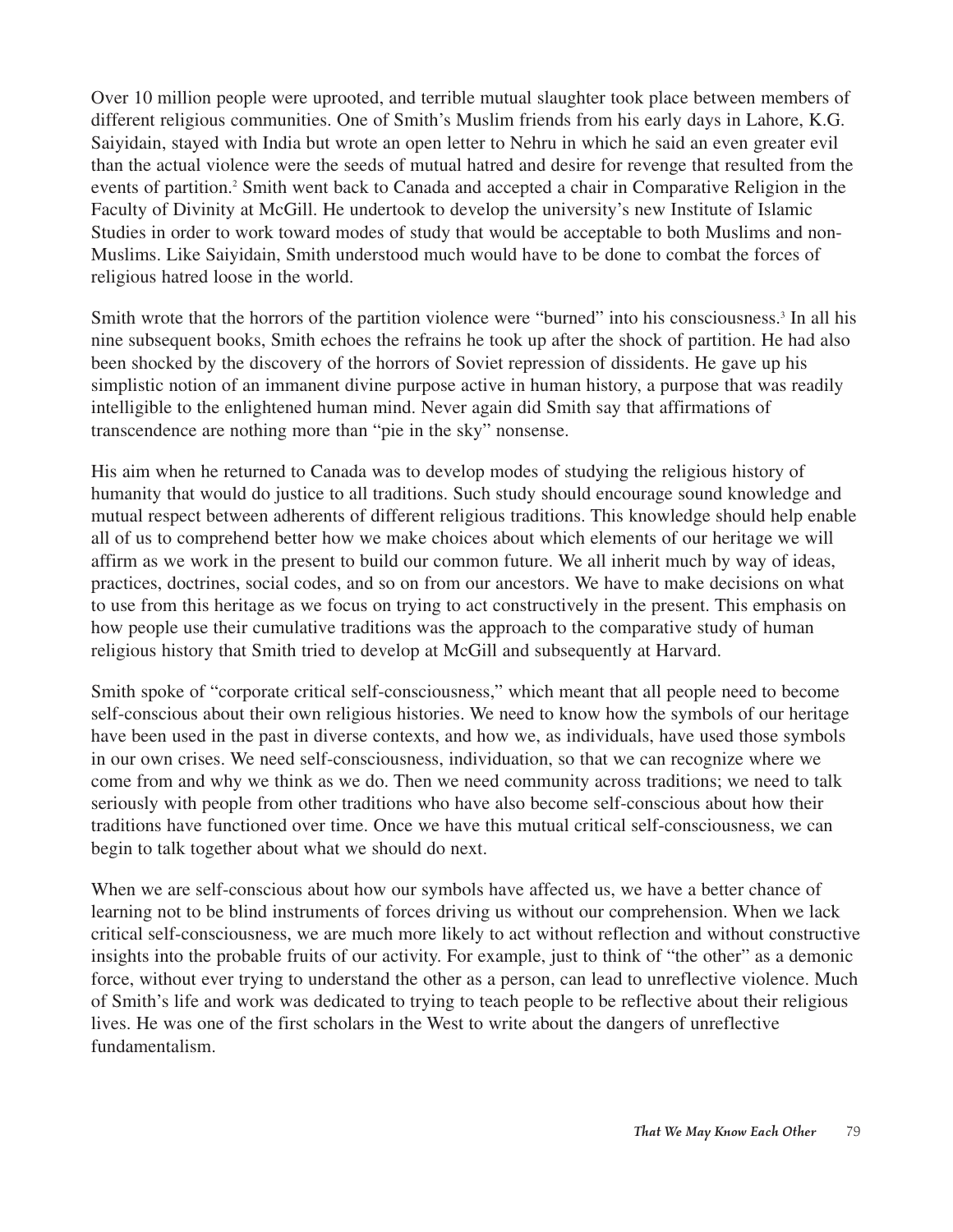Many readers of the later Smith find his idea of transcendence difficult, yet it is central to his developed thought. It means, for one thing, that he learned intellectual humility the hard way. As a young scholar of Indian Islam, he was shocked to discover that historical events were not unfolding in the way his socialist analysis had taught him to believe they would. Transcendence, in this respect, means in Smith's writing that reality, what is going on around us, is always much more complicated than we can fully comprehend. We therefore need to be careful not to fall victim to closed intellectual systems that attempt to explain everything.

This is important to interfaith work since it suggests that goodness, justice, love, and mercy are much bigger and more rooted in reality than we can fully grasp within one religious tradition. We have intimations into what transcendent goodness, justice, love, and mercy might be, but there is always more to be grasped and realized, shaped into new structures, and used for new human creations. The process never ends. In a little book written in 1951 entitled *Pakistan as an Islamic State*, Smith commented that one of the Muslim citizens of the new Pakistan told him that following the goal of building a good society was like being pulled by a kite. The kite is the transcendence that pulls us despite the limitations of our intelligence.<sup>4</sup>

Smith's most successful effort to communicate to a wider Canadian audience was through a series of lectures given on the CBC Radio's *Ideas* program in 1961. These lectures were later published under the title *The Faith of Other Men*. <sup>5</sup> One of Smith's key notions was that the biblical and Qur'anic notions of "faith" were different from our common understandings of "belief." The Qur'anic word for "faith" is *iman*. In both the Qur'an and the Hebrew Bible, the term comes from a verb denoting a way of relating oneself to the universe—a stance, a perspective. The Pauline image "now we see through a glass darkly" (1 Cor. 13:12) conveys this notion. Seeing through a glass darkly is faith rather than belief.

In his CBC lectures, Smith maintained that this notion of a faith stance toward the transcendent exists in all the major religious traditions and that people in all traditions think of themselves as maturing and growing toward becoming more fulfilled and coherent as individuals and communities. Smith believed if Muslims and Christians see themselves as living their lives under judgment from God and as trying to mature into people ready to meet their Creator, then they can more easily learn to respect each other.

#### **Notes**

- 1. Wilfred Cantwell Smith, *Modern Islam in India* (Lahore: 1943).
- 2. K.G. Saiyidain, *Education, Culture and the Social Order* (London: Asia Publishing House, 1963). See pp. 266–73.
- 3. Wilfred Cantwell Smith, *Questions of Religious Truth* (New York: Scribner, 1967), p. 108.
- 4. *Pakistan as an Islamic State* (Lahore, Pakistan: Ashraf, 1951), p. 26.
- 5. *The Faith of Other Men: The Christian in a Religiously Plural World* (New York: Harper & Row, 1961).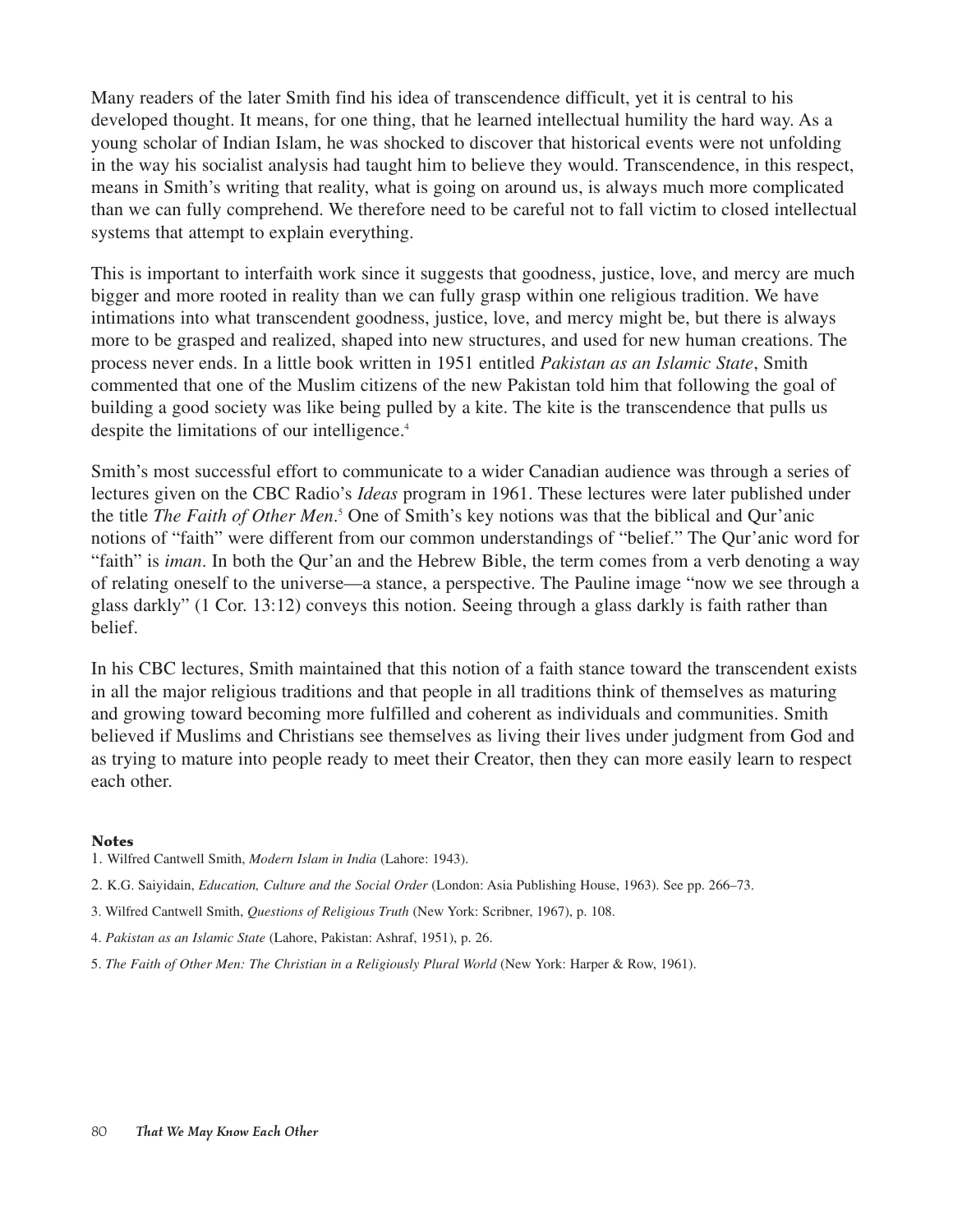## **Appendix F**

# **Advice for Christians Reading the Qur'an**

It is not easy for non-Muslims to grasp quickly or easily what it is Muslims hear when they hear the Qur'an speaking to them with authority. Non-Muslims often find reading the Qur'an confusing because it cannot be read like the Bible. The Qur'an is not organized in the same way as the Bible or most ordinary books. Therefore, it can be difficult to understand the Qur'an when it is approached with the same expectations as any other book.

**~**

The word "Qur'an" means "recitation." Muslims believe Muhammad heard the angel Gabriel speaking the words of the Qur'an. Muhammad then recited these words, which were later recorded by secretaries. Through the centuries since that first recitation, the Qur'an has continued to be recited and heard by faithful Muslims. The art of reciting the Qur'an is studied throughout the Muslim world. A person who can recite the verses of the Qur'an effectively is highly valued by the community. So the Qur'an is first of all heard and only later read.

To understand what Muslims hear when these verses resound in their ears, minds, and hearts requires an imaginative effort on the part of non-Muslims. Appreciating the religious experience of Muslims is something like art appreciation for Christians. The surahs of the Qur'an are aimed directly at the transformation of the human heart.

Although Arabic is not the mother tongue of most Muslims around the world, they still insist the Qur'an must be taught and recited in Arabic. It is not possible to convey the power of the Arabic in translation because the patterns of rhyme cannot be duplicated in other language. When we read a translation of the Qur'an in English, we must bear in mind that we are not experiencing the Qur'an the way Muslims experience it. Centuries of Arabic poetry created a highly sensitized audience for the Qur'an, with its language of great lyricism and beauty. Students of Islam do not simply learn the surahs; they absorb the rhythms and sounds, taking them to heart in the deepest  $way<sup>1</sup>$ 

Unlike the Bible, the Qur'an has not been edited to give a chronological history. No linear history is presented by the Qur'an. Instead, the Qur'an is arranged by the length of the surahs, beginning with the longest and ending with the shortest. After the Prophet's death, those who put together the remembered verses into a written Qur'an did so knowing these verses had come to them exactly as the Prophet had recited them. To read the earliest revelations to Muhammad, one should look at the end of an English translation of the Qur'an because the earliest revelations are also the shortest.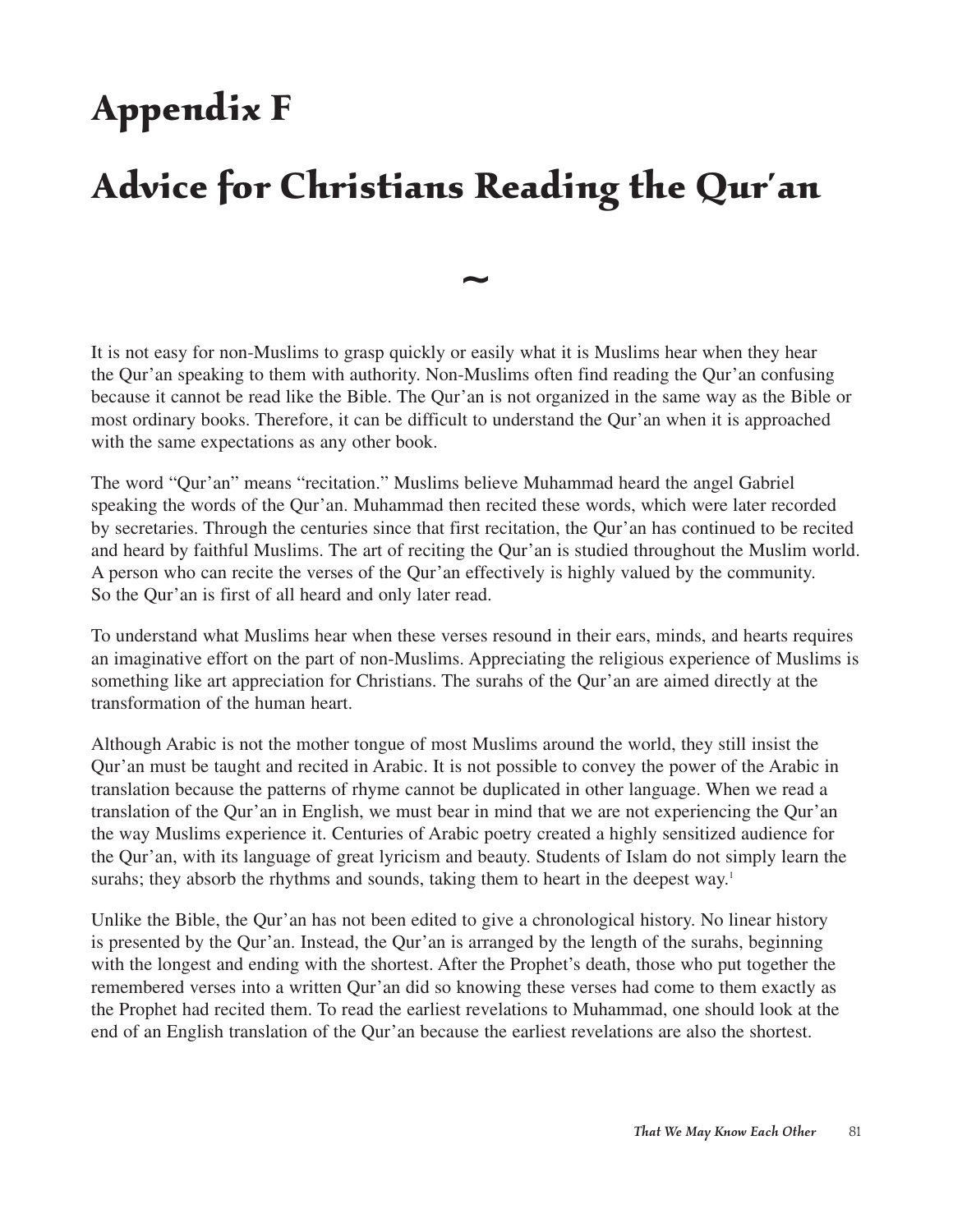The key to understanding what Muslims hear in the Qur'an is remembering that Muslims hear the Qur'an as challenge, promise, and judgment. The earliest surahs were a diagnosis of the society of that time. Materialism and a lack of seriousness about life were the major challenges. The promise to believers was that by recognizing the Creator and modelling their lives on justice, charity, and devotion, they could lead transformed lives. This call is paired with the certainty of divine judgment in this life and beyond. All of the later teachings of the Qur'an with respect to how human life should be lived flow from these key ideas.

A Christian reader will encounter in the Qur'an many of the same personages found in the Bible, though the stories differ a great deal. The prophets mentioned in the Qur'an include Noah, Abraham, Moses, Lot, David, Solomon, Jesus, as well as several others. The Old Testament literary prophets such as Amos, Isaiah, and so on are not mentioned. These references to earlier prophets are reminders to those who hear the Qur'an today that this message has been given many times before, to the Hebrew prophets and to Jesus the son of Mary.

For more detailed instances of teachings with respect to particular issues such as creation, social and legal matters (usury, marriage, divorce), Judaism, and Christianity, one may refer to an index. References to these and many other topics are scattered throughout the Qur'an. Most of the detailed teaching on such issues came later, after the community was well settled in Medina. Yusuf Ali's translation is recommended because it has a useful commentary that explains Muslim thinking with respect to social and theological issues through the centuries. A recent book by Michael Sells, *Approaching the Qur'an*, <sup>2</sup> is one excellent guide to hearing the Qur'an as Muslims do and is recommended to those who wish to explore the Qur'an further.

#### **Note**

1. Michael Sells, *Approaching the Qur'an: The Early Revelations* (Ashland, OR: White Cloud Press, 1999), pp. 7–11. 2. Ibid.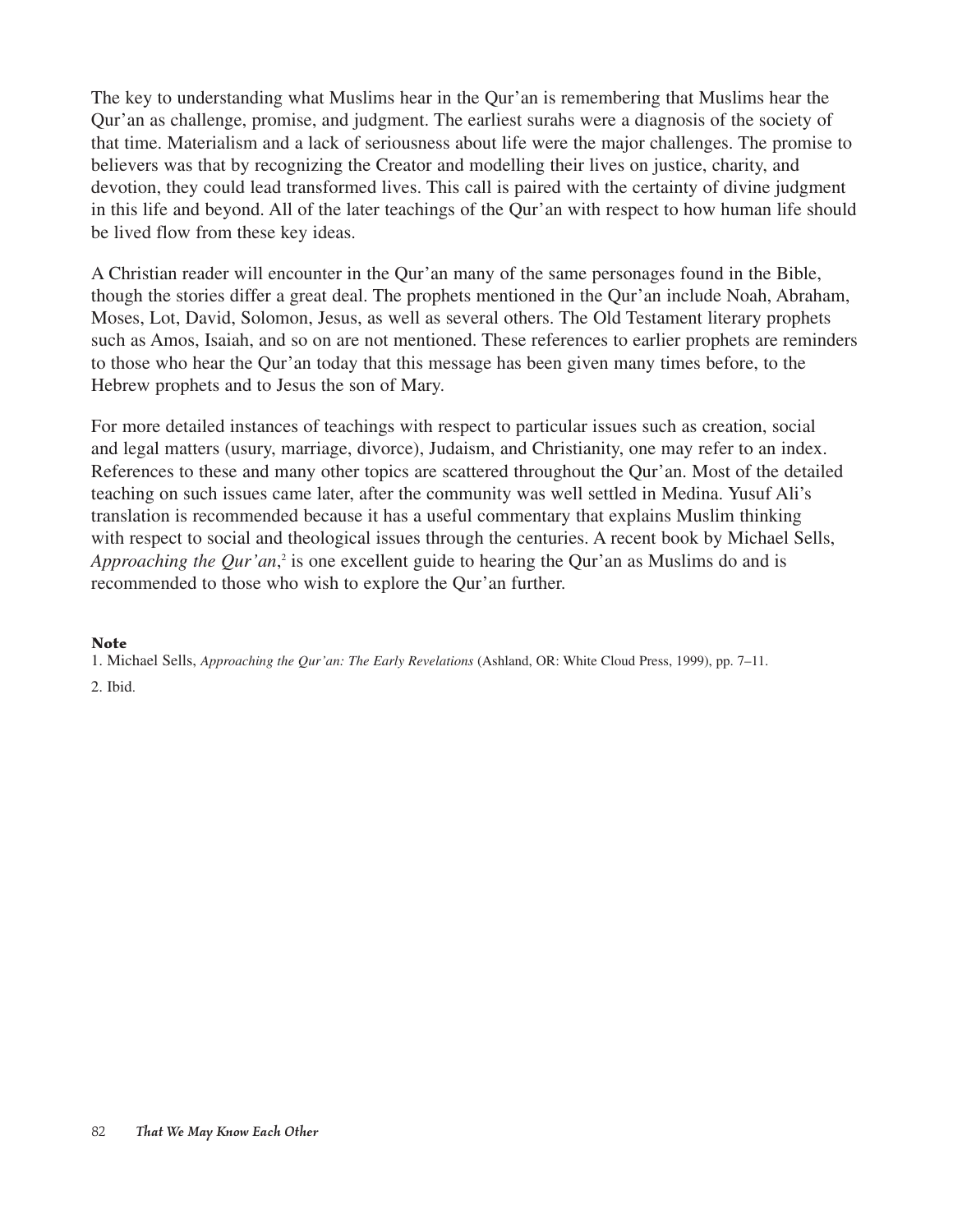### **Appendix G**

### **Stories in My Neighbour's Faith**

The following two stories originally appeared in *Stories in My Neighbour's Faith: Narratives from World Religions in Canada*, a publication of United Church Publishing House (Toronto, 1999). The authors of these stories are Canadian Muslims who have worked closely with United Church of Canada congregations in interpreting Islam.

**~**

#### The Tragedy of Karbala

In the history of Islam no human drama is as compelling in its high tragedy as the story of Karbala. No doubt there are other tragic stories in Islamic history, but the power of the story of Karbala over my mind lies not in its historical but in its archetypal, timeless character, bound by strong emotional ties to what is most sacred in Shi'a Islam.

Imagine a child of three or four repeatedly exposed to the sacred narrative of Karbala, recounted with dramatic symbolism and expressions of communal sorrow. That is how, as children, my sister and I first encountered the story. My father was a western-educated, open-hearted Shia Muslim of India. I grew up among people of all religions who were constantly coming to our home. The evenings of every Muharram (first month of the Muslim lunar year) in our home were devoted to the commemoration of the tragedy of Karbala through poetic recitation of the narrative in mournful chants and laments. The atmosphere was replete with sorrow and weeping and occasional rhythmic, ritual beating of the chest, a symbol of shared suffering with the martyrs of Karbala and an affirmation of devotion to and solidarity with the prophet Husain and his family, who sacrificed their lives for faith. The act of weeping was seen as salvific, the sorrow a bond between the mourners and the sacred ones who were mourned.

The seeds of this tragedy go back to the rise of Islam in early seventh century Arabia, with the prophet Muhammad proclaiming a new message: the unity of God and equality of humankind—yes, not merely mankind. This message was so revolutionary that it threatened not only the polytheistic beliefs of innumerable warring tribes but also the social, economic, and gender power structures of the day. That threat gave rise to hostilities against the prophet and his family, particularly in the clan of Banu Ummayya, with Abu Sufyan at its head. The hostilities continued generation after generation, despite the fact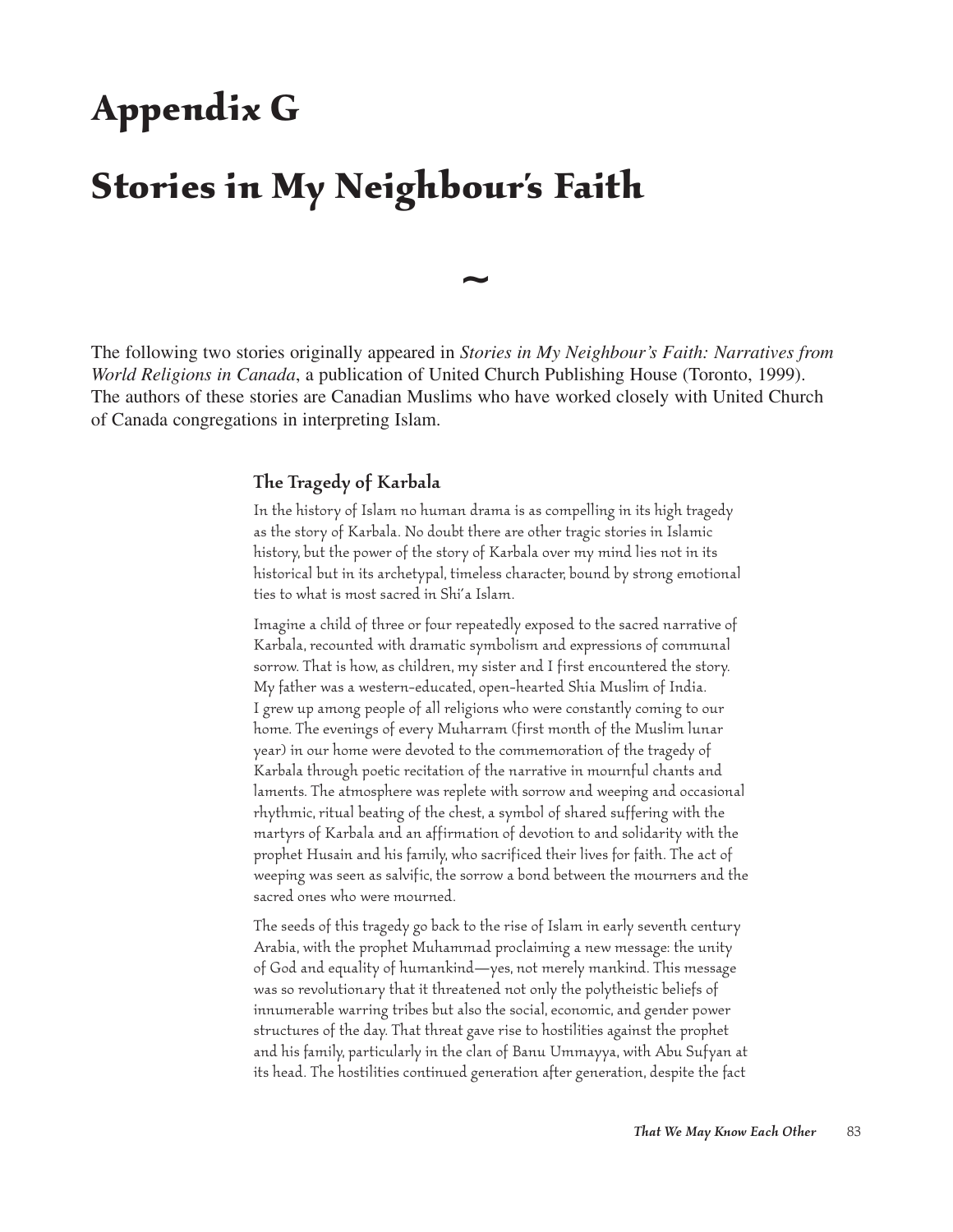that all had embraced Islam. With the spread of Islam from Persia to Syria, wealth flooded the Muslim world, giving rise to luxury and decadence. In 680 C.E. Yazid, grandson of Abu Sufyan, assumed power in Damascus as the caliph of Muslims and pitted himself against Husain, the saintly grandson of the prophet. So began the great tragedy of Karbala.

As children we knew nothing of this historical backdrop. All we knew was the story as it unfolded with symbolic ceremonies, in deep reverence and sorrow. Here is how that story was recounted.

Yazid, the cruel and depraved caliph in Damascus, demanded that Husain pledge unquestioned allegiance to him as the spiritual head of all Muslims. Yazid knew that unless he had the allegiance of the prophet's family, his oppressive rule could be challenged and he could be overthrown. So he made all attempts to extract allegiance from Husain. But Husain refused. He would not compromise with Yazid's tyrannical rule and thereby disgrace Islam, which championed the oppressed and had always stood for a life of simplicity and austerity. Consequently, Husain's life in Medina was made impossible, and he was hunted from city to city. Then a party in Kufa, Iraq, invited Husain to live among them as their teacher and guide. He accepted the invitation and embarked on the fateful journey to Kufa.

Wide-eyed we listened to the narrator reciting tearfully how Husain left Medina with his family and companions, knowing that he would never return. With a caravan of one hundred men, women, and children, Husain crossed 900 miles (1440 km) of desert on horses and camels, in the scorching Arabian heat.

When he was within a few miles of Kufa, Husain met people coming from Kufa and heard of the terrible murder of his cousin, Ibn Muslim, sent in advance to announce Husain's arrival. Among the men who bore this news was a poet who told Husain not to go on to Kufa, "For the heart of the city is with thee, but its sword is with thine enemies, and the issue rests with God." As Husain was mourning the death of his cousin, a small force of Yazid's army appeared, demanding that he surrender and pledge allegiance to the caliph or face certain death. What a terrible choice! It would mean not only Husain's own death but also the death and suffering of his family and companions. Yet Husain refused once again and so was surrounded by the enemy troops. All routes of escape were blocked. So on the first day of the month of Muharram, Husain camped at Karbala.

The description of Karbala always frightened me—a parched and desolate land with searing heat, howling wind, blowing dust, and this small caravan of anxious men and women caught in the midst of evil forces, resigned to the will of their God.

For ten days messages passed back and forth between Kufa and Karbala without resolution. The governor of Kufa, under instruction from Damascus, refused all alternatives except a battle. My heart pounded each time I heard that more and more enemy troops arrived at Karbala. They camped at a distance, on the banks of the Euphrates. On the eighth day Husain's access to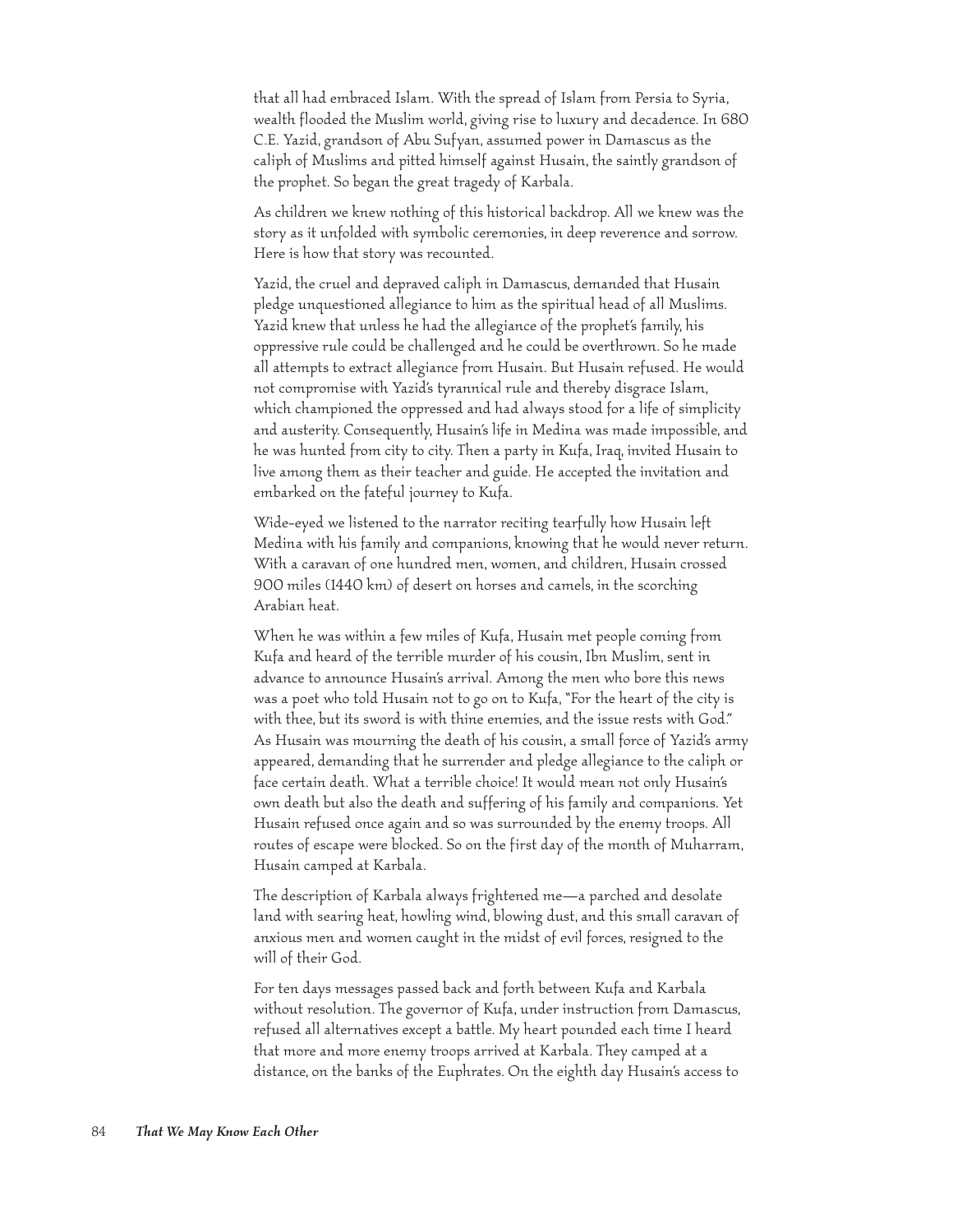the water supply was cut off, the abundant streams of the Euphrates still within sight.

The tenth day of Muharram, called Ashura, fell on October 10, 680 C.E., and that day Husain's camp was attacked at dawn. It was no battle, seventy men against an army of four thousand, yet Husain's supporters fought valiantly in contempt of death. In horror we heard his young son, his brother, his very young nephews, and his companions were all brutally massacred. Husain carried the body of each martyr from the massacre field to his camp and laid it on the sand, where his family mourned the death of each loved one. In the end as the sun went down, Husain was alone. He went into the tent to take leave of his family. His sister, Zainab, said that he instructed them to remain firm in their faith, as that was their battle, and that he thanked God for all the blessings bestowed upon him. He then prayed for those who were fighting against him, "not knowing truth from falsehood."

Then Husain took to the battlefield and was immediately surrounded by lancers and swordsmen. After a short while the call for evening prayer was given. Husain got down from his horse and knelt on the sand in prayer. At that moment his head was cut off and raised on a spear as a sign of victory. All Husain's men had already been killed, and the order was given to trample their bodies under the horses' hooves. That night the enemy troops marched into Husain's camp, looted, and then burned the tents. Terrified and griefstricken, the women, children, and Husain's sick son, Abid, left the burning tents behind to sojourn alone on the burning sand under the night sky.

Husain's family was then taken captive—Abid in chains, holding the rope of a camel; the severed head of Husain in front, paraded on a spear. Under army escort, the family was taken to Kufa and then Damascus. No one knew who they were or what had happened. The story of Karbala would have been lost were it not for Husain's sister, Zainab, who recounted the tragedy wherever the caravan stopped, soldiers whipping her each time she spoke. And so the story of Karbala was preserved.

To me the story was about the faith and suffering and martyrdom of the most sacred and holy beings in my religious tradition: the beloved family members of the holy prophet, caught in the terrors of history as they stood against the world for the sake of truth and justice. Husain died a martyr, bearing witness, and that witness redeemed what would otherwise be known as a failure and defeat. His martyrdom dealt a death blow to the corrupt regime at Damascus and all it stood for.

I grew up listening to this narrative over and over again, chanted lyrically in my mother tongue, Urdu, a beautiful language born of a blending of classical Sanskrit, Persian, and Arabic. The narrative evoked powerful images: images of massacre and desperation; of courage, pain, and pathos; of love and faith and sacrifice; images of captive women, wounded at heart by the horrors of the day, wandering through the desolate desert night; images of burning tents and enemy soldiers encroaching with burning torches. At eight years of age in the early hours of the morning of Ashura, suddenly, I too was at Karbala,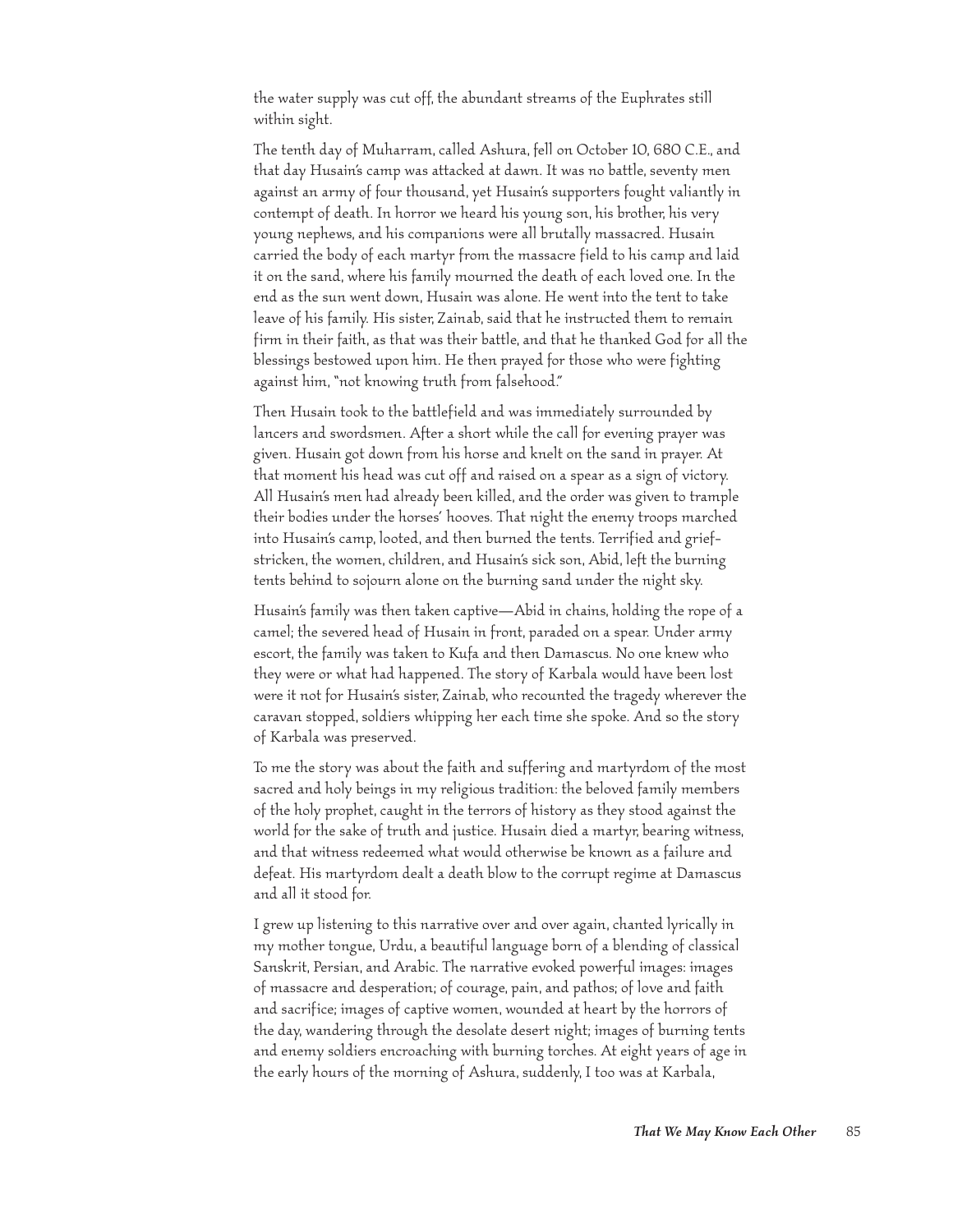sobbing on the sand, terrified, helpless, sick at heart with the burden of grief and rage. My mother could hardly control me as I fell to pieces.

Out of the shock and pain at the sudden experience of the inexorable betrayal of all I held sacred, my heart broke open, and gradually, without my realizing it, my emotional and spiritual response was no longer confined to the suffering of Husain and his family but extended to every incident of brutality and injustice, wherever it occurred. Later through stories and poetry in Urdu I learned also about the crucifixion of Jesus Christ. Slowly my understanding also grew about Jesus' suffering willingly, remaining loyal to his message, refusing to render evil for evil. And again I found myself facing the same spiritual anguish as when I thought of Karbala. These two events in the religious history of humankind have affected me so profoundly that I dare not think about them too deeply or too realistically. If I do, I feel I may crumble again. But deep down each time a tragedy of tyranny and injustice occurs, the story of Karbala awakens and is re-enacted deep within me; each time a new cross is erected in a personal Calvary.

Pondering all these things, I have gradually moved to the conviction that God resides not in prayer and fasting alone but more so in faithfulness to one's truth and in the willingness to fight against wrong until death, in love and pain and suffering, through the eternal battle between good and evil.

*Zohra Husaini, Edmonton, Alberta*

#### Shannon's Song

As a Muslim I accept the Qur'an to be the very word of God, revealed to the Prophet Muhammad in the seventh century. It is in the words of the Qur'an that I find the themes that are important to me: love and mercy, peace, justice, and compassion. At this point in my life one verse in particular is most meaningful. (The translation from the Arabic original is my own.)

> … And God has put between you Love and Mercy. Truly in this are Signs for those who reflect. *Qur'an 30:21*

Many verses in the Qur'an speak of the "Signs of God," which are everywhere. Trying to understand or decipher these signs is one of the duties incumbent upon all Muslims. As I understand it, the verse speaks of the love and mercy that are found in human relationships, specifically, the relationship between married people (mentioned in the verse immediately prior). And the root or cause of human love and mercy is divine love and divine mercy, two of the attributes of God.

I did not truly begin to understand the many levels of meaning of this verse until I met my wife, Shannon L. Hamm. Shannon was born in Winnipeg and grew up in southern Manitoba a member of The United Church of Canada. To say that Shannon was the most amazing woman that I had met would be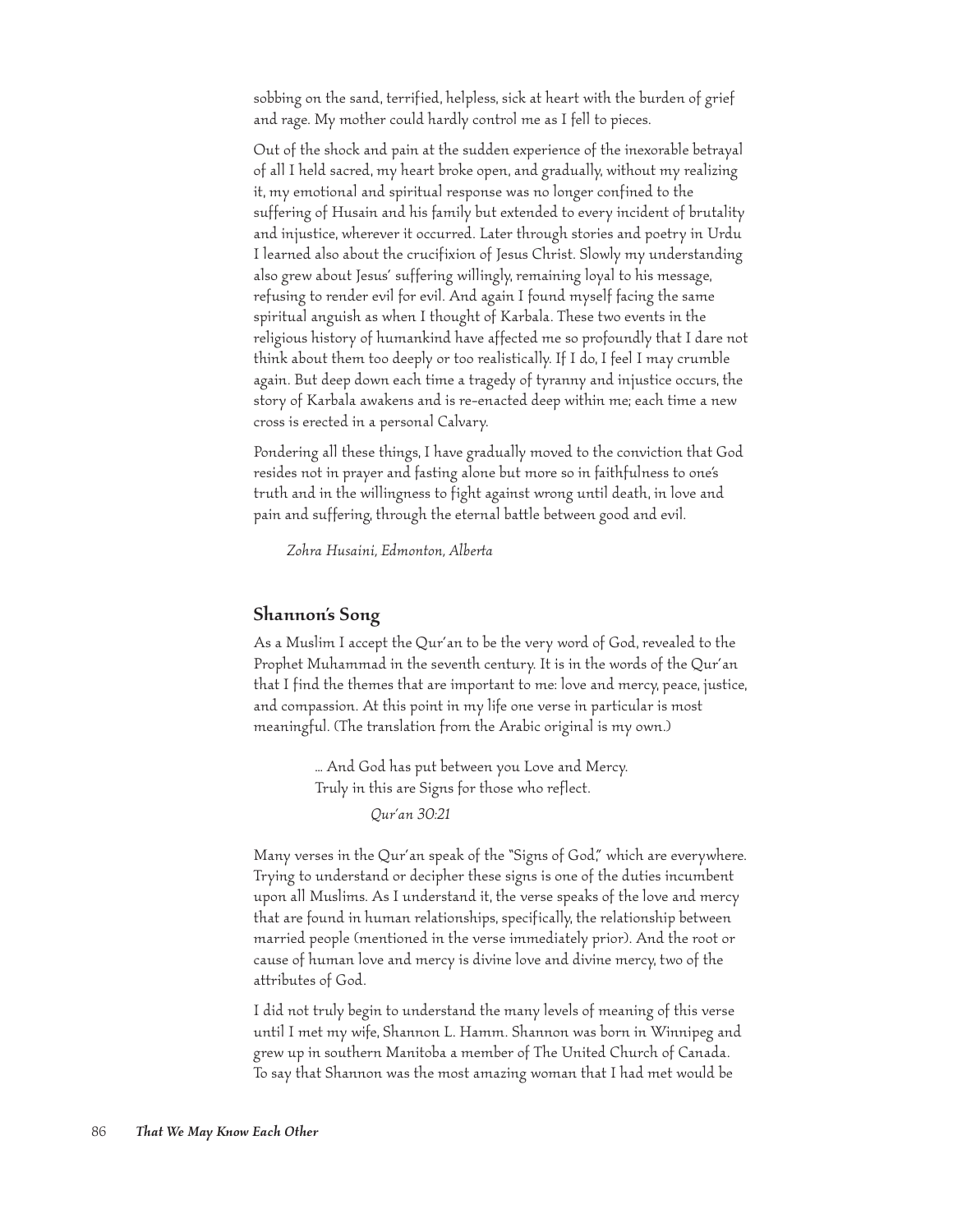an understatement. She was so involved with the world; she loved to travel, talk, dance, and especially sing. While I remember her as a singer, she was also a first-rate thinker, the recipient of many academic awards, and a truly gifted leader, whether working with university students, abused women, mentally disabled children, or head-injured adults. And she worked with all of these. Shannon and I were married on August 19, 1989. The service we designed included readings from both Christianity and Islam, including a longer passage from the Qur'an that contained the verse above.

Shannon challenged my world, the know-it-allness that only a twenty-threeyear-old male can have. She taught me about peace and justice and the need to make a difference with our lives. Although she discovered her answers within a Christian framework, she helped me to find my own answers within a Muslim framework. This is important for me to say because terrible misunderstandings persist about Islam as a religion of violence and Muslims as a violent people, stereotypes which are as destructive for Islam as they are for any other world religion.

As I read the Qur'an, I discovered its overwhelming emphasis on the mercy and compassion of God: the idea that reconciliation and forgiveness are preferable to retribution, that mercy takes precedence over wrath. In addition to the Qur'an, Muslims have the life of the Prophet Muhammad as an example. In reading about his life, I repeatedly encountered images of love and compassion, ranging from everyday acts, like playing with his grandchildren, to acts of statesmanship in forgiving those who had persecuted him for the ethical monotheism he preached. And I discovered countless examples in the Muslim tradition of people who practised mercy and justice, people such as Badshah Khan, who worked with Gandhi using non-violent resistance as a way to end colonial domination in South Asia.

I learned that these teachings of peace and justice were not foreign to Islam but an integral part of it. To me, this was the secret of interfaith dialogue not that we seek to convert each other, but that we help one another find what is meaningful in our own traditions—that Shannon, as a Christian, could help me become a better Muslim.

Transformed by my experience with Shannon, I began to do interfaith work, largely, but not exclusively, with the United Church. The challenge to work towards a just society led me to join a number of groups, including the World Conference on Religion and Peace, the World Interfaith Education Association, and Science for Peace. Again I did all this within a Muslim framework, trying to follow the examples that I had been given from within my own tradition.

And then my world changed.

On July 7, 1992, Shannon died suddenly of a pulmonary embolism. I was twenty-six; hers was the first death of someone close to me, and I had no words for it, no models for my grief. At that point I did not stop believing, but I did not know what to believe. I could not reconcile the ideas of a loving and merciful and all-powerful God with a God that would let Shannon die. At her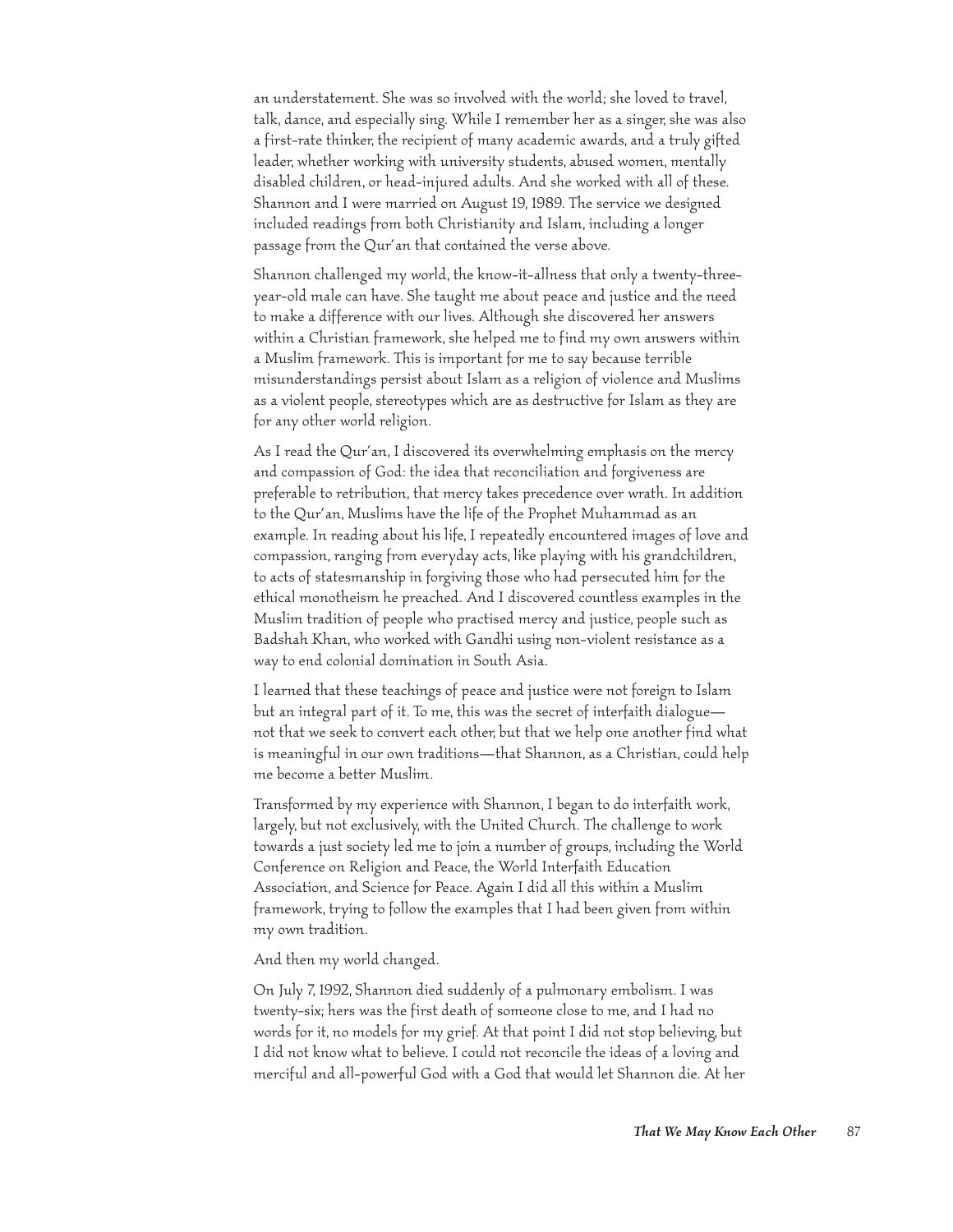death Shannon was twenty-eight, the clinical manager of the Centre for Behavioural Rehabilitation, working with people with acquired brain injury. She was the classic example of a wonderful young woman doing important, ground-breaking work. And I could not imagine a God that would let her die, taking her away so quickly from such critical labours.

Of course, I have never been the same since. Shannon's death taught me many things, and in her death she continues to be one of my teachers. I remember old conversations in different ways, thankful for a teacher who left me with answers to questions I had not yet learned to ask. And while there has been none of the communication with Shannon that I have so desperately sought since her death, occasionally I am blessed with some sense that she is still here—that her song is still being sung in her own beautiful voice.

One of the times I heard this song was while offering prayers in the Lodge at the Dr. Jessie Saulteaux Resource Centre in Beausejour, Manitoba, in a gathering led by Stan McKay and Janet Silman. The Lodge that day held people from several traditions, and we all prayed together as well as offered our own prayers in our own languages. Another time was at a United Church service in Toronto. July 7, 1996, was the fourth anniversary of Shannon's death, and it happened to fall on a Sunday. I had no idea what to do with myself that day. For no conscious reason that I can recall, I decided to go to the church that Shannon sometimes attended in Toronto, Trinity–St. Paul's on Bloor Street. I had never been to a church by myself for no reason before. The minister, Joan Wyatt, was on holiday, and the service was conducted by Michael Cooke, Juliet Huntly, and Sarah Yoon. And everything about that service was connected to Shannon, as if it were her memorial service. We sang one of her favourite hymns, there was a reading from a book she loved, the importance of meaningful work was stressed, and we held hands and danced for the closing hymn. Of course, these people had no knowledge of Shannon, and I had never met any of them prior to that day's service. It was just one of those magical moments.

Despite such moments I have also come to understand that my faith, my Islam, does not bring me healing. Instead, it does something infinitely more powerful. It allows me to live broken. It allows me to understand something of the gift that is life. As a believer, I know that at some point, Shannon, God, and I will meet again. And I will be asked what I did with this life I was given, what difference I made with that life.

And I have been so incredibly fortunate to be given a life, and texts for how to live that life, and a teacher to help me read those texts, and many more teachers since that first, best teacher. In the fall of 1997 I returned to San Francisco, a city I had last visited five years before, only months after Shannon's death. Five years later an important change came over me. As I sat down to a meal with one of my teachers, professor Michel Desjardins of Wilfrid Laurier University, I realized just how many gifts I had been given. The question that I had been asking—"Why me?"—was still my question; its emphasis, however, was totally different. Instead of "Why me? Why am I so cursed? Why do I no longer have Shannon around?" now the question was